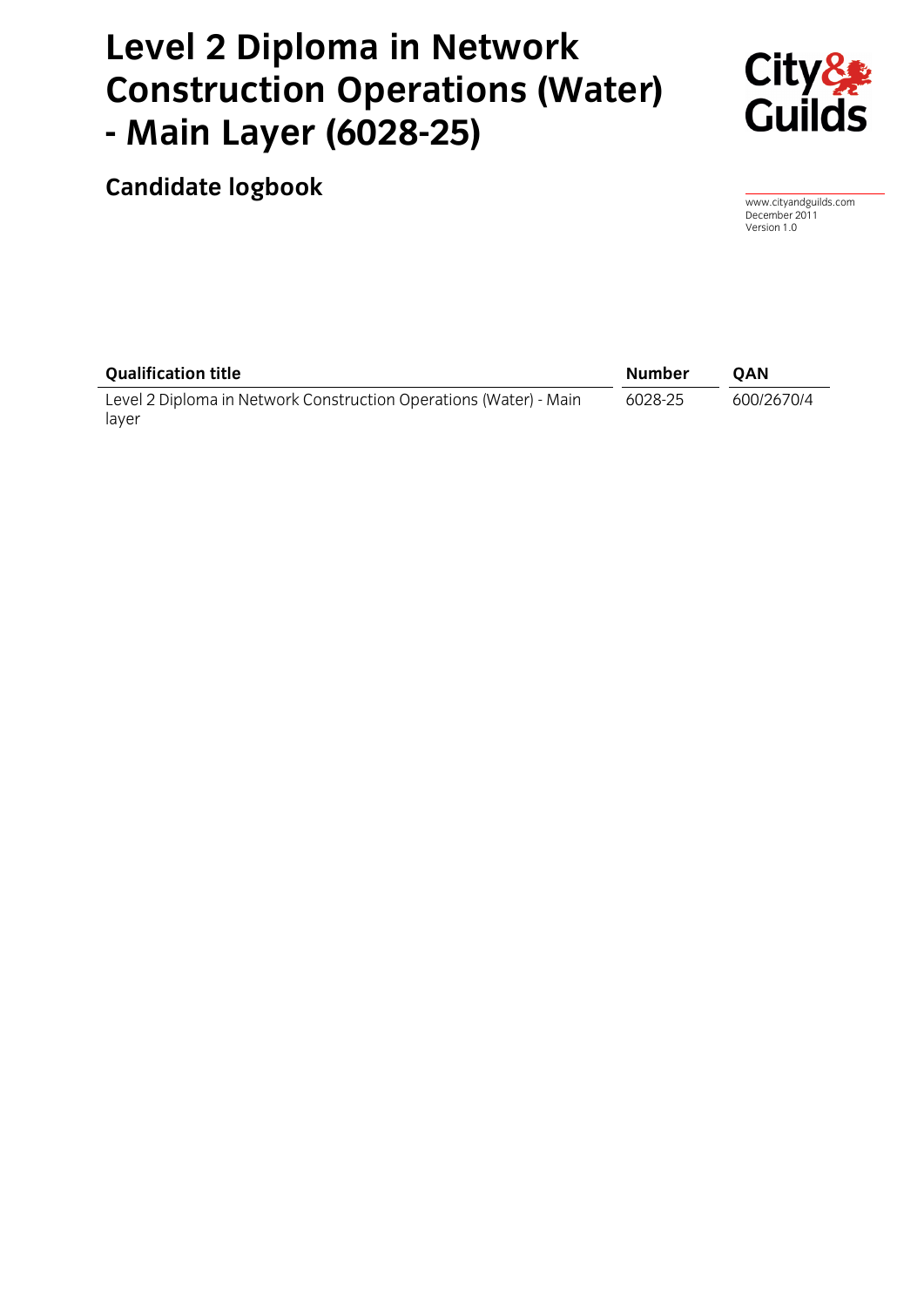**This page is intentionally blank**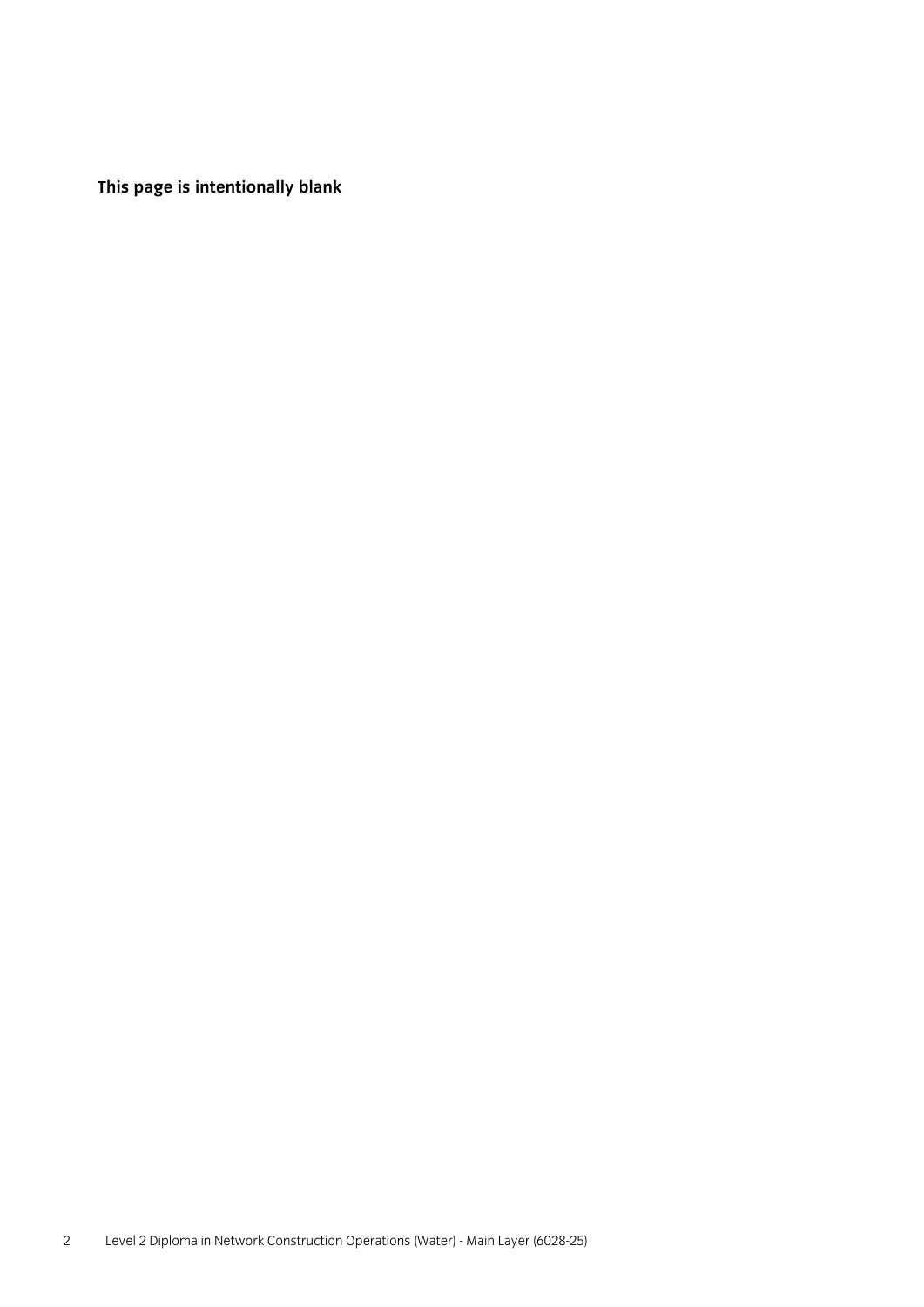## **Contents**

| 1                       | About your logbook                                                                                                | 5                       |
|-------------------------|-------------------------------------------------------------------------------------------------------------------|-------------------------|
| 1.1                     | Contact details                                                                                                   | 5                       |
| 1.2                     | Introduction to the logbook                                                                                       | 6                       |
| $\overline{2}$          | About the qualification                                                                                           | $\overline{\mathbf{z}}$ |
| 3                       | <b>Qualification structures</b>                                                                                   | 8                       |
| 4                       | About your approved centre                                                                                        | 10                      |
| 5                       | <b>About candidates</b>                                                                                           | 12                      |
| 6                       | The assessment process                                                                                            | 13                      |
| 6.1                     | Before you start your qualification                                                                               | 13                      |
| 6.2                     | Qualification assessment                                                                                          | 14                      |
| $\overline{\mathbf{z}}$ | Using your logbook                                                                                                | 15                      |
| <b>Unit 201</b>         | Create an efficient and effective environment in Utilities Network<br><b>Construction</b>                         | 33                      |
| <b>Unit 203</b>         | Establish and maintain effective working relationships in utilities network                                       |                         |
|                         | construction                                                                                                      | 38                      |
| <b>Unit 204</b>         | Install equipment for safe working on the highway for utilities network<br>construction                           | 42                      |
| <b>Unit 205</b>         | Install equipment for safe working on sites for utilities network<br>construction                                 | 47                      |
| <b>Unit 206</b>         | Locate and avoid supply apparatus for utilities network construction                                              | 51                      |
| <b>Unit 207</b>         | Excavate and maintain holes and trenches for utilities network construction                                       | 57                      |
| <b>Unit 208</b>         | Reinstate excavation and pavement surfaces after utility network<br>construction operations                       | 63                      |
| <b>Unit 209</b>         | Operate powered tools and equipment for routine and predictable<br>requirements on utilities network construction | 69                      |
| <b>Unit 210</b>         | Join materials by electrofusion processes on Utilities Network Construction                                       | 74                      |
| <b>Unit 211</b>         | Joint materials by butt fusion processes on Utilities Network Construction,<br>up to 180mm diameter               | 78                      |
| <b>Unit 220</b>         | Maintain a safe and secure working environment in water network<br>construction                                   | 82                      |
| <b>Unit 221</b>         | Joint materials by butt fusion processes above 315mm for utilities network<br>construction                        | 88                      |
| <b>Unit 222</b>         | Joint materials by butt fusion processes between 180mm and 315mm for<br>utilities network construction            | 92                      |
| <b>Unit 223</b>         | Joint materials by mechanical means on water network construction                                                 | 96                      |
| <b>Unit 225</b>         | Install water mains up to 150mm nominal bore or 180mm polyethylene                                                | 99                      |
| <b>Unit 226</b>         | Install water mains from 150mm-300mm nominal bore or 180mm-315mm<br>polyethylene                                  | 104                     |
| <b>Unit 227</b>         | Install water mains above 300mm nominal bore or 315mm polyethylene 109                                            |                         |
| <b>Unit 228</b>         | Conduct pressure and soundness testing of water network engineering<br>products or assets                         | 115                     |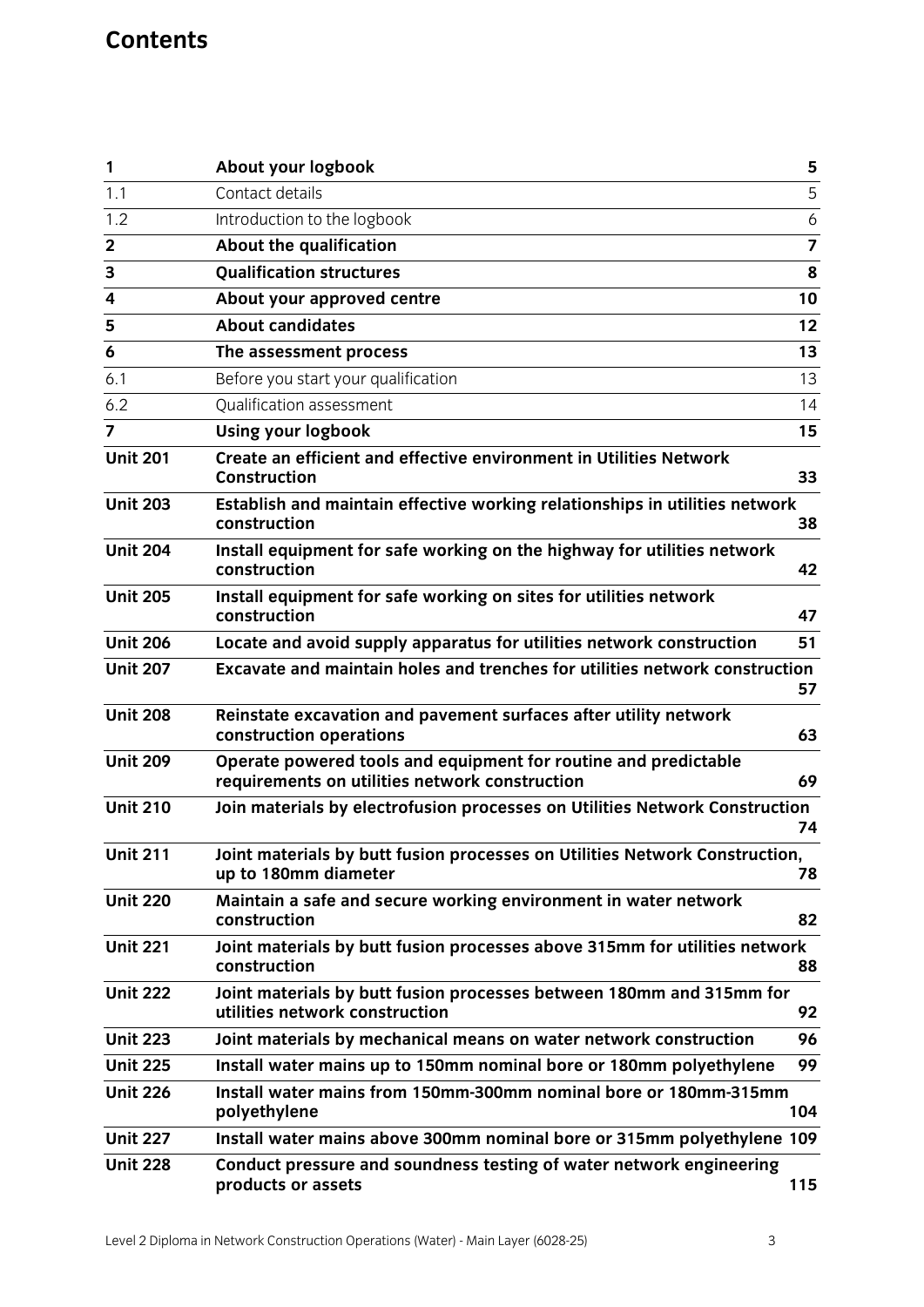### **Unit 229 Restore water network components to operational condition by repair [119](#page-118-0)**

**Appendix 1 Summary of City & Guilds assessment policies [122](#page-121-0)**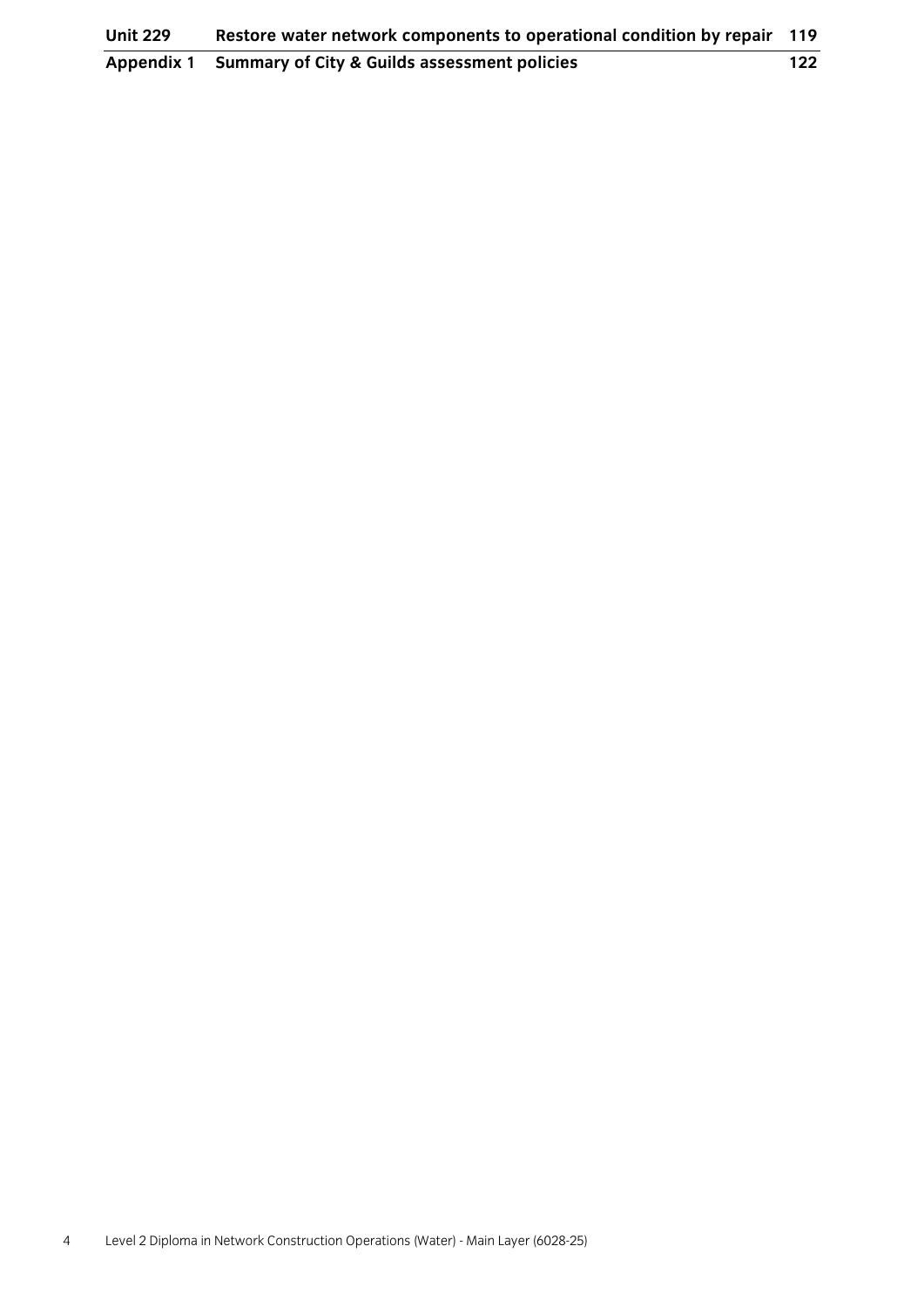# <span id="page-4-0"></span>**1 About your logbook**

<span id="page-4-1"></span>1.1 Contact details

| <b>Candidate name</b>  |  |
|------------------------|--|
| Candidate enrolment no |  |
| Centre name            |  |
| Centre number          |  |

Keep a record of relevant contact details in the space provided below. You may find it helpful to make a note of phone numbers and e-mail addresses here.

| Your Assessor(s)                              |  |
|-----------------------------------------------|--|
| <b>Your Internal</b><br>Verifier              |  |
| Quality<br><b>Assurance</b><br><b>Contact</b> |  |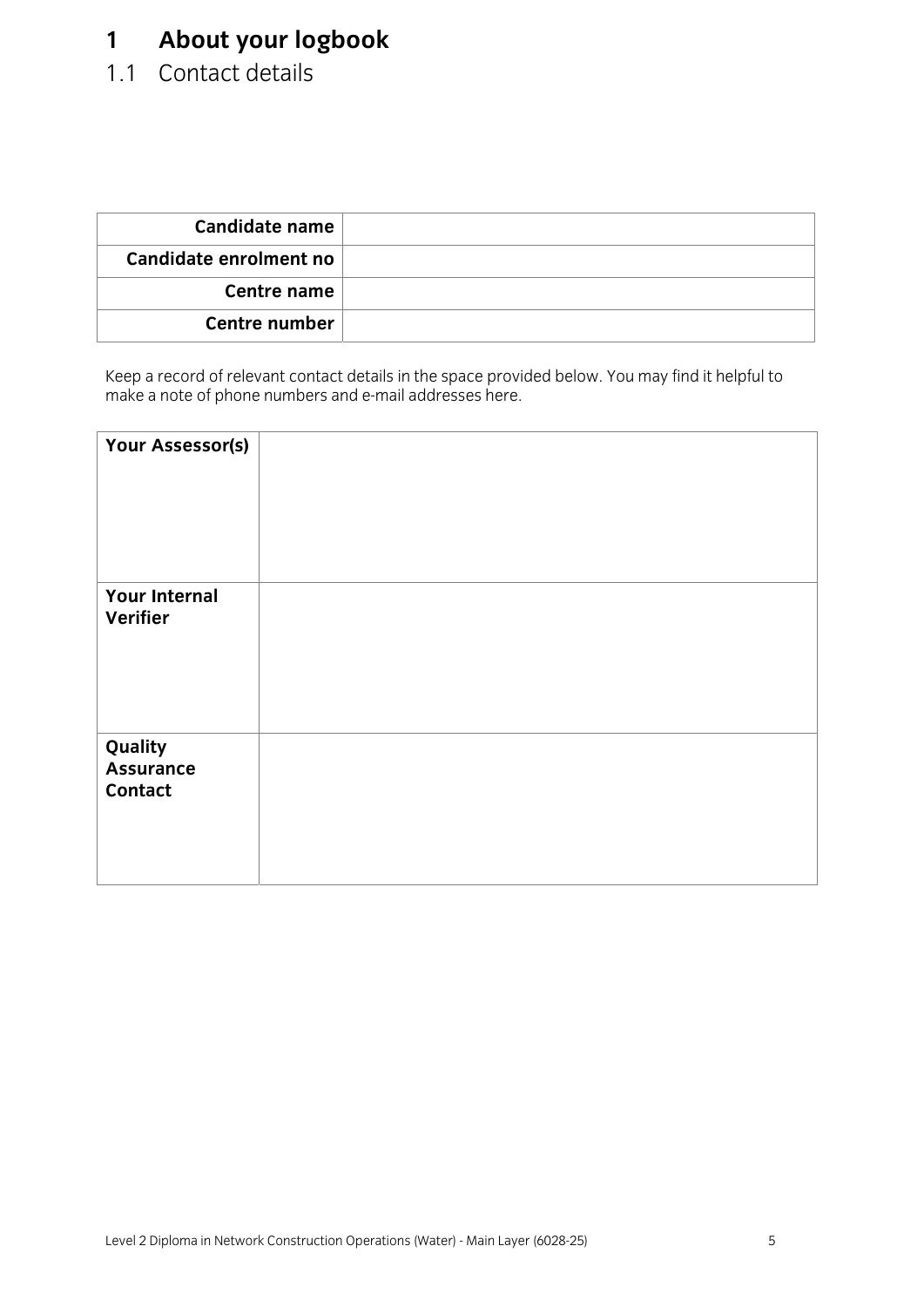# **1 About your logbook**

### <span id="page-5-0"></span>1.2 Introduction to the logbook

This logbook will help you complete your qualification. It contains

- the units you need to achieve to complete your qualification
- information about your responsibilities as a candidate
- forms you can use to record and organise your evidence.

It will also tell you:

- about your qualification
- what you need to do to complete your qualification
- who will help you.

### **About City & Guilds**

City & Guilds is your awarding body for this qualification. City & Guilds is the UK's leading awarding body for vocational qualifications.

Information about City & Guilds and our qualifications is available on our website **[www.cityandguilds.com](http://www.cityandguilds.com/)**.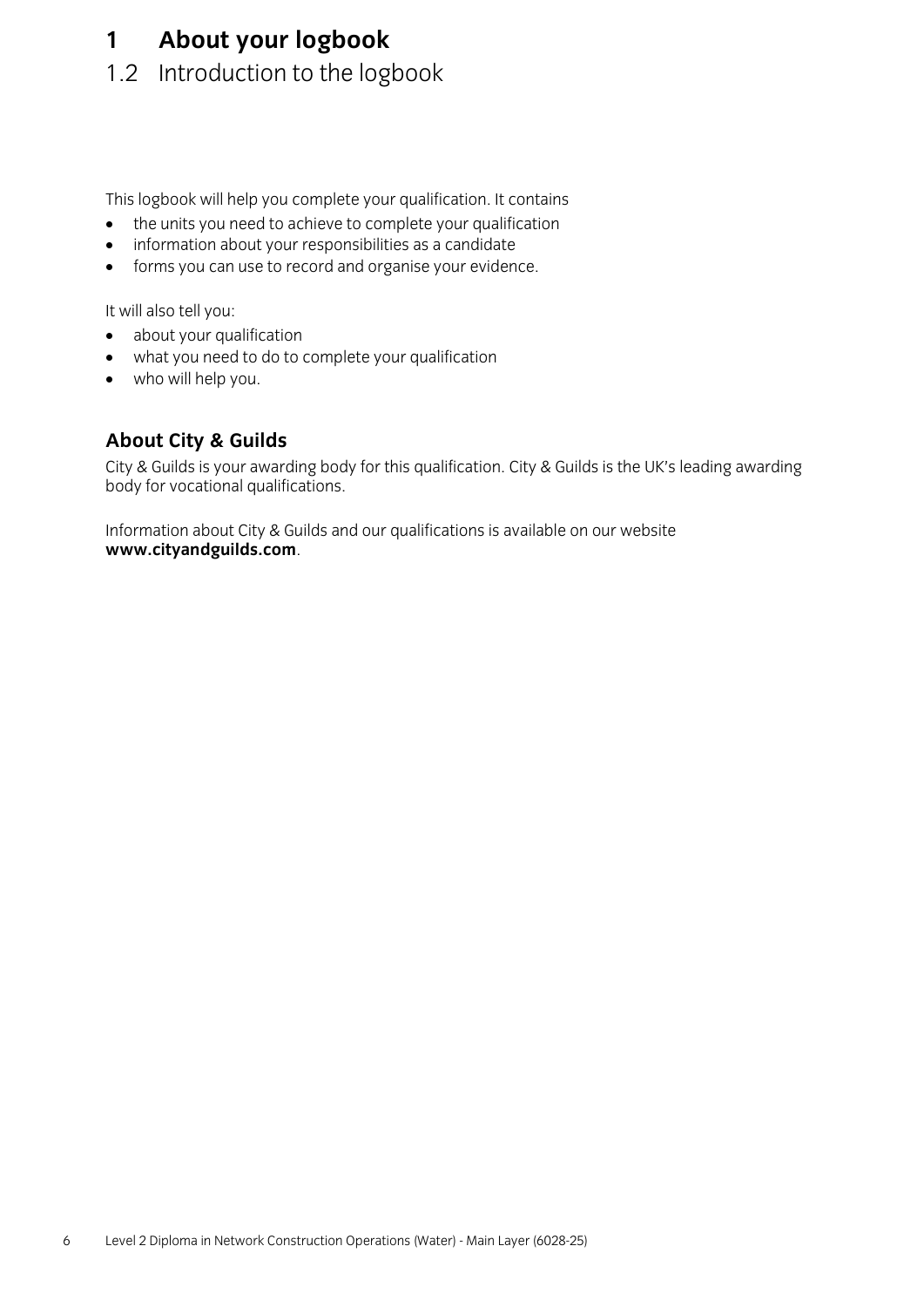## <span id="page-6-0"></span>**2 About the qualification**

The Water Network Construction Operation qualifications are nationally recognised qualifications gained in the workplace. They are based on National Occupational Standards, which are standards written by employers and experts in your industry.

When you achieve your qualification it will prove that you can work to the standards expected by employers in your industry. Your qualification will show you are competent to do a job and have the skills, knowledge and understanding needed to do it well.

This qualification is mainly assessed in the workplace. You should be carrying out the type of work involved in this qualification, or expect to carry out in the future. If you are not in work, your centre will need to arrange a work placement for your assessment.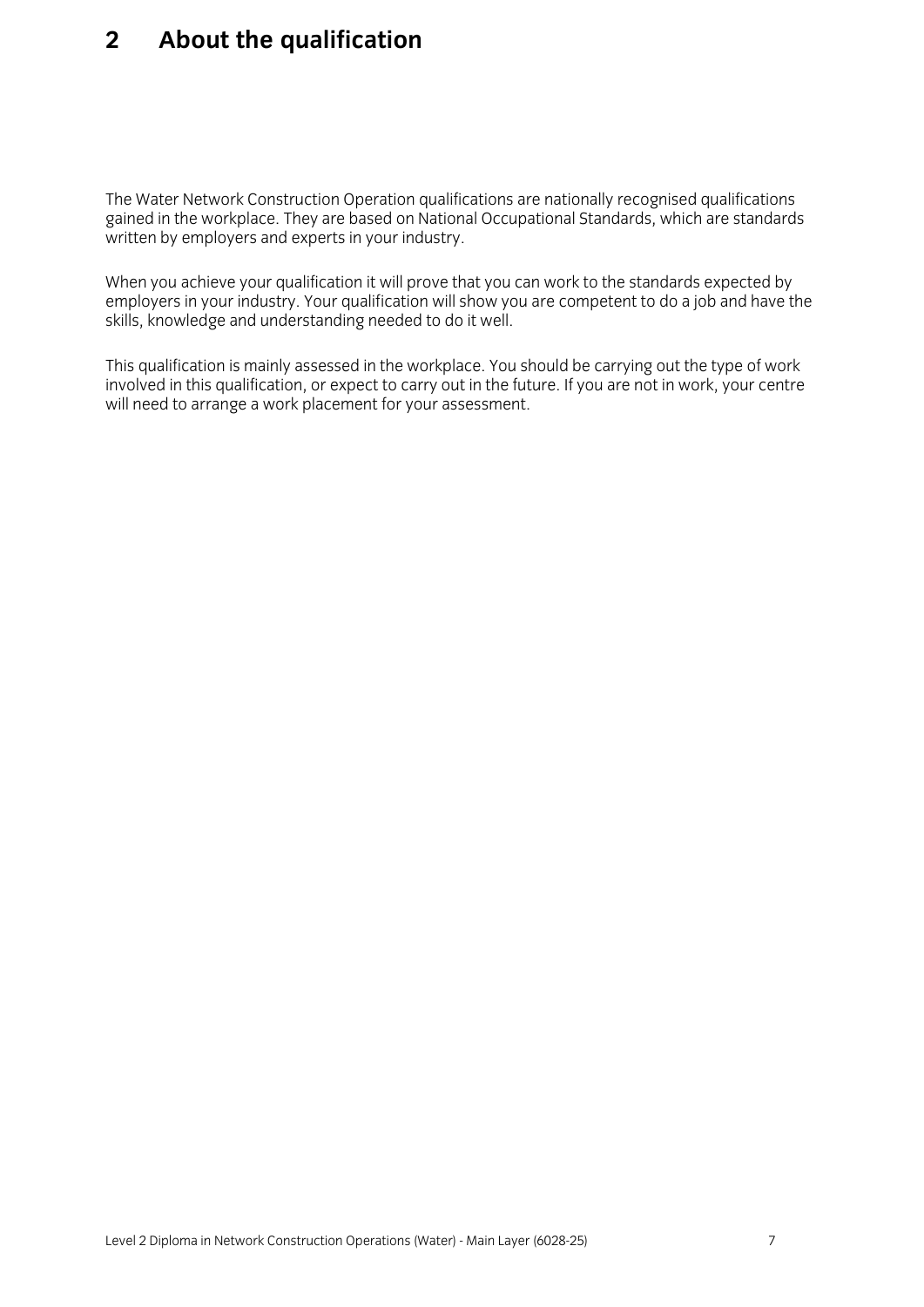# <span id="page-7-0"></span>**3 Qualification structures**

To achieve the **Level 2 Diploma in Network Construction Operations (Water) - Main layer**, learners must achieve the following combination of units, depending on pathway chosen.

- Level 2 Diploma in Network Construction Operations (Water) Main layer (Self lay) o 37 credits from units 201, 203, 205 - 207, 209 - 211, 220, 223, 225
- Level 2 Diploma in Network Construction Operations (Water) Main layer (Distribution) o 41 credits from 201, 203 - 207, 209 - 211, 220, 223, 225

Units 208, 221 – 222 and 226 – 229 are elective units and may be taken by learners; however credits gained will not contribute to the overall achievement of the qualification.

| <b>Unit</b><br>accreditation<br>number | City &<br><b>Guilds</b><br>unit | <b>Unit title</b>                                                                                                    | <b>Credit</b><br>value |
|----------------------------------------|---------------------------------|----------------------------------------------------------------------------------------------------------------------|------------------------|
| R/503/0316                             | 201                             | Create an efficient and effective environment in Utilities<br>Network Construction                                   | 3                      |
| A/503/0665                             | 203                             | Establish and maintain effective working relationships in<br>utilities network construction                          | $\overline{2}$         |
| A/503/0682                             | 204                             | Install equipment for safe working on the highway for<br>utilities network construction                              | $\overline{4}$         |
| F/503/0683                             | 205                             | Install equipment for safe working on sites for utilities<br>network construction                                    | $\overline{3}$         |
| J/503/0684                             | 206                             | Locate and avoid supply apparatus for utilities network<br>construction                                              | $\overline{4}$         |
| L/503/0685                             | 207                             | Excavate and maintain holes and trenches for utilities<br>network construction                                       | 5                      |
| R/503/0686                             | 208                             | Reinstate excavation and pavement surfaces after utility<br>network construction operations                          | 5                      |
| Y/503/0687                             | 209                             | Operate powered tools and equipment for routine and<br>predictable requirements on utilities network<br>construction | $\overline{4}$         |
| F/503/0666                             | 210                             | Join materials by electro fusion processes on utilities<br>network construction                                      | $\overline{2}$         |
| J/503/0667                             | 211                             | Joint materials by butt fusion processes on Utilities<br>Network Construction, up to 180 mm diameter                 | $\overline{2}$         |
| D/503/1159                             | 220                             | Maintain a safe and secure working environment on<br><b>Water Network Construction</b>                               | 3                      |
| R/503/1160                             | 221                             | Joint materials by butt fusion processes above 315 mm<br>for utilities network construction                          | 3                      |
| Y/503/1161                             | 222                             | Joint materials by butt fusion processes between 180<br>mm and 315 mm for utilities network construction             | 3                      |
| D/503/1162                             | 223                             | Join materials by mechanical means on Water Network<br>Construction                                                  | $\overline{4}$         |
| K/503/1164                             | 225                             | Install water mains up to 150 mm NB (180 mm)                                                                         | 5                      |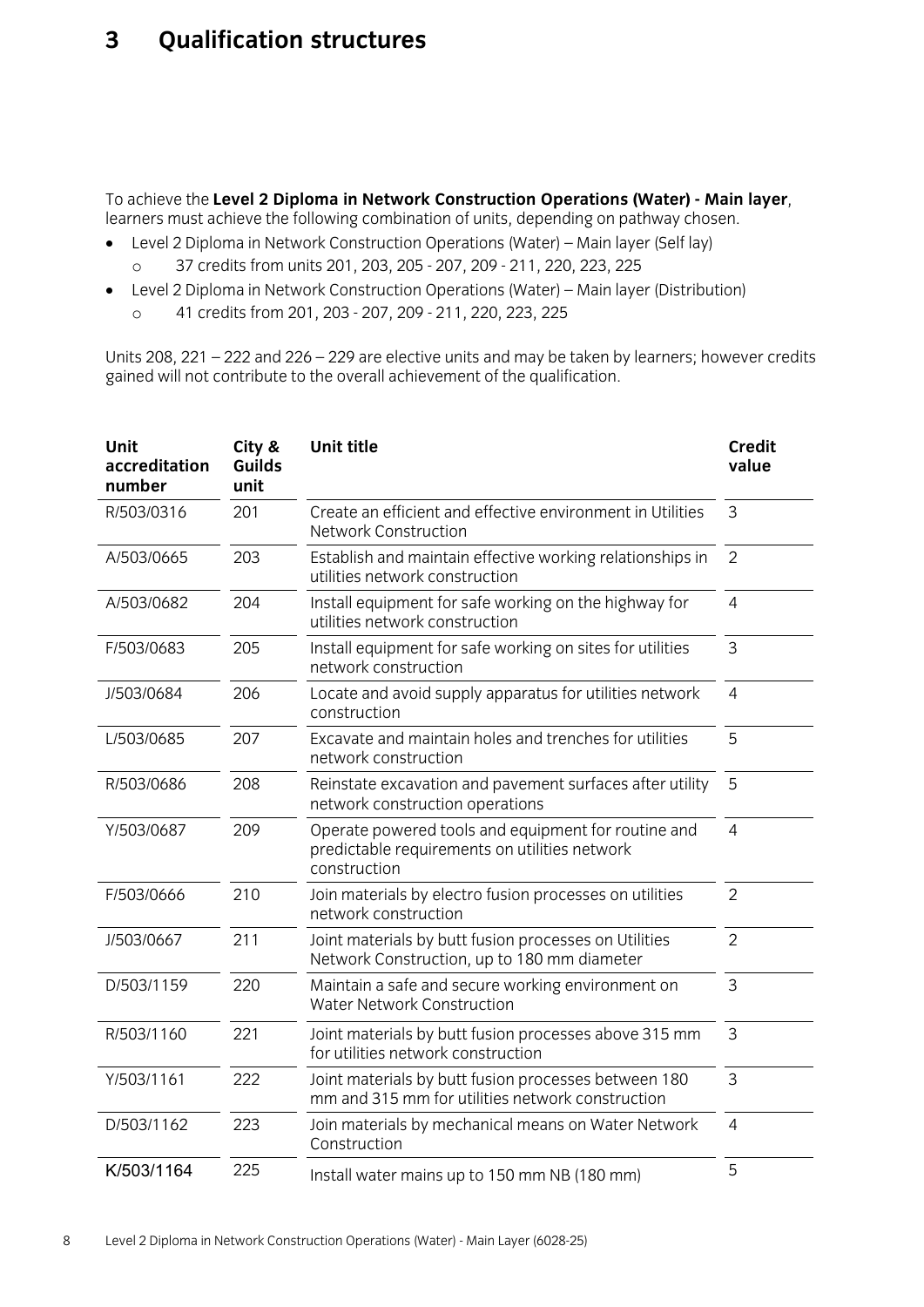| M/503/1165 | 226 | Install water mains from 150 mm-300 mm nominal bore<br>or 180 mm-315 mm polyethylene      | 5 |
|------------|-----|-------------------------------------------------------------------------------------------|---|
| T/503/1166 | 227 | Install water mains above 300 mm nominal bore or 315<br>mm polyethylene                   | 5 |
| A/503/1167 | 228 | Conduct pressure and soundness testing of water<br>network engineering products or assets |   |
| F/503/1168 | 229 | Restore water network components to operational<br>condition by repair                    | כ |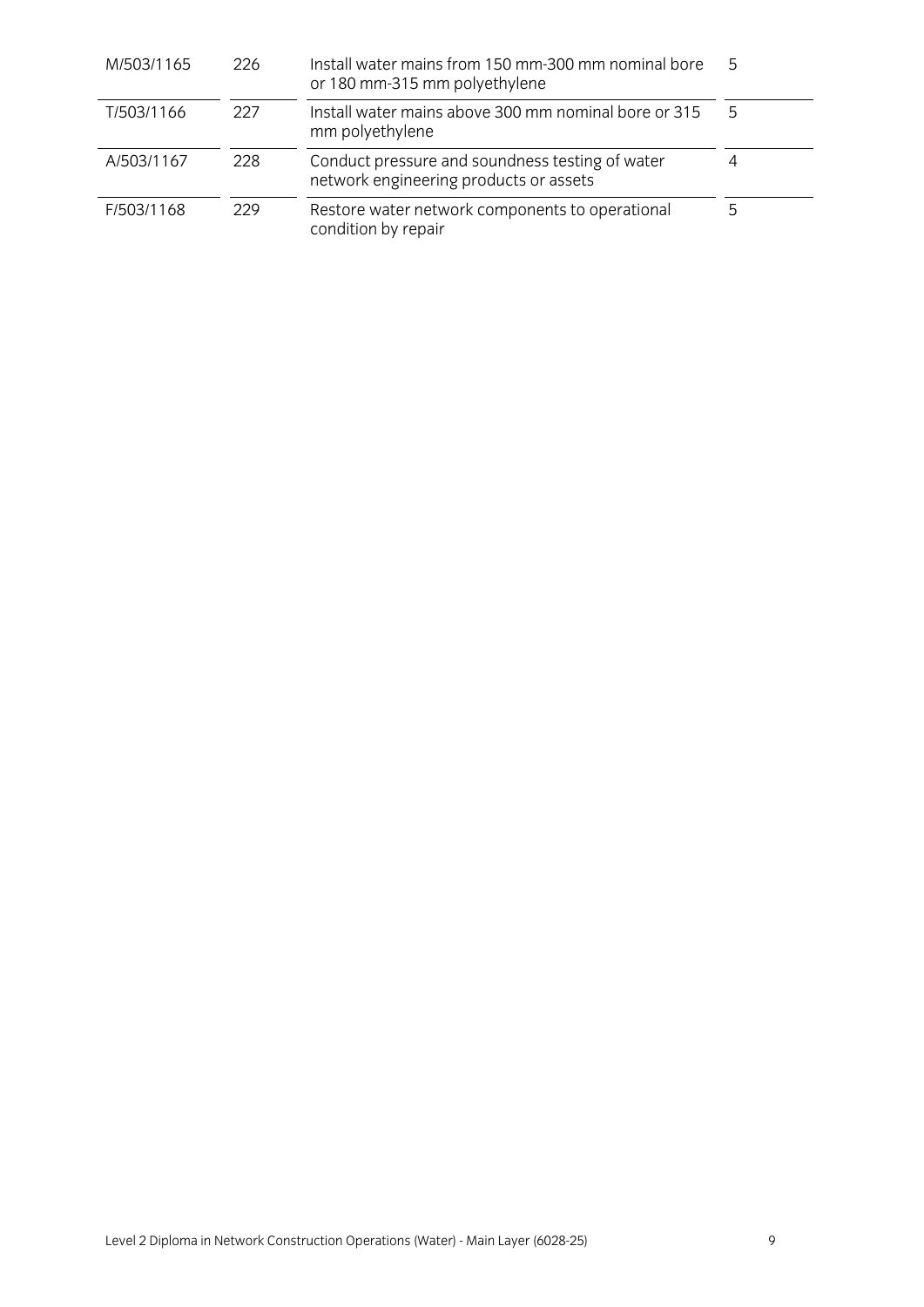### <span id="page-9-0"></span>**4 About your approved centre**

### **Types of approved centres**

Assessment for your qualification will be carried out at your centre. Your centre may be your place of work, a college, training provider or a combination of these.

City & Guilds approves centres to offer their qualifications and regularly monitors them to make sure they meet our quality standards and follow our assessment policies.

### **Centre responsibilities**

Your centre is responsible for the administration of your qualification. Centre staff will

- register you with City & Guilds
- give you your City & Guilds enrolment number
- apply for your certificate(s) when you have completed your qualification or units.

Centres are also responsible for supporting you as your work towards your NVQ. Centres will

- carry out an initial assessment with you
- tell you about any learning or training (and resources) you will need to help you complete your qualification
- provide an induction programme to explain how the assessment process works
- produce an assessment plan for you.

### **Assessment roles**

The following people at your centre will help you achieve your qualification.

#### **The assessor**

The assessor is the person you will have the most contact with as you work towards your qualification. Your assessor will

- help you identify any training you need
- agree an assessment plan with you
- help you plan and organise your workload and evidence
- observe you carrying out your job in the workplace over a period of time
- ask you questions about the work you do
- make decisions about your evidence
- judge when you are competent and meet the national standards
- give you feedback about your evidence and competence.

You may have more than one assessor depending on which units of the qualification you take.

#### **The external verifier**

The external verifier works for City & Guilds and helps to ensure that your centre meets the required standards for quality and assessment.

#### **The internal verifier**

The internal verifier maintains the quality of assessment within the centre.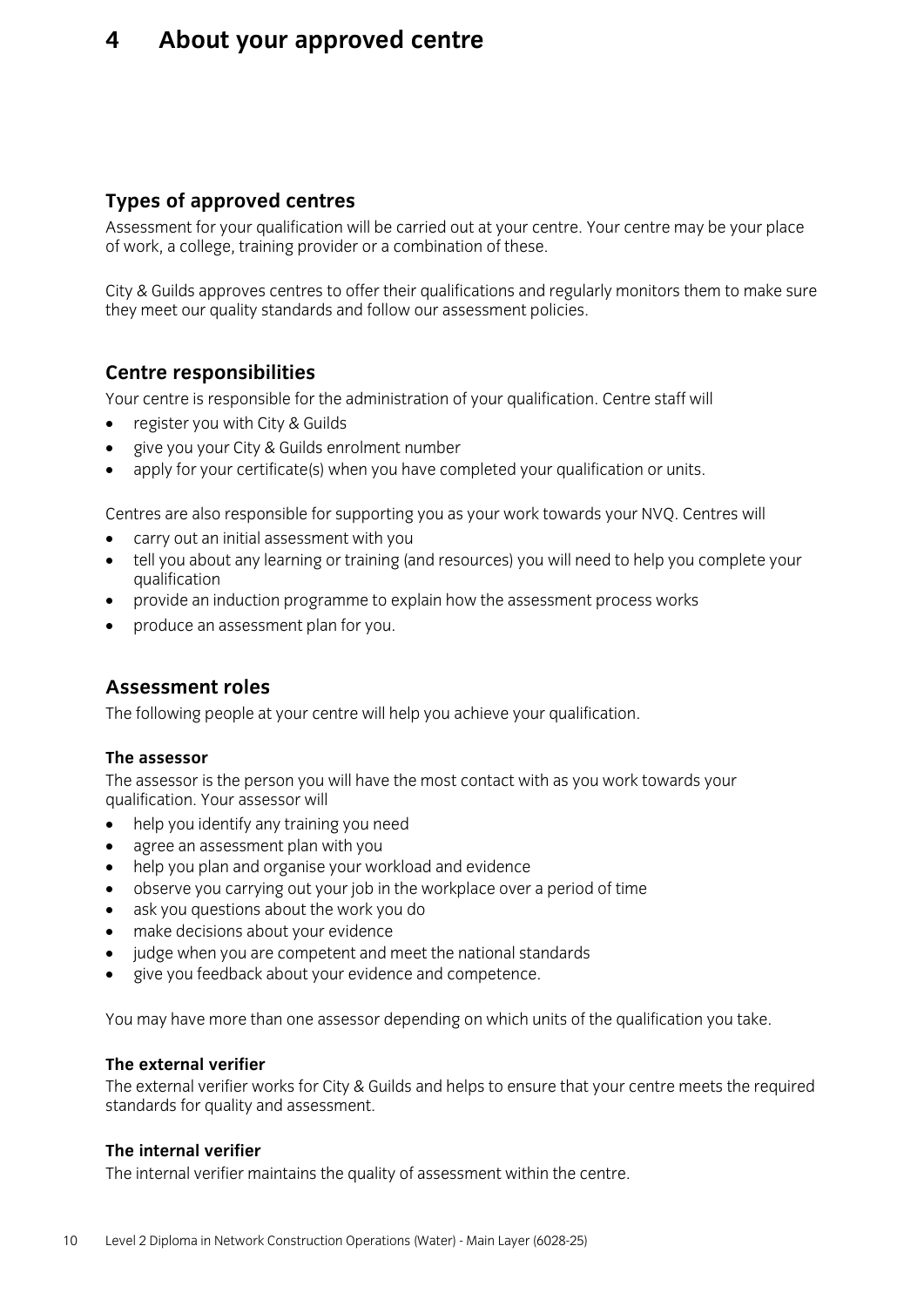#### **The mentor**

A mentor is someone in your workplace who can help and support you as you are working towards your qualification but does not carry out assessments. They may be able to provide you with witness testimony for your qualification.

#### **Witness**

Witnesses do not judge your overall competence but may provide you with statements about your performance which can be used as evidence of your work.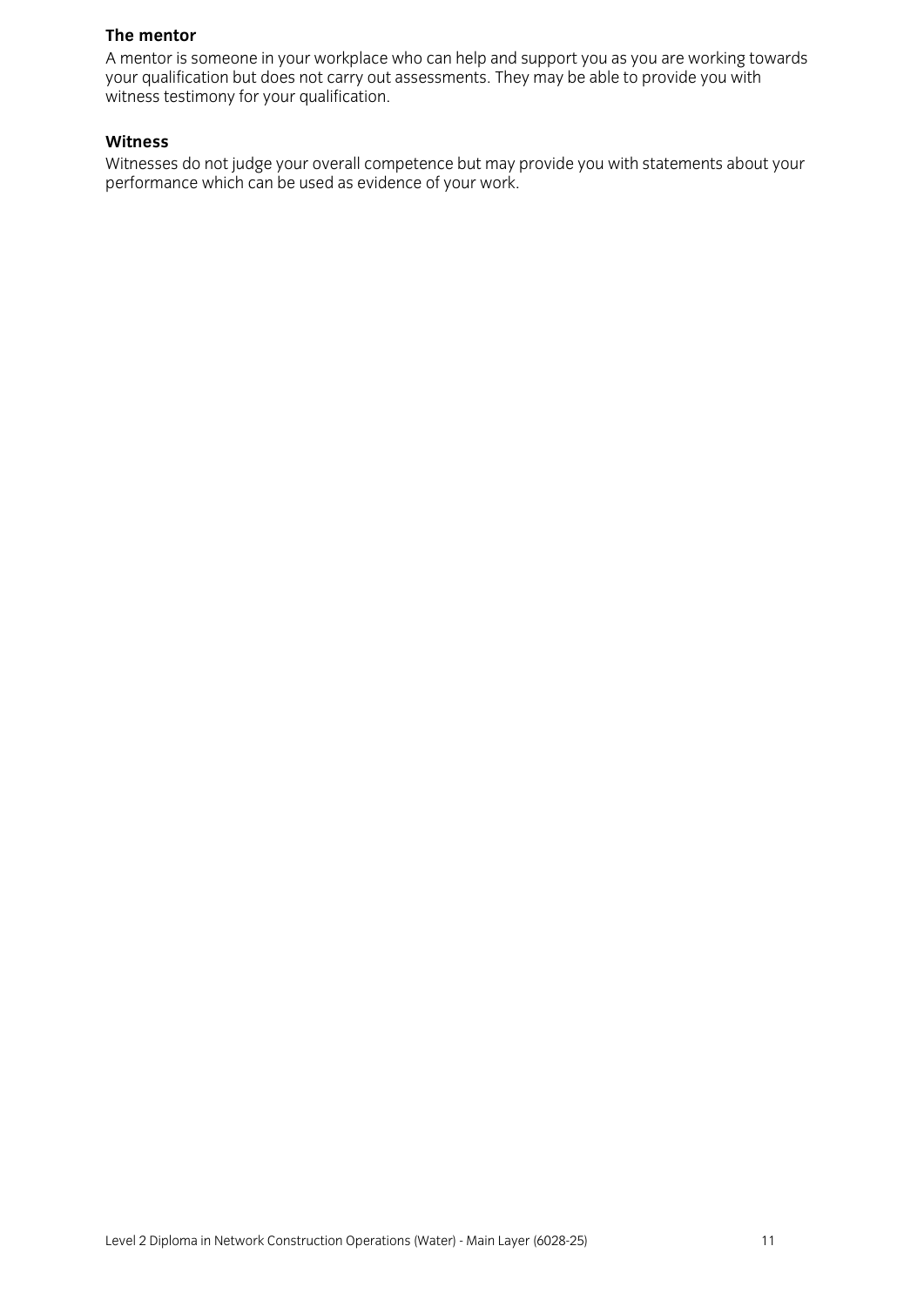### <span id="page-11-0"></span>**5 About candidates**

### **Candidate role and responsibilities**

Your responsibilities as a City & Guilds candidate are to

- provide your centre with your personal details so you can be registered with City & Guilds
- participate in an initial assessment and induction
- agree a personal assessment plan with your assessor
- collect and organise your evidence as agreed in your assessment plan
- attend regular meetings with your assessor to discuss your progress and to amend your plan when required
- meet with other centre and City & Guilds staff to talk about your qualification and evidence
- make sure you understand and comply with Health and Safety law and regulations.

Your centre **may** ask you to agree and sign a learning contract with them to show how you will be assessed for your qualification.

#### **Candidate enrolment number**

Make sure you keep a note of your unique City & Guilds enrolment number on the front page of this logbook.

You will need this number again if you take any other City & Guilds qualifications. Using the same enrolment number helps City & Guilds keep a record of every unit and qualification you complete.

#### **Moving to a new centre**

If you change jobs or move to a new centre before you complete your qualification, you may be able to complete it at a new centre. Ask your centre to apply for any certificates of unit credit for you before you leave, and add them to your records.

A new centre will need your candidate enrolment number, your assessment records and evidence to help you complete your qualification.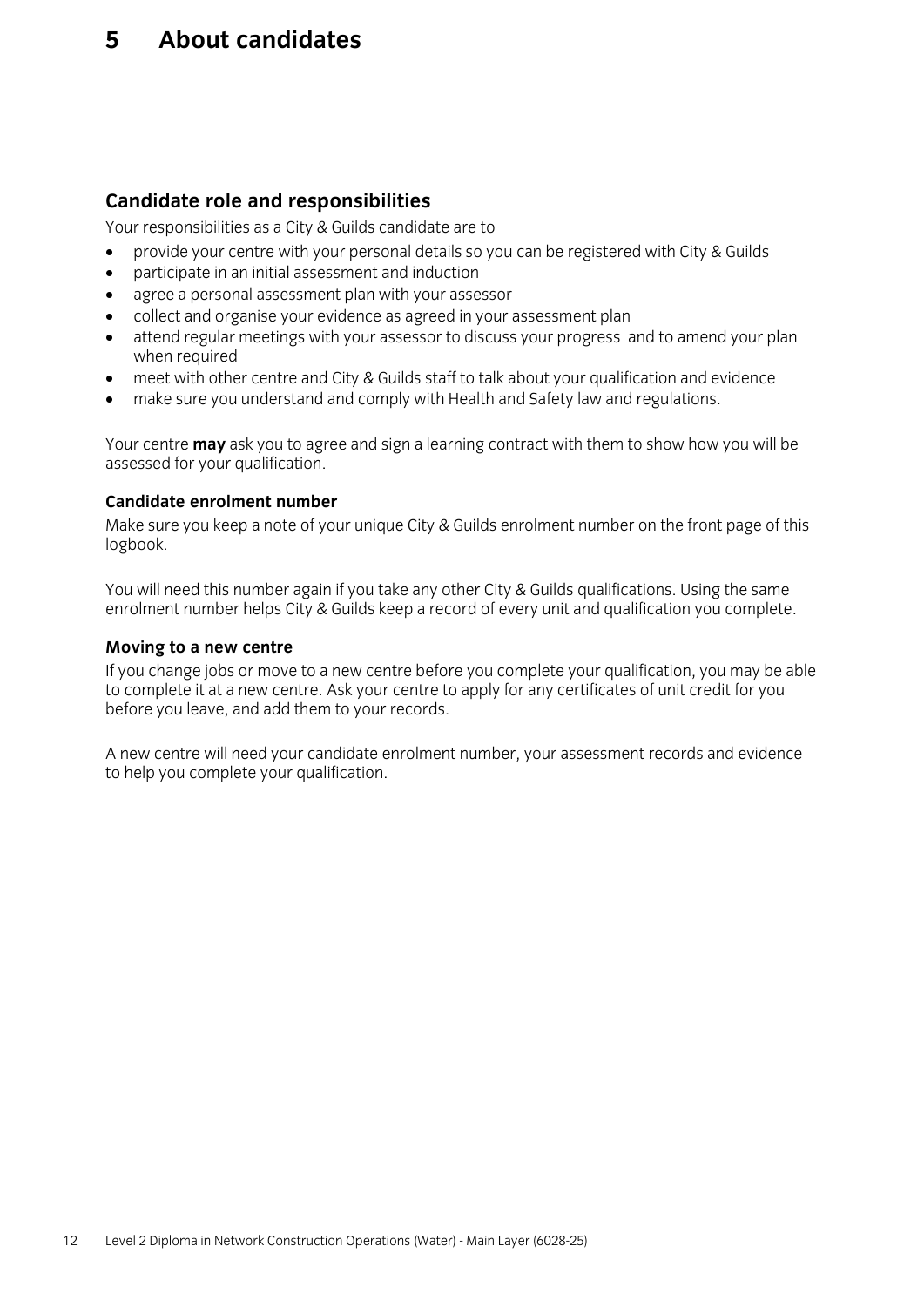### <span id="page-12-0"></span>**6 The assessment process**

### <span id="page-12-1"></span>6.1 Before you start your qualification

### **Initial assessment**

Before you start work on your qualification you will meet with your assessor to discuss what you need to do to complete your qualification. This can include

- checking you are taking the right qualification level
- checking you have chosen suitable units
- identifying any training or learning you will need to help you gain your qualification
- agreeing an assessment plan
- signing a learning contract.

### **Skill scan**

As part of this meeting, you will discuss the skills and knowledge you may already have, and decide how this can be used towards your qualification. This process is sometimes called a Skill scan. There is a skill scan form in this logbook you can use to record the skills you may already have.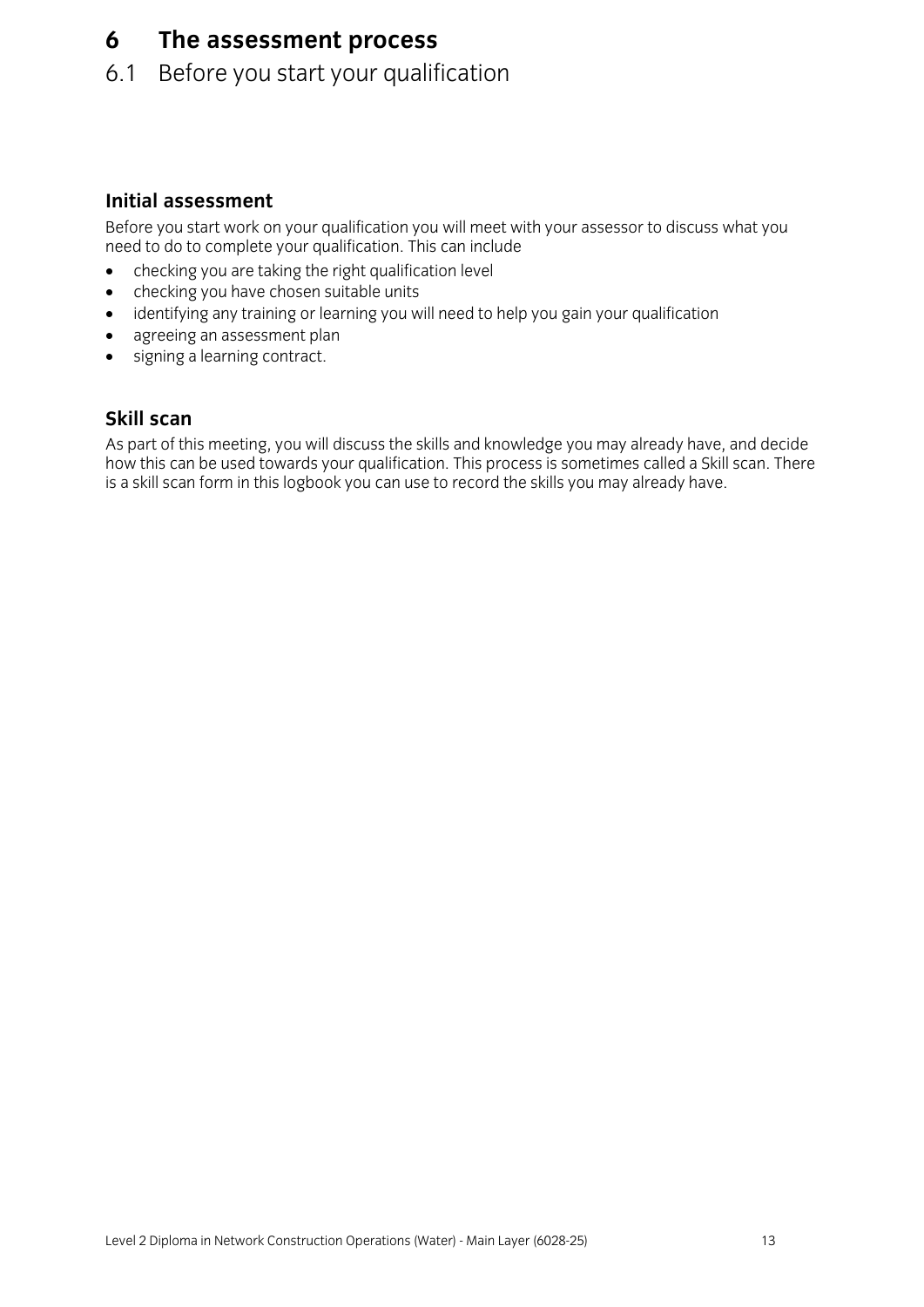### **6 The assessment process**

### <span id="page-13-0"></span>6.2 Qualification assessment

### **The assessment process**

Once you have chosen your units you will make and agree an assessment plan with your assessor. This will show

- the units the plan covers
- when you will be assessed
- where the assessment will take place
- what you will be doing
- what evidence you will produce
- who will assess you.

The plan should also indicate the methods of assessment to be used to collect your evidence.

Evidence can include

- direct observation in the workplace by a qualified assessor
- witness testimony of work carried out by you in the workplace written by an expert witness
- questioning this could be verbal, written or computer based
- other evidence which can include photographs or personal accounts.

Your centre will explain the different types of evidence to you in more detail. There is an assessment plan form you can use in this logbook.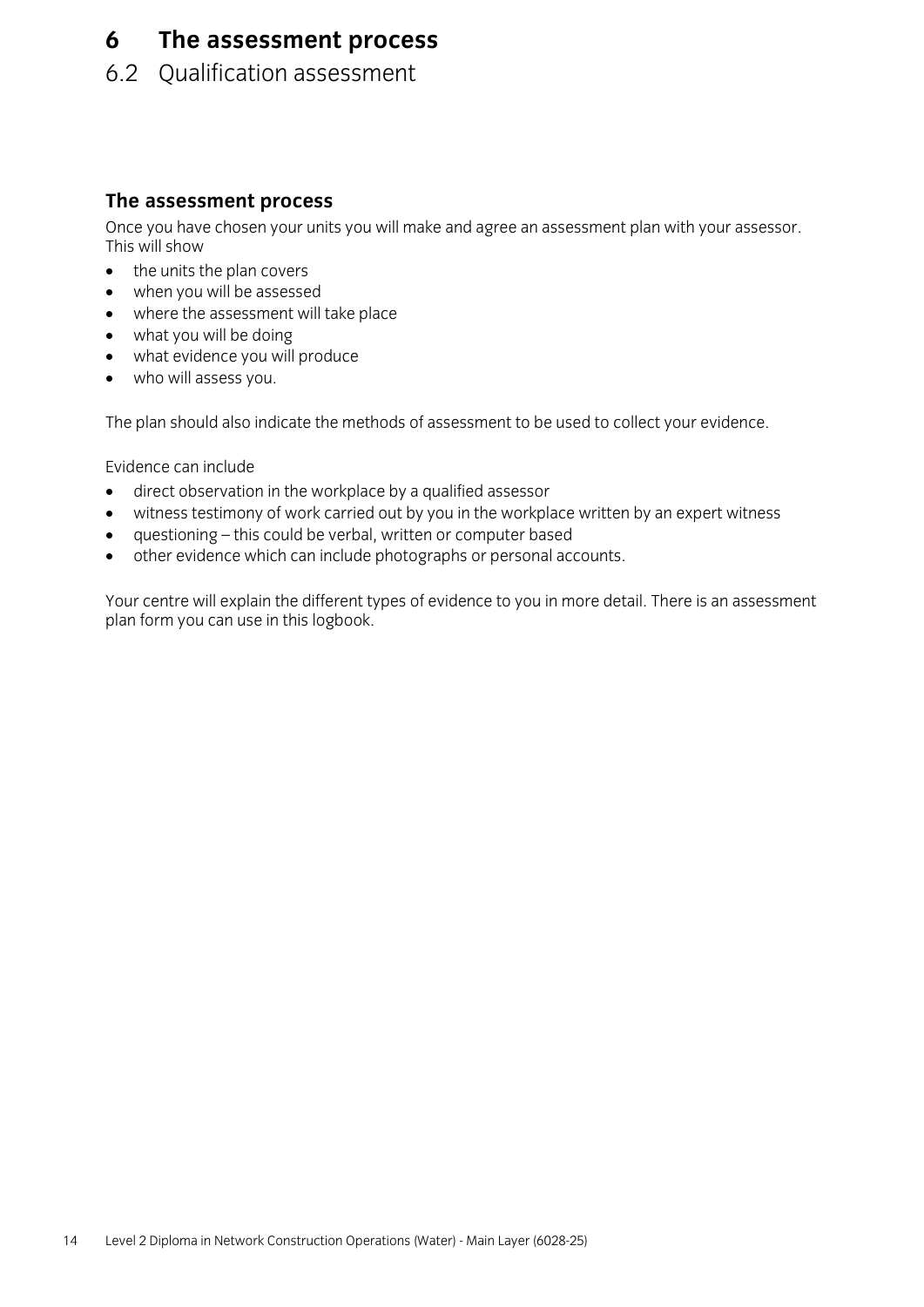## <span id="page-14-0"></span>**7 Using your logbook**

### **Recording forms**

This logbook contains all of the forms you and your assessor will need to plan, review and organise your evidence. Your assessor will be able to help you decide which forms you need to complete and help you fill them in.

#### **Candidate job profile**

You can use this form to record your personal details if you don't already have a Candidate résumé/ CV.

#### **Skill scan/Initial assessment**

This can be used to record the skills and knowledge you may already have. This may be part of your initial assessment.

#### **Expert/witness status list**

This is used to record the details of staff that will provide you with witness testimony.

#### **Assessment plan**

You and your assessor will use this form to feedback after each session. It will also enable you and your assessor to plan what actions need to be done before the next session.

#### **Units**

These record where the evidence you produce meets the requirements of the unit. You should give each piece of evidence a portfolio reference number (PRN).

#### **Summary of achievement**

This form is used to show which units you have chosen and how many units you have completed. When you have completed all of the units and are ready to ask for your certificate, you and your assessor will sign this.

#### **Observation report**

Your assessor will complete during observation. You will both sign this as a true record.

#### **Witness testimony**

This form will be used as a witness testimony. It can be used to form part of your portfolio and used as evidence towards your portfolio.

#### **Diary sheet**

This form can be used to feedback to your assessor what tasks you completed at the job site.

#### **Please photocopy these forms as required.**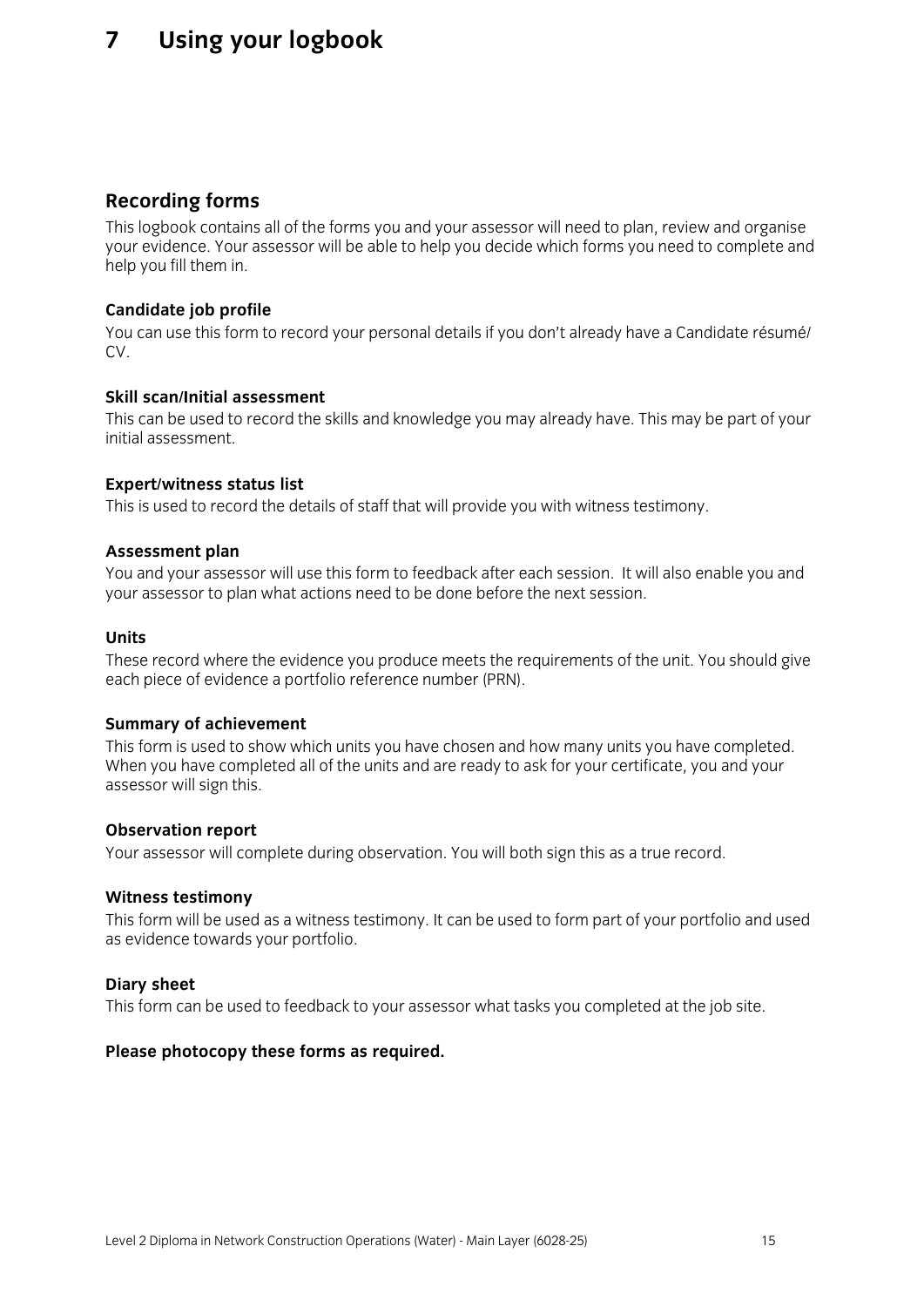# **Candidate job profile**

If you already have your own CV you can use that instead of this form.

**Outline of job role** 

**Previous roles & responsibilities relevant to the qualification:** 

**Previous qualification and training relevant to the qualification:**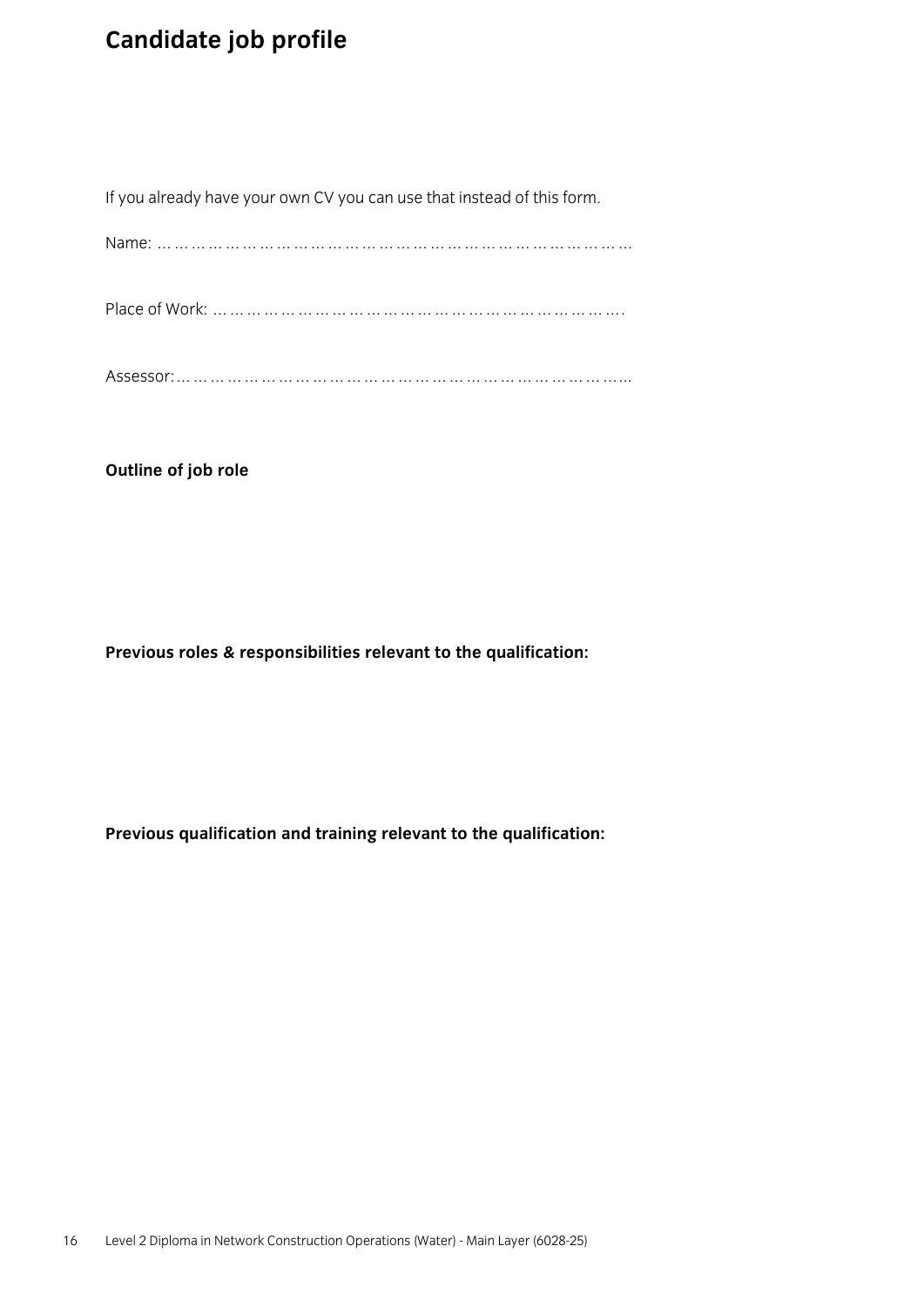# **Skill scan/Initial assessment**

Qualification title:

Learner name:

| Unit                | Duties                                                                                                                                              | Examples | <b>Training Required</b> |
|---------------------|-----------------------------------------------------------------------------------------------------------------------------------------------------|----------|--------------------------|
| (C&G<br>Unit<br>No) | Insert unit title                                                                                                                                   |          |                          |
| 201                 | Be able to work efficiently and<br>effectively                                                                                                      |          |                          |
|                     | Be able to organise their work and<br>maintain standards to minimise hazards                                                                        |          |                          |
|                     | Be able to use and communicate data<br>and information                                                                                              |          |                          |
|                     | Be able to resolve problems that arise<br>from work activities                                                                                      |          |                          |
|                     | Know Health and Safety guidance and<br>legislation utilities network<br>construction operations                                                     |          |                          |
|                     | Understand how to create an efficient<br>and effective environment in utilities<br>network construction                                             |          |                          |
|                     |                                                                                                                                                     |          |                          |
| 203                 | Be able to establish and maintain<br>productive working relationships                                                                               |          |                          |
|                     | Be able to use and communicate data<br>and information                                                                                              |          |                          |
|                     | Be able to resolve problems that could<br>damage effective working relationships                                                                    |          |                          |
|                     | Know Health and Safety guidance and<br>legislation utilities network<br>construction operations                                                     |          |                          |
|                     | Understand how to establish and<br>maintain effective working<br>relationships in utilities network<br>construction                                 |          |                          |
|                     |                                                                                                                                                     |          |                          |
| 204                 | Set out temporary signing, lighting and<br>guarding traffic control equipment in<br>line with industry Codes of Practice and<br>current legislation |          |                          |
|                     | Prepare resources for highway works                                                                                                                 |          |                          |
|                     | Use and communicate data and                                                                                                                        |          |                          |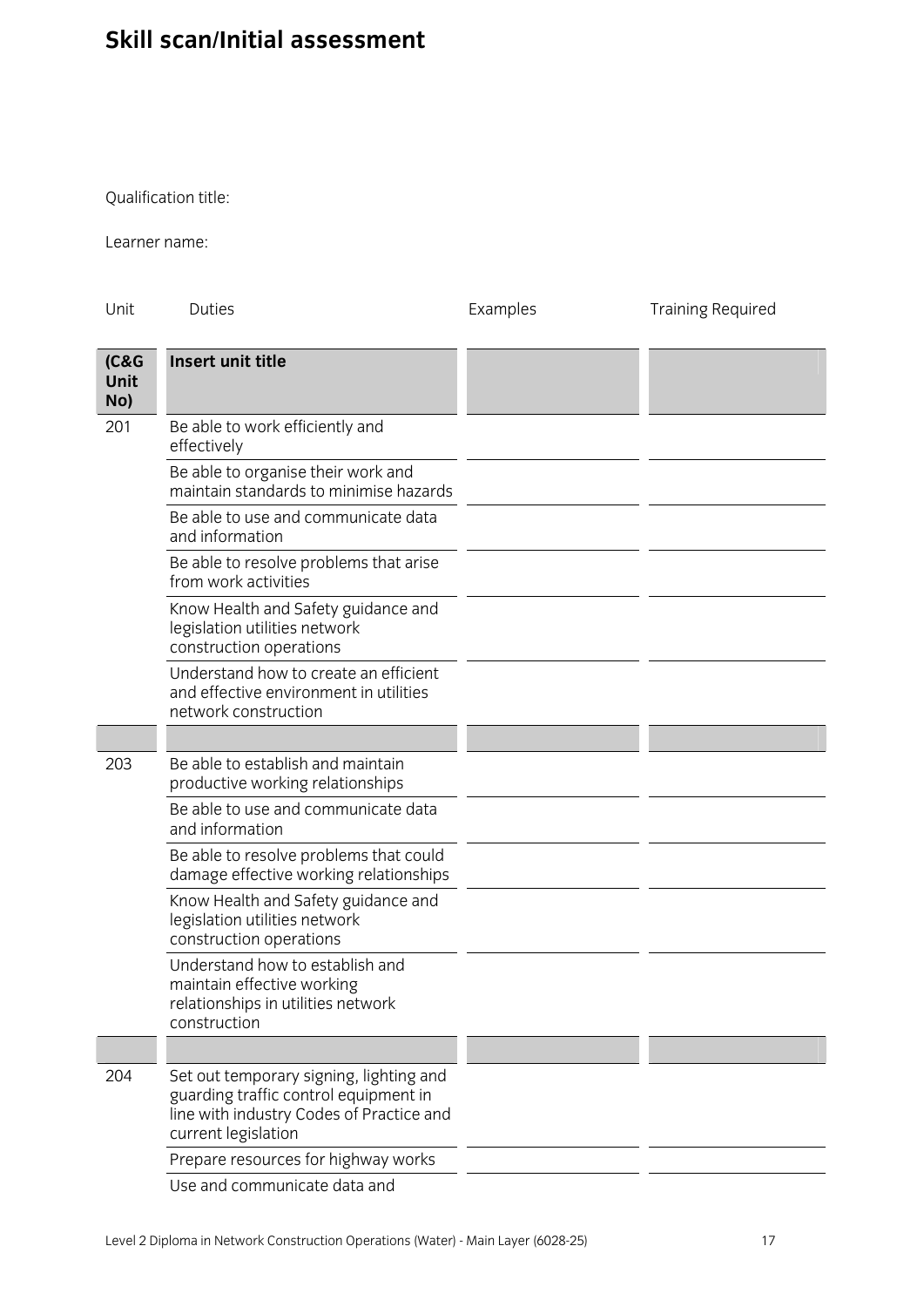|     | information                                                                                                                                 |  |
|-----|---------------------------------------------------------------------------------------------------------------------------------------------|--|
|     | Resolve problems which could arise<br>from work on the highway                                                                              |  |
|     | Demonstrate general knowledge and<br>understanding for utilities network<br>construction operations                                         |  |
|     | Demonstrate knowledge and<br>understanding of installing equipment<br>for safe working on the highway                                       |  |
| 205 | Prepare, segregate and protect the<br>work site                                                                                             |  |
|     | Prepare resources for site works                                                                                                            |  |
|     | Use and communicate data and<br>information                                                                                                 |  |
|     | Resolve problems which could arise<br>from preparing the site and resource<br>requirements                                                  |  |
|     | Demonstrate knowledge and<br>understanding for utilities network<br>construction operations                                                 |  |
|     | Demonstrate knowledge and<br>understanding of installing equipment<br>for safe working on site                                              |  |
|     |                                                                                                                                             |  |
| 206 | Locate supply apparatus                                                                                                                     |  |
|     | Maintain the safety and integrity of<br>supply apparatus                                                                                    |  |
|     |                                                                                                                                             |  |
|     | Use and communicate data and<br>information                                                                                                 |  |
|     | Resolve problems which could arise<br>from work on the highway                                                                              |  |
|     | Demonstrate general knowledge and<br>understanding for utilities network<br>construction operations                                         |  |
|     | Demonstrate knowledge and<br>understanding of the different types of<br>utility apparatus                                                   |  |
|     | Demonstrate knowledge and<br>understanding of equipment and<br>techniques used for locating supply<br>apparatus                             |  |
|     | Demonstrate knowledge and<br>understanding of roles, responsibilities<br>and communication requirements for<br>locating utilities apparatus |  |
|     |                                                                                                                                             |  |
| 207 | Excavate on site to requirements                                                                                                            |  |
|     | Maintain the integrity of the excavation                                                                                                    |  |
|     | Use and communicate data and<br>information                                                                                                 |  |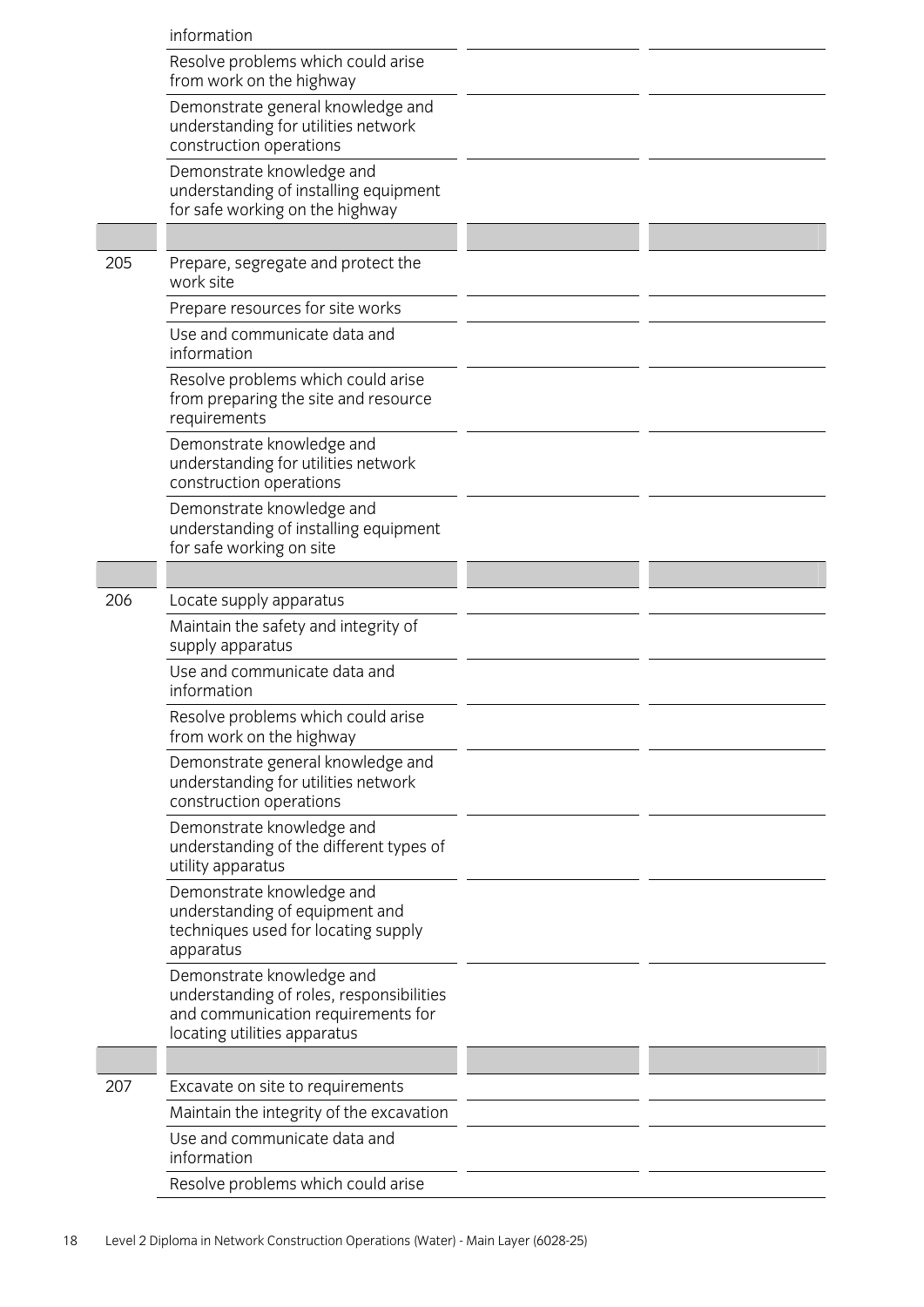|     | from excavation work                                                                                                                       |  |
|-----|--------------------------------------------------------------------------------------------------------------------------------------------|--|
|     | Demonstrate general knowledge and<br>understanding for utilities network<br>construction operation                                         |  |
|     | Demonstrate knowledge and<br>understanding of how excavation work<br>must be carried out to comply with<br>legal and industry requirements |  |
|     | Demonstrate knowledge and<br>understanding of excavating in a<br>variety of situations using different<br>techniques and equipment         |  |
|     | Demonstrate knowledge and<br>understanding of the tools and<br>equipment used in the course of<br>excavation activities                    |  |
|     | Demonstrate knowledge and<br>understanding of responsibilities to<br>others during excavation work                                         |  |
|     |                                                                                                                                            |  |
| 208 | Prepare for reinstatement of<br>excavation and pavement surface                                                                            |  |
|     | Carry out reinstatement of excavation<br>and pavement surface                                                                              |  |
|     | Use and communicate data and<br>information                                                                                                |  |
|     | Resolve problems which could arise<br>from reinstatement work                                                                              |  |
|     | Demonstrate general knowledge and<br>understanding for utilities network<br>construction operations                                        |  |
|     | Demonstrate knowledge and<br>understanding of plant and equipment<br>used for reinstatement activities                                     |  |
|     | Demonstrate knowledge and<br>understanding of legislation and best<br>practice for reinstatement operations                                |  |
|     | Demonstrate knowledge and<br>understanding of reinstatement<br>activities                                                                  |  |
|     | Demonstrate knowledge and<br>understanding of other agencies,<br>utilities, their apparatus and<br>communication requirements              |  |
|     |                                                                                                                                            |  |
| 209 | Prepare powered tools and equipment<br>for routine and predictable use                                                                     |  |
|     | Run and operate powered tools and<br>equipment                                                                                             |  |
|     | Shut down and carry out post-stop<br>checks on powered tools and<br>equipment                                                              |  |
|     | Use and communicate data and<br>information                                                                                                |  |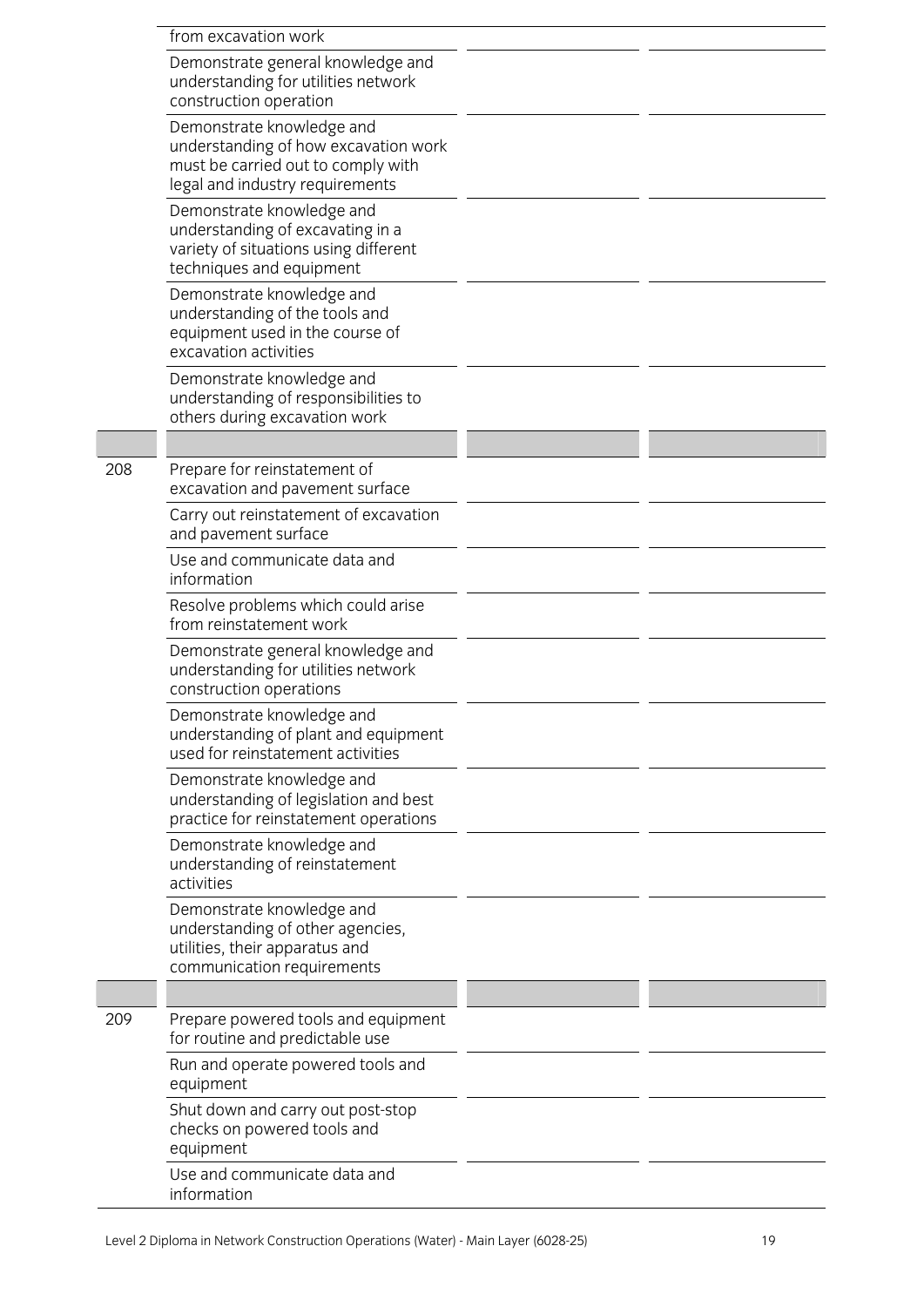|     | Resolve problems which arise from<br>operating powered tools and                                                     |  |
|-----|----------------------------------------------------------------------------------------------------------------------|--|
|     | equipment                                                                                                            |  |
|     | Demonstrate general knowledge and<br>understanding for utilities network<br>construction operations                  |  |
|     | Demonstrate knowledge and<br>understanding of working with<br>powered tools and equipment                            |  |
|     |                                                                                                                      |  |
| 210 | Be able to make joints using<br>electrofusion jointing techniques                                                    |  |
|     | Be able to use and communicate data<br>and information                                                               |  |
|     | Be able to resolve problems that arise<br>during jointing work                                                       |  |
|     | Know Health and Safety guidance and<br>legislation in utilities network<br>construction operations                   |  |
|     | Understand jointing materials by<br>electrofusion processes on Utilities<br><b>Network Construction</b>              |  |
|     |                                                                                                                      |  |
| 211 | Be able to make joints using butt fusion<br>techniques                                                               |  |
|     | Be able to use and communicate data<br>and information                                                               |  |
|     | Be able to resolve problems which arise<br>from jointing materials                                                   |  |
|     | Know Health and Safety guidance and<br>legislation in utilities network<br>construction operations                   |  |
|     | Understand jointing materials by butt<br>fusion processes on utilities network<br>construction, up to 180mm diameter |  |
|     |                                                                                                                      |  |
| 220 | Maintain the health and safety of<br>themselves and others                                                           |  |
|     | Maintain the safety and security of                                                                                  |  |
|     | plant, equipment and the working<br>environment                                                                      |  |
|     | Respond to emergencies                                                                                               |  |
|     | Use and communicate data and<br>information                                                                          |  |
|     | Resolve problems which could affect<br>health and safety                                                             |  |
|     | Demonstrate general knowledge and<br>understanding for utilities network<br>construction operations                  |  |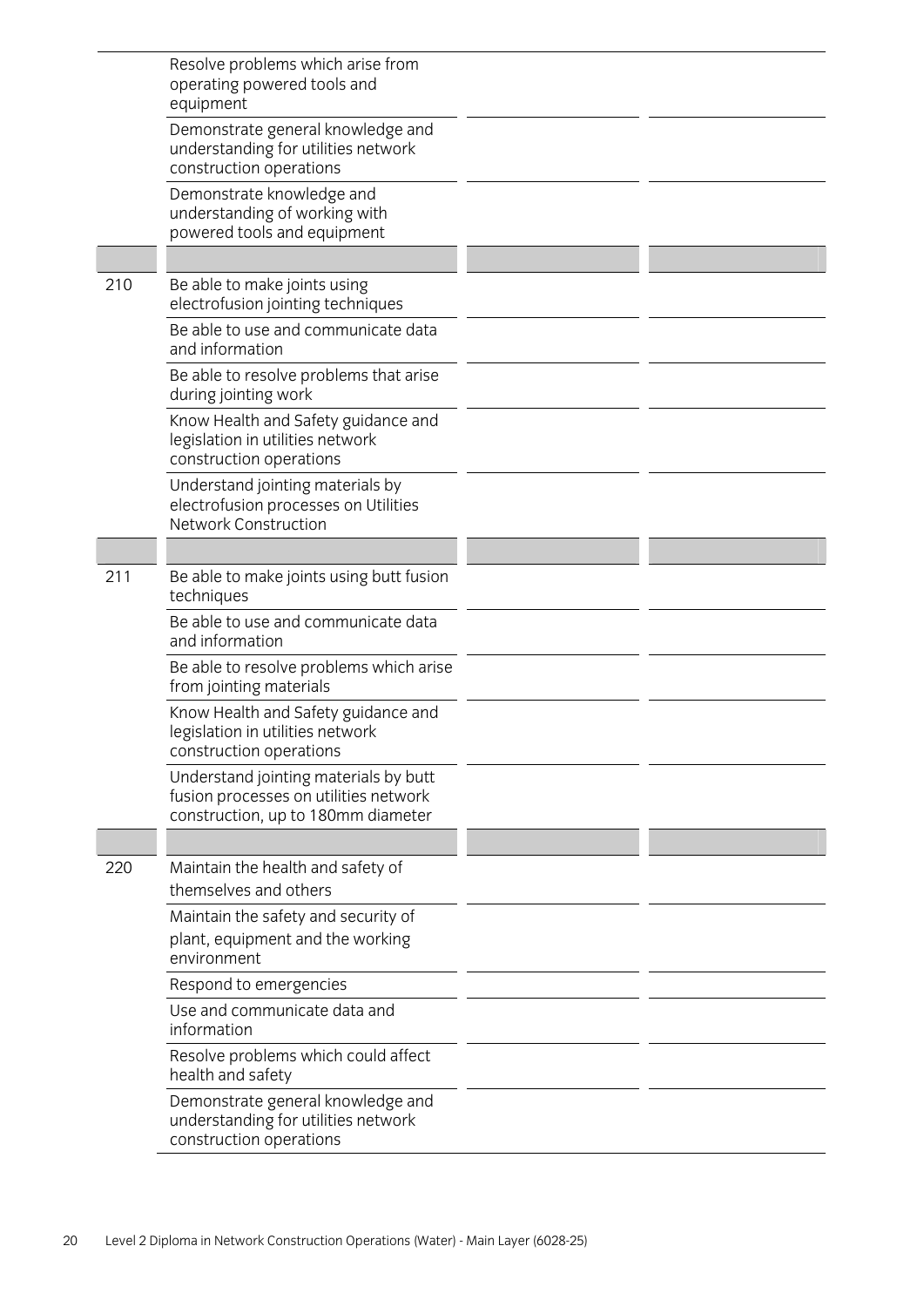|     | Demonstrate knowledge of legislation<br>regulations, procedures and company<br>policies relating to health and safety                   |  |
|-----|-----------------------------------------------------------------------------------------------------------------------------------------|--|
|     | Demonstrate knowledge and<br>understanding of the principles and<br>application of risk assessment                                      |  |
|     | Demonstrate knowledge and<br>understanding of maintaining the<br>safety and security of plant, equipment<br>and the working environment |  |
|     | Demonstrate knowledge and<br>understanding of roles and<br>responsibilities in maintaining safety                                       |  |
|     | Demonstrate knowledge and<br>understanding of the use and storage<br>of information                                                     |  |
|     |                                                                                                                                         |  |
| 221 | Make joints using butt fusion<br>techniques on pipe with diameter over<br>315mm                                                         |  |
|     | Use and communicate data and<br>information                                                                                             |  |
|     | Resolve problems which could arise<br>from jointing materials                                                                           |  |
|     | Demonstrate general knowledge and<br>understanding for utilities network<br>construction operations                                     |  |
|     | Demonstrate knowledge and<br>understanding of butt fusion jointing                                                                      |  |
|     |                                                                                                                                         |  |
| 222 | Make butt fusion joints on pipe with<br>diameter between 180mm and 315mm                                                                |  |
|     | Use and communicate data and<br>information                                                                                             |  |
|     | Resolve problems which could arise<br>from jointing materials                                                                           |  |
|     | Demonstrate general knowledge and<br>understanding for utilities network<br>construction operations                                     |  |
|     | Demonstrate knowledge and<br>understanding of butt fusion jointing                                                                      |  |
|     |                                                                                                                                         |  |
| 223 | Joint materials by assembling                                                                                                           |  |
|     | Use and communicate data and<br>information                                                                                             |  |
|     | Resolve problems which arise when<br>performing jointing activities                                                                     |  |
|     | Demonstrate knowledge and<br>understanding for utilities network<br>construction operations                                             |  |
|     | Demonstrate knowledge<br>understanding of jointing materials by<br>mechanical means                                                     |  |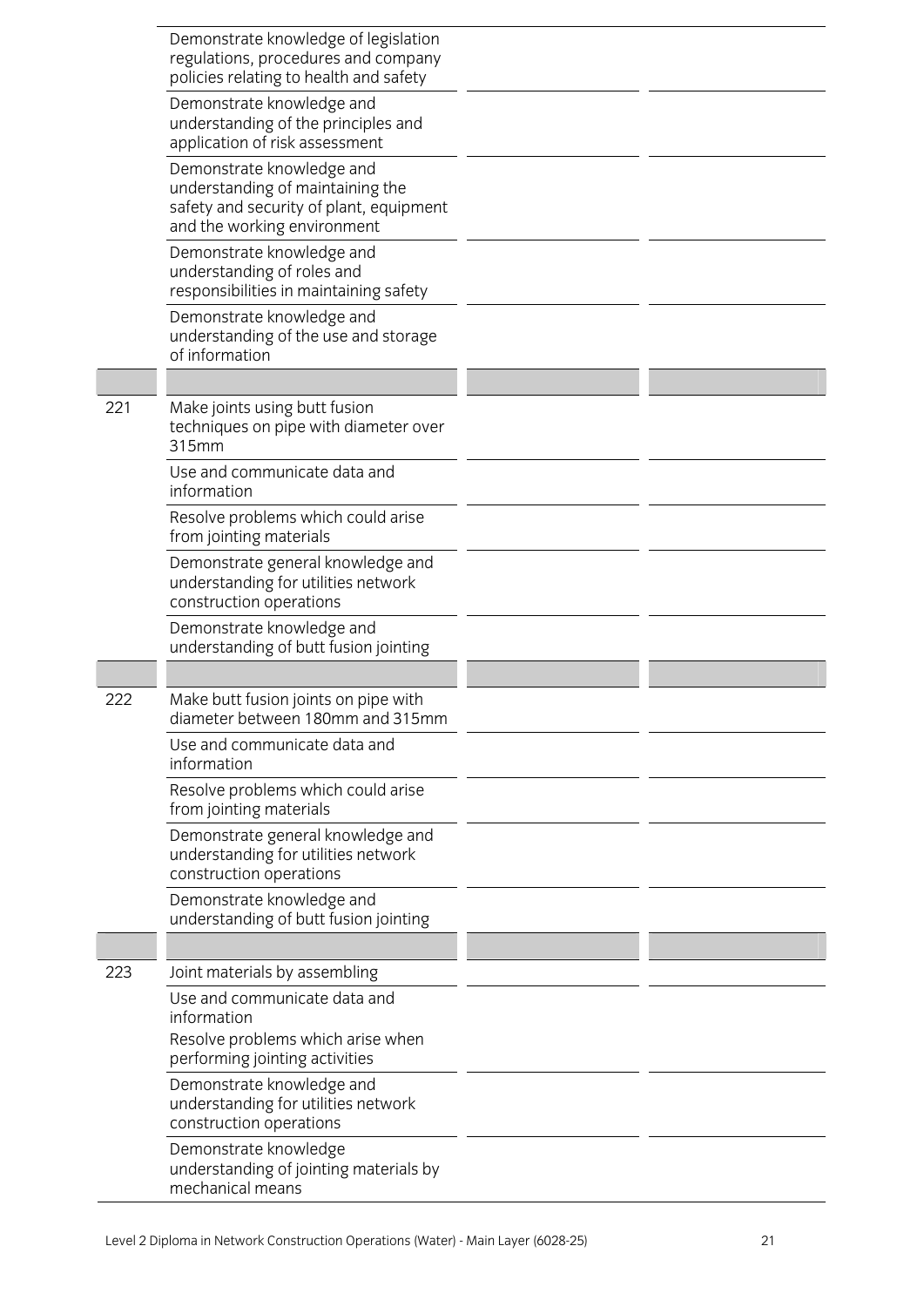| 225 | Interpret technical information for<br>installing water mains                                       |  |
|-----|-----------------------------------------------------------------------------------------------------|--|
|     | Select water main components and<br>resources for installation of the<br>systems                    |  |
|     | Install components of the water main                                                                |  |
|     | Use and communicate data and<br>information                                                         |  |
|     | Resolve problems that arise from<br>technical information and installation<br>work                  |  |
|     | Demonstrate general knowledge and<br>understanding for utilities network<br>construction operations |  |
|     | Demonstrate knowledge and<br>understanding of installing water mains                                |  |
|     |                                                                                                     |  |
| 226 | Interpret technical information for<br>installing water mains                                       |  |
|     | Select water main components and<br>resources for installation of the system                        |  |
|     | Install components of the water main                                                                |  |
|     | Use and communicate data and<br>information                                                         |  |
|     | Resolve problems that arise from<br>technical information and installation<br>work                  |  |
|     | Demonstrate general knowledge and<br>understanding for utilities network<br>construction operations |  |
|     | Demonstrate knowledge and<br>understanding of installing water mains                                |  |
|     |                                                                                                     |  |
| 227 | Interpret technical information for<br>installing water mains                                       |  |
|     | Select water main components and<br>resources for installation of the system                        |  |
|     | Install components of the water main                                                                |  |
|     | Use and communicate data and<br>information                                                         |  |
|     | Resolve problems that arise from<br>technical information and installation<br>work                  |  |
|     | Demonstrate general knowledge and<br>understanding for utilities network<br>construction operations |  |
|     | Demonstrate knowledge and<br>understanding of installing water mains                                |  |
|     |                                                                                                     |  |
| 228 | Perform pressure testing activities                                                                 |  |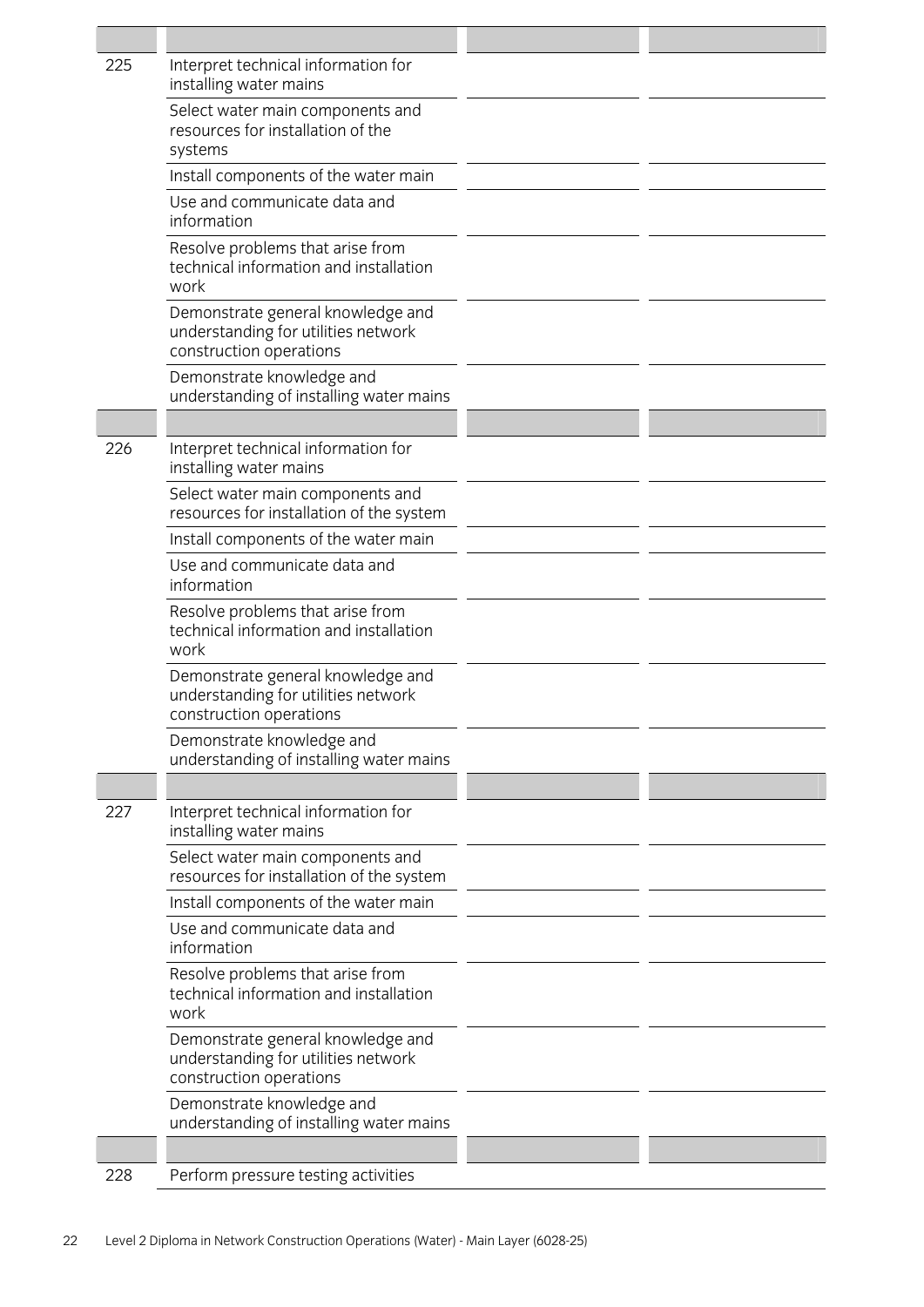|     | Use and communicate data and<br>information                                                                              |  |
|-----|--------------------------------------------------------------------------------------------------------------------------|--|
|     | Resolve problems which arise from<br>performing test activities                                                          |  |
|     | Demonstrate general knowledge and<br>understanding for utilities network<br>construction operations                      |  |
|     | Demonstrate knowledge and<br>understanding of conducting specified<br>testing on water engineering products<br>or assets |  |
|     |                                                                                                                          |  |
| 229 | Restore components to operational<br>condition                                                                           |  |
|     | Use and communicate data and<br>information                                                                              |  |
|     | Resolve problems which arise when<br>restoring components to operational<br>condition                                    |  |
|     | Demonstrate general knowledge and<br>understanding for utilities network<br>construction operations                      |  |
|     | Demonstrate knowledge and<br>understanding of restoring<br>components to operational condition                           |  |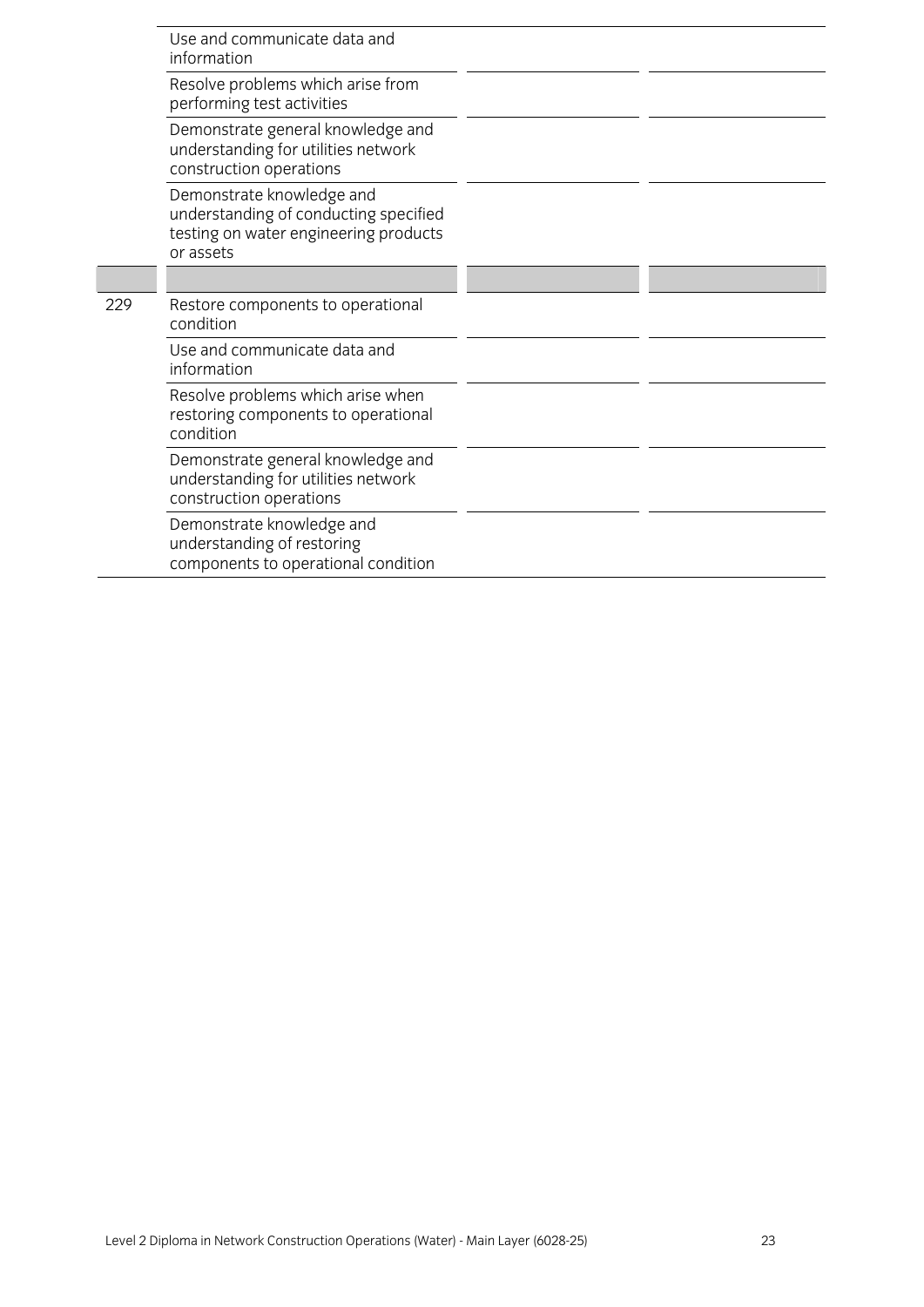# **Expert/Witness Status list**

| Name and Witness Signature                               | Status * | Professional<br>relationship to<br>learner ** | Outcomes<br>witnessed |
|----------------------------------------------------------|----------|-----------------------------------------------|-----------------------|
|                                                          |          |                                               |                       |
|                                                          |          |                                               |                       |
|                                                          |          |                                               |                       |
|                                                          |          |                                               |                       |
|                                                          |          |                                               |                       |
|                                                          |          |                                               |                       |
|                                                          |          |                                               |                       |
|                                                          |          |                                               |                       |
|                                                          |          |                                               |                       |
|                                                          |          |                                               |                       |
|                                                          |          |                                               |                       |
|                                                          |          |                                               |                       |
|                                                          |          |                                               |                       |
|                                                          |          |                                               |                       |
|                                                          |          |                                               |                       |
|                                                          |          |                                               |                       |
|                                                          |          |                                               |                       |
| * Status<br>1 Occupational expert meeting specific       |          | 3 Non expert familiar with the standards      |                       |
| requirements for role of expert witness                  |          |                                               |                       |
| 2 Occupational expert not familiar with the<br>standards |          | 4 Non expert not familiar with the standards  |                       |
| ** Professional relationship to candidate                |          |                                               |                       |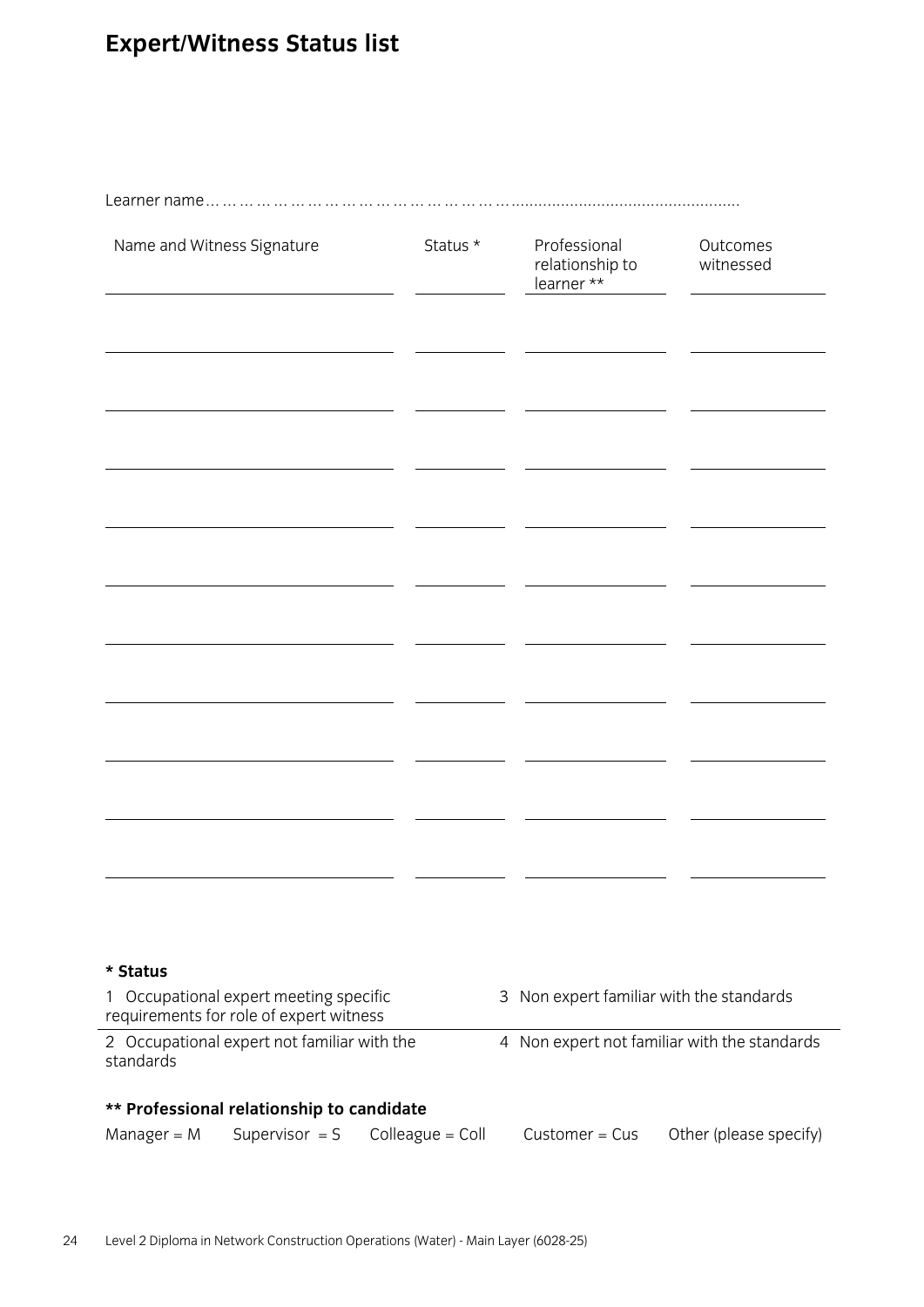## **Assessment/Action Planning**

| Learner Name | Assessor Name | Jatr |
|--------------|---------------|------|
|              |               |      |

Review of previous plan

Record of session

Feedback on session

Actions to be reviewed at next session Date

Units/Outcomes completed

Signature of learner ………………………………………………………….

Signature of assessor…………………………………………………………...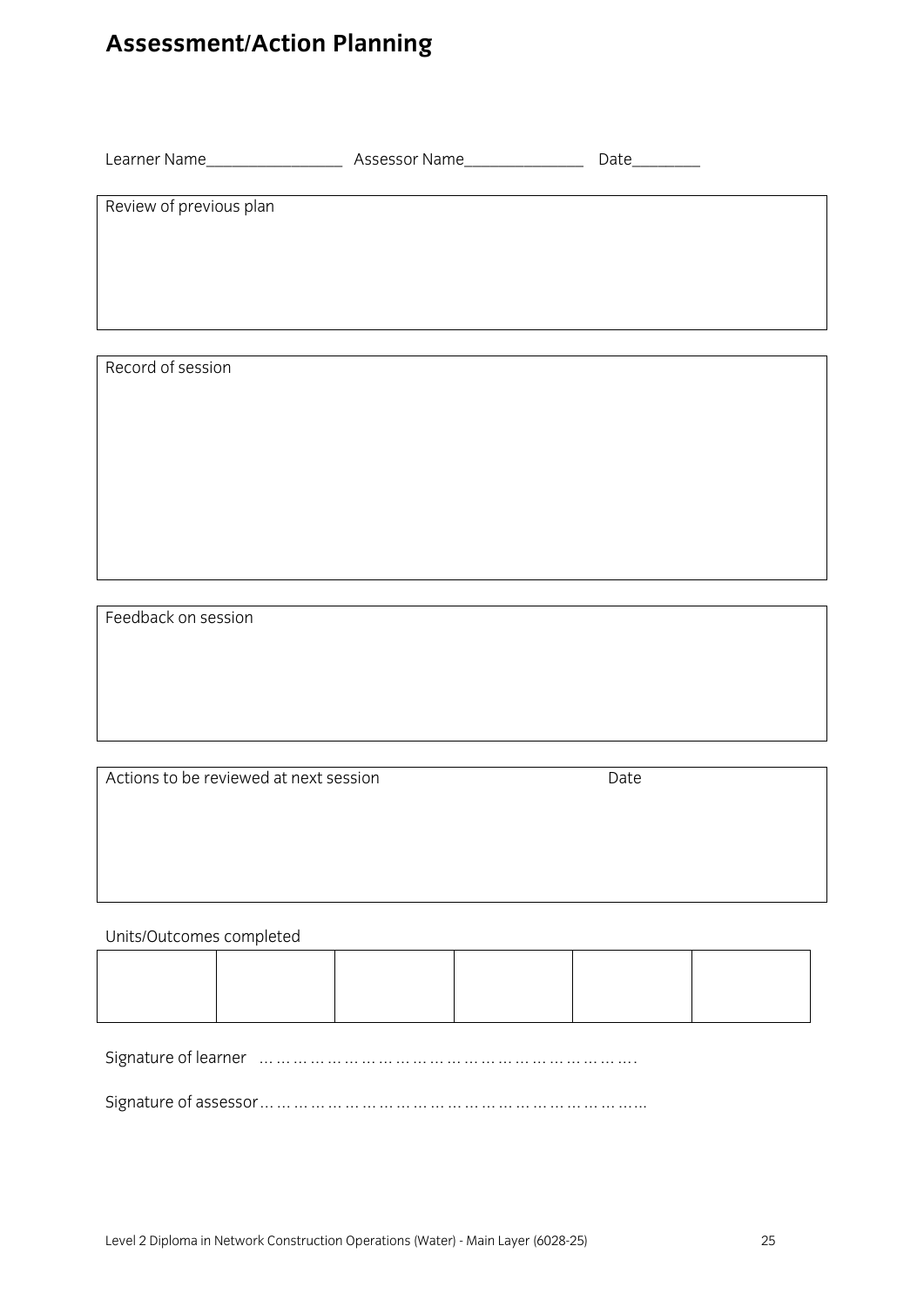### **Summary of Achievement**

| Learner name:             |  |
|---------------------------|--|
| Learner enrolment number: |  |
| Unique Learner number:    |  |
| Centre number:            |  |

Assessor(s) and Internal Verifier(s) must print their name and provide a sample signature in the table below. This is necessary for validating the signature provided by the Assessor/Internal Verifier to confirm that the learner has met all of the necessary requirements to complete the specified unit.

Please see unit achievement list on the next page.

| Assessor(s)                                       |                                                                                                                      |                                                               |    |
|---------------------------------------------------|----------------------------------------------------------------------------------------------------------------------|---------------------------------------------------------------|----|
| Assessor(s) Name<br>(print)                       | 1.<br><u> 1980 - Johann Barbara, martin a</u>                                                                        | 2. $\qquad \qquad$                                            | 3. |
| Signature:                                        |                                                                                                                      | <u> 1980 - Johann John Stone, mars et al. (b. 1980)</u>       |    |
| Countersigning<br>Assessor(s) Name<br>(print)     | $1_{\cdot}$                                                                                                          | 2.                                                            | 3. |
| Signature:                                        |                                                                                                                      | <u> 1989 - Andrea Andrew Amerikaanse kommunister († 1958)</u> |    |
|                                                   |                                                                                                                      |                                                               |    |
| <b>Internal Verifier(s)</b>                       |                                                                                                                      |                                                               |    |
| Internal Verifier(s)<br>Name (print)              | $\mathbf{1}$ .                                                                                                       | 2.                                                            | 3. |
| Signature:                                        | <u> 1989 - Johann John Stone, mars and de format de la provincia de la provincia de la provincia de la provincia</u> |                                                               |    |
| Countersigning<br>Internal Verifier(s)<br>(print) | 1.                                                                                                                   | 2.                                                            | 3. |
| Signature:                                        |                                                                                                                      |                                                               |    |
|                                                   |                                                                                                                      |                                                               |    |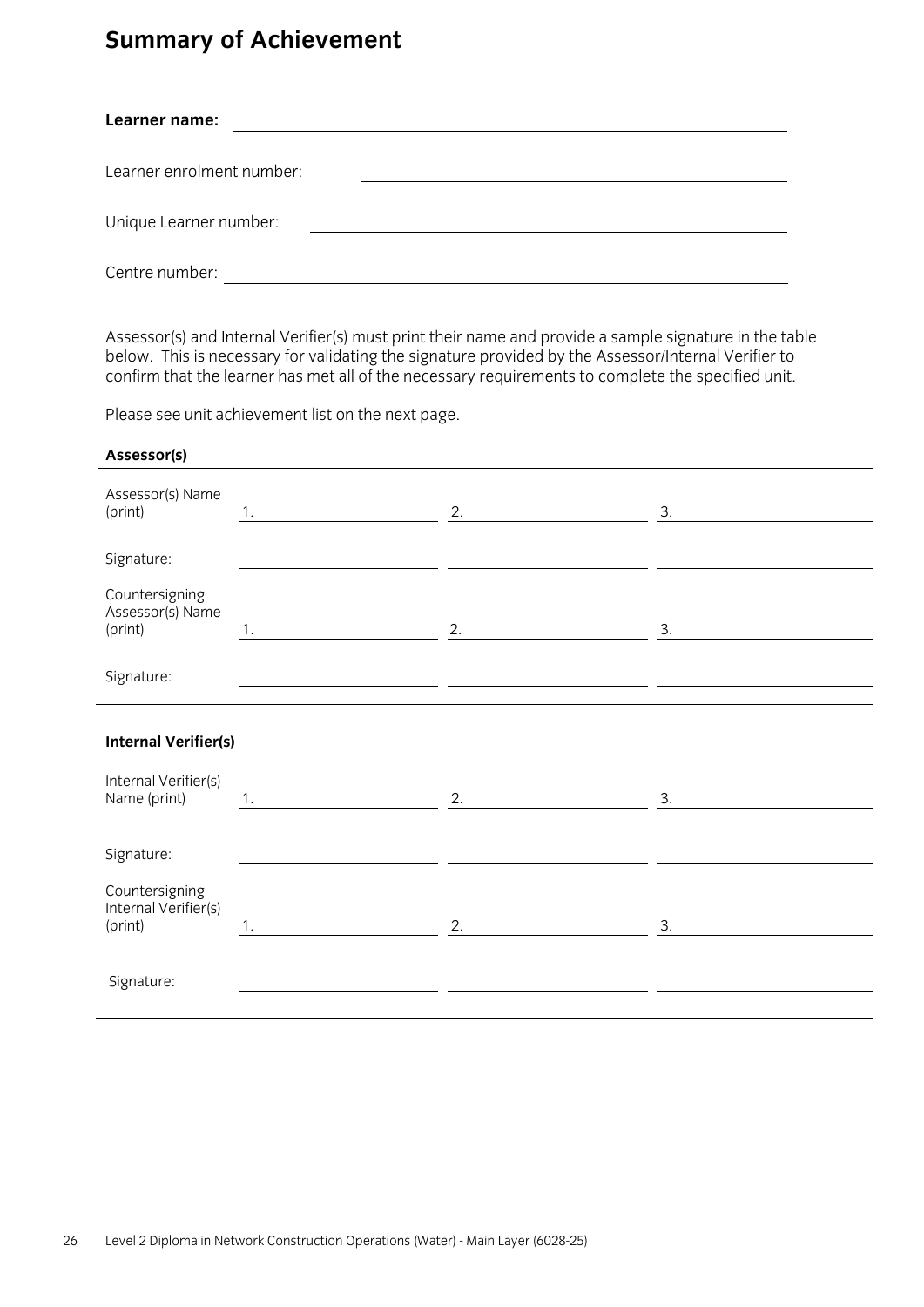### **Summary of Achievement**

City & Guilds suggests that you should enter the unit numbers, of the units you plan to achieve, in the table below. This will allow you to track your progress through the qualification at a glance.

#### **Declaration**

**By signing this summary of unit achievement, I confirm that all learning outcomes for the unit have been completed and that the evidence is authentic and has been obtained under specified conditions for which certification is now requested.** 

| <b>Units achieved</b> |                  |                      |                       |                                          |                                |                                 |
|-----------------------|------------------|----------------------|-----------------------|------------------------------------------|--------------------------------|---------------------------------|
| Unit<br>Number        | Date<br>achieved | Learner<br>signature | Assessor<br>signature | Countersigning<br>Assessor<br>signature* | Internal verifier<br>signature | Countersigning IV<br>signature* |
|                       |                  |                      |                       |                                          |                                |                                 |
|                       |                  |                      |                       |                                          |                                |                                 |
|                       |                  |                      |                       |                                          |                                |                                 |
|                       |                  |                      |                       |                                          |                                |                                 |
|                       |                  |                      |                       |                                          |                                |                                 |
|                       |                  |                      |                       |                                          |                                |                                 |
|                       |                  |                      |                       |                                          |                                |                                 |
|                       |                  |                      |                       |                                          |                                |                                 |
|                       |                  |                      |                       |                                          |                                |                                 |
|                       |                  |                      |                       |                                          |                                |                                 |
|                       |                  |                      |                       |                                          |                                |                                 |
|                       |                  |                      |                       |                                          |                                |                                 |
|                       |                  |                      |                       |                                          |                                |                                 |
|                       |                  |                      |                       |                                          |                                |                                 |
|                       |                  |                      |                       |                                          |                                |                                 |
|                       |                  |                      |                       |                                          |                                |                                 |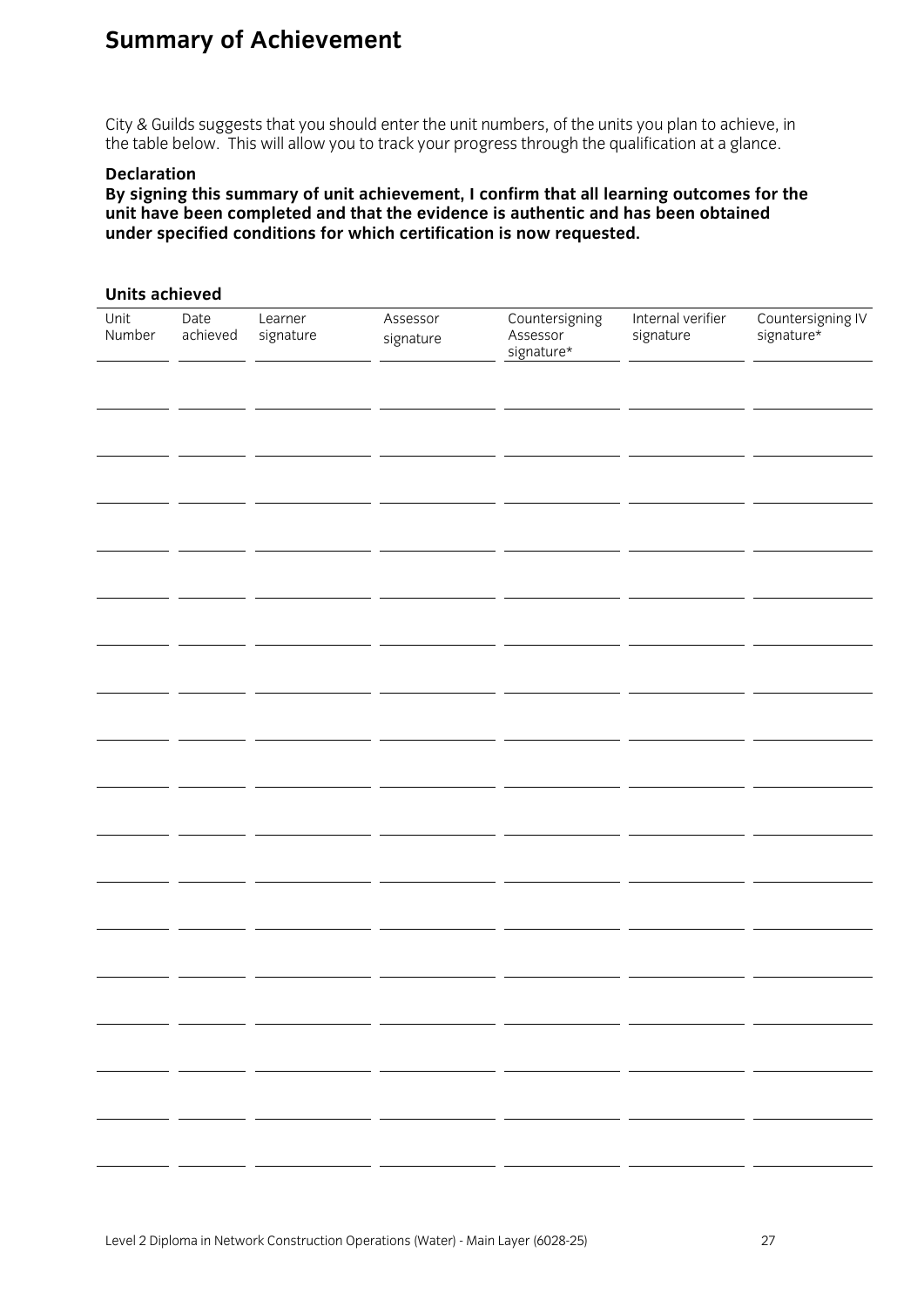# **Observation report**

Level 2 Diploma in Water Network Construction Operations (6028)

#### **Candidate: Assessor: PRN: PRN: PRN: PRN:**

Applicable units

Report **Learning outcome ref.**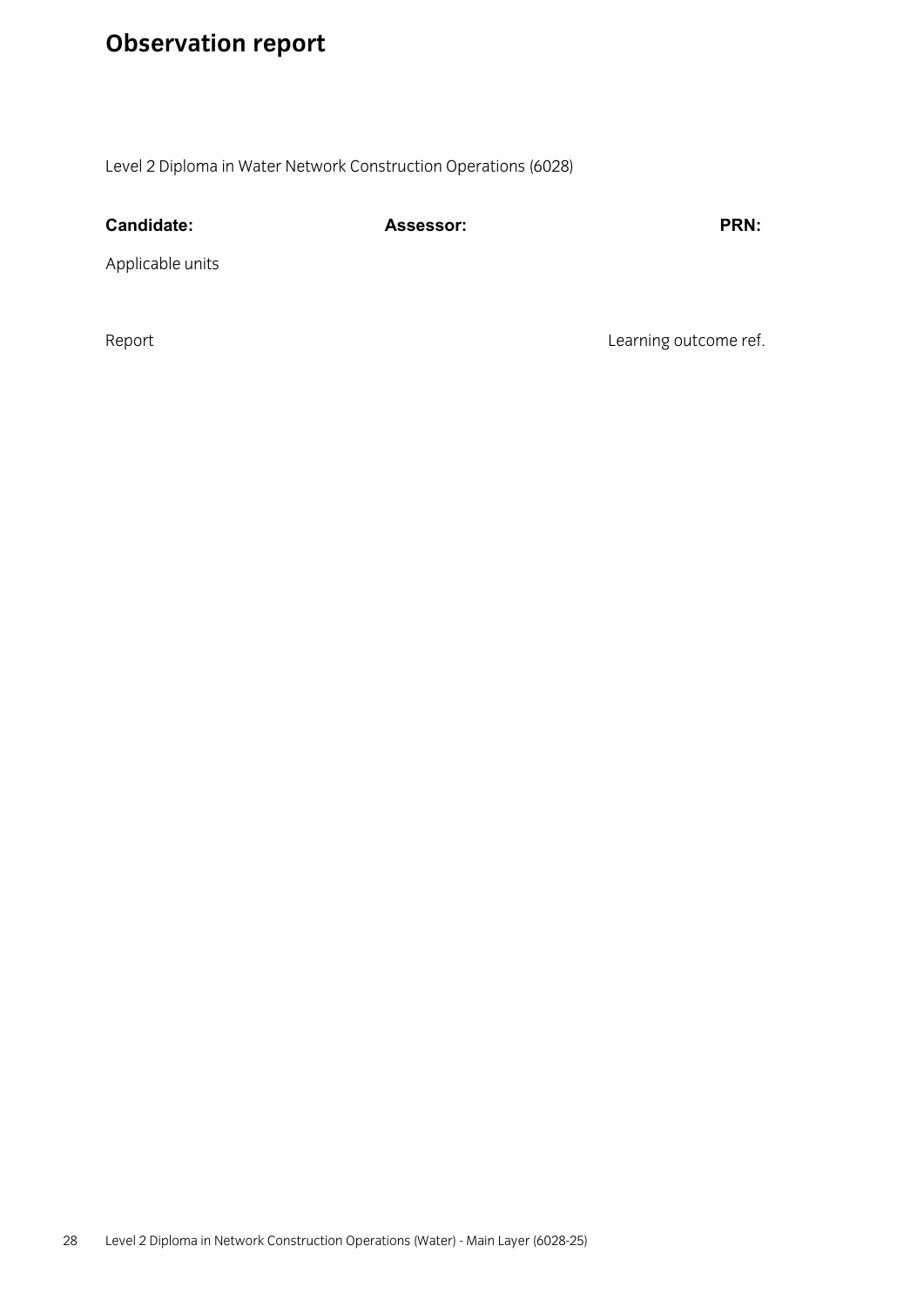Questions asked with answers: Learning Outcome ref:

Assessor feedback –

Learner signature … … … … … … … … … … … … … … … Date … … … … … … … … … … … … …

Assessor …………………………………………………….... Date ……………………………….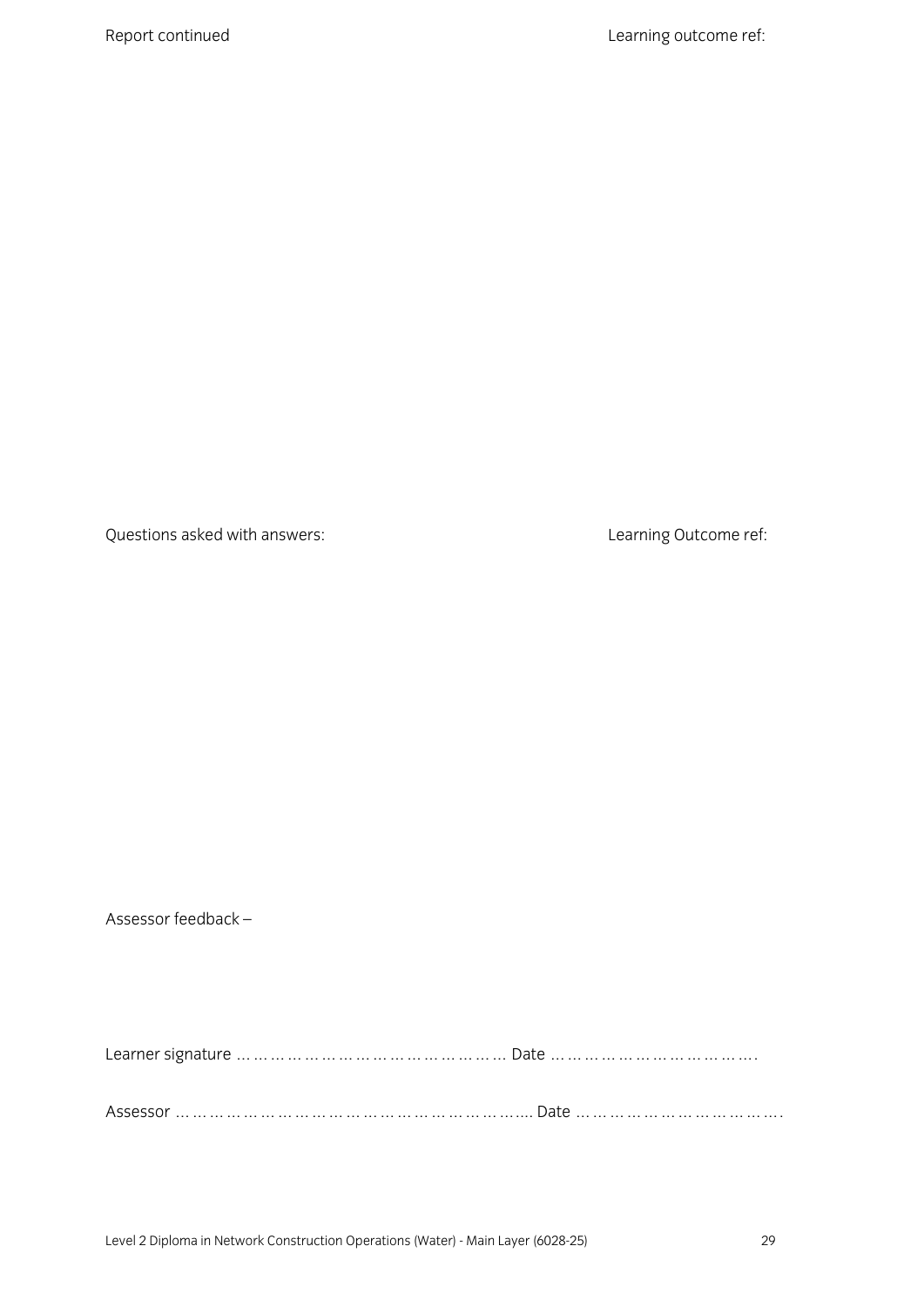# **Diary sheet**

| Learner name:                 | <b>Team leader:</b>     |
|-------------------------------|-------------------------|
| Location:                     | Job type:               |
| Job reference number:         | Date:                   |
| Details of work completed:    |                         |
|                               |                         |
|                               |                         |
|                               |                         |
|                               |                         |
|                               |                         |
|                               |                         |
|                               |                         |
| <b>Team Leaders comments:</b> |                         |
|                               |                         |
|                               |                         |
|                               |                         |
| Learners signature:           | Team leaders signature: |

IV signature: EV signature: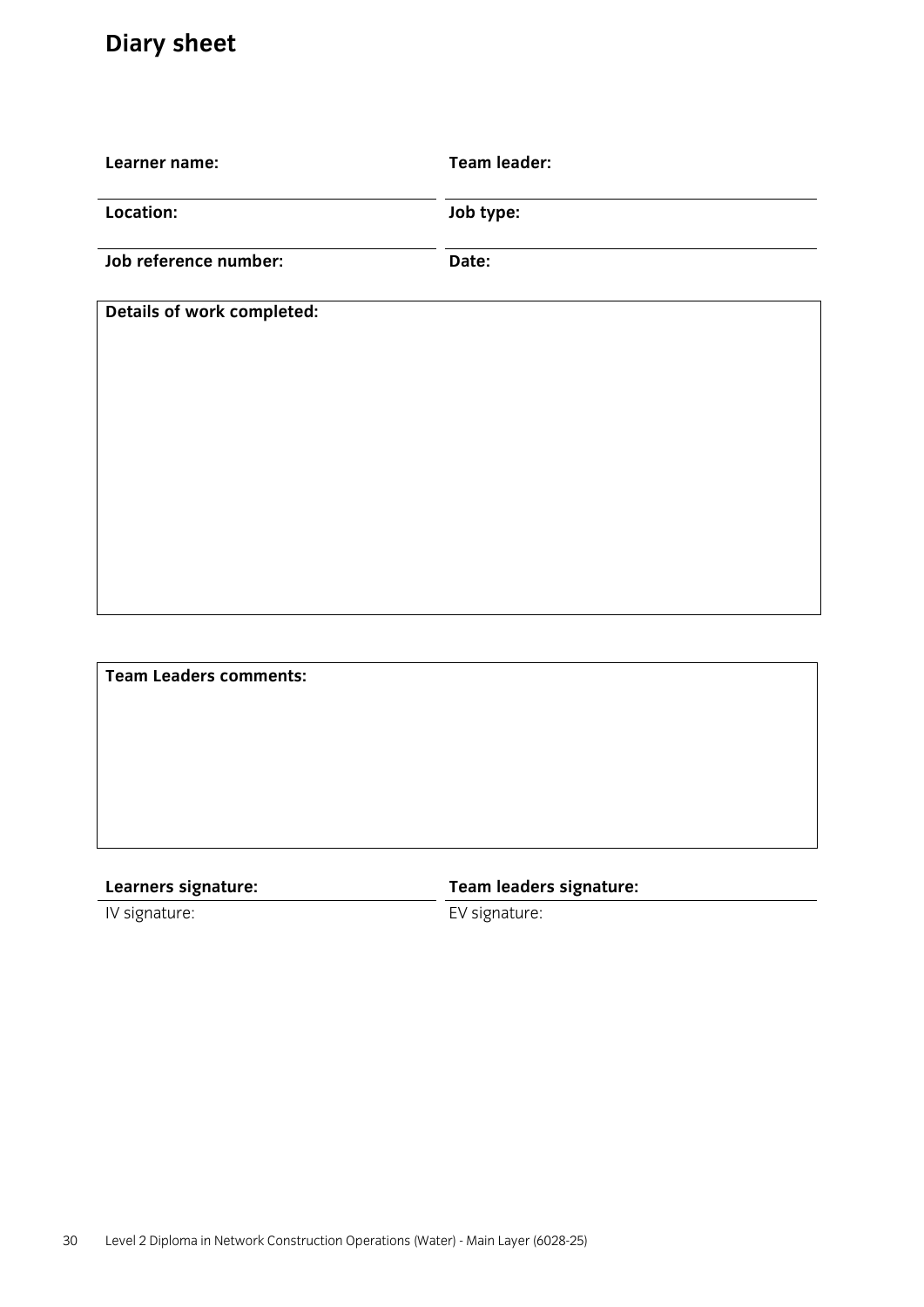# **Witness Testimony**

| Learner name:               | <b>Team leader:</b> |
|-----------------------------|---------------------|
| Location:                   | Job type:           |
| Job reference number:       | Date:               |
| Details of work completed:  |                     |
|                             |                     |
| <b>Additional comments:</b> |                     |
| Learners signature:         | Witness signature:  |

IV signature: EV signature: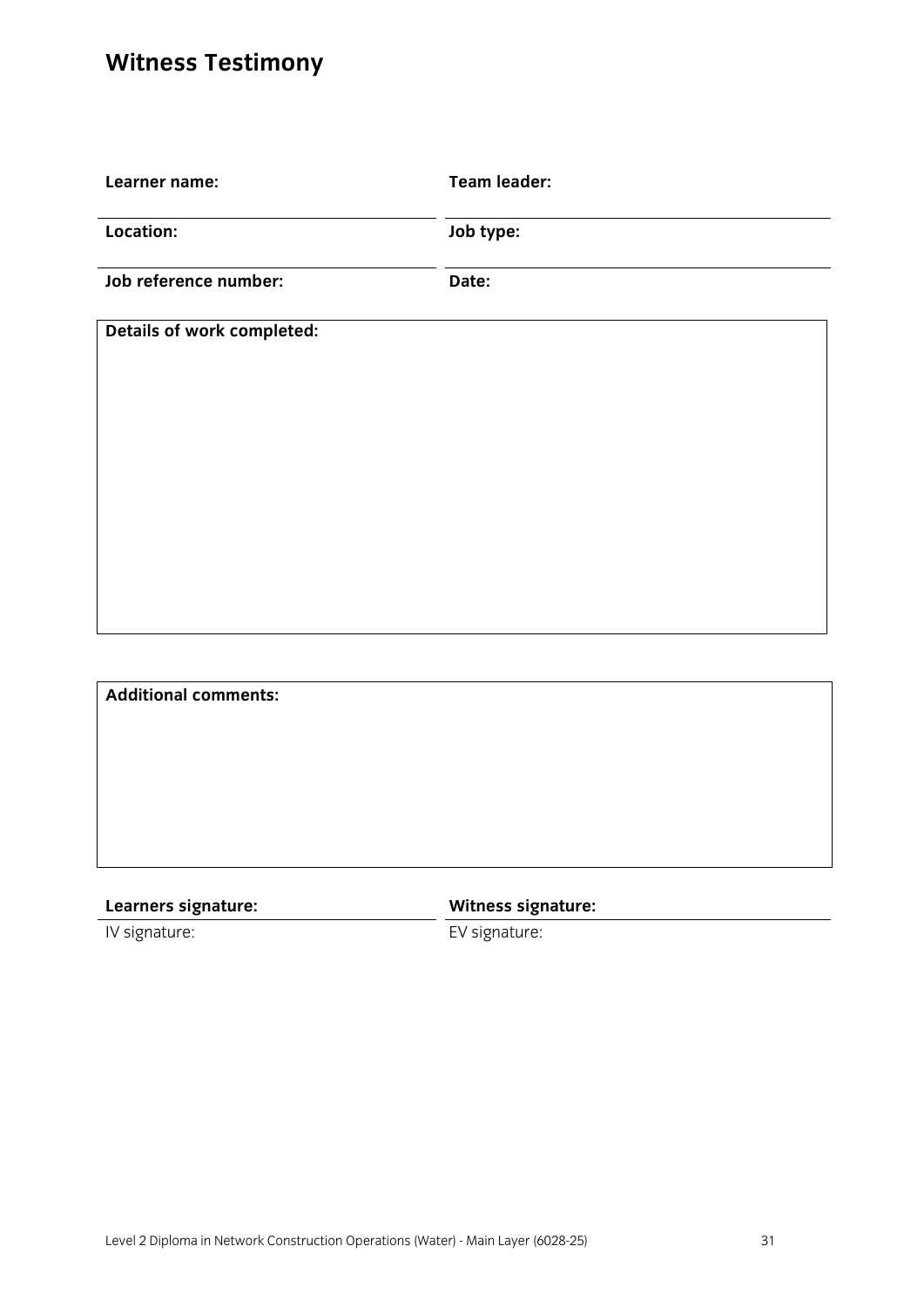### **Photographic Supplementary Evidence**

Portfolio Reference Number:

Candidate Name:

Candidate Signature:

Unit Number: Learning Outcome Number: Assessment Criteria Number:

**Brief description of task being carried out in the photograph:** 

**(Attach Photo in this Box)** 

| Assessor / Workplace Recorder Name:               |  |       |  |
|---------------------------------------------------|--|-------|--|
| Assessor / Workplace Recorder Signature:<br>Date: |  |       |  |
| IV Signature:<br>IV Name:                         |  | Date: |  |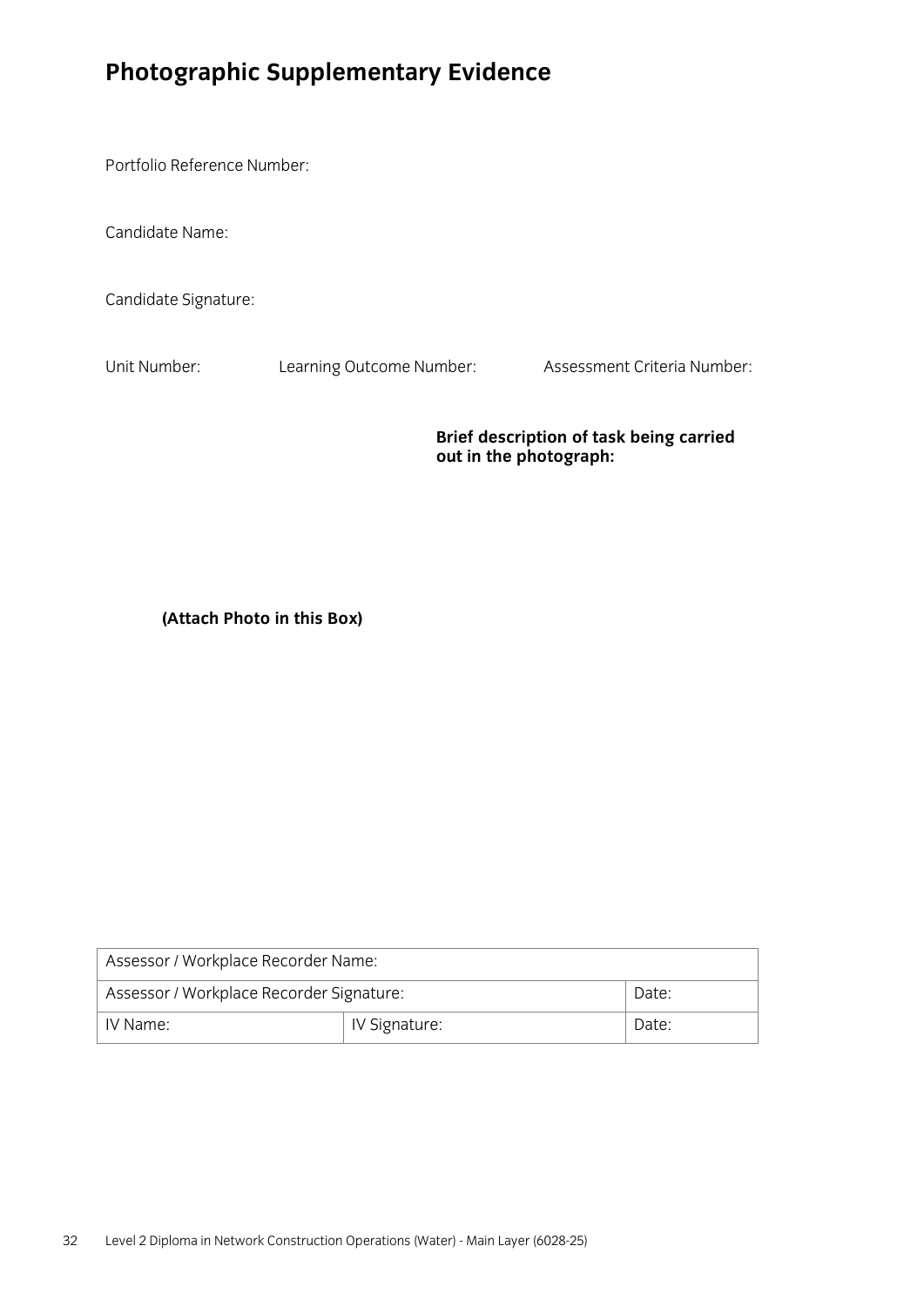<span id="page-32-0"></span>

### **Unit 201 Create an efficient and effective environment in Utilities Network Construction**

#### **Unit aim:**

The purpose of the unit is to assess the competence of individuals to recognised national occupational standards. This unit is designed to assess the competence of individuals required to create an efficient and effective work environment in Utilities Network Construction. It involves planning recourses, the work area and requires an understanding of the work activity. It includes working efficiently and effectively with other personnel.

| Where job was done | Time taken (hours) Date |  |
|--------------------|-------------------------|--|
|                    |                         |  |
|                    |                         |  |
|                    |                         |  |
|                    |                         |  |
|                    |                         |  |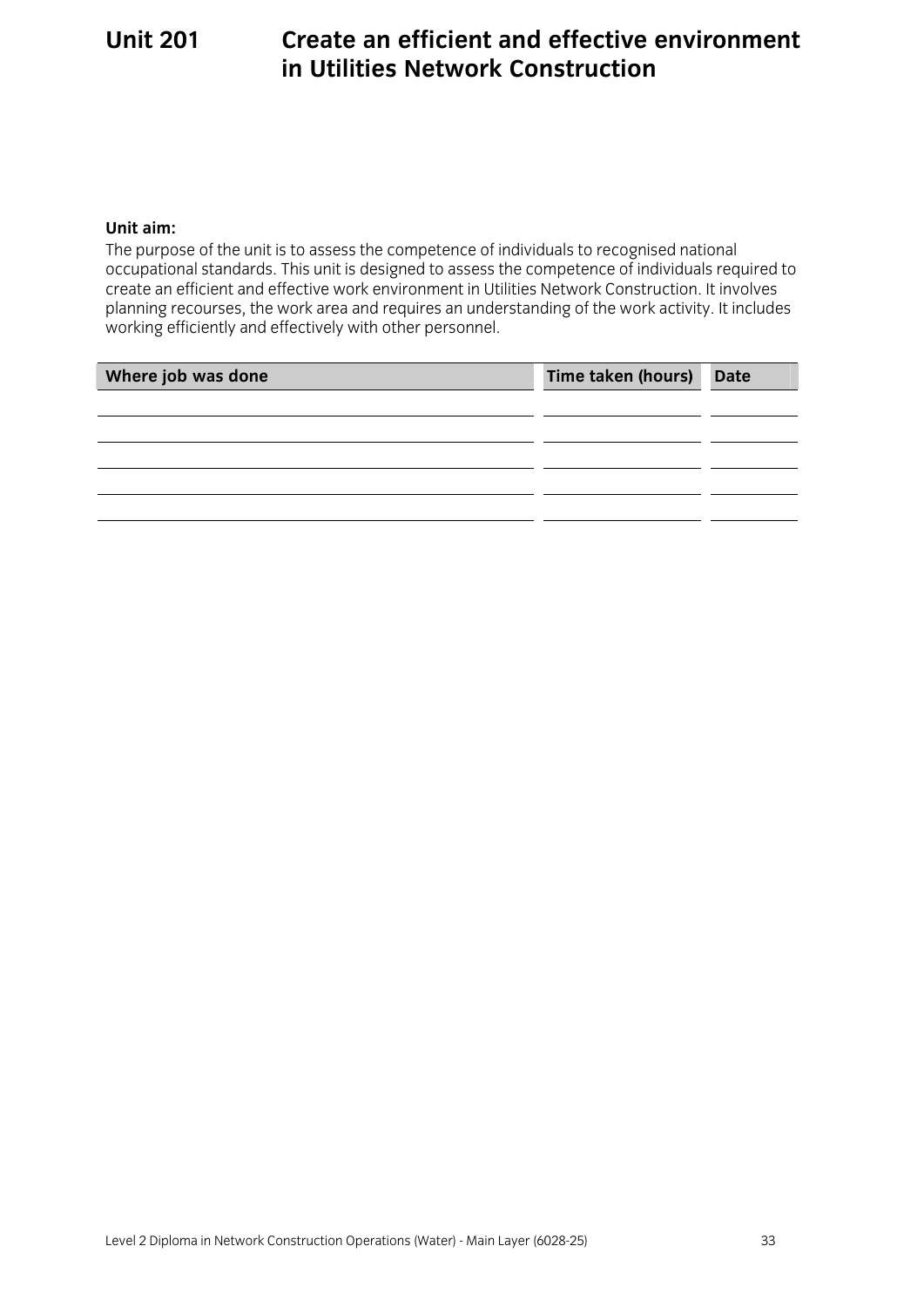### **Unit 201 Create an efficient and effective environment in Utilities Network Construction**

| Performance evidence required                                                                                                                        |                                                                                               | Portfolio Reference Number<br>(PRN) |  |  |  |  |  |  |
|------------------------------------------------------------------------------------------------------------------------------------------------------|-----------------------------------------------------------------------------------------------|-------------------------------------|--|--|--|--|--|--|
|                                                                                                                                                      | 1. Be able to work efficiently and effectively                                                |                                     |  |  |  |  |  |  |
| 1.1                                                                                                                                                  | Carry out a site-specific risk assessment and review in<br>accordance with company procedures |                                     |  |  |  |  |  |  |
| 1.2                                                                                                                                                  | Select and wear the designated PPE                                                            |                                     |  |  |  |  |  |  |
| Store, maintain and use tools, work materials and equipment in<br>accordance with the work requirements, approved procedures<br>1.3<br>and practices |                                                                                               |                                     |  |  |  |  |  |  |
| Type of evidence $\rightarrow$                                                                                                                       |                                                                                               |                                     |  |  |  |  |  |  |

**O = Observation Q = Oral Question (OQ) or Written Question & answer (WQ) S = Simulation/RWE WT = Witness testimony**

|                                                                                 | Performance evidence required                                                                    | Portfolio Reference Number<br>(PRN) |  |  |  |  |  |  |
|---------------------------------------------------------------------------------|--------------------------------------------------------------------------------------------------|-------------------------------------|--|--|--|--|--|--|
| 2. Be able to organise their work and maintain standards to minimise<br>hazards |                                                                                                  |                                     |  |  |  |  |  |  |
| 2.1                                                                             | Organise work to comply with instructions and the agreed<br>schedules                            |                                     |  |  |  |  |  |  |
| 2.2                                                                             | Coordinate own work with other personnel and related<br>activities                               |                                     |  |  |  |  |  |  |
| 2.3                                                                             | Carry out activities to approved procedures and practices                                        |                                     |  |  |  |  |  |  |
| 2.4                                                                             | Carry out and confirm all work is in accordance with standards<br>and approved codes of practice |                                     |  |  |  |  |  |  |
| 2.5                                                                             | Check own work and that of other personnel to ensure<br>compliance with specified standards      |                                     |  |  |  |  |  |  |
| 2.6                                                                             | Confirm with a <b>designated person</b> on the steps to be taken<br>throughout the work process  |                                     |  |  |  |  |  |  |
|                                                                                 | Type of evidence $\rightarrow$                                                                   |                                     |  |  |  |  |  |  |

**O = Observation Q = Oral Question (OQ) or Written Question & answer (WQ) S = Simulation/RWE WT = Witness testimony**

#### **Range**

**Approved procedures and practices:** use of appropriate work methods; optimise the use of time; remove and dispose of waste and surplus materials

**Standards and approved codes of practice:** the agreed standards and specification; the organisational policy; approved procedures and practices; statutory requirements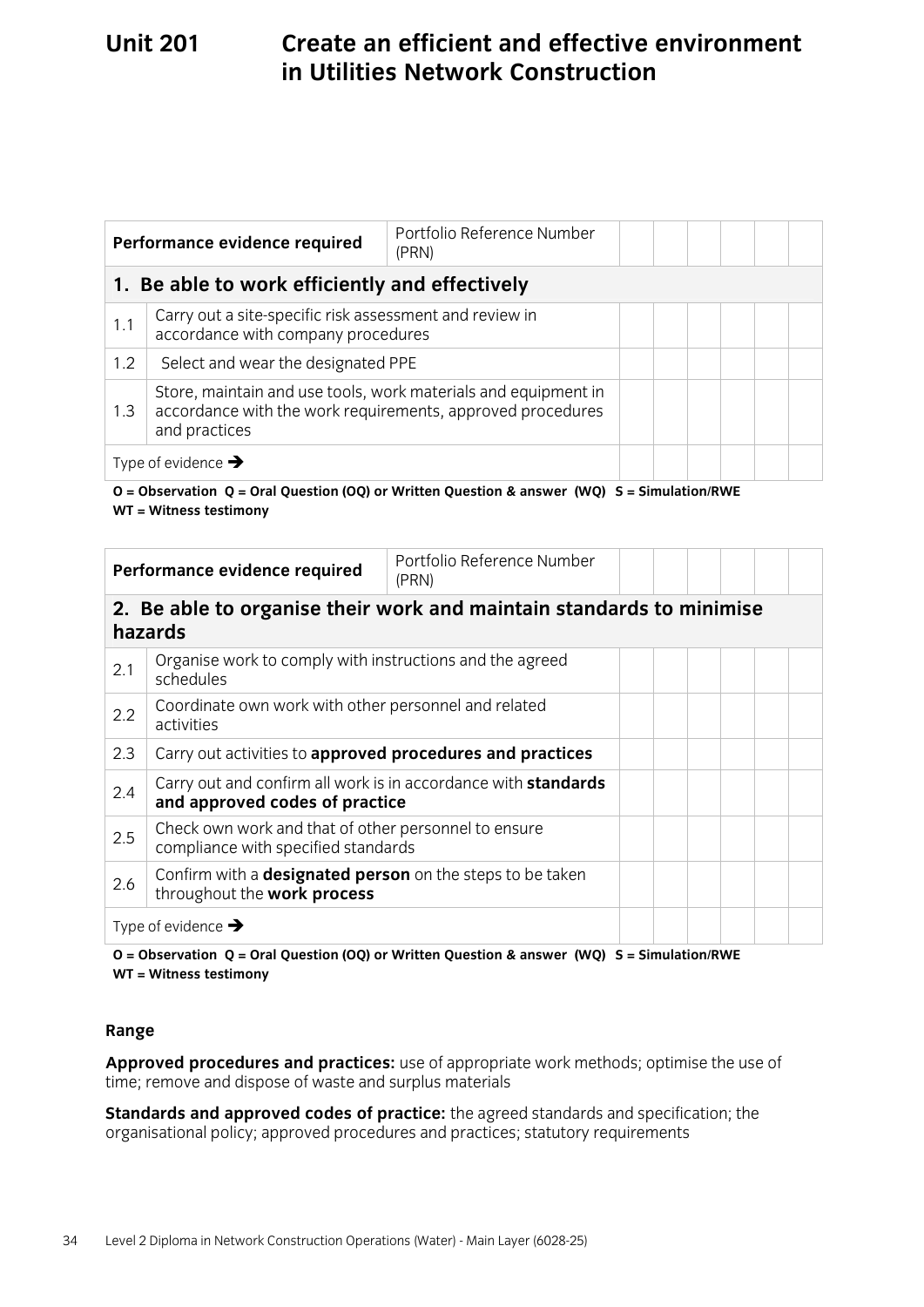**Designated person:** specified within work and health and safety procedures

**Work process:** any work which may be detrimental to safety or the environment; suggestions for improvements to work methods; any deviations in standards or specification

|                                | Performance evidence required                                                                                  | Portfolio Reference Number<br>(PRN) |  |  |  |  |  |  |
|--------------------------------|----------------------------------------------------------------------------------------------------------------|-------------------------------------|--|--|--|--|--|--|
|                                | 3. Be able to use and communicate data and information                                                         |                                     |  |  |  |  |  |  |
| 3.1                            | Comply with operational and organisational procedures for<br>communicating information to other people         |                                     |  |  |  |  |  |  |
| 3.2                            | Confirm records are maintained and exchanged in accordance<br>with operational and organisational requirements |                                     |  |  |  |  |  |  |
| 3.3                            | Confirm with designated personnel any circumstances where<br>information appears incorrect                     |                                     |  |  |  |  |  |  |
| 3.4                            | Use organisational information systems to record and store,<br>data and information                            |                                     |  |  |  |  |  |  |
| Type of evidence $\rightarrow$ |                                                                                                                |                                     |  |  |  |  |  |  |

#### **O = Observation Q = Oral Question (OQ) or Written Question & answer (WQ) S = Simulation/RWE WT = Witness testimony**

| Performance evidence required  |                                                                                                             | Portfolio Reference Number<br>(PRN) |  |  |  |  |  |  |
|--------------------------------|-------------------------------------------------------------------------------------------------------------|-------------------------------------|--|--|--|--|--|--|
|                                | 4. Be able to resolve problems that arise from work activities                                              |                                     |  |  |  |  |  |  |
| 4.1                            | Report to a designated person any situations which require<br>additional intervention                       |                                     |  |  |  |  |  |  |
| 4.2                            | Communicate problems and conditions outside the<br>responsibility of the job role using approved procedures |                                     |  |  |  |  |  |  |
| Type of evidence $\rightarrow$ |                                                                                                             |                                     |  |  |  |  |  |  |

**O = Observation Q = Oral Question (OQ) or Written Question & answer (WQ) S = Simulation/RWE WT = Witness testimony**

|     | 5. Understand how to establish and maintain effective working<br>relationships in utilities network constructionguidance and<br>legislation in utilities network construction operations | <b>PRN</b> |
|-----|------------------------------------------------------------------------------------------------------------------------------------------------------------------------------------------|------------|
| 5.1 | State the main responsibilities of the employer and employee under the<br>Health and Safety at Work Act                                                                                  |            |
| 5.2 | Explain the health and safety guidance governing work in excavations                                                                                                                     |            |
| 5.3 | Describe the safe procedures for handling hazardous materials                                                                                                                            |            |
| 5.4 | Explain the organisational accident recording and reporting procedures                                                                                                                   |            |
|     | State the legislative requirements relative to the work activity and the<br>workplace environment, including                                                                             |            |
| 5.5 | any licensing, certification or inspection<br>organisational and operational standards                                                                                                   |            |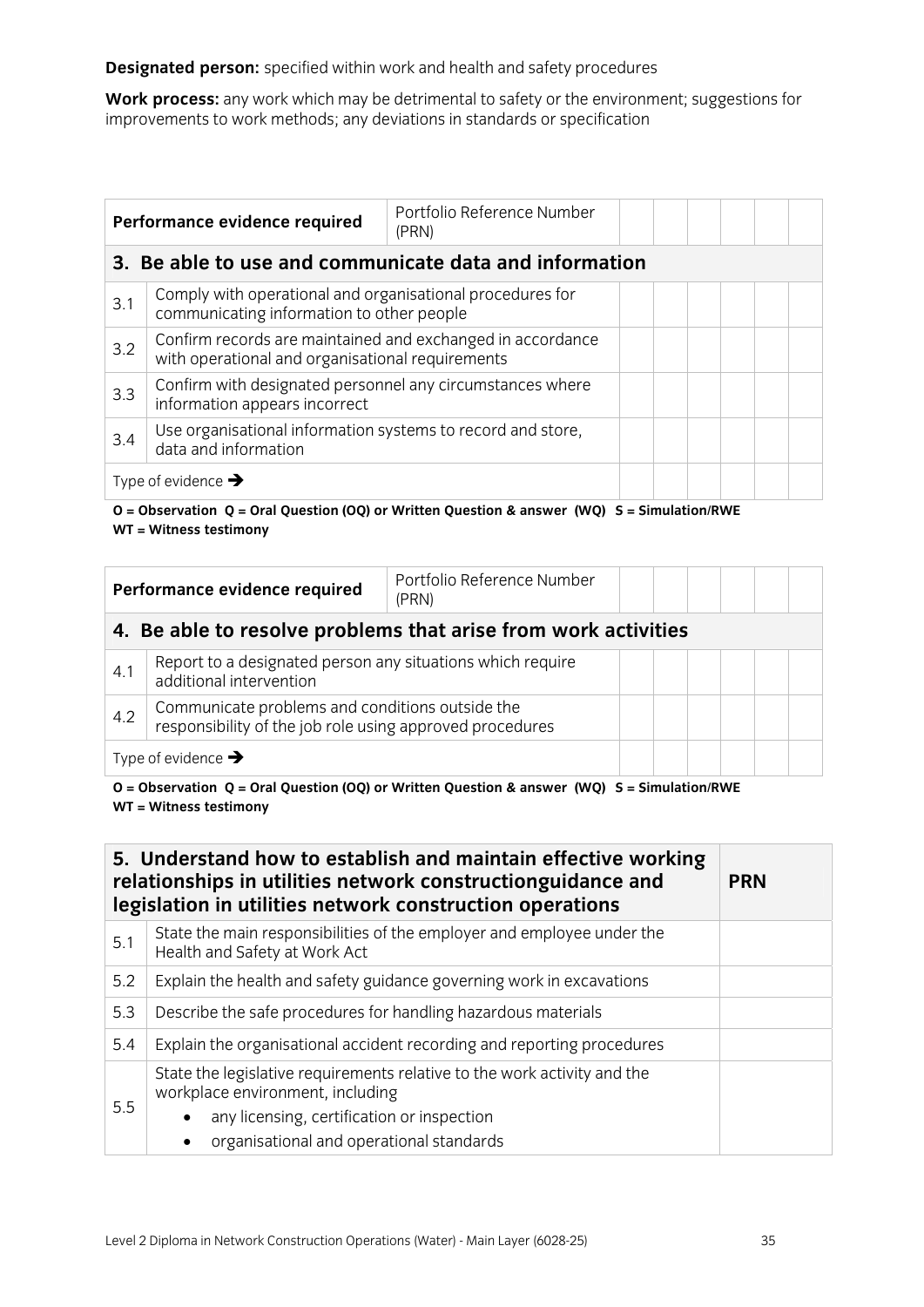|      | 6. Understand how to create an efficient and effective<br>environment in utilities network construction                      | <b>PRN</b> |
|------|------------------------------------------------------------------------------------------------------------------------------|------------|
| 6.1  | Describe the industry practices and company requirements for the work<br>activity within the remit of the occupation         |            |
| 6.2  | Apply approved procedures and practices in the context of the<br>operations, the work activity and the workplace environment |            |
| 6.3  | Describe the main physical properties of the range of materials used in work<br>operations                                   |            |
| 6.4  | Describe how the range of materials may be affected by weather conditions                                                    |            |
| 6.5  | Describe the categories and uses of materials used in the work activity                                                      |            |
| 6.6  | Describe the characteristics of work materials relevant to the work activity,<br>both hazardous and non-hazardous            |            |
| 6.7  | Identify materials used for the work which could pose a health hazard                                                        |            |
| 6.8  | Explain how to identify hazardous materials                                                                                  |            |
| 6.9  | Describe precautions to be taken when dealing with toxic fumes and dust                                                      |            |
| 6.10 | Explain safe methods of handling and storing the range of materials<br>being used for the work                               |            |
| 6.11 | Identify types of <b>packaging</b> used for the range of materials                                                           |            |
| 6.12 | Identify types of <b>tools and equipment</b> used with the operation and work<br>activity                                    |            |
| 6.13 | Identify the range and use of personal protective equipment for the work<br>activity                                         |            |
| 6.14 | Describe the methods of checking PPE for good condition                                                                      |            |
| 6.15 | State the operational and organisational requirements for storage                                                            |            |
| 6.16 | Describe the arrangements, designated places and working<br>procedures for storing tools and equipment                       |            |
| 6.17 | Explain the safe lifting and handling techniques for tools, equipment and<br>materials                                       |            |
| 6.18 | Explain the emergency procedures and actions to take in the event of<br>emergency                                            |            |
| 6.19 | Describe means of communication used in utilities network construction                                                       |            |
| 6.20 | Explain the procedures for reporting problems in accordance with<br>company policy                                           |            |
| 6.21 | Outline the range of the work activity and sequence of events to<br>achieve the intended job outcomes                        |            |

#### **Range**

**Approved procedures and practices:** Environmental; organisational; regulatory; emergency; operational; company procedure

**Categories and uses:** materials used in carrying out the work; materials arising as a result of the work

**Safe methods of handling and storing:** disposal of residual or waste materials; recovery of reusable materials; approved reporting procedures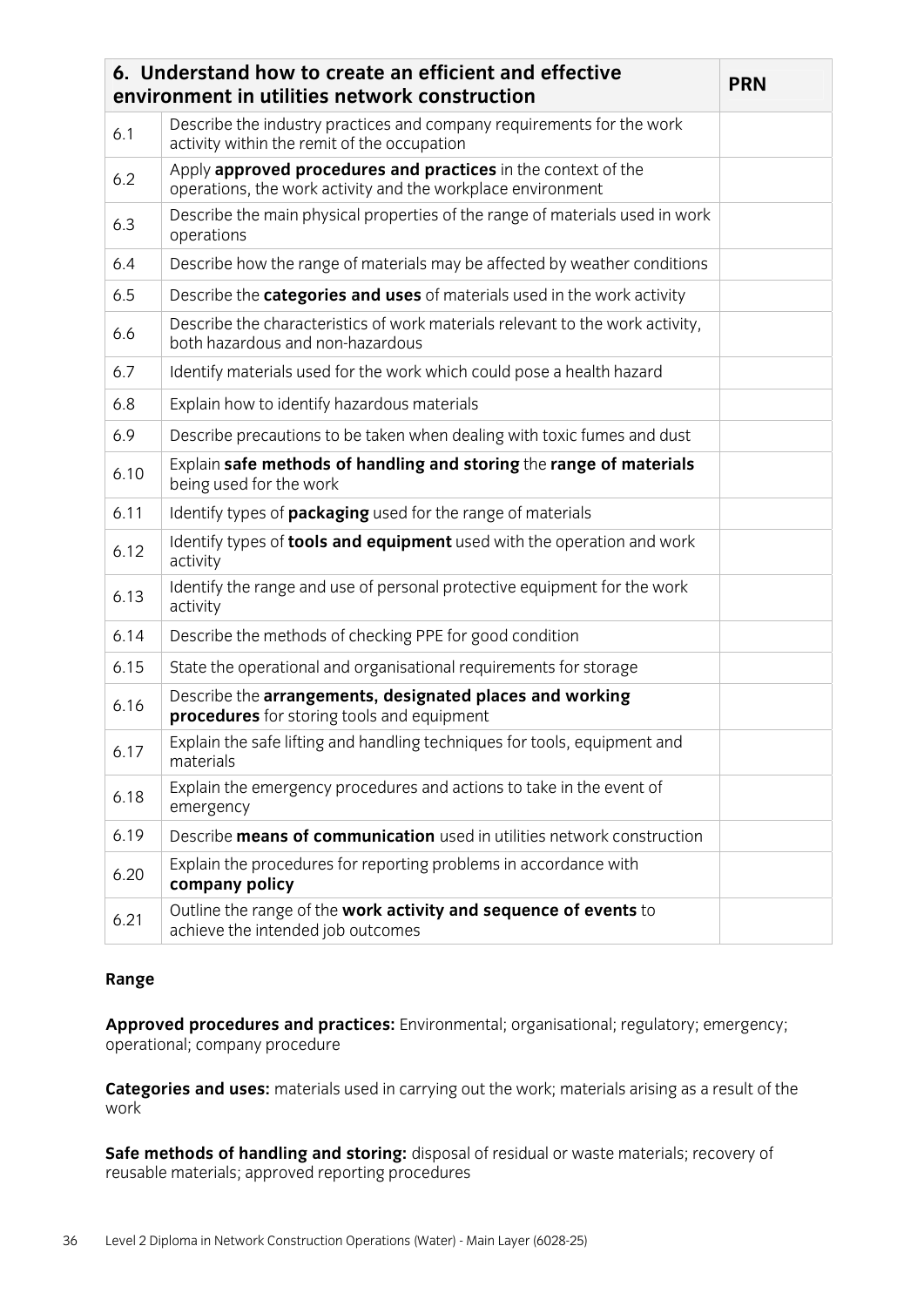#### **Range of materials:** hazardous; non-hazardous

**Packaging:** loose; bagged; containerised; volume/weight of standard packages

**Tools and equipment:** hand tools; power tools; equipment for general and specific work activities.

**Arrangements, designated places and working procedures:** the need for securing high value/high risk equipment; storage compounds; security arrangements; lock up stores; methods of checking materials into and out of storage.

**Means of communication:** written; electronic; visual signals

**Company policy:** statutory; organisational; emergency

**Work activity and sequence of events**: how to collect information from plans, schedules, work programmes; the preparatory work required, including ensuring safely provisions are in place; the processes and work methods being used for the work activity; post- work activity to satisfactorily conclude the work activity; quality control being used for the work activity

**Confirm completion of this Unit on the Summary of Achievement Form.**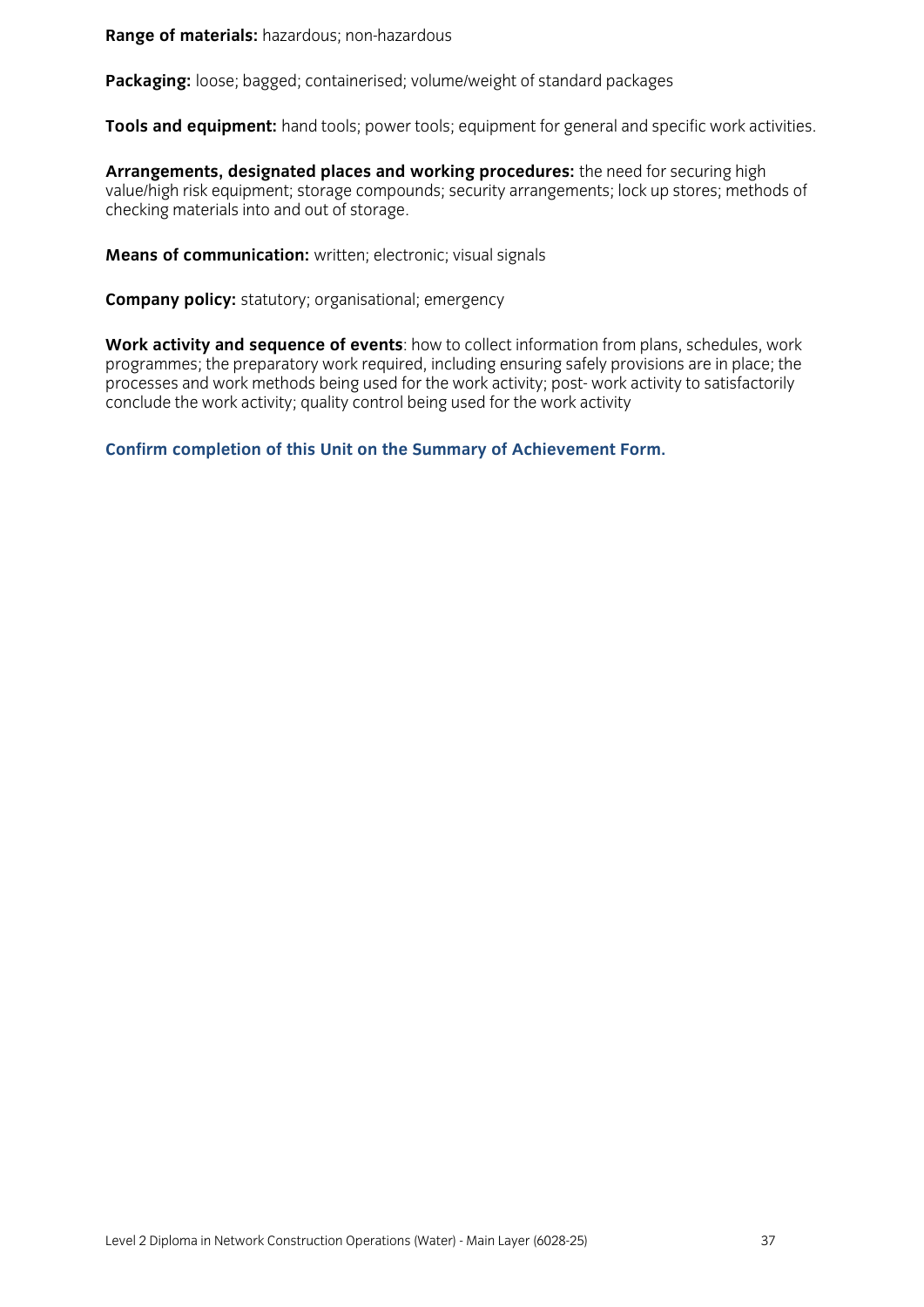## **Unit 203 Establish and maintain effective working relationships in utilities network construction**

#### **Unit aim:**

The purpose of this unit is to assess the competence of individuals to recognised national occupational standards. The unit supports workforce development and describes the competencies necessary to establish and maintain effective working relationships in Utilities Network Construction. It includes working effectively with work colleagues, the general public, local authorities, other utilities, job management and emergency services.

| Where job was done | Time taken (hours) Date |  |
|--------------------|-------------------------|--|
|                    |                         |  |
|                    |                         |  |
|                    |                         |  |
|                    |                         |  |
|                    |                         |  |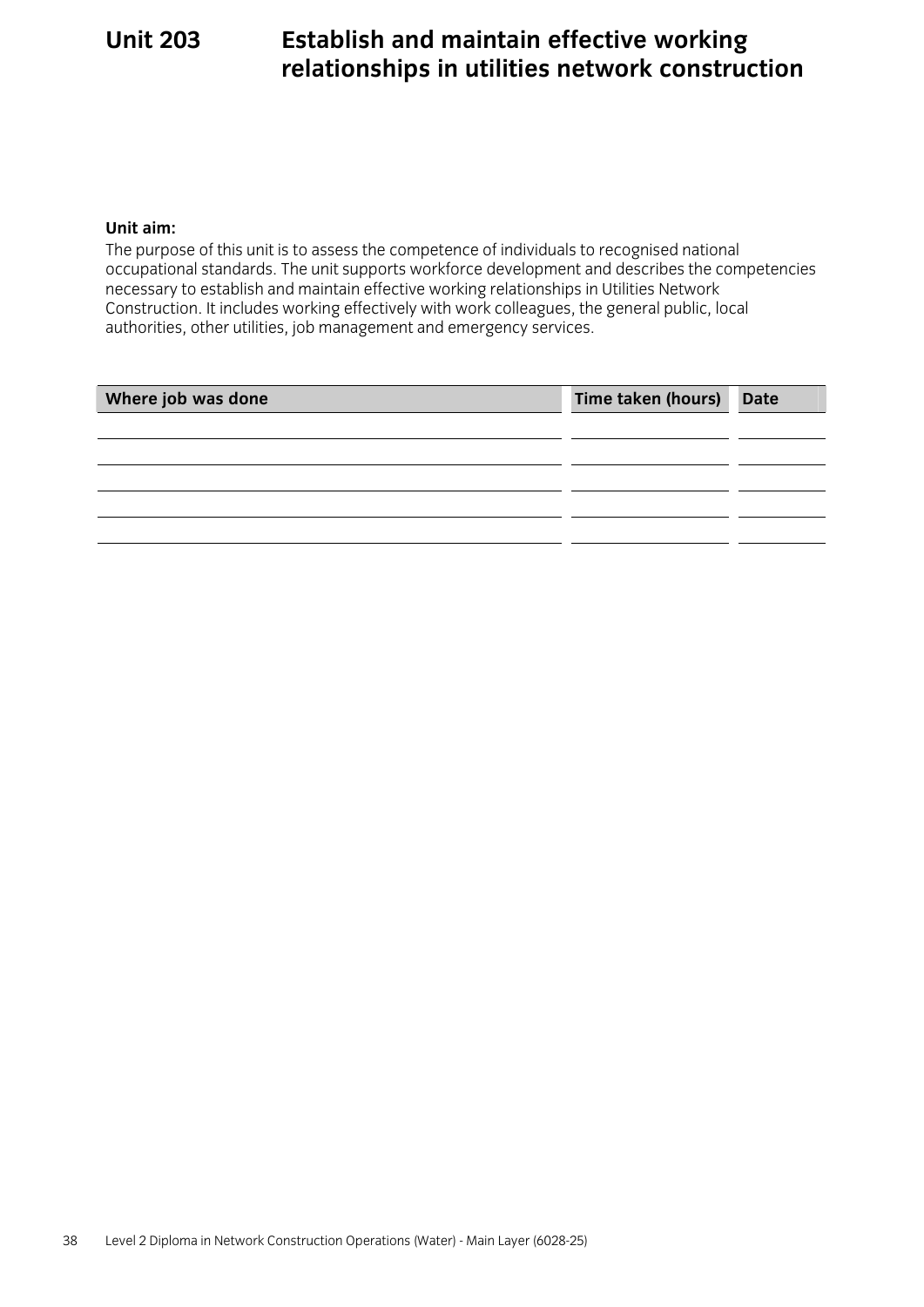## **Unit 203 Establish and maintain effective working relationships in utilities network construction**

|     | Performance evidence required                                                                                           | Portfolio Reference Number<br>(PRN) |  |  |  |  |  |  |  |
|-----|-------------------------------------------------------------------------------------------------------------------------|-------------------------------------|--|--|--|--|--|--|--|
|     | 1. Be able to establish and maintain productive working relationships                                                   |                                     |  |  |  |  |  |  |  |
| 1.1 | Demonstrate how to deal with working relationships<br>appropriately                                                     |                                     |  |  |  |  |  |  |  |
| 1.2 | Demonstrate how to deal with requests positively and in a<br>timely manner                                              |                                     |  |  |  |  |  |  |  |
| 1.3 | Support colleagues and associates that may be in work-related<br>difficulties                                           |                                     |  |  |  |  |  |  |  |
| 1.4 | Communicate to the designated person all unresolved<br>matters likely to result in a breakdown of working relationships |                                     |  |  |  |  |  |  |  |
| 1.5 | Work with others to find effective ways to deal with work<br>problems                                                   |                                     |  |  |  |  |  |  |  |
|     | Type of evidence $\rightarrow$                                                                                          |                                     |  |  |  |  |  |  |  |

**O = Observation Q = Oral Question (OQ) or Written Question & answer (WQ) S = Simulation/RWE WT = Witness testimony**

### **Range**

**Working relationships:** colleagues, associates, managers, supervisors, customers, outside bodies and members of the general public

**Designated person:** those people specified within work and health and safety procedures

|                                                                                                               | Performance evidence required                                                                    | Portfolio Reference Number<br>(PRN) |  |  |  |  |  |  |  |
|---------------------------------------------------------------------------------------------------------------|--------------------------------------------------------------------------------------------------|-------------------------------------|--|--|--|--|--|--|--|
|                                                                                                               | 2. Be able to use and communicate data and information                                           |                                     |  |  |  |  |  |  |  |
| Comply with operational and organisational procedures for<br>2.1<br>communicating information to other people |                                                                                                  |                                     |  |  |  |  |  |  |  |
| 2.2                                                                                                           | Comply with operational and organisational procedures when<br>maintaining records                |                                     |  |  |  |  |  |  |  |
| 2.3                                                                                                           | Confirm with designated personnel any circumstances where<br>information appears to be incorrect |                                     |  |  |  |  |  |  |  |
| 2.4                                                                                                           | Use organisational information systems to record and store,<br>data and information              |                                     |  |  |  |  |  |  |  |
|                                                                                                               | Type of evidence $\rightarrow$                                                                   |                                     |  |  |  |  |  |  |  |

**O = Observation Q = Oral Question (OQ) or Written Question & answer (WQ) S = Simulation/RWE WT = Witness testimony**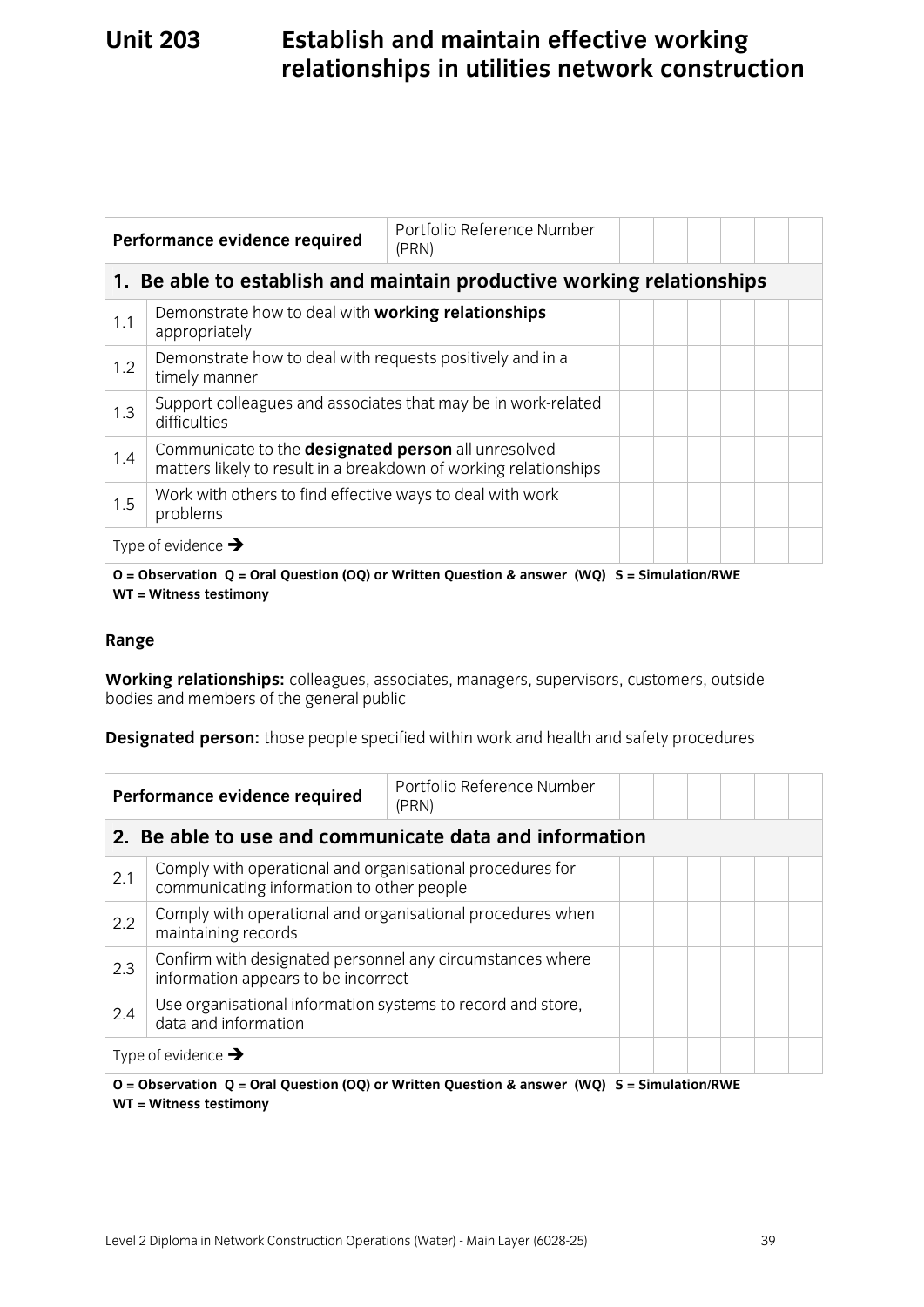|     | Performance evidence required                                                                                                           | Portfolio Reference Number<br>(PRN) |  |  |  |  |  |  |
|-----|-----------------------------------------------------------------------------------------------------------------------------------------|-------------------------------------|--|--|--|--|--|--|
|     | 3. Be able to resolve problems that could damage effective working<br>relationships                                                     |                                     |  |  |  |  |  |  |
| 3.1 | Handle problems within the responsibility of the job role                                                                               |                                     |  |  |  |  |  |  |
| 3.2 | Communicate problems and conditions outside the<br>responsibility of the job role to the designated person using<br>approved procedures |                                     |  |  |  |  |  |  |
|     | Type of evidence $\rightarrow$                                                                                                          |                                     |  |  |  |  |  |  |

## **Range**

**Designated person**: people specified within work and health and safety procedures

|     | 4. Know Health and Safety guidance and legislation in<br>utilities network construction operations      |  |  |  |
|-----|---------------------------------------------------------------------------------------------------------|--|--|--|
| 4.1 | State the main responsibilities of the employer and employee under the<br>Health and Safety at Work Act |  |  |  |
| 4.2 | Explain the health and safety guidance governing work in excavations                                    |  |  |  |
| 4.3 | Describe the safe procedures for handling hazardous materials                                           |  |  |  |
| 4.4 | Explain the organisational accident recording and reporting procedures                                  |  |  |  |
| 4.5 | Identify the range and use of personal protective equipment for the work                                |  |  |  |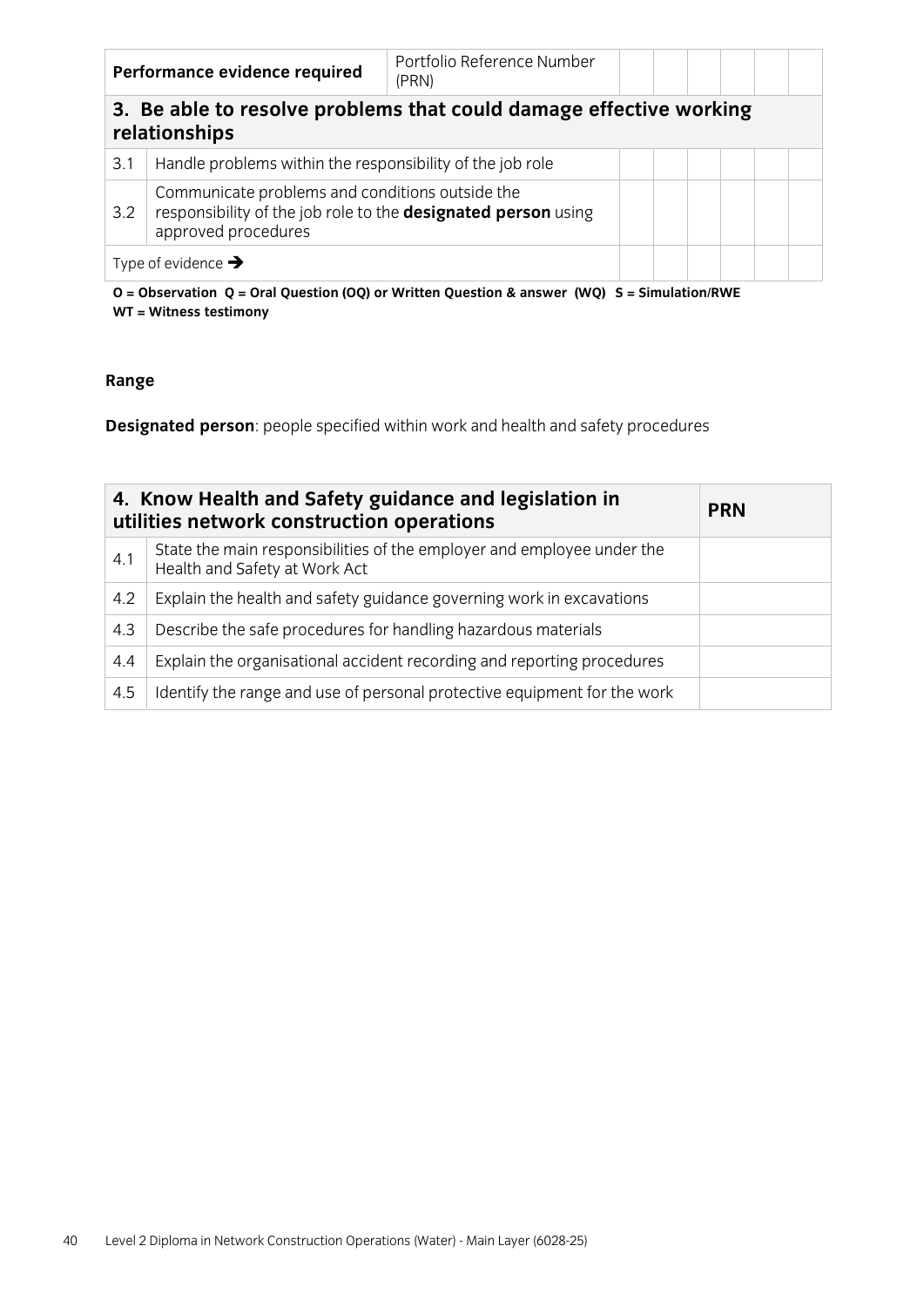| 5. Understand how to establish and maintain effective<br>working relationships in utilities network construction | <b>PRN</b>                                                                                                                   |  |
|------------------------------------------------------------------------------------------------------------------|------------------------------------------------------------------------------------------------------------------------------|--|
| 5.1                                                                                                              | Describe how to create and maintain working relationships with different<br>types of personnel                               |  |
| 5.2                                                                                                              | Identify the range and roles of <b>other persons</b> involved in the work<br>activities                                      |  |
| 5.3                                                                                                              | Explain how to deal with groups and individuals with diverse roles,<br>responsibilities and business environments            |  |
| 5.4                                                                                                              | Describe how to recognise and deal with problems effecting working<br>relationships                                          |  |
| 5.5                                                                                                              | State the lines of communications to be followed when communicating<br>information to customers, clients and work colleagues |  |
| 5.6                                                                                                              | Explain the methods of communication used to communicate with<br>others                                                      |  |
| 5.7                                                                                                              | Identify documentation to use when communicating information to<br>individuals and groups                                    |  |
| 5.8                                                                                                              | Describe ways to resolve problems that are affecting productivity and the<br>achievement of work goals                       |  |
| 5.9                                                                                                              | State the legislative requirements including any licensing or certification<br>for the work activities                       |  |
| 5.10                                                                                                             | State actions to be taken in the event of an emergency                                                                       |  |
| 5.11                                                                                                             | State how to comply with the requirements of the Health and Safety at<br>Work Act in respect of work activities.             |  |

**Types of personnel:** work colleagues and associates, suppliers, contractors, other utilities, those working for statutory bodies, other organisations, other trades, representatives from statutory organisations

**Other persons:** other trades; representatives from statutory organisations

**Method of communication:** oral, written, electronic

**Confirm completion of this Unit on the Summary of Achievement Form.**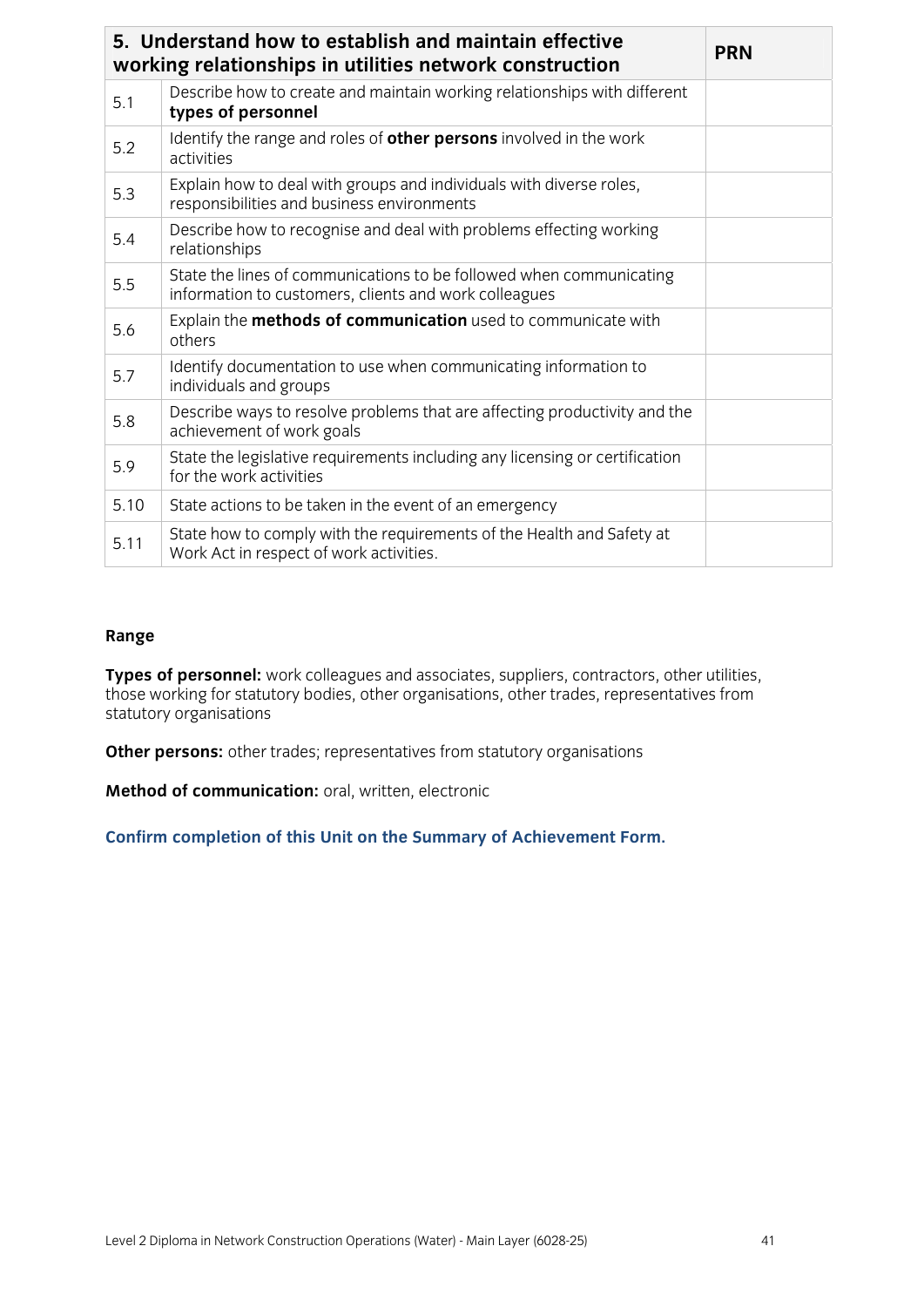## **Unit 204 Install equipment for safe working on the highway for utilities network construction**

### **Unit aim:**

This unit allows you to show that you have the skills and knowledge to install equipment for safe working on the highway during utilities network construction operations.

You must select appropriate signing, lighting, guarding and traffic control equipment for the site, according to the current Codes of Practice and legislation. You must prepare the appropriate types and quantities of materials and equipment for the works and maintain your safety and security. You must also show that you can communicate information to the relevant people and organisations throughout the operation and must resolve or refer problems that arise during highways works in line with your job responsibility.

| Where job was done | Time taken (hours) Date |  |
|--------------------|-------------------------|--|
|                    |                         |  |
|                    |                         |  |
|                    |                         |  |
|                    |                         |  |
|                    |                         |  |
|                    |                         |  |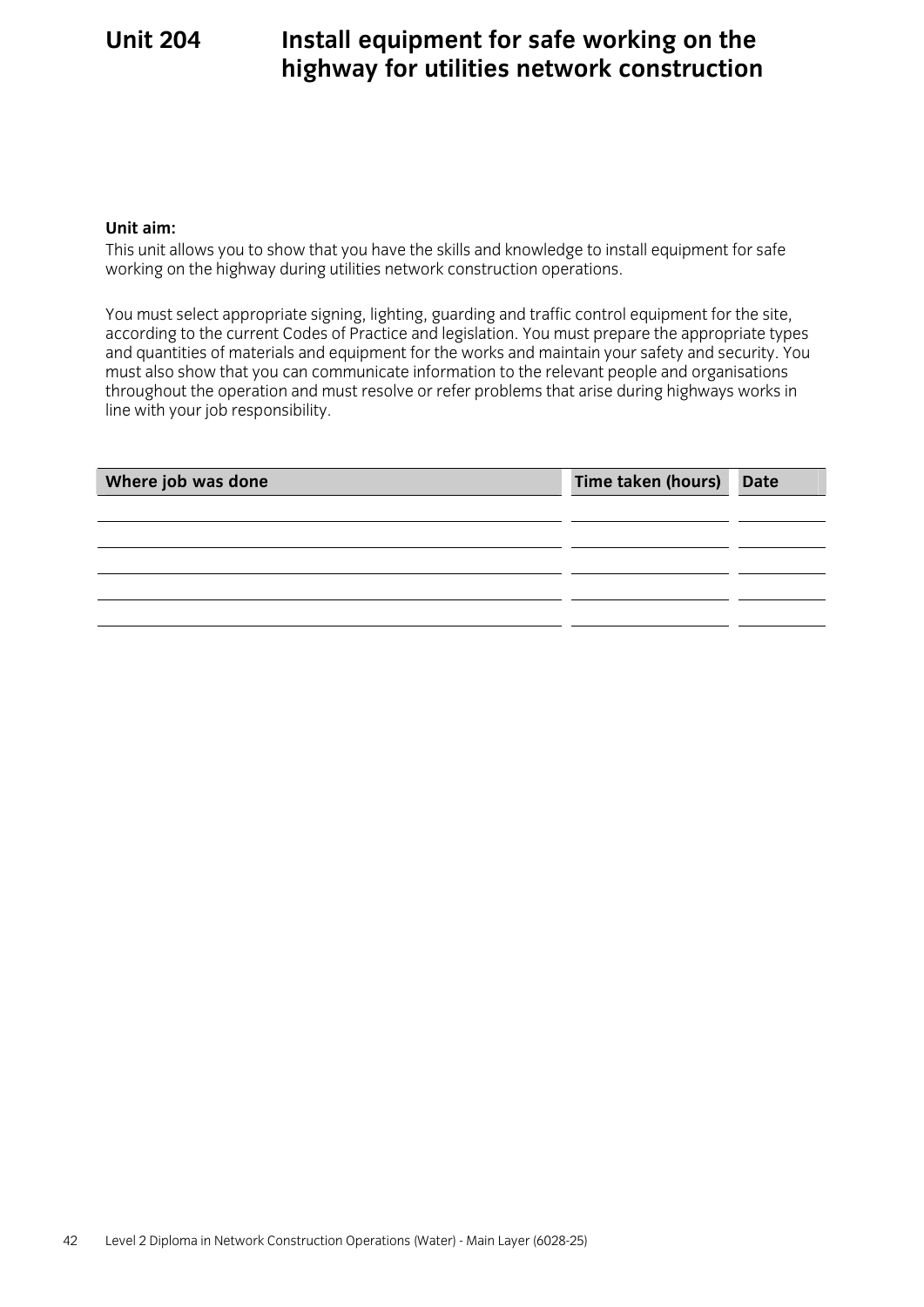# **Unit 204 Install equipment for safe working on the highway for utilities network construction**

|                                                                                                    | Performance evidence required                                                                                                                                     | Portfolio Reference Number<br>(PRN) |  |  |  |  |  |  |
|----------------------------------------------------------------------------------------------------|-------------------------------------------------------------------------------------------------------------------------------------------------------------------|-------------------------------------|--|--|--|--|--|--|
|                                                                                                    | 1. Set out temporary signing, lighting and guarding traffic control<br>equipment in line with Industry Codes of Practice and current legislation                  |                                     |  |  |  |  |  |  |
| 1.1                                                                                                | Locate the area for highway works and determine the<br>characteristics and conditions of the carriageway.                                                         |                                     |  |  |  |  |  |  |
| 1.2                                                                                                | Plan the works for minimum disruption and inconvenience to<br>others in accordance with approved procedures and<br>practices.                                     |                                     |  |  |  |  |  |  |
| 1.3                                                                                                | Carry out a site-specific risk assessment to identify hazards and<br>to determine the range of control signs and protection<br>equipment necessary for the works. |                                     |  |  |  |  |  |  |
| 1.4                                                                                                | Select and wear the specified personal protective equipment<br>(PPE), including high visibility vest or coat.                                                     |                                     |  |  |  |  |  |  |
| 1.5                                                                                                | Set out control signs and protection equipment in a safe<br>manner, according to the risk assessment, industry codes of<br>practice and current legislation       |                                     |  |  |  |  |  |  |
| 1.6                                                                                                | Remove all control equipment on completion of the works.                                                                                                          |                                     |  |  |  |  |  |  |
| 1.7                                                                                                | Store and maintain control equipment in accordance with<br>operational and organisational requirements.                                                           |                                     |  |  |  |  |  |  |
| Work to approved procedures and practices and in<br>1.8<br>compliance with statutory requirements. |                                                                                                                                                                   |                                     |  |  |  |  |  |  |
| 1.9                                                                                                | Maintain the security of the site where work is not completed.                                                                                                    |                                     |  |  |  |  |  |  |
|                                                                                                    | Type of evidence $\rightarrow$                                                                                                                                    |                                     |  |  |  |  |  |  |

#### **O = Observation Q = Oral Question (OQ) or Written Question & answer (WQ) S = Simulation/RWE WT = Witness testimony**

## **Range**

**Characteristics and conditions of the carriageway:** speed and volume of traffic; volume of pedestrian traffic; number and directions of lanes; proximity of other features such as junctions, railway crossings, pedestrian crossings, roundabouts, traffic lights.

**Approved procedures and practices:** environmental; statutory; regulatory; emergency; operational; health and safety; organisational and company procedures; risk assessments.

**Hazards:** traffic; weather; other activities

**Control signs and protection equipment:** traffic signs; cones; lights; barriers; traffic lights; stop and go boards.

**Codes of Practice:** statutory; regulatory, including New Roads and Street Works Act.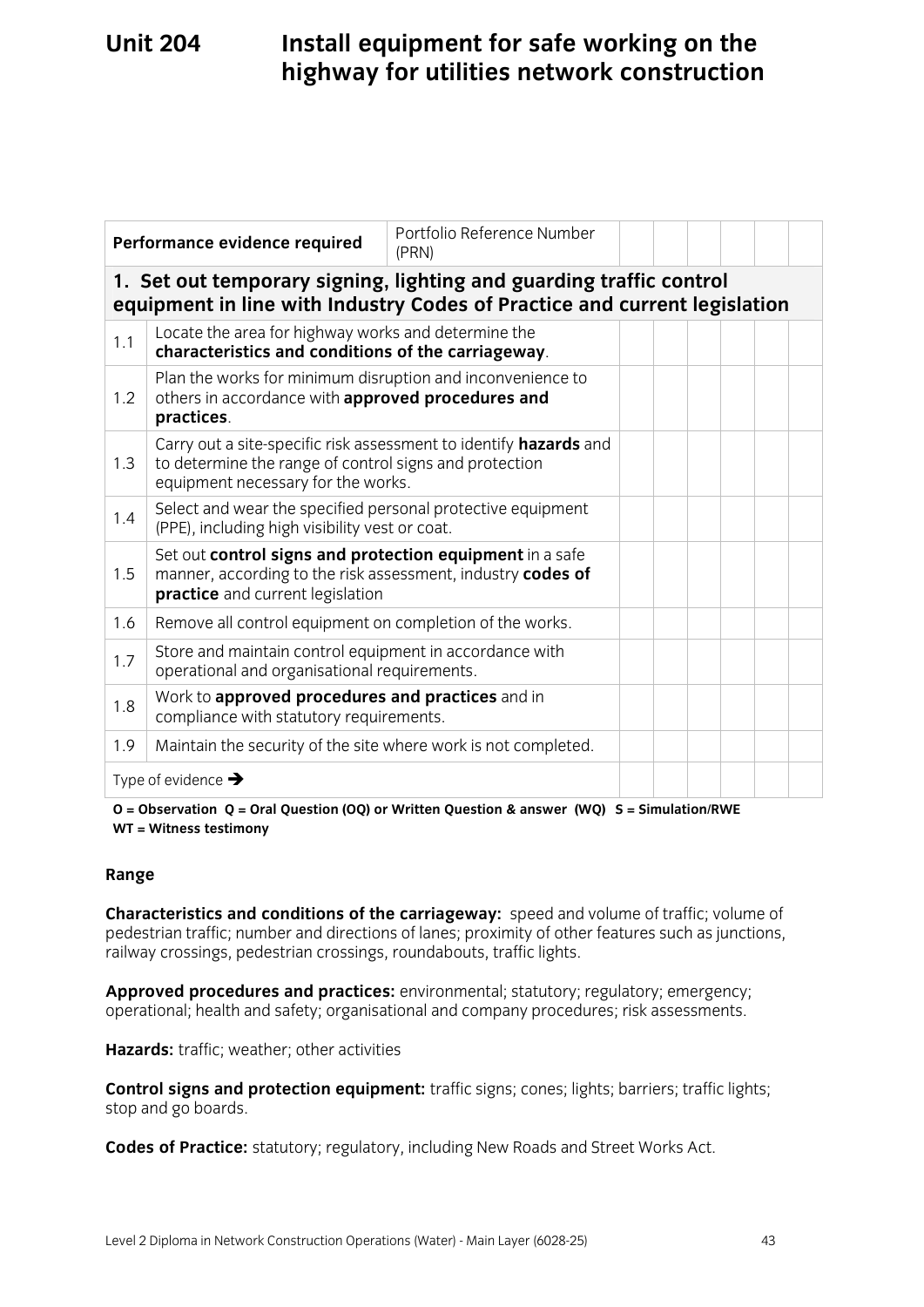|     | Performance evidence required                                                                                                                                                  | Portfolio Reference Number<br>(PRN) |  |  |  |
|-----|--------------------------------------------------------------------------------------------------------------------------------------------------------------------------------|-------------------------------------|--|--|--|
|     | 2. Prepare resources for highway works                                                                                                                                         |                                     |  |  |  |
| 2.1 | Select the <b>materials and equipment</b> for the planned works in<br>accordance with the work instructions and specifications.                                                |                                     |  |  |  |
| 2.2 | Confirm the <b>materials and equipment</b> supplies are correct for<br>the work requirement and are of the quality and quantity<br>required                                    |                                     |  |  |  |
| 2.3 | Maintain in accordance with operational and organisational<br>requirements:<br>the materials and equipment in storage<br>the security of materials and equipment.<br>$\bullet$ |                                     |  |  |  |
|     | Type of evidence $\rightarrow$                                                                                                                                                 |                                     |  |  |  |

### **Range**

**Materials and equipment:** backfill and reinstatement materials; spoil; digging and hand tools; road breaking and cutting equipment; compaction equipment

| Performance evidence required                                                                                                                                                                                               |                                                                                                                                  | Portfolio Reference Number<br>(PRN) |  |  |  |  |
|-----------------------------------------------------------------------------------------------------------------------------------------------------------------------------------------------------------------------------|----------------------------------------------------------------------------------------------------------------------------------|-------------------------------------|--|--|--|--|
|                                                                                                                                                                                                                             | 3. Use and communicate data and information                                                                                      |                                     |  |  |  |  |
| Use the work instructions and specifications:<br>to determine the safety and security requirements for<br>$\bullet$<br>3.1<br>the area of the highways works<br>to ensure compliance with current legislation.<br>$\bullet$ |                                                                                                                                  |                                     |  |  |  |  |
| 3.2                                                                                                                                                                                                                         | Use approved procedures and practices throughout the<br>work activity to ensure the work complies with statutory<br>requirements |                                     |  |  |  |  |
| 3.3                                                                                                                                                                                                                         | Check with designated personnel any circumstances where<br>information appears incorrect                                         |                                     |  |  |  |  |
| 3.4                                                                                                                                                                                                                         | Use organisational information systems to record and store<br>data and information                                               |                                     |  |  |  |  |
|                                                                                                                                                                                                                             | Type of evidence $\rightarrow$                                                                                                   |                                     |  |  |  |  |

**O = Observation Q = Oral Question (OQ) or Written Question & answer (WQ) S = Simulation/RWE WT = Witness testimony**

### **Range**

**Approved procedures and practices:** environmental; statutory; regulatory; emergency; operational; health and safety; organisational and company procedures; risk assessments.

**Designated personnel:** those people specified within work and health and safety procedures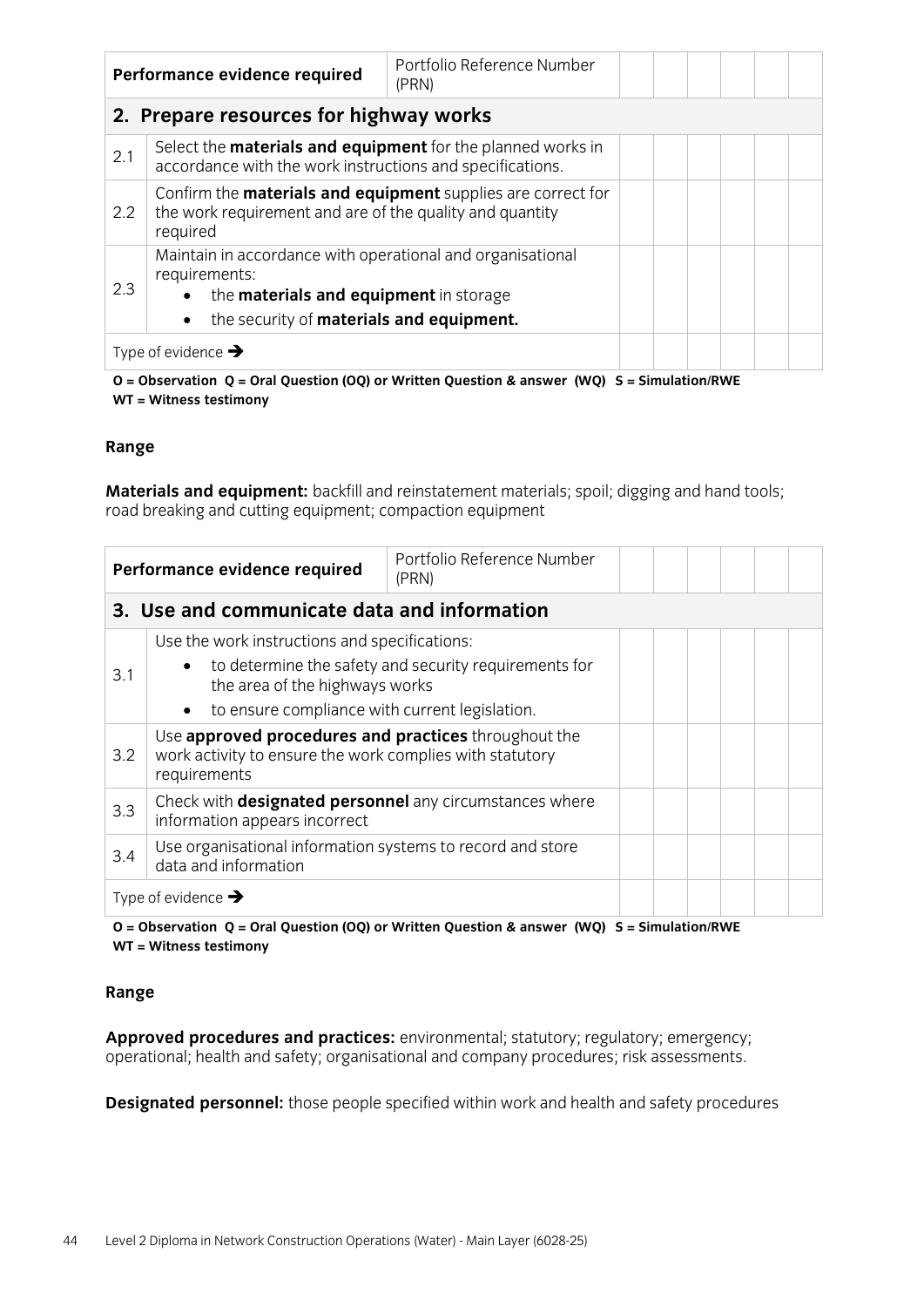|     | Performance evidence required                                                                                     | Portfolio Reference Number<br>(PRN) |  |  |  |  |  |  |
|-----|-------------------------------------------------------------------------------------------------------------------|-------------------------------------|--|--|--|--|--|--|
|     | 4. Resolve problems that could arise from work on the highway                                                     |                                     |  |  |  |  |  |  |
| 4.1 | Resolve <b>problems</b> which arise from work on the highway                                                      |                                     |  |  |  |  |  |  |
| 4.2 | Record defects, replacements or additional equipment required<br>and report them to the designated person.        |                                     |  |  |  |  |  |  |
| 4.3 | Refer problems and conditions outside their responsibility to<br>the designated person using approved procedures. |                                     |  |  |  |  |  |  |
|     | Type of evidence $\rightarrow$                                                                                    |                                     |  |  |  |  |  |  |

## **Range**

**Problems:** traffic control; pedestrians; access to premises; equipment failure; materials shortage

**Designated person**: those people specified within work and health and safety procedures

| 5. Demonstrate general knowledge and understanding for<br>utilities network construction operations | <b>PRN</b>                                                                                            |  |
|-----------------------------------------------------------------------------------------------------|-------------------------------------------------------------------------------------------------------|--|
| 5.1                                                                                                 | State the main responsibilities of the employer and employee under the Health and Safety at Work Act. |  |
| 5.2                                                                                                 | State the health and safety guidance governing work in excavations                                    |  |
| 5.3                                                                                                 | Describe the safe procedures for handling hazardous materials.                                        |  |
| 5.4                                                                                                 | Explain their organisational accident recording and reporting procedures                              |  |

|     | 6. Demonstrate knowledge and understanding of installing<br>equipment for safe working on the highway                                                                            | <b>PRN</b> |
|-----|----------------------------------------------------------------------------------------------------------------------------------------------------------------------------------|------------|
| 6.1 | State the main sources of information on statutory requirements for the<br>control of highways works.                                                                            |            |
| 6.2 | Give examples of the different types of signs, lights and guarding<br>equipment                                                                                                  |            |
| 6.3 | Give examples of the different types of traffic control equipment.                                                                                                               |            |
| 6.4 | Explain the importance of:<br>checking and reporting defects in signs, guards, lighting and traffic<br>control systems<br>ensuring that defective equipment is taken out of use. |            |
| 6.5 | State the implications of incorrect signing, lighting, guarding and traffic<br>control.                                                                                          |            |
| 6.6 | Describe the design and purpose of each of the signs used for protecting<br>highways works.                                                                                      |            |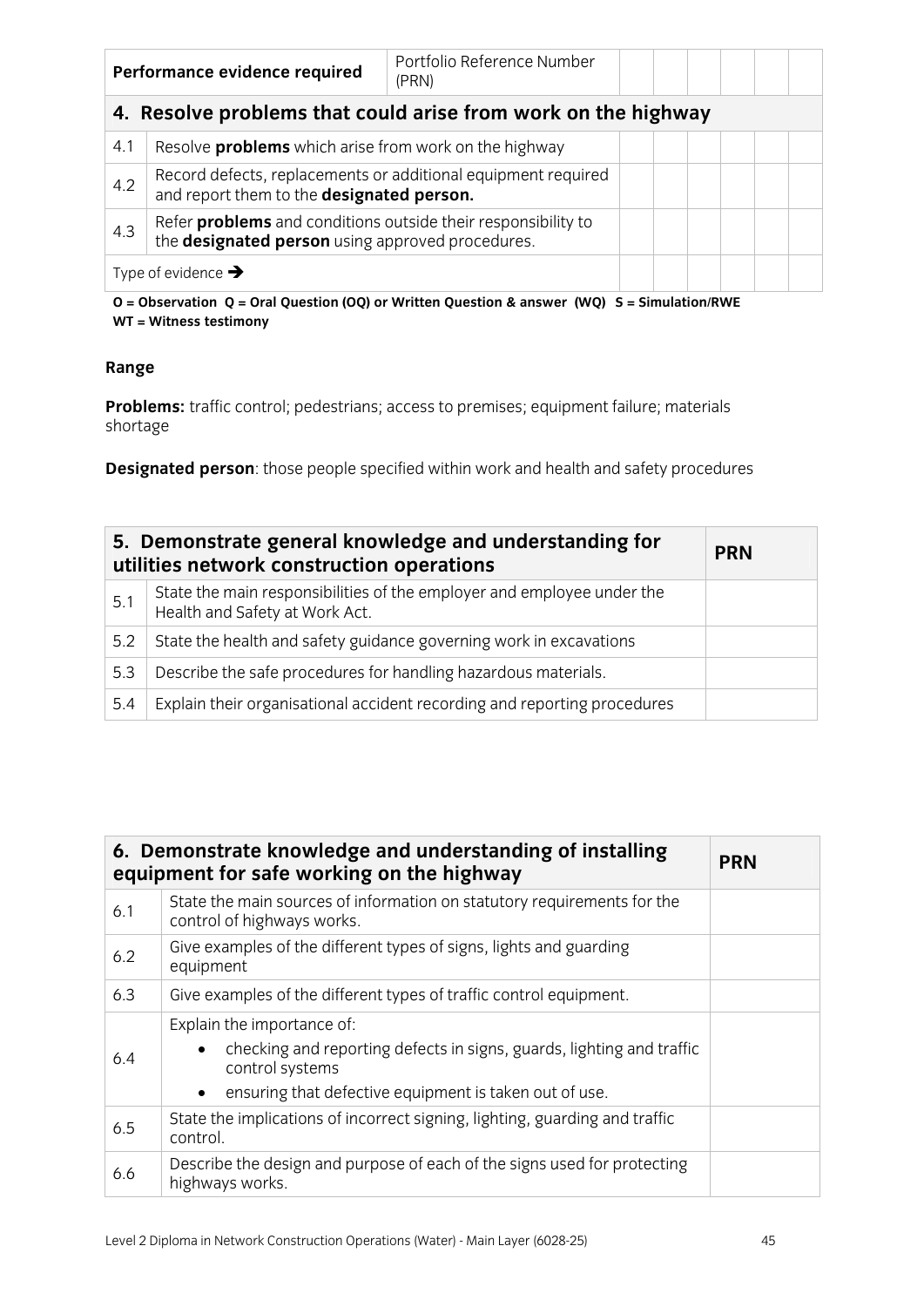|      | Explain the statutory positioning requirements for protection equipment<br>relative to different highways environments and conditions, to cover:                 |  |
|------|------------------------------------------------------------------------------------------------------------------------------------------------------------------|--|
| 6.7  | signs                                                                                                                                                            |  |
|      | lights                                                                                                                                                           |  |
|      | guards                                                                                                                                                           |  |
|      | traffic controls.                                                                                                                                                |  |
|      | Describe guarding arrangements for highways works, including:                                                                                                    |  |
| 6.8  | the different types of guards used to protect highways works                                                                                                     |  |
|      | their positioning requirements relative to the work.                                                                                                             |  |
| 6.9  | Give examples of the different types and positioning of lighting required<br>for highways works.                                                                 |  |
| 6.10 | List the main road classifications, including single and dual carriageways.                                                                                      |  |
|      | Outline the design, operation, and maintenance requirements for traffic<br>controls including:                                                                   |  |
| 6.11 | warning signs<br>٠                                                                                                                                               |  |
|      | priority signs                                                                                                                                                   |  |
|      | stop/go boards                                                                                                                                                   |  |
|      | portable traffic signals.                                                                                                                                        |  |
| 6.12 | Give examples of the different types of traffic control requirements for<br>highways works in different road conditions.                                         |  |
| 6.13 | Explain the correct procedures and sequences for implementing traffic<br>control equipment in different work locations.                                          |  |
| 6.14 | Explain the correct procedures for moving traffic controls as work<br>progresses                                                                                 |  |
| 6.15 | Explain the importance of ensuring that signing, lighting, guarding and<br>traffic control arrangements are checked and updated regularly as work<br>progresses. |  |
| 6.16 | Explain the importance of regular maintenance and cleaning of signs and<br>lights throughout highways works.                                                     |  |
| 6.17 | Describe the statutory requirements and recommendations for signing,<br>lighting and guarding highways works on single and dual carriageways.                    |  |
| 6.18 | Give examples of the range and purpose of personal protective equipment<br>used during highways works.                                                           |  |
| 6.19 | Explain the importance of checking and reporting defects in personal<br>protective equipment                                                                     |  |
| 6.20 | State the main approved procedures and practices for determining<br>site and resource requirements, within their job role.                                       |  |
| 6.21 | List the steps that must be taken in the event of an accident or emergency<br>on the highway.                                                                    |  |
| 6.22 | State the procedures for summoning the emergency services                                                                                                        |  |
| 6.23 | List the persons and organisations with whom it is necessary to liaise on<br>highways operations                                                                 |  |
|      |                                                                                                                                                                  |  |

**Approved procedures and practices**: environmental; statutory; regulatory; emergency; operational; health and safety; organisational and company procedures; risk assessments

## **Confirm completion of this Unit on the Summary of Achievement Form.**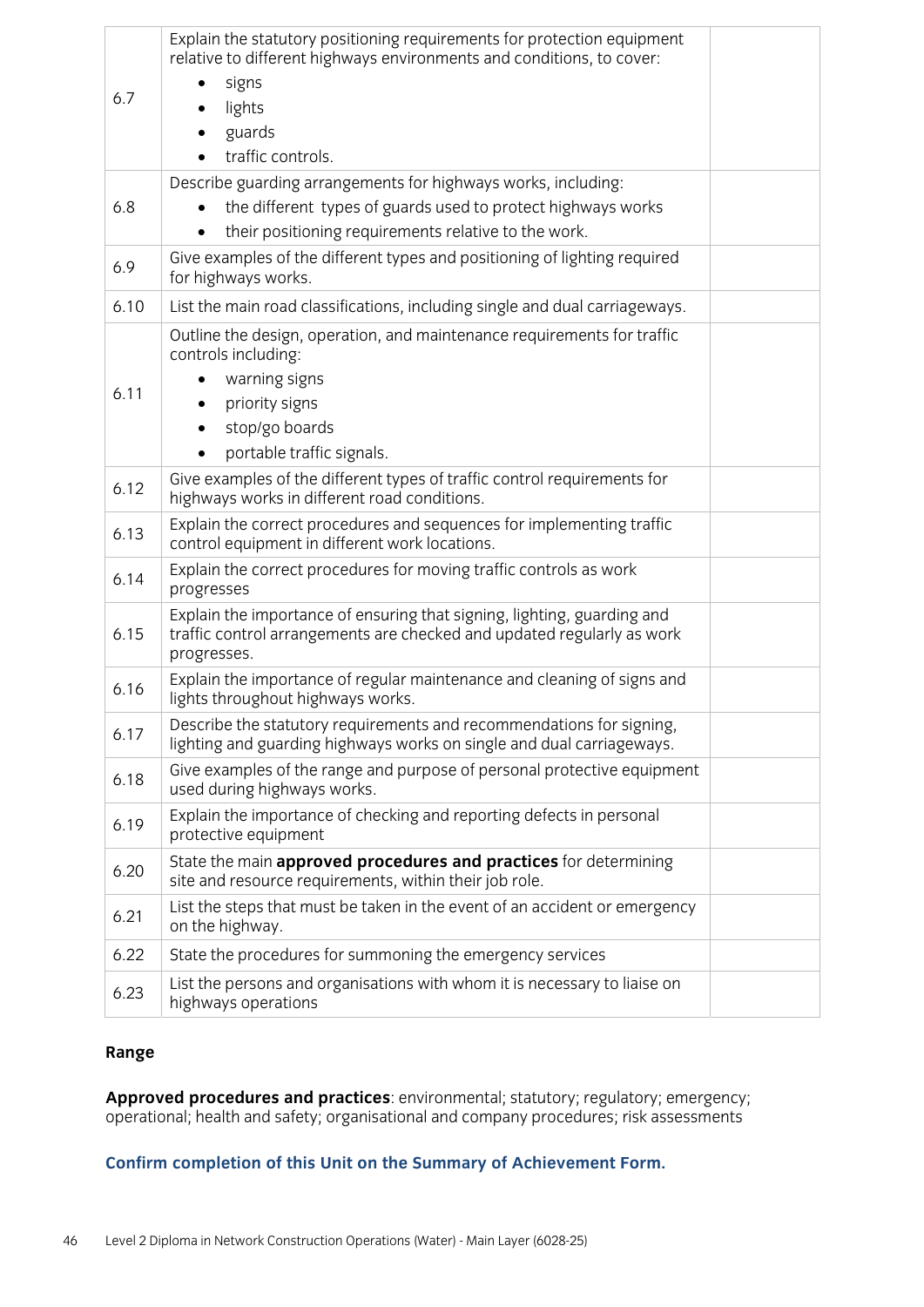# **Unit 205 Install equipment for safe working on sites for utilities network construction**

#### **Unit aim:**

This unit allows you to show that you have the skills and knowledge to install equipment for safe working on site during utilities construction operations. You must select appropriate safety equipment for the site, according to current Codes of Practice and legislation. You must prepare the appropriate types and quantities of materials and equipment for the works and maintain your safety and security. You must also show that you can communicate information to the relevant people and organisations throughout the operation and must resolve or refer problems that arise during site works in line with your job responsibility.

| Time taken (hours) Date |
|-------------------------|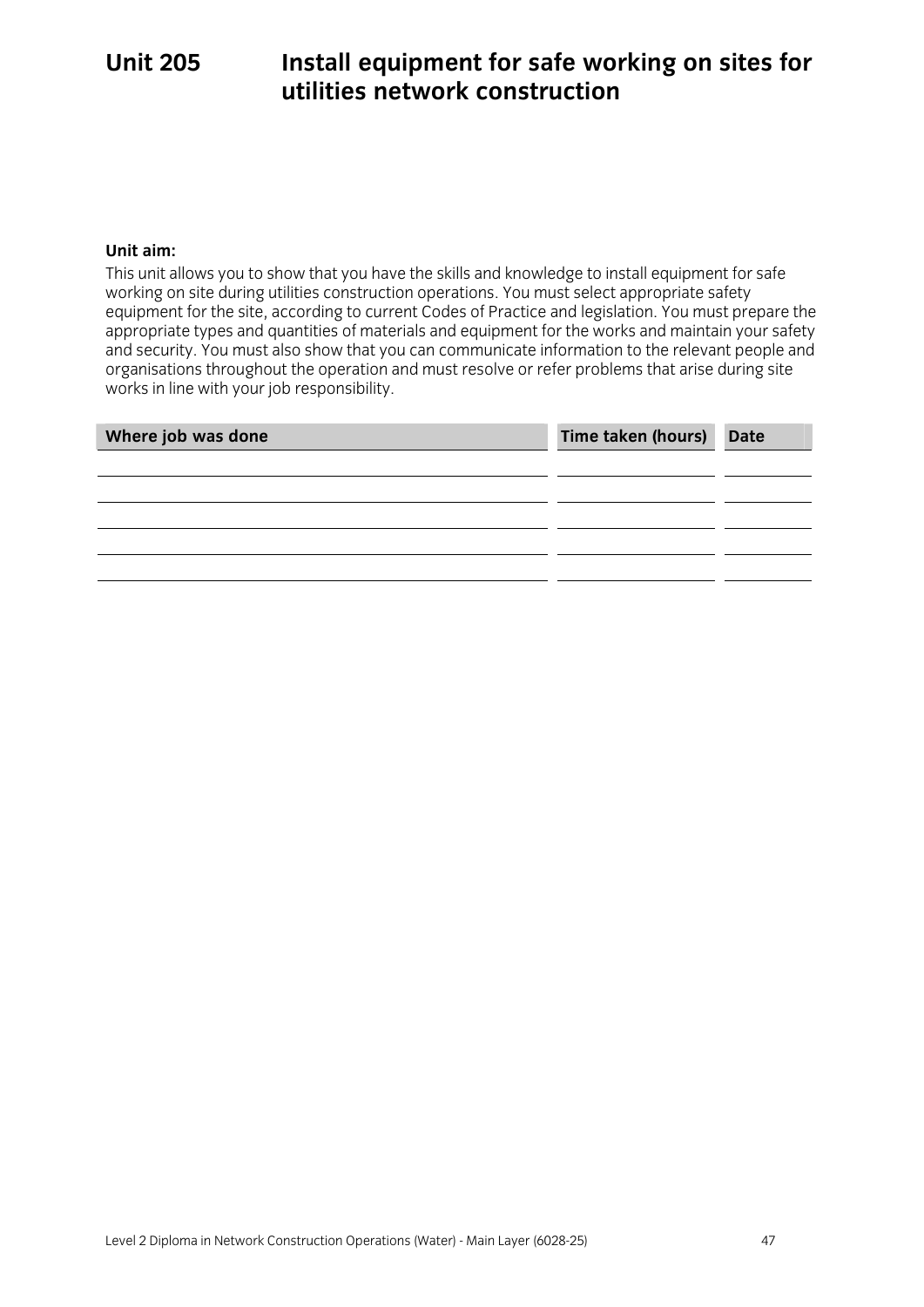## **Unit 205 Install equipment for safe working on sites for utilities network construction**

|     | Performance evidence required                                                                                                                                    | Portfolio Reference Number<br>(PRN) |  |  |  |  |
|-----|------------------------------------------------------------------------------------------------------------------------------------------------------------------|-------------------------------------|--|--|--|--|
|     | 1. Prepare, segregate and protect the work site                                                                                                                  |                                     |  |  |  |  |
| 1.1 | Locate and confirm the area for works according to instructions<br>and specified requirements                                                                    |                                     |  |  |  |  |
| 1.2 | Plan the work to minimise disruption and inconvenience to<br>others in accordance with approved procedures and<br>practices                                      |                                     |  |  |  |  |
| 1.3 | Carry out a site-specific risk assessment to identify hazards and<br>to determine the range of control signs and protection<br>equipment necessary for the works |                                     |  |  |  |  |
| 1.4 | Review the risk assessment in accordance with company<br>procedures                                                                                              |                                     |  |  |  |  |
| 1.5 | Select and wear the specified Personal Protective Equipment<br>(PPE), including high visibility vest or coat                                                     |                                     |  |  |  |  |
| 1.6 | Set out the area for the works in line with the specified<br>requirements                                                                                        |                                     |  |  |  |  |
| 1.7 | Take steps to provide for the safety of the work area and the<br>natural environment where hazards and risk are identified                                       |                                     |  |  |  |  |
| 1.8 | Maintain the security of the site where work is not completed                                                                                                    |                                     |  |  |  |  |
|     | Type of evidence $\rightarrow$                                                                                                                                   |                                     |  |  |  |  |

**O = Observation Q = Oral Question (OQ) or Written Question & answer (WQ) S = Simulation/RWE WT = Witness testimony**

## **Range**

Approved procedures and practices: environmental; statutory; regulatory; emergency; operational; health and safety; organisational and company procedures; risk assessments

**Hazards:** traffic; weather; other activities

**Control signs and protection equipment:** traffic signs; cones; lights; barriers; traffic lights; stop and go boards

| Performance evidence required |                                                                                                                                             | Portfolio Reference Number<br>(PRN) |  |  |  |  |  |  |
|-------------------------------|---------------------------------------------------------------------------------------------------------------------------------------------|-------------------------------------|--|--|--|--|--|--|
|                               | 2. Prepare resources for site works                                                                                                         |                                     |  |  |  |  |  |  |
| 2.1                           | Select the materials and equipment for the planned works in<br>accordance with the work instructions and specifications                     |                                     |  |  |  |  |  |  |
| $2.2^{\circ}$                 | Confirm the <b>materials and equipment</b> supplies are correct for<br>the work requirement and are of the quality and quantity<br>required |                                     |  |  |  |  |  |  |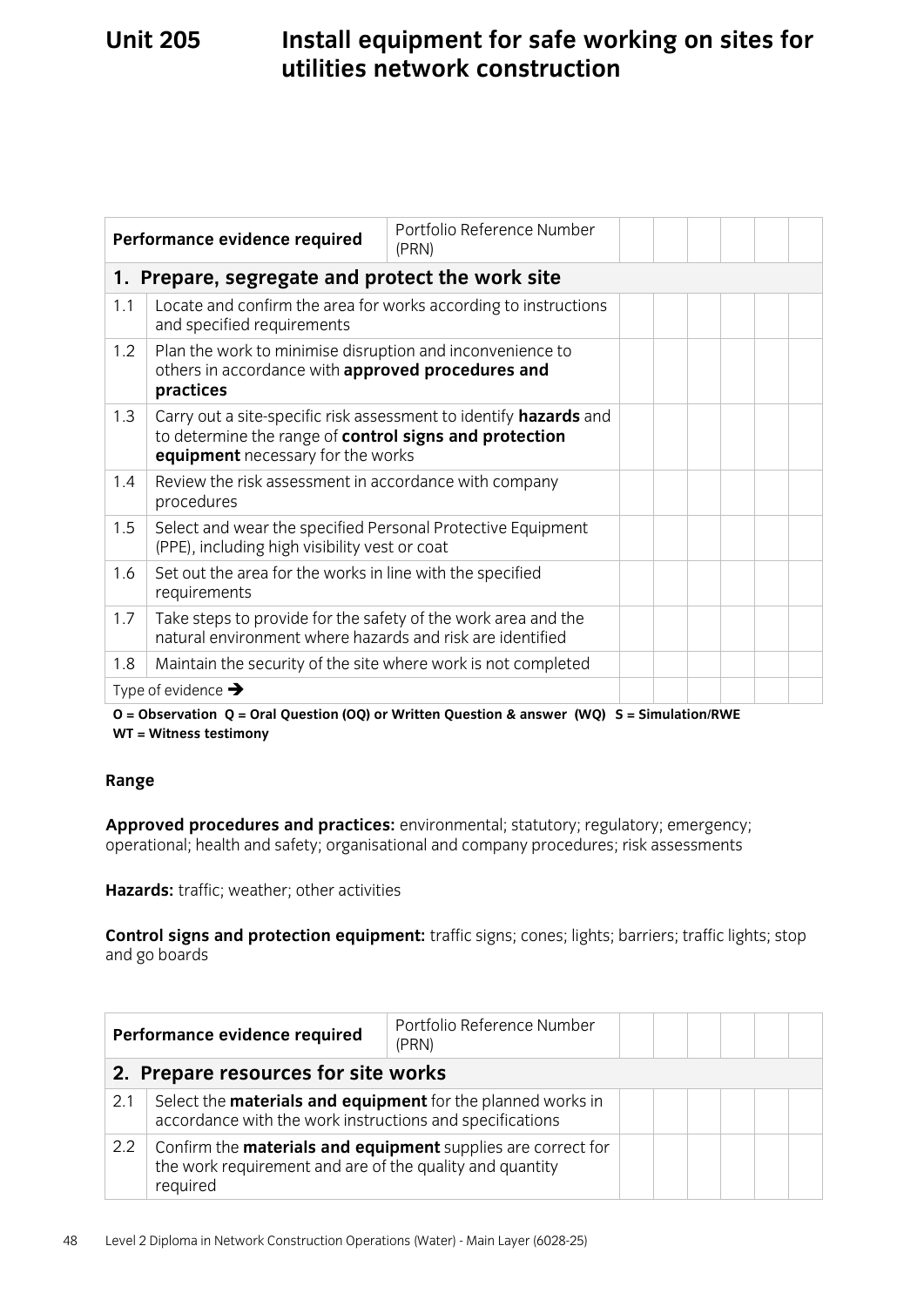| 2.3 | Maintain in accordance with operational and organisational<br>requirements: |  |  |  |  |
|-----|-----------------------------------------------------------------------------|--|--|--|--|
|     | the <b>materials and equipment</b> in storage<br>$\bullet$                  |  |  |  |  |
|     | the security of materials and equipment<br>$\bullet$                        |  |  |  |  |
|     | Type of evidence $\rightarrow$                                              |  |  |  |  |

### **Range**

**Materials and equipment:** backfill and reinstatement materials; spoil; digging and hand tools; road breaking and cutting equipment; compaction equipment

| Performance evidence required |                                                                                                                                  | Portfolio Reference Number<br>(PRN) |  |  |  |  |  |
|-------------------------------|----------------------------------------------------------------------------------------------------------------------------------|-------------------------------------|--|--|--|--|--|
|                               | 3. Use and communicate data and information                                                                                      |                                     |  |  |  |  |  |
| 3.1                           | Use information in the work instructions and specified<br>requirements to locate the work site                                   |                                     |  |  |  |  |  |
| 3.2                           | Use approved procedures and practices throughout the<br>work activity to ensure the work complies with statutory<br>requirements |                                     |  |  |  |  |  |
| 3.3                           | Check with authorised personnel any circumstances where<br>information appears incorrect                                         |                                     |  |  |  |  |  |
| 3.4                           | Use organisational information systems to record and store<br>data and information                                               |                                     |  |  |  |  |  |
|                               | Type of evidence $\rightarrow$                                                                                                   |                                     |  |  |  |  |  |

#### **O = Observation Q = Oral Question (OQ) or Written Question & answer (WQ) S = Simulation/RWE WT = Witness testimony**

#### **Range**

**Approved procedures and practices:** environmental; statutory; regulatory; emergency; operational; health and safety; organisational and company procedures; risk assessments

|                                                                                            | Performance evidence required                                                                                           | Portfolio Reference Number<br>(PRN) |  |  |  |  |  |  |
|--------------------------------------------------------------------------------------------|-------------------------------------------------------------------------------------------------------------------------|-------------------------------------|--|--|--|--|--|--|
| 4. Resolve problems which could arise from preparing the site and<br>resource requirements |                                                                                                                         |                                     |  |  |  |  |  |  |
| 4.1                                                                                        | Record and report to the designated person any shortages and<br>defects of materials and equipment                      |                                     |  |  |  |  |  |  |
| 4.2                                                                                        | Refer <b>problems</b> and conditions outside their responsibility to<br>the designated person using approved procedures |                                     |  |  |  |  |  |  |
| Type of evidence $\rightarrow$                                                             |                                                                                                                         |                                     |  |  |  |  |  |  |

**O = Observation Q = Oral Question (OQ) or Written Question & answer (WQ) S = Simulation/RWE WT = Witness testimony**

#### **Range**

**Materials and equipment:** backfill and reinstatement materials; spoil; digging and hand tools; road breaking and cutting equipment; compaction equipment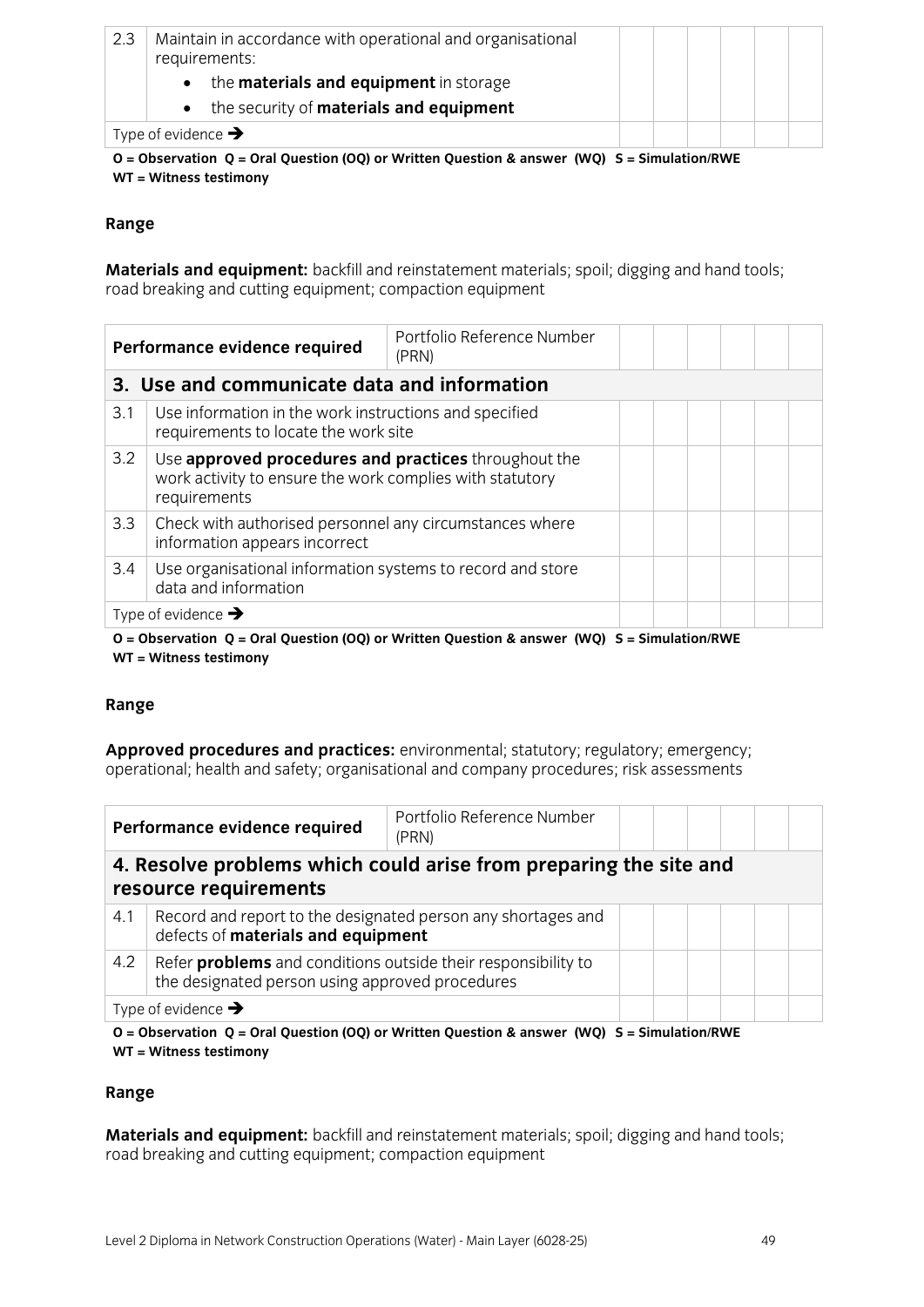| 5. Demonstrate knowledge and understanding for utilities<br>network construction operations |                                                                                                         |  |
|---------------------------------------------------------------------------------------------|---------------------------------------------------------------------------------------------------------|--|
| 5.1                                                                                         | State the main responsibilities of the employer and employee under the Health<br>and Safety at Work Act |  |
| 5.2                                                                                         | State the health and safety guidance governing work in excavations                                      |  |
| 5.3                                                                                         | Describe the safe procedures for handling hazardous materials                                           |  |
| 5.4                                                                                         | Explain their organisational accident recording and reporting procedures                                |  |

|      | 6. Demonstrate knowledge and understanding of installing<br>equipment for safe working on site                                  | <b>PRN</b> |
|------|---------------------------------------------------------------------------------------------------------------------------------|------------|
| 6.1  | Describe the roles and responsibilities of people within the site operations<br>team                                            |            |
| 6.2  | Describe the site management structures for operations on site                                                                  |            |
| 6.3  | Explain the importance of referring to designated persons problems that are<br>outside their area of responsibility             |            |
| 6.4  | Describe the recording and reporting procedures for:                                                                            |            |
|      | job progress                                                                                                                    |            |
|      | problems<br>$\bullet$                                                                                                           |            |
|      | deviations to work programmes                                                                                                   |            |
| 6.5  | Explain the importance of confirming that the work location has been<br>identified correctly                                    |            |
| 6.6  | Describe the types of information contained in written instructions,<br>specifications and drawings                             |            |
| 6.7  | Outline the key requirements of an effective site layout                                                                        |            |
| 6.8  | Describe common hazards in site works, and fit-for-purpose safety<br>precautions and hazard prevention methods that can be used |            |
| 6.9  | Describe how to deal with emergencies                                                                                           |            |
| 6.10 | Describe the range of safety equipment that is appropriate for site operations                                                  |            |
| 6.11 | Outline the main requirements of safety legislation governing site works                                                        |            |
| 6.12 | Describe the materials that may pose a health hazard on site, and how to<br>handle them safely                                  |            |
| 6.13 | Describe the Personal Protective Equipment (PPE) that is used in site<br>operations                                             |            |
| 6.14 | Describe the lifting and handling techniques that are appropriate to the<br>materials, tools and equipment used in site works   |            |

## **Confirm completion of this Unit on the Summary of Achievement Form on page.**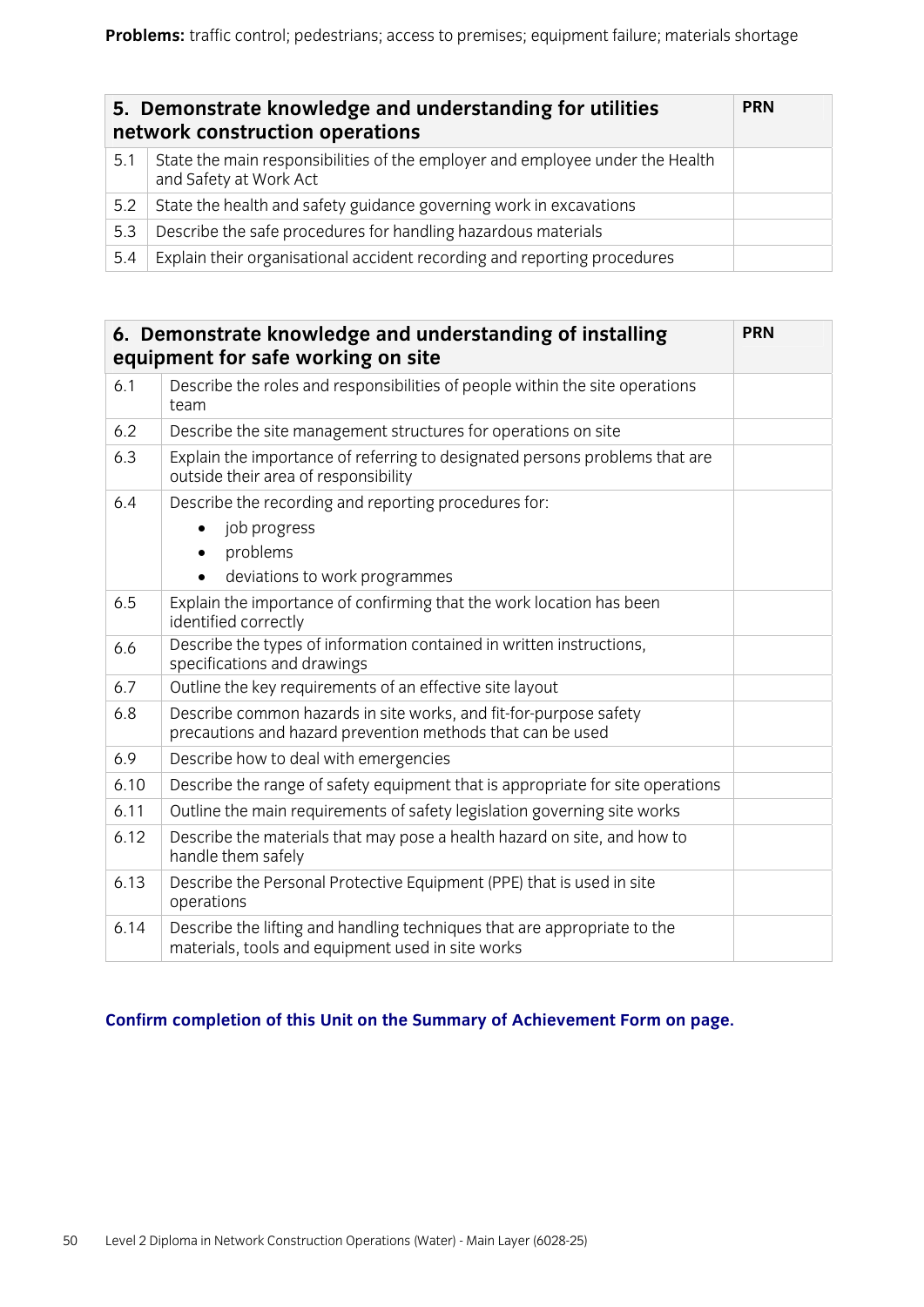## **Unit 206 Locate and avoid supply apparatus for utilities network construction**

### **Unit aim:**

This unit allows you to show that you have the skills and knowledge to locate and avoid supply apparatus during utilities network construction operations.

You will be able to use appropriate search and detection methods to identify the supply apparatus for utilities and other agencies, and to mark them on the site prior to excavation. You must identify and avoid risks of damage to services and danger to personnel and must follow safe working practices throughout the operation. You must also show that you can communicate information to the relevant people and organisations throughout location and avoidance activities, and must resolve or refer problems that arise during the work in line with your job responsibility.

| Where job was done | Time taken (hours) Date |  |
|--------------------|-------------------------|--|
|                    |                         |  |
|                    |                         |  |
|                    |                         |  |
|                    |                         |  |
|                    |                         |  |
|                    |                         |  |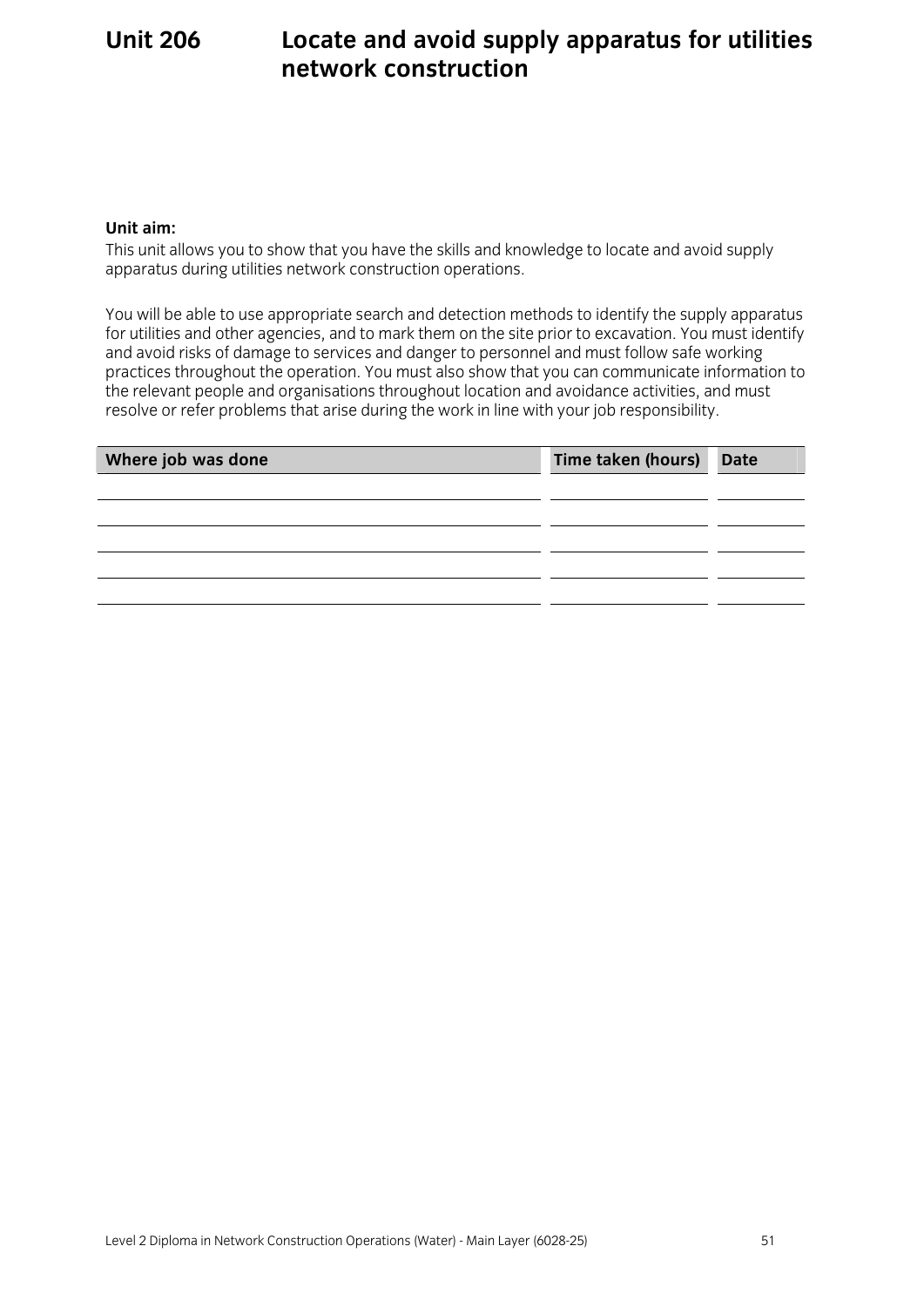# **Unit 206 Locate and avoid supply apparatus for utilities network construction**

|     | Performance evidence required                                                                                                                                         | Portfolio Reference Number<br>(PRN)                                                                                                                                            |  |  |  |  |  |
|-----|-----------------------------------------------------------------------------------------------------------------------------------------------------------------------|--------------------------------------------------------------------------------------------------------------------------------------------------------------------------------|--|--|--|--|--|
|     | 1. Locate supply apparatus                                                                                                                                            |                                                                                                                                                                                |  |  |  |  |  |
| 1.1 | Use work instructions and interpret utility plans to determine<br>the extent of the work site and to enable the supply apparatus<br>to be marked                      |                                                                                                                                                                                |  |  |  |  |  |
| 1.2 | Carry out site specific risk assessment, and review it in<br>accordance with company procedures                                                                       |                                                                                                                                                                                |  |  |  |  |  |
| 1.3 | Use appropriate search techniques to enable the<br>identification and marking of supply apparatus.                                                                    |                                                                                                                                                                                |  |  |  |  |  |
| 1.4 |                                                                                                                                                                       | Mark the position and type of supply apparatus and sub-<br>structures on the work site in accordance with work<br>instructions and statutory and regulatory Codes of Practice. |  |  |  |  |  |
| 1.5 | Mark risks of damage to supply apparatus and sub-structures<br>in accordance with statutory and regulatory Codes of<br>Practice.                                      |                                                                                                                                                                                |  |  |  |  |  |
| 1.6 | Record positions and types of supply apparatus and sub-<br>structures in accordance with instructions and organisational<br>requirements.                             |                                                                                                                                                                                |  |  |  |  |  |
| 1.7 | Communicate details of the position and type of supply<br>apparatus and sub-structures to personnel in accordance with<br>instruction and organisational requirements |                                                                                                                                                                                |  |  |  |  |  |
| 1.8 | Report deviations in the position of equipment and<br>identification of other structures in accordance with instruction<br>and organisational requirements            |                                                                                                                                                                                |  |  |  |  |  |
| 1.9 | Carry out all work to approved procedures and practices<br>and comply with statutory requirements.                                                                    |                                                                                                                                                                                |  |  |  |  |  |
|     | Type of evidence $\rightarrow$                                                                                                                                        |                                                                                                                                                                                |  |  |  |  |  |
|     |                                                                                                                                                                       |                                                                                                                                                                                |  |  |  |  |  |

**O = Observation Q = Oral Question (OQ) or Written Question & answer (WQ) S = Simulation/RWE WT = Witness testimony**

## **Range**

**Supply apparatus:** relevant for utilities and other agencies including cables, metal pipes and nonmetallic pipes; above and below ground services; built structures (eg foundations); the natural environment (eg tree roots, natural watercourses).

**Search techniques:** electronic location in following modes: with and without generator, induction, connection, radio, power; trial holes; visual examination; use of drawing and records.

**Codes of Practice:** statutory; regulatory, including New Roads and Street Works Act.

**Approved procedures and practices**: environmental; statutory; regulatory; emergency; operational; health and safety; organisational and company procedures; risk assessments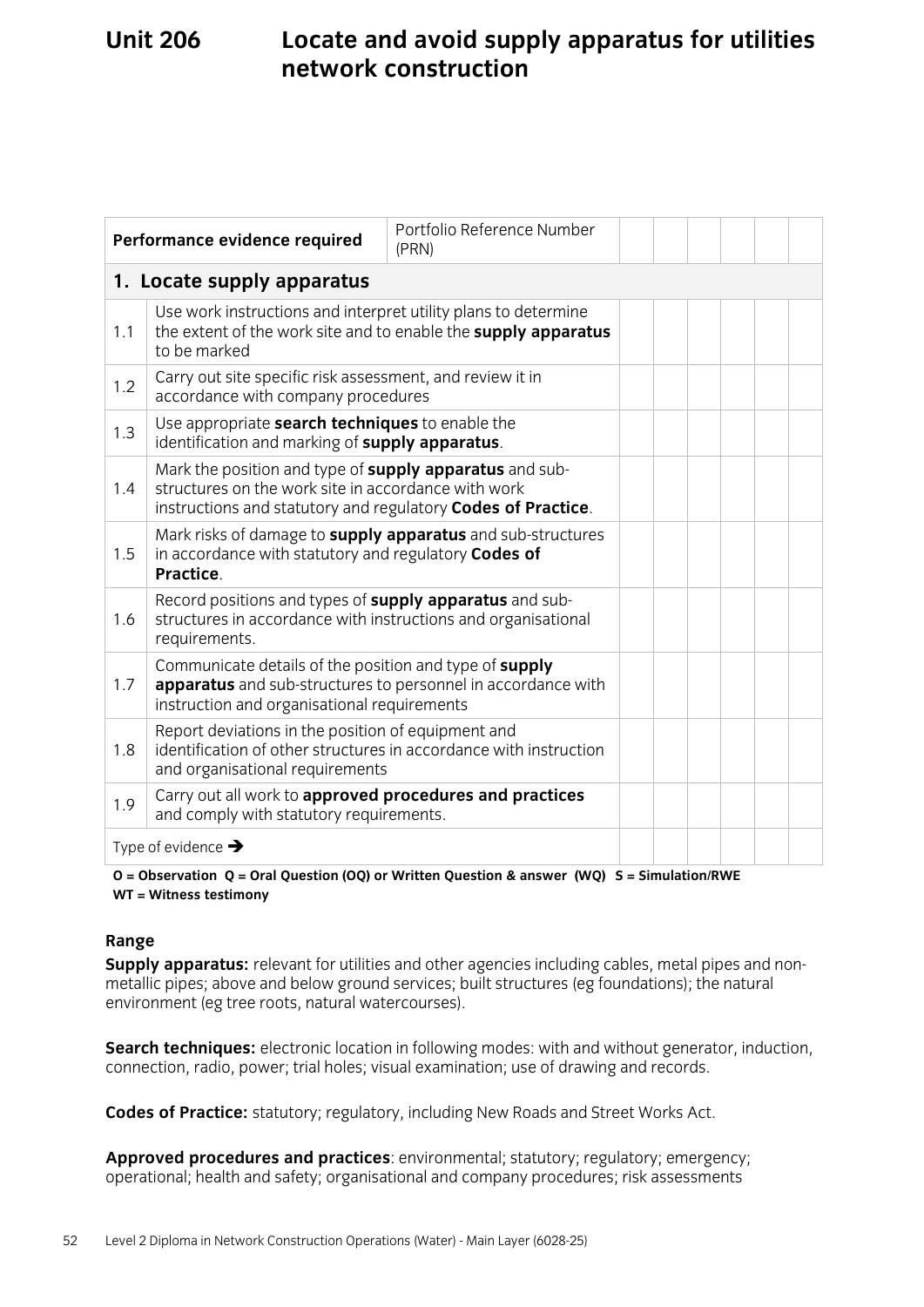|                                                                                                                               | Performance evidence required                                                                                                                           | Portfolio Reference Number<br>(PRN) |  |  |  |  |
|-------------------------------------------------------------------------------------------------------------------------------|---------------------------------------------------------------------------------------------------------------------------------------------------------|-------------------------------------|--|--|--|--|
|                                                                                                                               | 2. Maintain the safety and integrity of supply apparatus                                                                                                |                                     |  |  |  |  |
| 2.1                                                                                                                           | Maintain the position and condition of supply apparatus<br>within the work site according to their specification and Codes<br>of Practice               |                                     |  |  |  |  |
| 2.2                                                                                                                           | Ensure working practices on the site avoid damage to supply<br>apparatus.                                                                               |                                     |  |  |  |  |
| 2.3                                                                                                                           | Ensure that exposed supply apparatus are supported<br>correctly in line with their specification and approved<br>procedures and practices.              |                                     |  |  |  |  |
| 2.4                                                                                                                           | Take precautions to protect personnel and equipment from<br>the effects of damage to supply apparatus according to<br>approved procedures and practices |                                     |  |  |  |  |
| Ensure that all work complies with:<br>the latest specifications<br>2.5<br>statutory regulations<br>company Codes of Practice |                                                                                                                                                         |                                     |  |  |  |  |
| Type of evidence $\rightarrow$                                                                                                |                                                                                                                                                         |                                     |  |  |  |  |

### **Range**

**Supply apparatus:** relevant for utilities and other agencies including cables, metal pipes and nonmetallic pipes; above and below ground services; built structures (eg foundations); the natural environment (eg tree roots, natural watercourses).

**Codes of Practice:** statutory; regulatory, including New Roads and Street Works Act.

**Approved procedures and practices**: environmental; statutory; regulatory; emergency; operational; health and safety; organisational and company procedures; risk assessments

|     | Performance evidence required                                                                 | Portfolio Reference Number<br>(PRN) |  |  |  |  |  |
|-----|-----------------------------------------------------------------------------------------------|-------------------------------------|--|--|--|--|--|
|     | 3. Use and communicate data and information                                                   |                                     |  |  |  |  |  |
| 3.1 | Check any circumstances where information appears incorrect<br>with the designated personnel. |                                     |  |  |  |  |  |
| 3.2 | Use organisational information systems to record and store<br>data and information            |                                     |  |  |  |  |  |
| 3.3 | Follow all required lone working procedures when working<br>alone                             |                                     |  |  |  |  |  |
|     | Type of evidence $\rightarrow$                                                                |                                     |  |  |  |  |  |

**O = Observation Q = Oral Question (OQ) or Written Question & answer (WQ) S = Simulation/RWE WT = Witness testimony**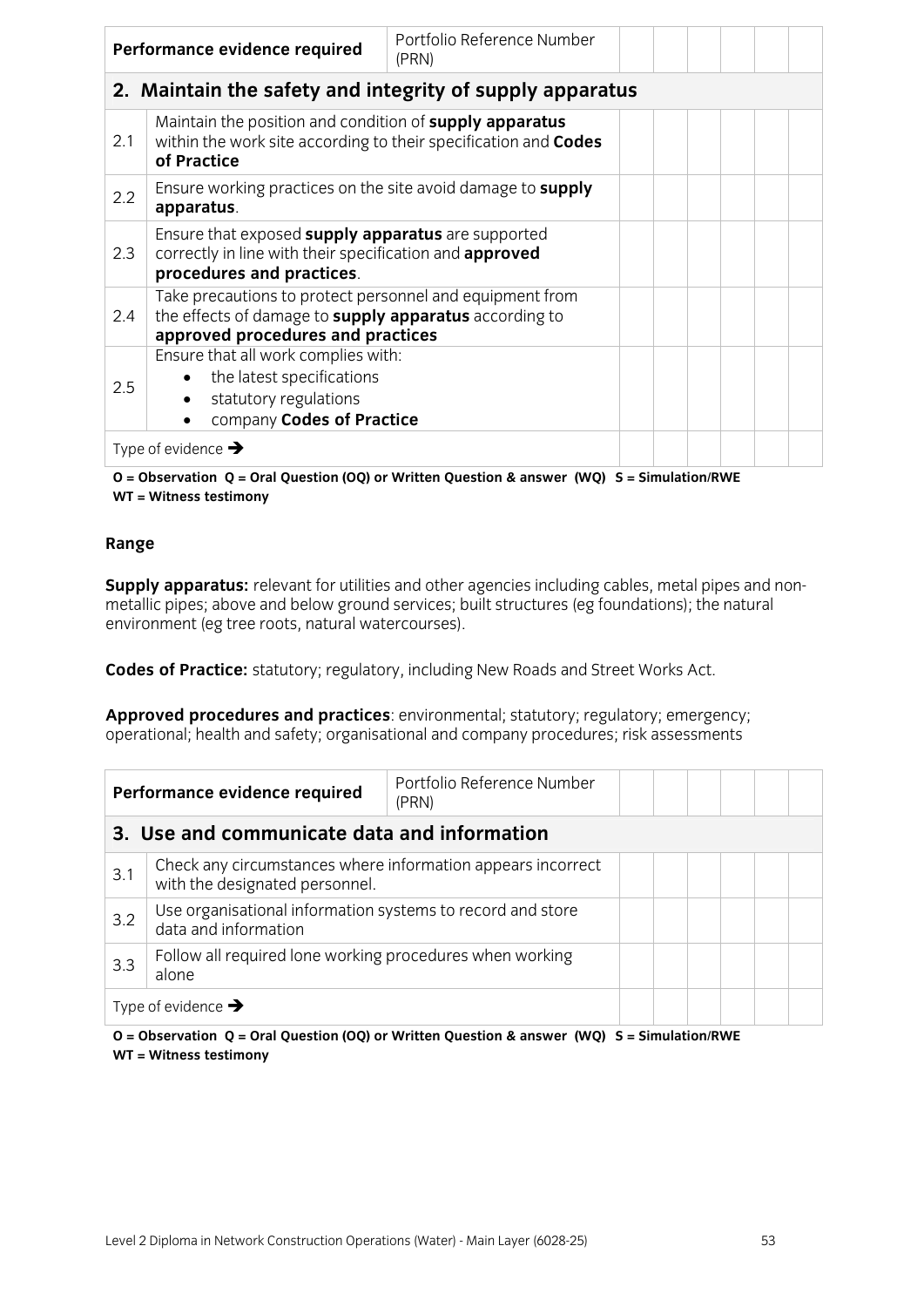|     | Performance evidence required                                                                      | Portfolio Reference Number<br>(PRN) |  |  |  |  |  |
|-----|----------------------------------------------------------------------------------------------------|-------------------------------------|--|--|--|--|--|
|     | 4. Resolve problems which could arise from work on the highway                                     |                                     |  |  |  |  |  |
| 4.1 | Report any damage to supply apparatus promptly to the<br>designated person and make the area safe. |                                     |  |  |  |  |  |
| 4.2 | Resolve day-to-day problems within their area of responsibility.                                   |                                     |  |  |  |  |  |
| 4.3 | Advise colleagues or managers where situations need them to<br>intervene                           |                                     |  |  |  |  |  |
| 4.4 | Refer matters outside their responsibility to the designated<br>people using approved procedures.  |                                     |  |  |  |  |  |
|     | Type of evidence $\rightarrow$                                                                     |                                     |  |  |  |  |  |

### **Range**

**Supply apparatus:** relevant for utilities and other agencies including cables, metal pipes and nonmetallic pipes; above and below ground services; built structures (eg foundations); the natural environment (eg tree roots, natural watercourses).

**Approved procedures and practices:** environmental; statutory; regulatory; emergency; operational; health and safety; organisational and company procedures; risk assessments.

|     | 5. Demonstrate general knowledge and understanding for<br>utilities network construction operations   | <b>PRN</b> |
|-----|-------------------------------------------------------------------------------------------------------|------------|
| 5.1 | State the main responsibilities of the employer and employee under the Health and Safety at Work Act. |            |
| 5.2 | State the health and safety guidance governing work in excavations                                    |            |
| 5.3 | Describe the safe procedures for handling hazardous materials.                                        |            |
| 5.4 | Explain their organisational accident recording and reporting procedures                              |            |
| 5.5 | List the range and use of personal protective equipment for the work.                                 |            |

|     | 6. Demonstrate knowledge and understanding of the different<br>types of utility apparatus                                                                                                                                                                         | <b>PRN</b> |
|-----|-------------------------------------------------------------------------------------------------------------------------------------------------------------------------------------------------------------------------------------------------------------------|------------|
| 6.1 | Describe typical locations and depths of the usual range of underground<br>supply apparatus                                                                                                                                                                       |            |
| 6.2 | State the key physical properties of the supply pipeline or components<br>of supply apparatus, including:<br>size (diameter)<br>colour<br>material and its resistance to impact from excavation activities<br>$\bullet$<br>methods of identification<br>$\bullet$ |            |
| 6.3 | Describe the physical properties of the supply being carried by different<br>types of supply apparatus, including where relevant:<br>ignition characteristics<br>density relative to air<br>electrocution risk<br>risk of water damage.<br>$\bullet$              |            |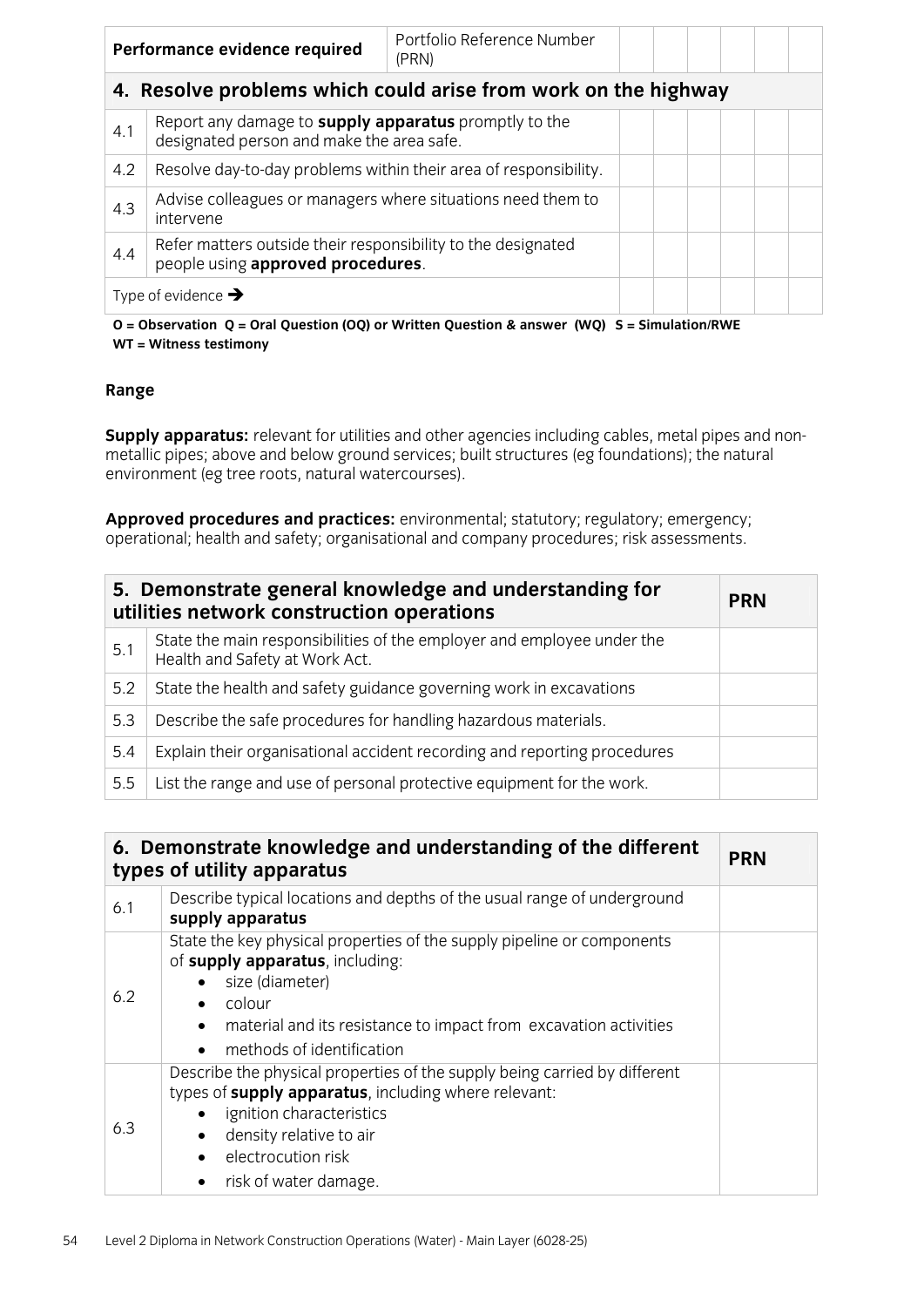| 6.4  | Describe the risks that arise when the safety and integrity of supply<br>apparatus is not maintained.                                                                                                                                                                                                 |
|------|-------------------------------------------------------------------------------------------------------------------------------------------------------------------------------------------------------------------------------------------------------------------------------------------------------|
| 6.5  | Describe the methods of marking and warning of the presence of<br>underground supply apparatus (e.g. identification tape).                                                                                                                                                                            |
| 6.6  | Describe the possible effects of damage to the supply apparatus                                                                                                                                                                                                                                       |
| 6.7  | Explain the implications of damage to the different types of supply<br>apparatus, including where relevant:<br>personal danger to the health or life of the operatives, or to<br>others on site<br>damage to the environment<br>additional job costs in repair<br>delay to job progress.<br>$\bullet$ |
| 6.8  | Give examples of the types of hazards associated with different supplies<br>and actions to take in the case of damage.                                                                                                                                                                                |
| 6.9  | Explain why it is important to provide adequate support and protection for<br>supply apparatus.                                                                                                                                                                                                       |
| 6.10 | Describe the industry procedures and practices for confirming the location<br>and marking of supply apparatus.                                                                                                                                                                                        |
| 6.11 | Give examples of different methods used to provide temporary and<br>permanent support to protect supply apparatus exposed during site<br>excavations.                                                                                                                                                 |

**Supply apparatus:** relevant for utilities and other agencies including cables, metal pipes and nonmetallic pipes; above and below ground services; built structures (eg foundations); the natural environment (eg tree roots, natural watercourses).

| 7. Demonstrate knowledge and understanding of equipment<br>and techniques used for locating supply apparatus |                                                                                                                                                       |  |
|--------------------------------------------------------------------------------------------------------------|-------------------------------------------------------------------------------------------------------------------------------------------------------|--|
| 7.1                                                                                                          | Describe the principles of operation and method of use of electronic<br>detection equipment                                                           |  |
| 7.2                                                                                                          | Describe the safe procedures for handling the range of equipment<br>necessary to carry out the task in hand.                                          |  |
| 7.3                                                                                                          | Explain how to interpret the results of readings from electronic detection<br>equipment                                                               |  |
| 7.4                                                                                                          | Explain the possible effects of external influences on electronic detection<br>equipment readings.                                                    |  |
| 7.5                                                                                                          | Explain how to visually locate and identify underground supply<br>apparatus, using:<br>markers<br>signs and features<br>existing records<br>$\bullet$ |  |
| 7.6                                                                                                          | Describe the situations where trial holes can be used to locate underground<br>supplies                                                               |  |
| 7.7                                                                                                          | Describe how to mark the position of supply services on the surface to<br>ensure accurate location of the excavation.                                 |  |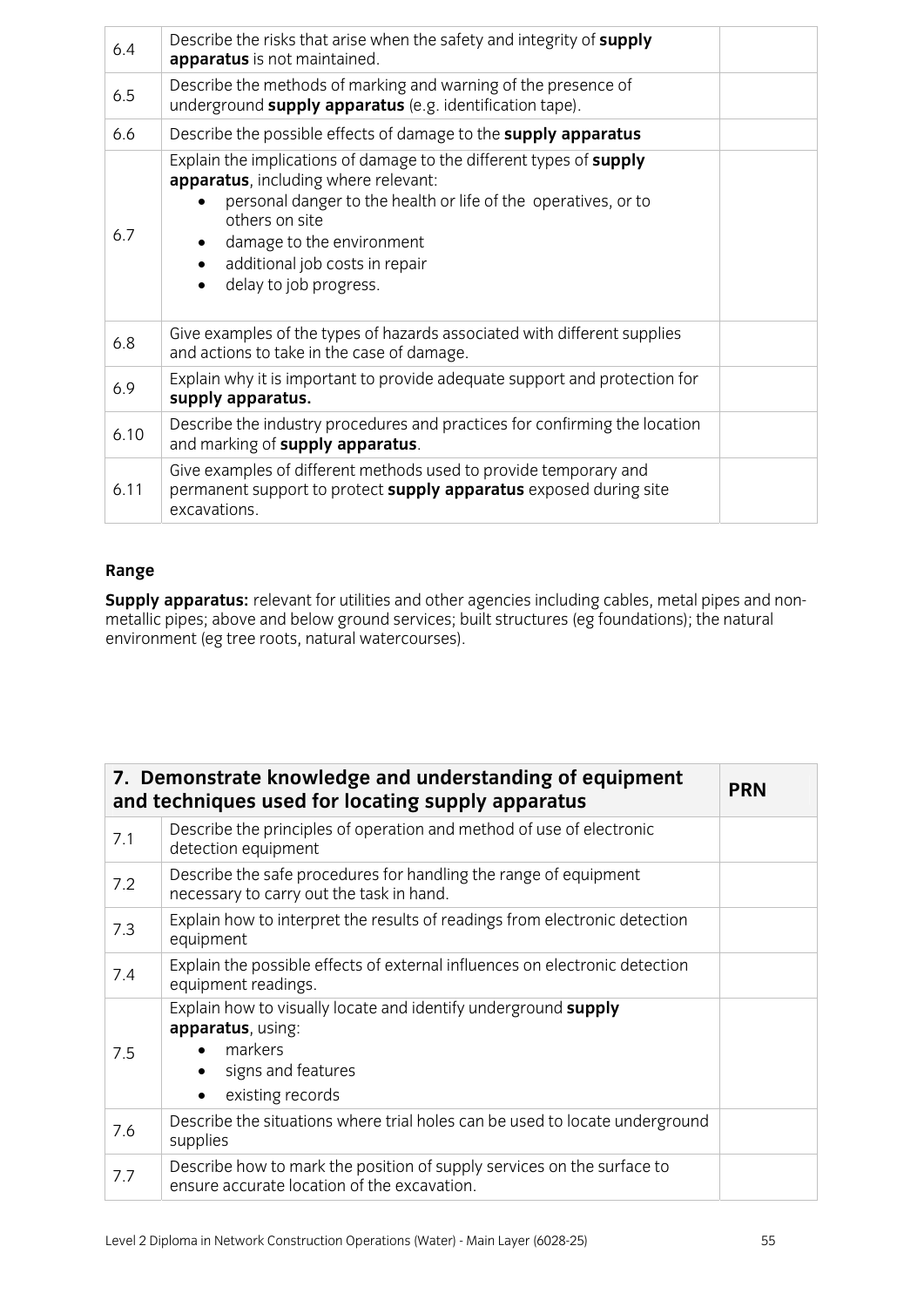| 7.8  | Explain the consequences of marking out excavations incorrectly,<br>including:                                        |  |
|------|-----------------------------------------------------------------------------------------------------------------------|--|
|      | costs                                                                                                                 |  |
|      | loss of time<br>$\bullet$                                                                                             |  |
|      | material wastage<br>$\bullet$                                                                                         |  |
| 7.9  | Explain the importance of protecting supply apparatus exposed during<br>excavation work                               |  |
| 7.10 | State the precautions to be taken when locating supply apparatus,<br>including statutory and regulatory requirements. |  |

**Supply apparatus**: relevant for utilities and other agencies including cables, metal pipes and nonmetallic pipes; above and below ground services; built structures (eg foundations); the natural environment (eg tree roots, natural watercourses

|     | 8. Demonstrate knowledge and understanding of roles,<br>responsibilities and communication requirements for locating<br>utilities apparatus | <b>PRN</b> |
|-----|---------------------------------------------------------------------------------------------------------------------------------------------|------------|
| 8.1 | State the main sources of legislation relating to highways operations in the<br>proximity of other supply apparatus.                        |            |
| 8.2 | Name the persons or organisations who must be notified where there is<br>damage to supply apparatus or other underground structures.        |            |
| 8.3 | List the regulations that govern the location of supply apparatus where this<br>exposes other services.                                     |            |
| 8.4 | Outline the requirements of the legislation that applies to new roads and<br>street works                                                   |            |
| 8.5 | Explain why it is important to refer problems outside their area of job role<br>responsibility to designated people.                        |            |
| 8.6 | Describe the procedures for reporting and recording: job progress;<br>problems; deviations to work programmes.                              |            |
| 8.7 | Outline the roles and responsibilities of the various organisations involved<br>location work and how to liaise with them effectively.      |            |

## **Range**

**Supply apparatus:** relevant for utilities and other agencies including cables, metal pipes and nonmetallic pipes; above and below ground services; built structures (eg foundations); the natural environment (eg tree roots, natural watercourses).

## **Confirm completion of this Unit on the Summary of Achievement Form.**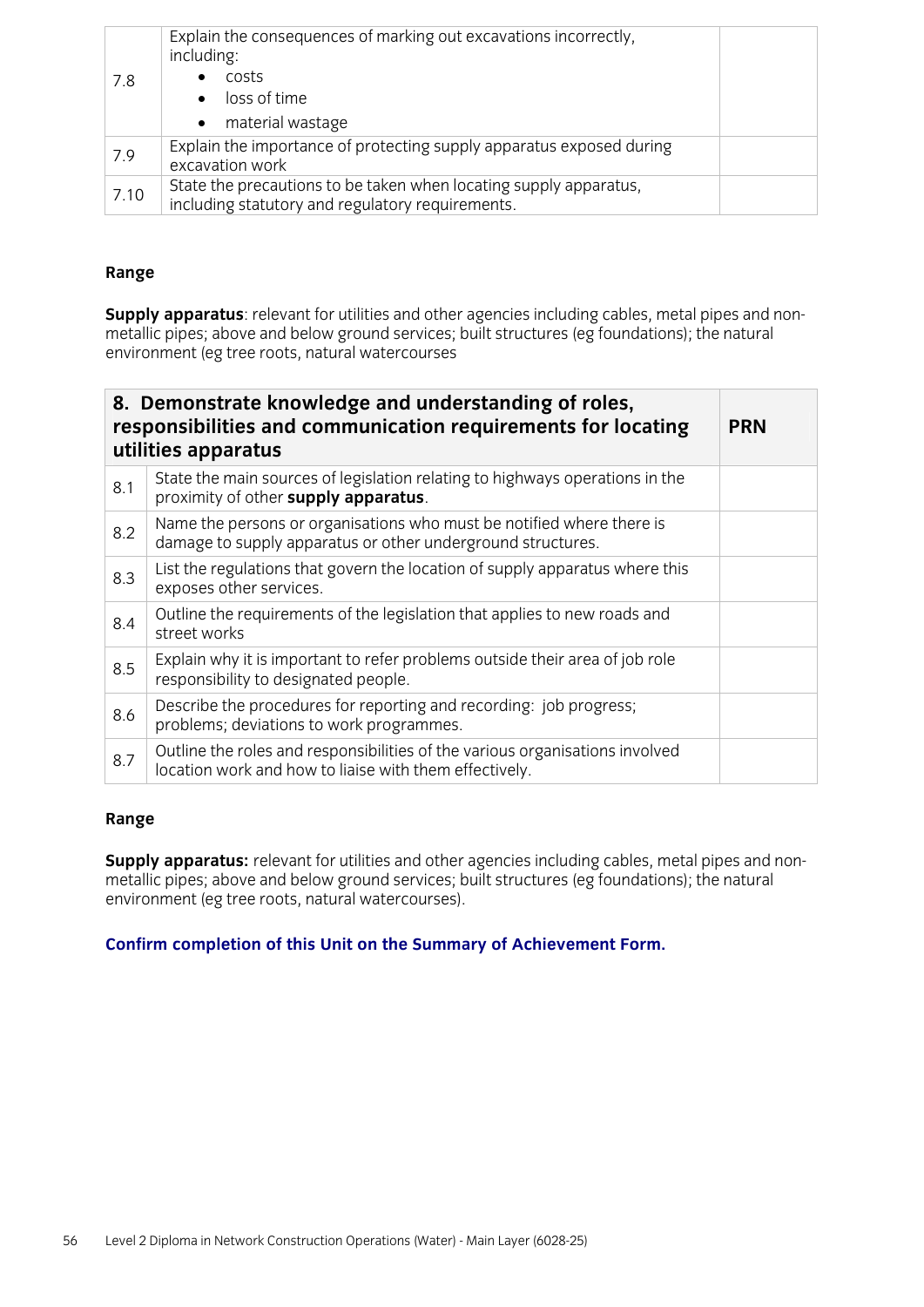## **Unit 207 Excavate and maintain holes and trenches for utilities network construction**

### **Unit aim:**

This unit allows you to show that you have the skills and knowledge to excavate holes and trenches for utilities network operations.

You will be able to confirm the requirements for excavation on site and select and use the most appropriate tools and equipment for the specified excavation activity. You must confirm the excavation requirements with the work specification and minimise damage to supply apparatus and the natural environment during the operation. You will be able to maintain the integrity of the excavation and maintain access and egress arrangements in line with safety requirements.

You must also show that you can communicate information to the relevant people and organisations throughout excavation activities, and must resolve or refer problems that arise during the work in line with your job responsibility. Throughout the operation, you must follow the work specification and Codes of Practice, and must maintain safe working procedures.

| Where job was done | Time taken (hours) | <b>Date</b> |
|--------------------|--------------------|-------------|
|                    |                    |             |
|                    |                    |             |
|                    |                    |             |
|                    |                    |             |
|                    |                    |             |
|                    |                    |             |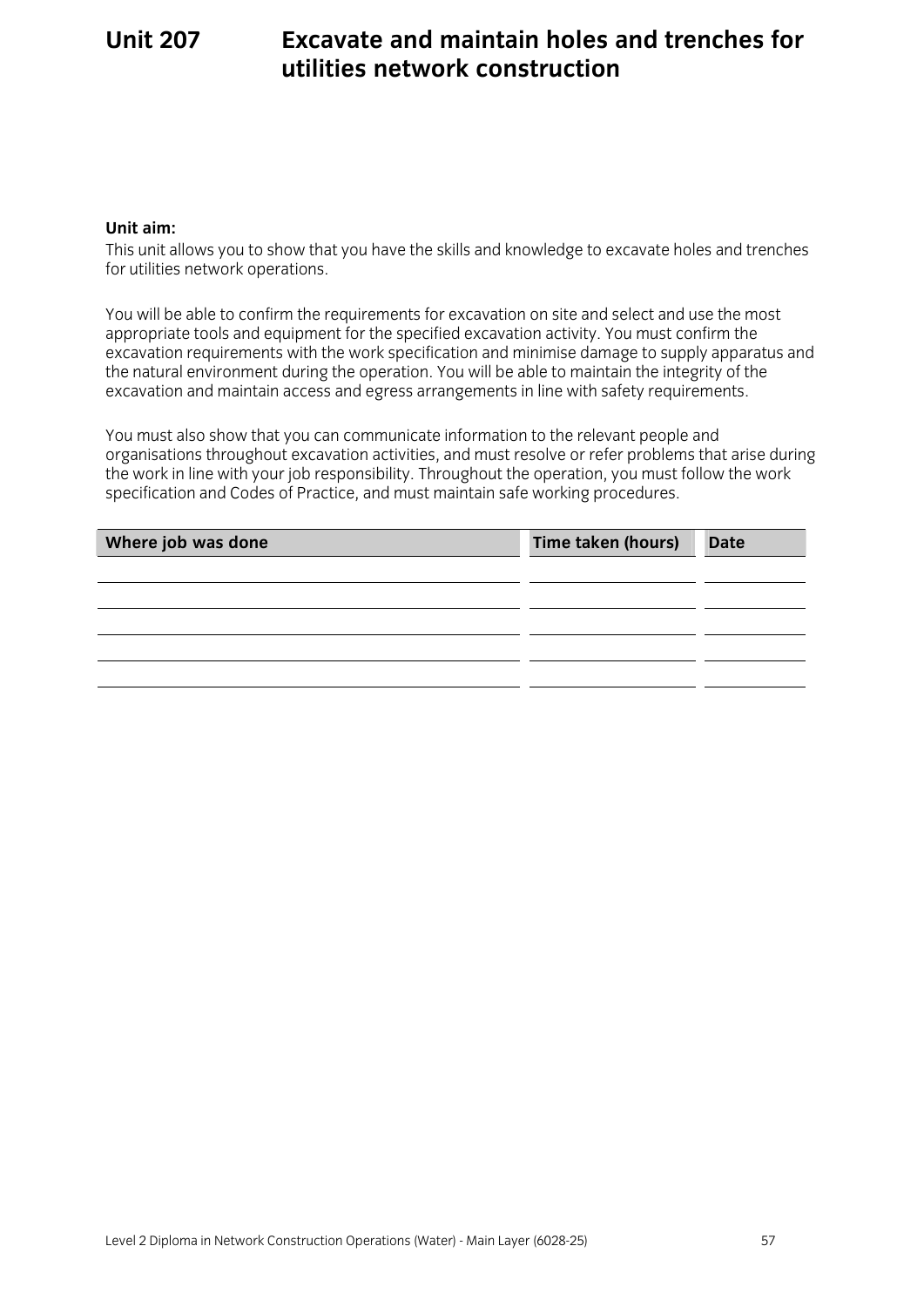## **Unit 207 Excavate and maintain holes and trenches for utilities network construction**

|      | Portfolio Reference Number<br>Performance evidence required<br>(PRN)                                                                                                    |  |  |  |  |
|------|-------------------------------------------------------------------------------------------------------------------------------------------------------------------------|--|--|--|--|
|      | 1. Excavate on site to requirements                                                                                                                                     |  |  |  |  |
| 1.1  | Determine the suitable excavation method for the surface<br>and sub-surface materials being removed, and which meets<br>with statutory and regulatory Codes of Practice |  |  |  |  |
| 1.2  | Carry out a site-specific risk assessment and review it<br>according to company procedures.                                                                             |  |  |  |  |
| 1.3  | Select and wear the designated personal protective<br>equipment (PPE).                                                                                                  |  |  |  |  |
| 1.4  | Select and use the most suitable tools and equipment for the<br>excavation method to be used.                                                                           |  |  |  |  |
| 1.5  | Confirm the position and size of the excavation in accordance<br>with instructions and the work specification.                                                          |  |  |  |  |
| 1.6  | Excavate, identify, select, segregate and store materials in<br>accordance with work instructions and Codes of Practice.                                                |  |  |  |  |
| 1.7  | Carry out the excavation in a manner that avoids damage to<br>supply apparatus.                                                                                         |  |  |  |  |
| 1.8  | Minimise damage to the natural environment according to<br>technical guidance.                                                                                          |  |  |  |  |
| 1.9  | Keep gullies and water courses clear at all times                                                                                                                       |  |  |  |  |
| 1.10 | Support and protect exposed supply apparatus in line with<br>work instructions and relevant Codes of Practice.                                                          |  |  |  |  |
| 1.11 | Remove surplus materials according to work instructions and<br>requirements                                                                                             |  |  |  |  |
| 1.12 | Confirm the dimensions and condition of the excavation<br>against the instructions and the work specification                                                           |  |  |  |  |
| 1.13 | Ensure work is carried out to approved procedures and<br>practices and complies with statutory requirements.                                                            |  |  |  |  |
|      | Type of evidence $\rightarrow$                                                                                                                                          |  |  |  |  |

**O = Observation Q = Oral Question (OQ) or Written Question & answer (WQ) S = Simulation/RWE WT = Witness testimony**

## **Range**

**Approved procedures and practices:** environmental; statutory; regulatory; emergency; operational; health and safety; organisational and company procedures; risk assessments.

**Supply apparatus:** supply apparatus for utilities and other agencies; above and below ground services; built structures (eg foundations); the natural environment (eg tree roots, natural watercourses).

**Surface and sub-surface:** flexible, composite, rigid and modular pavement construction; verge; natural ground.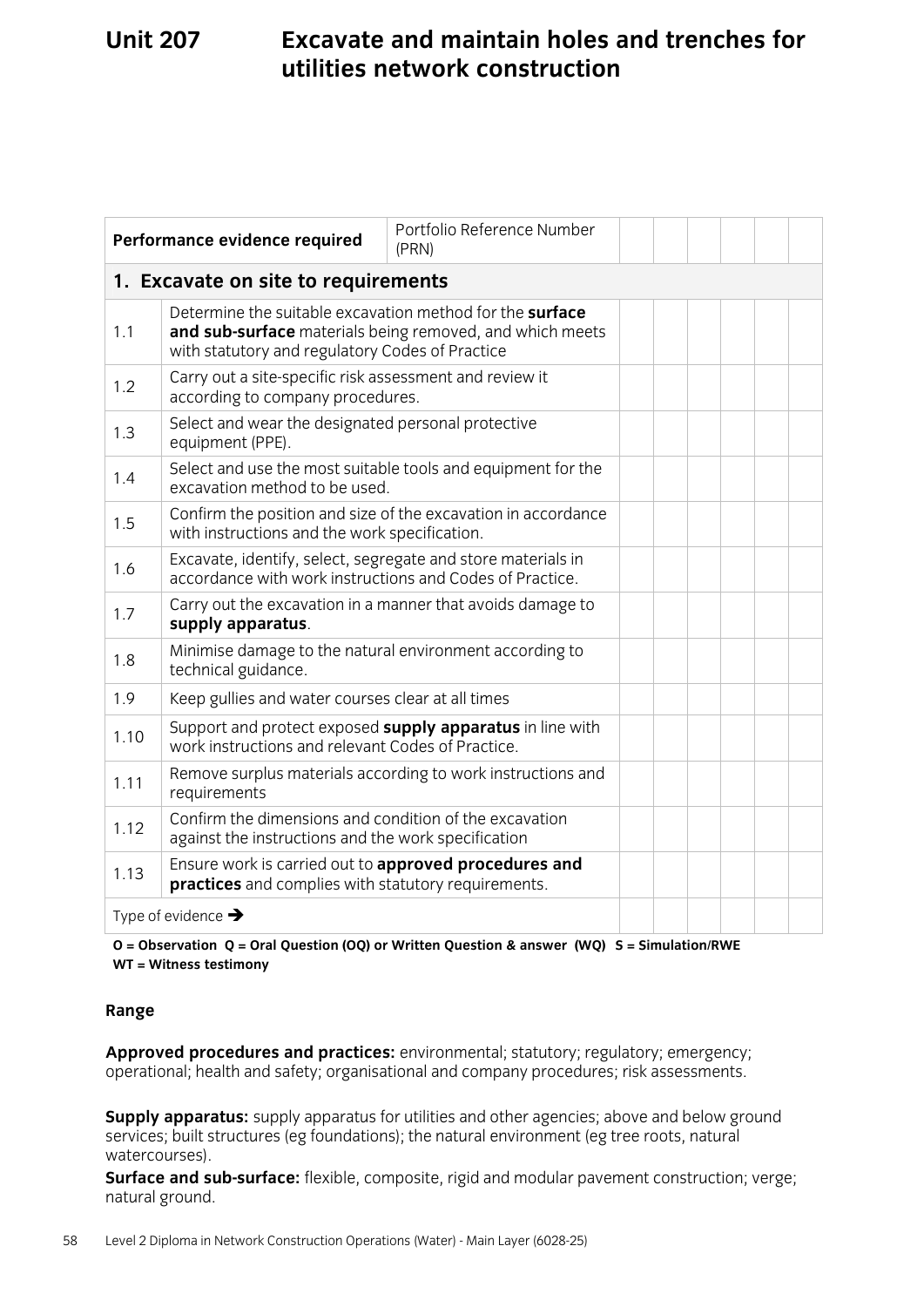|      | Performance evidence required                                                                                                                            | Portfolio Reference Number<br>(PRN)                           |  |  |  |  |
|------|----------------------------------------------------------------------------------------------------------------------------------------------------------|---------------------------------------------------------------|--|--|--|--|
|      | 2. Maintain the integrity of the excavation                                                                                                              |                                                               |  |  |  |  |
|      | for purpose to:                                                                                                                                          | Confirm that the method used to support the excavation is fit |  |  |  |  |
| 2.1  | the size of the excavation                                                                                                                               |                                                               |  |  |  |  |
|      | structures                                                                                                                                               | the nature of the ground conditions and adjacent              |  |  |  |  |
| 2.2  | Install and remove support mechanisms according to<br>instructions and relevant Codes of Practice.                                                       |                                                               |  |  |  |  |
| 2.3  | mechanisms and removing ground water as required.                                                                                                        | Maintain the condition of the excavation by adjusting support |  |  |  |  |
| 2.4  | Monitor and maintain the condition of support mechanisms<br>safely in accordance with operational and organisational safe<br>working procedures.         |                                                               |  |  |  |  |
| 2.5  | Resolve situations that require measures to deal with<br>dangerous atmospheres, according to relevant Codes of<br>Practice and safe working procedures.  |                                                               |  |  |  |  |
| 2.6  | Establish arrangements for access to and egress from the<br>excavation in line with statutory requirements and approved<br>procedures and practices      |                                                               |  |  |  |  |
| 2.7  | Ensure that all relevant safety checks are undertaken before<br>any entry into the excavation.                                                           |                                                               |  |  |  |  |
| 2.8  | Ensure that the site-specific risk assessment provides<br>adequate safeguards in work practices to deal with the<br>excavation becoming a confined space |                                                               |  |  |  |  |
| 2.9  | excavation is safe, in line with relevant Codes of Practice.                                                                                             | Confirm that the condition of the ground area adjacent to the |  |  |  |  |
| 2.10 | Work to approved procedures and practices and comply<br>with statutory requirements throughout excavation<br>operations.                                 |                                                               |  |  |  |  |
|      | Type of evidence $\rightarrow$                                                                                                                           |                                                               |  |  |  |  |

## **Range**

**Approved procedures and practices**: environmental; statutory; regulatory; emergency; operational; health and safety; organisational and company procedures; risk assessments

| Performance evidence required               |                                                                                                                                                                          | Portfolio Reference Number<br>(PRN) |  |  |  |  |  |  |
|---------------------------------------------|--------------------------------------------------------------------------------------------------------------------------------------------------------------------------|-------------------------------------|--|--|--|--|--|--|
| 3. Use and communicate data and information |                                                                                                                                                                          |                                     |  |  |  |  |  |  |
| 3.1                                         | Use the information in the work instructions and specification to<br>determine the work site and the area to be excavated.                                               |                                     |  |  |  |  |  |  |
| 3.2                                         | Report detrimental conditions and defects in the excavation<br>and support mechanisms that are outside their responsibility,<br>according to relevant Codes of Practice. |                                     |  |  |  |  |  |  |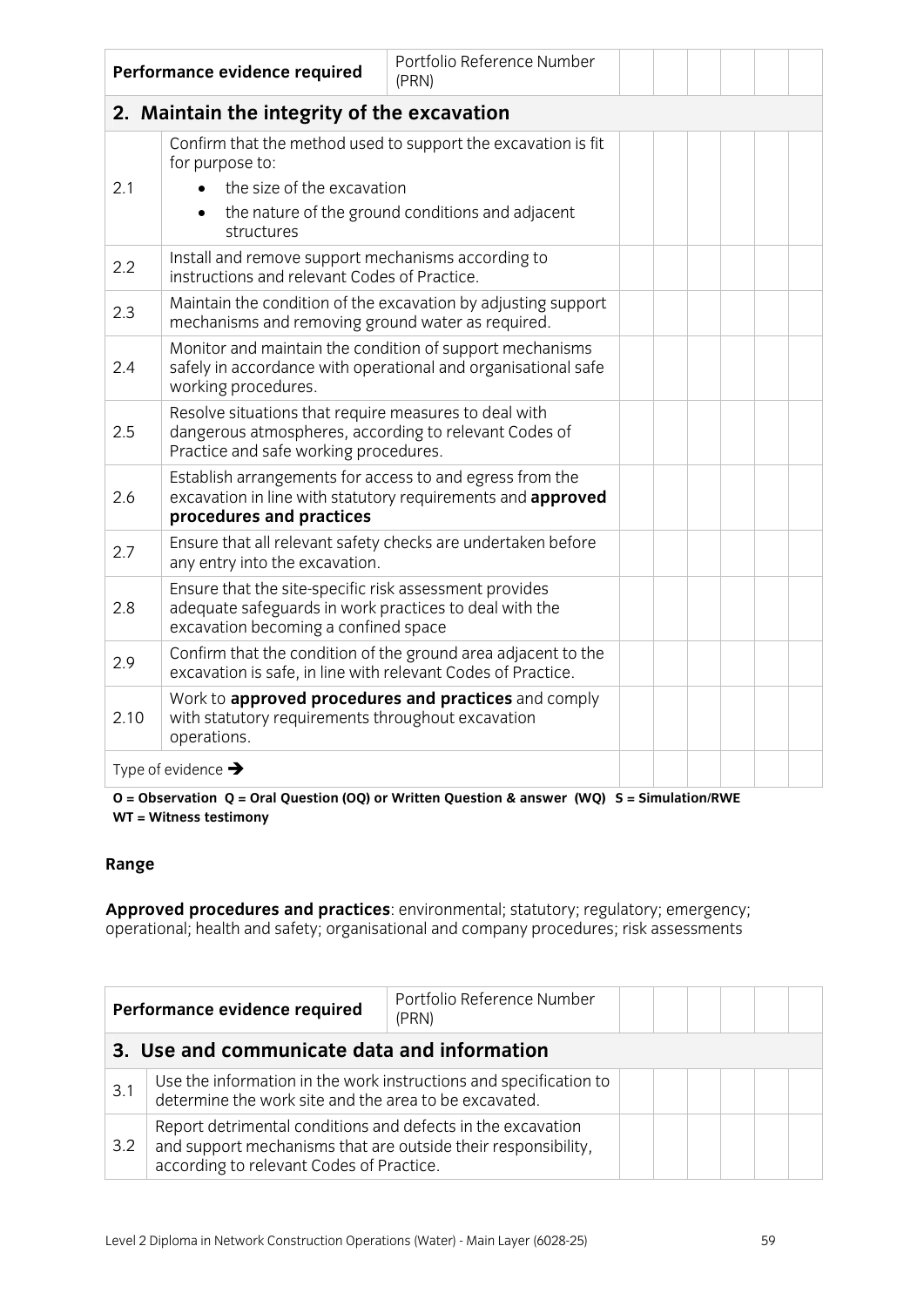| 3.3 | Use approved procedures and practices and statutory<br>requirements to determine any requirements for excavation<br>support |  |  |  |  |
|-----|-----------------------------------------------------------------------------------------------------------------------------|--|--|--|--|
| 3.4 | Check any circumstances where information appears to be<br>incorrect with the designated personnel.                         |  |  |  |  |
| 3.5 | Use organisational information systems to record and store<br>data and information relating to excavation work.             |  |  |  |  |
| 3.6 | Follow all required lone working procedures when working<br>alone                                                           |  |  |  |  |
|     | Type of evidence $\rightarrow$                                                                                              |  |  |  |  |

## **Range**

**Approved procedures** and practices: environmental; statutory; regulatory; emergency; operational; health and safety; organisational and company procedures; risk assessments

| Performance evidence required |                                                                                                            | Portfolio Reference Number<br>(PRN) |  |  |  |  |  |  |
|-------------------------------|------------------------------------------------------------------------------------------------------------|-------------------------------------|--|--|--|--|--|--|
|                               | 4. Resolve problems which could arise from excavation work                                                 |                                     |  |  |  |  |  |  |
| 4.1                           | Report any damage to supply apparatus promptly to the<br>designated person                                 |                                     |  |  |  |  |  |  |
| 4.2                           | Resolve day-to-day problems within the responsibility of their<br>own job role                             |                                     |  |  |  |  |  |  |
| 4.3                           | Advise colleagues or managers where situations need them to<br>intervene.                                  |                                     |  |  |  |  |  |  |
| 4.4                           | Refer matters that are outside their responsibility to the<br>designated people using approved procedures. |                                     |  |  |  |  |  |  |
|                               | Type of evidence $\rightarrow$                                                                             |                                     |  |  |  |  |  |  |

#### **O = Observation Q = Oral Question (OQ) or Written Question & answer (WQ) S = Simulation/RWE WT = Witness testimony**

## **Range**

**Supply apparatus:** supply apparatus for utilities and other agencies; above and below ground services; built structures (eg foundations); the natural environment (eg tree roots, natural watercourses).

| 5. Demonstrate general knowledge and understanding for<br>utilities network construction operation |                                                                                                       |  |
|----------------------------------------------------------------------------------------------------|-------------------------------------------------------------------------------------------------------|--|
| 5.1                                                                                                | State the main responsibilities of the employer and employee under the Health and Safety at Work Act. |  |
| 5.2                                                                                                | State the health and safety guidance governing work in excavations                                    |  |
| 5.3                                                                                                | Describe the safe procedures for handling hazardous materials                                         |  |
| 5.4                                                                                                | Explain their organisational accident recording and reporting procedures                              |  |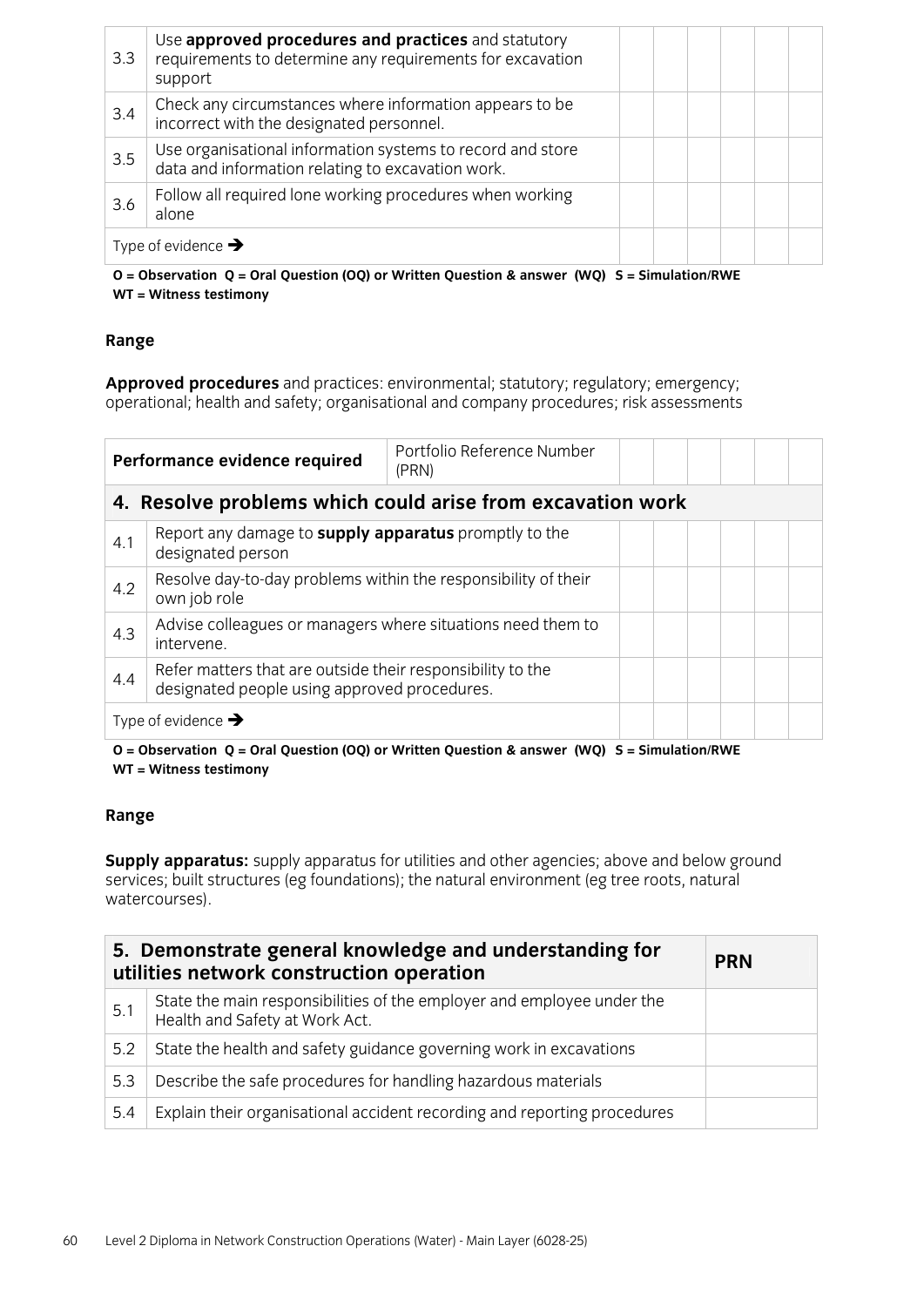|     | 6. Demonstrate general knowledge and understanding of<br>how excavation work must be carried out to comply with legal<br>and industry requirements | <b>PRN</b> |
|-----|----------------------------------------------------------------------------------------------------------------------------------------------------|------------|
| 6.1 | Outline how activities in involved in excavation work can be carried out<br>in compliance with legislative requirements and good industry practice |            |
| 6.2 | Outline the responsibilities of the employer and employee in relation to<br>activities in involved in excavation.                                  |            |

**Activities in involved in excavation**: assessment of risk; personal protection; excavation activities; the support of supply apparatus; the support of excavations; the competence of personnel; care for the environment; provision and use of equipment; reporting of accidents; dealing with hazardous materials and substances

| 7. Demonstrate knowledge and understanding of excavating<br>in a variety of situations using different techniques and<br>equipment | <b>PRN</b>                                                                                                                 |  |
|------------------------------------------------------------------------------------------------------------------------------------|----------------------------------------------------------------------------------------------------------------------------|--|
| 7.1                                                                                                                                | Describe the safe procedures for handling the range of excavation support<br>equipment                                     |  |
| 7.2                                                                                                                                | Describe the different methods of excavation, and how to decide which is<br>appropriate                                    |  |
| 7.3                                                                                                                                | Describe the different types of surfaces and sub-surfaces that may require<br>to be excavated                              |  |
| 7.4                                                                                                                                | Explain why a competent banksman is needed when excavating by machine                                                      |  |
| 7.5                                                                                                                                | Describe the <b>consequences and implications</b> of using incorrect<br>excavation and reinstatement practices.            |  |
| 7.6                                                                                                                                | Describe the requirements for selecting, storing and using backfill and<br>reinstatement materials.                        |  |
| 7.7                                                                                                                                | Describe the requirements for disposing of surplus materials.                                                              |  |
| 7.8                                                                                                                                | Explain how to recognise when an excavation is or could become a confined<br>space, and how to deal effectively with this. |  |
| 7.9                                                                                                                                | Describe the methods and principles of excavation support systems, and<br>where their use is most appropriate.             |  |

## **Range**

**Methods of excavation:** by hand; by machine

**Consequences and implications:** other utilities; cost of operation; time; customers; members of the public; colleagues and other workers; scale of activity.

**Excavation support systems:** timber; steel; mechanical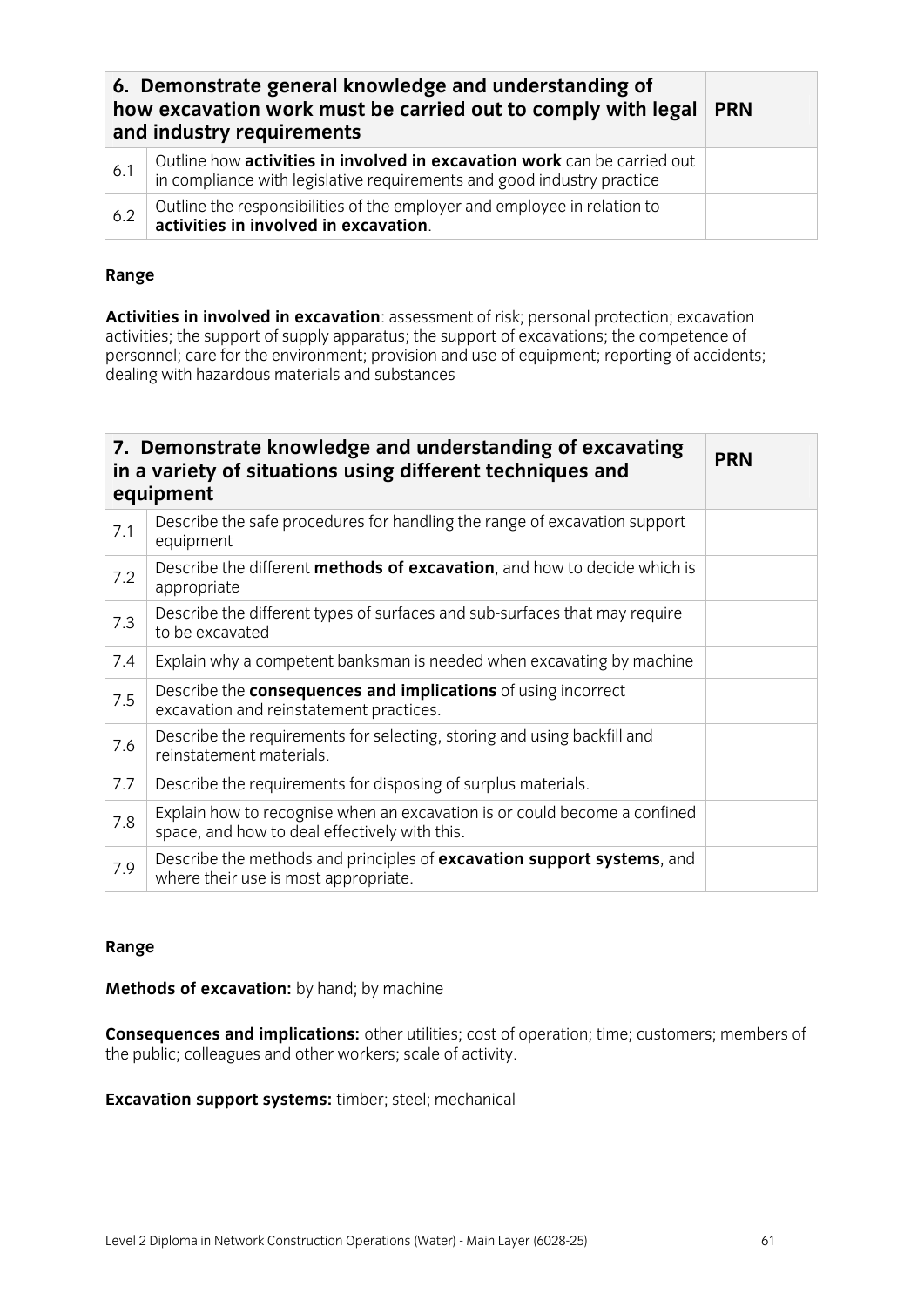| 8. Demonstrate knowledge and understanding of the tools<br>and equipment used in the course of excavation activities | <b>PRN</b>                                                                                                             |  |
|----------------------------------------------------------------------------------------------------------------------|------------------------------------------------------------------------------------------------------------------------|--|
| 8.1                                                                                                                  | List the tools, equipment and machinery that are used for hand and<br>machine excavation                               |  |
| 8.2                                                                                                                  | Describe the criteria used to select the most appropriate tools, equipment<br>and machinery for excavation activities. |  |
| 8.3                                                                                                                  | Explain the importance of economy in using powered or motorised<br>equipment for excavations.                          |  |

|     | 9. Demonstrate knowledge and understanding of<br>responsibilities to others during excavation work                                | <b>PRN</b> |
|-----|-----------------------------------------------------------------------------------------------------------------------------------|------------|
| 9.1 | List the different utility organisations that may own apparatus that could<br>be affected by excavation activities.               |            |
| 9.2 | Describe how the different buried apparatus could be identified                                                                   |            |
| 9.3 | Describe the potential environmental impact of excavation activities and<br>the agencies responsible for environmental protection |            |
| 9.4 | Describe the potential consequences of not providing the necessary<br>protection to underground apparatus and features.           |            |
| 9.5 | Describe the roles and responsibilities of people within the site or<br>highways operations team.                                 |            |
| 9.6 | Explain the importance of referring problems outside their responsibility<br>to the designated persons.                           |            |
| 9.7 | Describe the procedures used to report and record the <b>detail of</b><br>excavation activities                                   |            |

**Detail of excavation activities:** job progress; problems; deviations from the programme of work

**Confirm completion of this Unit on the Summary of Achievement Form.**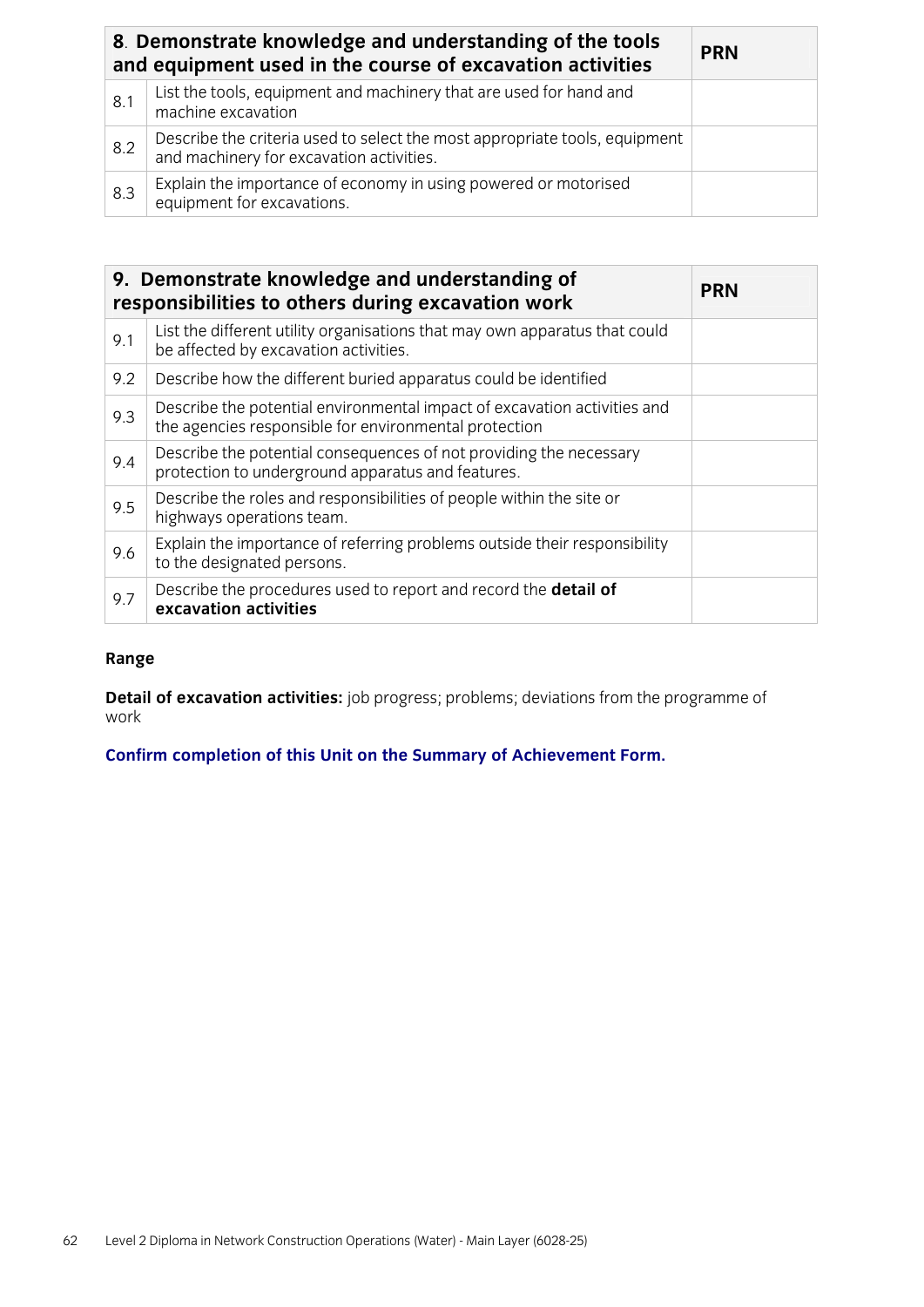## **Unit 208 Reinstate excavation and pavement surfaces after utility network construction operations**

### **Unit aim:**

This unit allows you to show that you have the skills and knowledge to reinstate excavations and pavement surfaces following utilities network construction operations.

You will be able to confirm the requirements and prepare for reinstating excavations and select and use the most appropriate tools, equipment and materials for the required reinstatement activity. You must confirm that all materials and equipment are fit for purpose and complete the reinstatement, replacing ironwork, kerbs and edge restraints in line with requirements. You must also show that you can communicate information to the relevant people and organisations throughout reinstatement activities and must resolve or refer problems that arise during the work in line with your job responsibility. Throughout the operation, you must follow the work specification and Codes of Practice, and must maintain safe working procedures.

| Where job was done | Time taken (hours) Date |  |
|--------------------|-------------------------|--|
|                    |                         |  |
|                    |                         |  |
|                    |                         |  |
|                    |                         |  |
|                    |                         |  |
|                    |                         |  |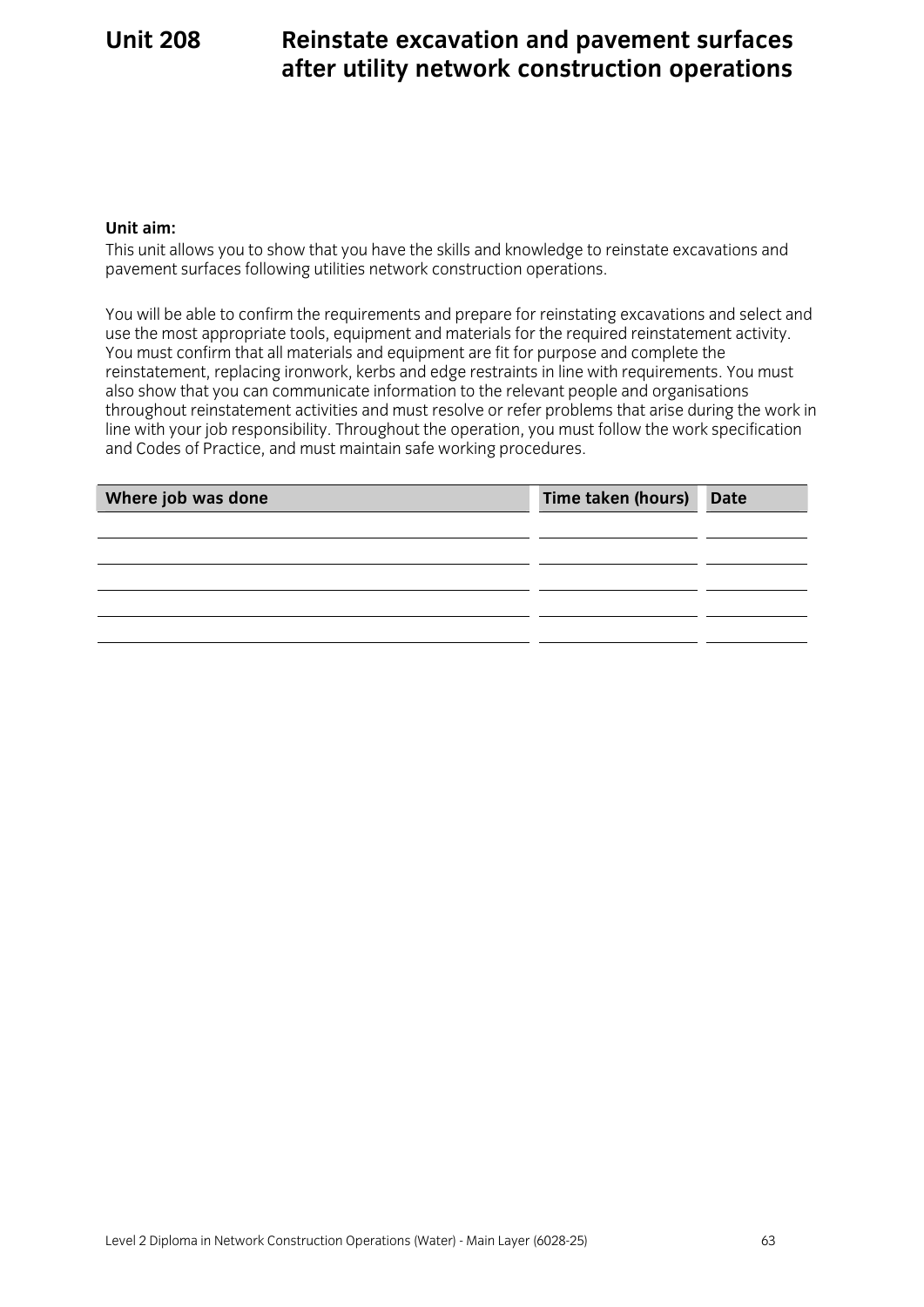# **Unit 208 Reinstate excavation and pavement surfaces after utility network construction operations**

| Performance evidence required  |                                                                                                                                          | Portfolio Reference Number<br>(PRN)                         |  |  |  |
|--------------------------------|------------------------------------------------------------------------------------------------------------------------------------------|-------------------------------------------------------------|--|--|--|
|                                | 1. Prepare for reinstatement of excavation and pavement surface                                                                          |                                                             |  |  |  |
| 1.1                            | Confirm the location of the excavation and the holes and<br>trenches, according to instructions and work specifications                  |                                                             |  |  |  |
| 1.2                            | Carry out a site-specific risk assessment, and review it<br>according to company procedures                                              |                                                             |  |  |  |
| 1.3                            | Select and wear the designated personal protective<br>equipment (PPE).                                                                   |                                                             |  |  |  |
| 1.4                            | Follow safe working practices for working in the vicinity of<br>hazardous materials                                                      |                                                             |  |  |  |
| 1.5                            | Confirm that the area for reinstatement is in accordance<br>with statutory and regulatory Codes of Practice.                             |                                                             |  |  |  |
| 1.6                            | Carry out preparation procedures for reinstatement of the<br>excavation in accordance with statutory and regulatory<br>Codes of Practice |                                                             |  |  |  |
| 1.7                            | Protect supply apparatus and sub-structures in<br>accordance with the relevant Codes of Practice.                                        |                                                             |  |  |  |
| 1.8                            | Select stored materials for reinstatement, according to the<br>relevant Codes of Practice.                                               |                                                             |  |  |  |
| 1.9                            | Select hand tools, powered tools and equipment for<br>reinstatement                                                                      |                                                             |  |  |  |
|                                | Confirm that tools and equipment are:                                                                                                    |                                                             |  |  |  |
| 1.10                           | appropriate for the materials to be used in<br>$\bullet$<br>reinstatement                                                                |                                                             |  |  |  |
|                                | in a suitable condition for use, according to<br>requirements.                                                                           | manufacturer's specifications and operational               |  |  |  |
| 1.11                           | outside their responsibility, according to organisational and<br>operational procedures.                                                 | Report remedial work and defects in the excavation that are |  |  |  |
| 1.12                           | Work according to approved procedures and practices<br>and comply with statutory requirements                                            |                                                             |  |  |  |
| Type of evidence $\rightarrow$ |                                                                                                                                          |                                                             |  |  |  |

**O = Observation Q = Oral Question (OQ) or Written Question & answer (WQ) S = Simulation/RWE WT = Witness testimony**

### **Range**

**Area for reinstatement:** flexible pavement construction; composite pavement construction; rigid pavement construction; modular pavement construction; verge/natural ground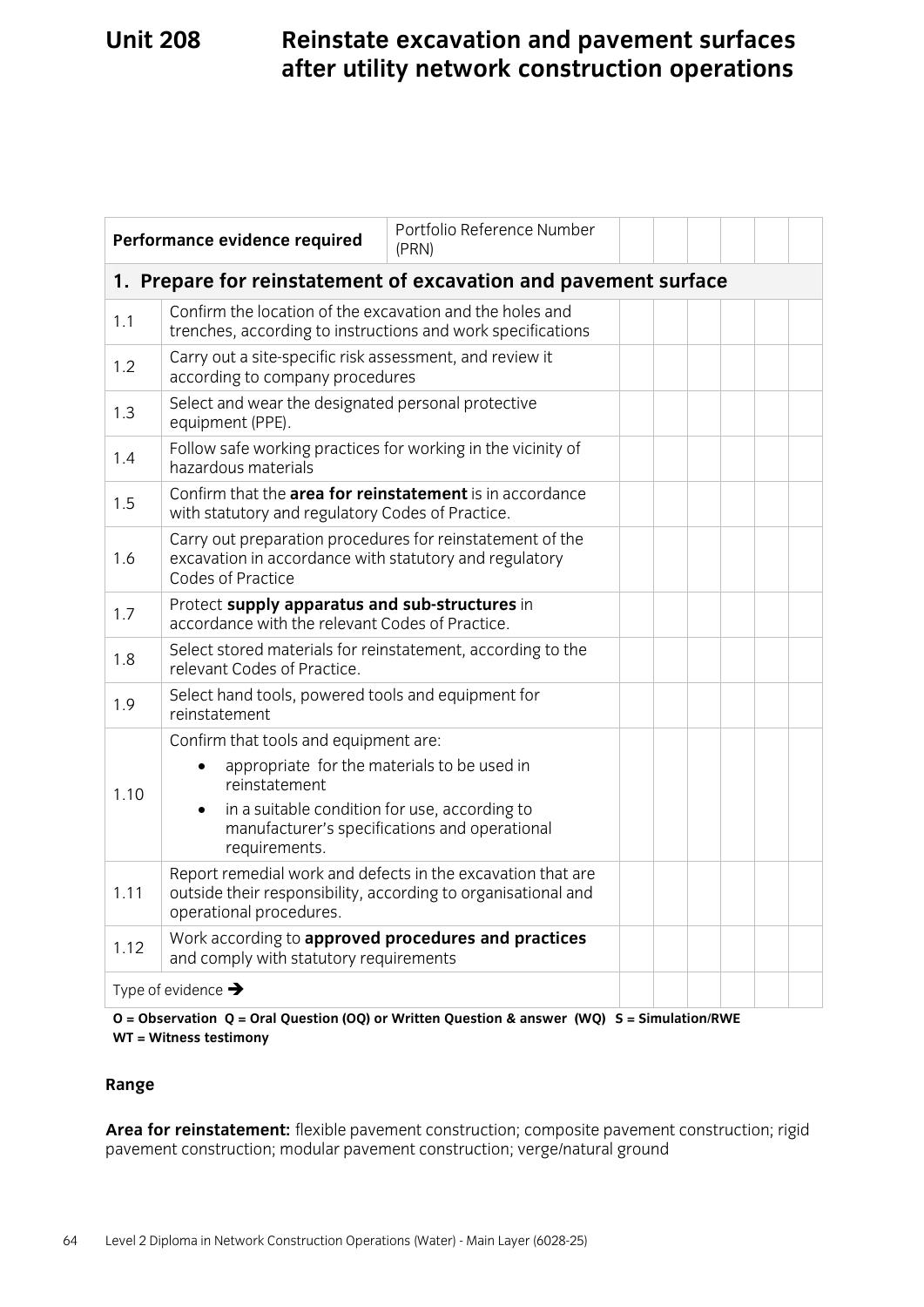**Supply apparatus and sub-structures:** supply apparatus for utilities and other agencies; above and below ground services; built structures (eg foundations); the natural environment (eg tree roots, natural watercourses)

**Approved procedures and practices:** environmental; statutory; regulatory; emergency; operational; health and safety; organisational and company procedures; risk assessments

| Performance evidence required |                                                                                                                                                                                                                                                               | Portfolio Reference Number<br>(PRN) |  |  |  |  |
|-------------------------------|---------------------------------------------------------------------------------------------------------------------------------------------------------------------------------------------------------------------------------------------------------------|-------------------------------------|--|--|--|--|
|                               | 2. Carry out reinstatement of excavation and pavement surface                                                                                                                                                                                                 |                                     |  |  |  |  |
| 2.1                           | Confirm that materials to be used for reinstatement are fit for<br>purpose and meet statutory and regulatory Codes of Practice,<br>including:<br>new and reusable materials for backfill, sub-base, road-<br>base and pavement surface<br>cold-lay materials. |                                     |  |  |  |  |
| 2.2                           | Confirm that the area and type of structure being reinstated<br>meet statutory and regulatory Codes of Practice.                                                                                                                                              |                                     |  |  |  |  |
| 2.3                           | Follow laying and compaction procedures for the material that<br>meet statutory and regulatory Codes of Practice.                                                                                                                                             |                                     |  |  |  |  |
| 2.4                           | Report defects and deficiencies in the laying and compaction of<br>materials, that are outside their responsibility, in accordance<br>with organisational and operational procedures.                                                                         |                                     |  |  |  |  |
| 2.5                           | Maintain suitable conditions and the security of the excavation<br>throughout reinstatement operations.                                                                                                                                                       |                                     |  |  |  |  |
| 2.6                           | Replace ironwork, kerbs and edge restraints in line with<br>relevant Codes of Practice.                                                                                                                                                                       |                                     |  |  |  |  |
| 2.7                           | Store and dispose of surplus materials in line with work<br>instructions and statutory and regulatory Codes of Practice.                                                                                                                                      |                                     |  |  |  |  |
| 2.8                           | Complete the work by checking and confirming that the quality<br>and condition of the finished reinstatement and the work site<br>conform to statutory and regulatory Codes of Practice                                                                       |                                     |  |  |  |  |
|                               | Type of evidence $\rightarrow$                                                                                                                                                                                                                                |                                     |  |  |  |  |

**O = Observation Q = Oral Question (OQ) or Written Question & answer (WQ) S = Simulation/RWE WT = Witness testimony**

|     | Performance evidence required                                                                                              | Portfolio Reference Number<br>(PRN) |  |  |  |  |  |  |
|-----|----------------------------------------------------------------------------------------------------------------------------|-------------------------------------|--|--|--|--|--|--|
|     | 3. Use and communicate data and information                                                                                |                                     |  |  |  |  |  |  |
| 3.1 | Use records to determine potential deep excavations, confined<br>spaces and hazardous materials.                           |                                     |  |  |  |  |  |  |
| 3.2 | Use information in the work instructions and specification to<br>determine the work site and the area to be reinstated.    |                                     |  |  |  |  |  |  |
| 3.3 | Use approved procedures and practice and statutory<br>requirements to determine the requirement for excavation<br>support. |                                     |  |  |  |  |  |  |
| 3.4 | Check any circumstances where information appears to be<br>incorrect with the designated personnel.                        |                                     |  |  |  |  |  |  |
| 3.5 | Use organisational information systems to record and store<br>data and information relating to reinstatement work.         |                                     |  |  |  |  |  |  |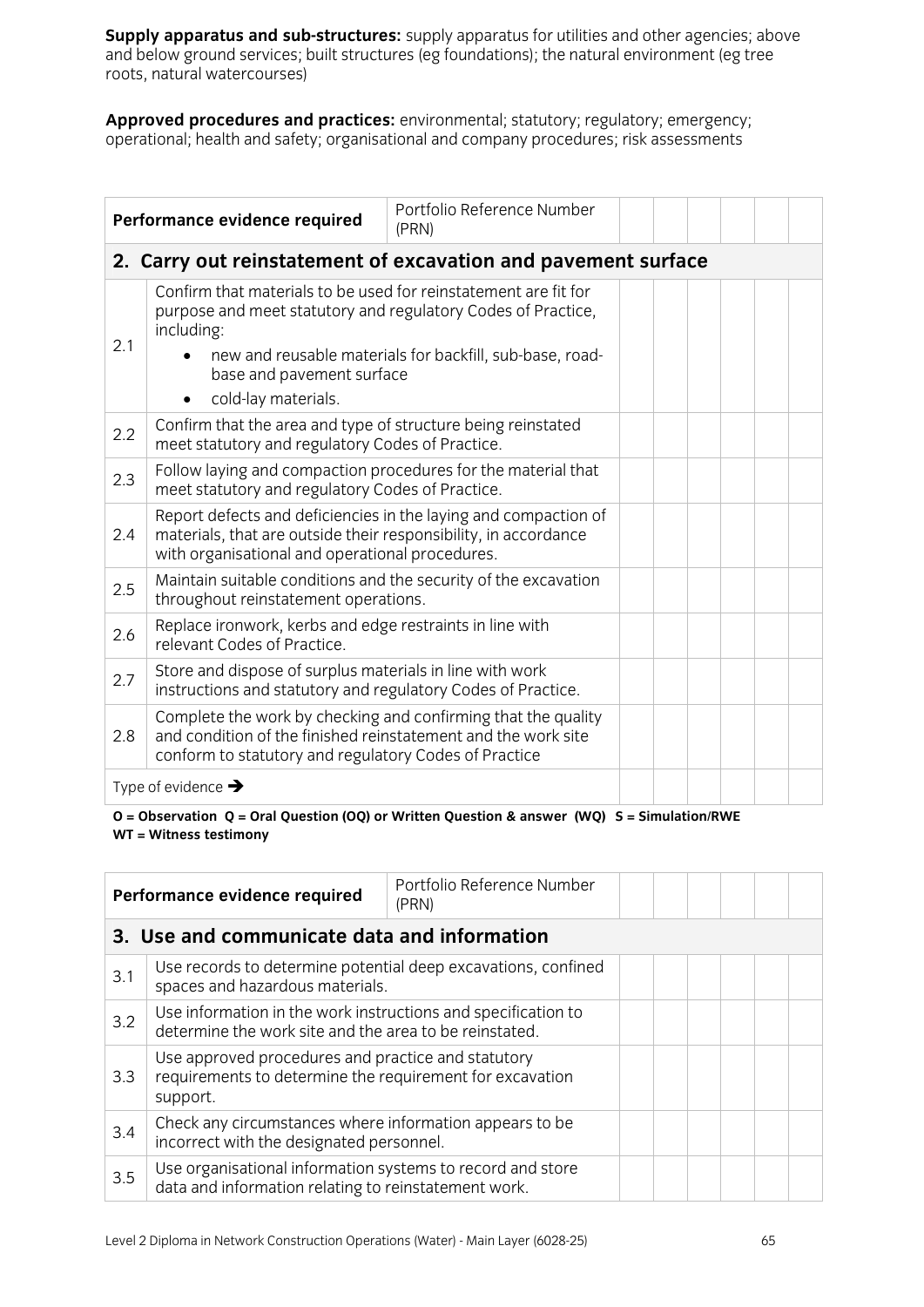| 3.6                            | Follow all required lone working procedures when working<br>alone |  |  |  |
|--------------------------------|-------------------------------------------------------------------|--|--|--|
| Type of evidence $\rightarrow$ |                                                                   |  |  |  |

|                                                                                                       | Performance evidence required                                                                              | Portfolio Reference Number<br>(PRN) |  |  |  |  |  |
|-------------------------------------------------------------------------------------------------------|------------------------------------------------------------------------------------------------------------|-------------------------------------|--|--|--|--|--|
|                                                                                                       | 4. Resolve problems which could arise from reinstatement work                                              |                                     |  |  |  |  |  |
| Report any damage to supply apparatus and sub-structures<br>4.1<br>promptly to the designated person. |                                                                                                            |                                     |  |  |  |  |  |
| 4.2                                                                                                   | Resolve day-to-day problems within the responsibility of their<br>own job role                             |                                     |  |  |  |  |  |
| 4.3                                                                                                   | Advise colleagues or managers where situations need them to<br>intervene                                   |                                     |  |  |  |  |  |
| 4.4                                                                                                   | Refer matters that are outside their responsibility to the<br>designated people using approved procedures. |                                     |  |  |  |  |  |
| Type of evidence $\rightarrow$                                                                        |                                                                                                            |                                     |  |  |  |  |  |

**O = Observation Q = Oral Question (OQ) or Written Question & answer (WQ) S = Simulation/RWE WT = Witness testimony**

### **Range**

**Supply apparatus and sub-structures:** supply apparatus for utilities and other agencies; above and below ground services; built structures (eg foundations); the natural environment (eg tree roots, natural watercourses)

|     | 5. Demonstrate general knowledge and understanding for<br>utilities network construction operations                                          |  |
|-----|----------------------------------------------------------------------------------------------------------------------------------------------|--|
| 5.1 | State the main responsibilities of the employer and employee under the Health and Safety at Work Act in relation to reinstatement activities |  |
| 5.2 | State the health and safety guidance governing work in excavations                                                                           |  |
| 5.3 | Describe the safe procedures for handling hazardous materials                                                                                |  |
| 5.4 | Explain their organisational accident recording and reporting procedures                                                                     |  |
| 5.5 | List the range and use of personal protective equipment for the work                                                                         |  |

|     | 6. Demonstrate knowledge and understanding of plant and<br>equipment used for reinstatement activities                |  |
|-----|-----------------------------------------------------------------------------------------------------------------------|--|
| 6.1 | List the hand tools, powered tools and motorised equipment that are used<br>in reinstatement work.                    |  |
| 6.2 | Describe safe procedures for handling reinstatement equipment                                                         |  |
| 6.3 | Describe the maintenance requirements for hand tools, powered tools and<br>equipment used for reinstatement work.     |  |
| 6.4 | Describe the types of equipment used to compact materials, including hand<br>and power tools and motorised equipment. |  |
| 6.5 | Describe the methods used to compact reinstatement materials                                                          |  |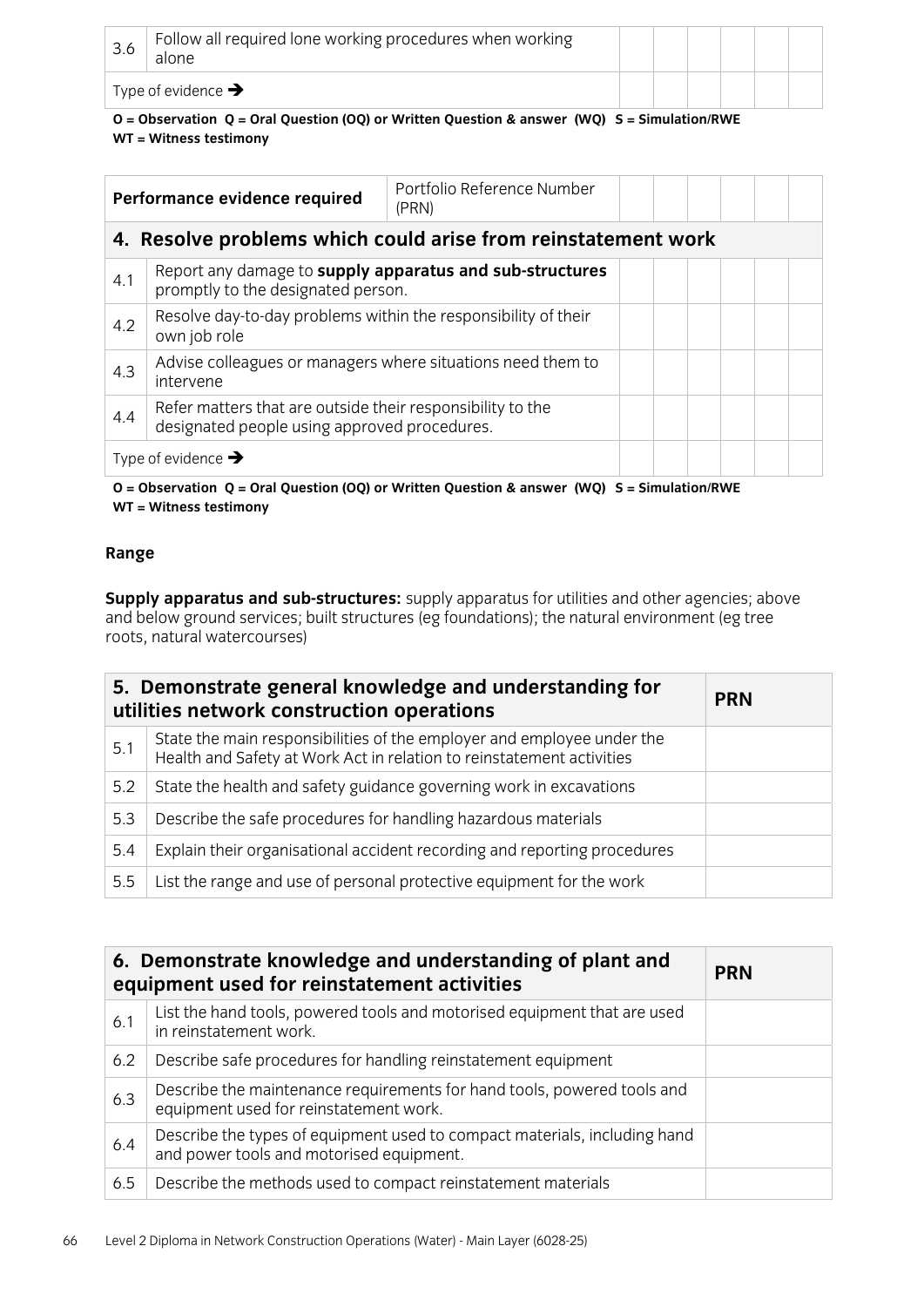|     | 7. Demonstrate knowledge and understanding of legislation<br>and best practice for reinstatement operations                 |  |
|-----|-----------------------------------------------------------------------------------------------------------------------------|--|
| 7.1 | Outline the legal and operational responsibilities of the employer and<br>employee in relation to reinstatement activities. |  |
| 7.2 | Outline the legislation controlling the use of hand tools, powered tools and<br>equipment                                   |  |
| 7.3 | Outline the main industry approved procedures and practices for<br>reinstatement work                                       |  |
| 7.4 | Describe the roles and responsibilities of people within the site or highways<br>operations team.                           |  |
| 7.5 | Explain the importance of referring problems outside their responsibility to<br>the designated persons.                     |  |
| 7.6 | Describe the procedures used to report and record details of<br>reinstatement work                                          |  |
| 7.7 | Outline site management structures for site or highways operations.                                                         |  |

**Approved procedures and practices:** environmental; statutory; regulatory; emergency; operational; health and safety; organisational and company procedures; risk assessments

**Reinstatement activities**: personal protection; handling and operating equipment; provision and use of equipment; working with hazardous substances; excavation and reinstatement

**Report and record details**: job progress, problems, deviations to work programmes.

|      | 8. Demonstrate knowledge and understanding of<br>reinstatement activities                       | <b>PRN</b> |
|------|-------------------------------------------------------------------------------------------------|------------|
| 8.1  | Describe the different types of reinstatement surfaces.                                         |            |
| 8.2  | Describe the sub-surface requirements for each type of pavement<br>surface.                     |            |
| 8.3  | Describe the <b>preparation procedures</b> for reinstatement                                    |            |
| 8.4  | Describe the types of materials that can be excavated, and defects that<br>can arise with them. |            |
| 8.5  | State the remedial actions to be taken when defects are encountered                             |            |
| 8.6  | Explain how to segregate the different types of materials used in<br>reinstatement              |            |
| 8.7  | Describe how to check the condition of the reinstatement material that is<br>to be used.        |            |
| 8.8  | Outline the specifications for surface, sub-surface and general<br>reinstatement materials.     |            |
| 8.9  | Describe the methods used to store and protect excavated material to<br>prevent deterioration.  |            |
| 8.10 | Describe the types of surface finishes used in reinstatement                                    |            |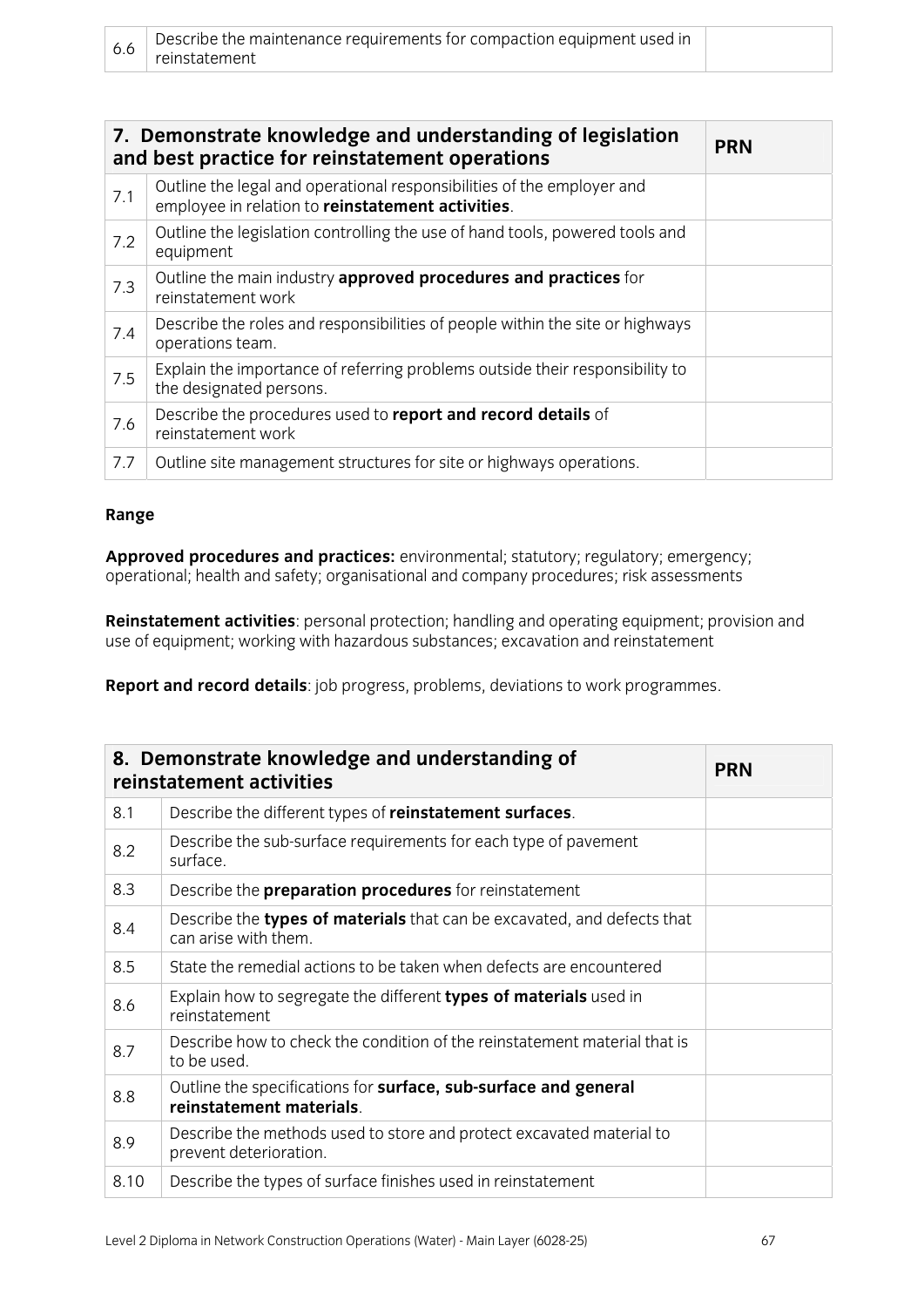| 8.11 | Describe the common defects in reinstatement, including settlement and<br>surface damage, and the appropriate remedial action to take. |  |
|------|----------------------------------------------------------------------------------------------------------------------------------------|--|
| 8.12 | State the specifications for materials in reinstatement surface<br>structures                                                          |  |
| 8.13 | Explain why it is important to ensure that reinstatement materials are<br>stored in the correct conditions.                            |  |

**Reinstatement surfaces:** flexible; composite; rigid; modular; cold-lay bituminous material; verge/natural ground

**Preparation procedures:** edge trimming; surface formation; removal of loose debris; repair information

**Types of materials:** backfill; sub-base; road-base; pavement surface

**Surface, sub-surface and general reinstatement materials:** fine fill materials; backfill materials; granular sub-bases; cement bound excavated material; road-base materials; bituminous road-based materials; surfacing materials; concrete footways; modular surfacing; cold lay

| 9. Demonstrate knowledge and understanding of other<br>agencies, utilities, their apparatus and communication<br>requirements |                                                                                                                                                       | <b>PRN</b> |
|-------------------------------------------------------------------------------------------------------------------------------|-------------------------------------------------------------------------------------------------------------------------------------------------------|------------|
| 9.1                                                                                                                           | Describe the different types of supply apparatus and sub-structures for<br>utilities and other agencies that may be encountered during reinstatement. |            |
| 9.2                                                                                                                           | Explain the methods used to protect each type of supply apparatus and sub-<br>structure                                                               |            |
| 9.3                                                                                                                           | Explain why it is necessary to report any spillage from fuel and lubricants,<br>and to safely prevent their spread, in line with company procedures.  |            |

#### **Range**

**Supply apparatus and sub-structures:** supply apparatus for utilities and other agencies; above and below ground services; built structures (eg foundations); the natural environment (eg tree roots, natural watercourses)

**Confirm completion of this Unit on the Summary of Achievement Form.**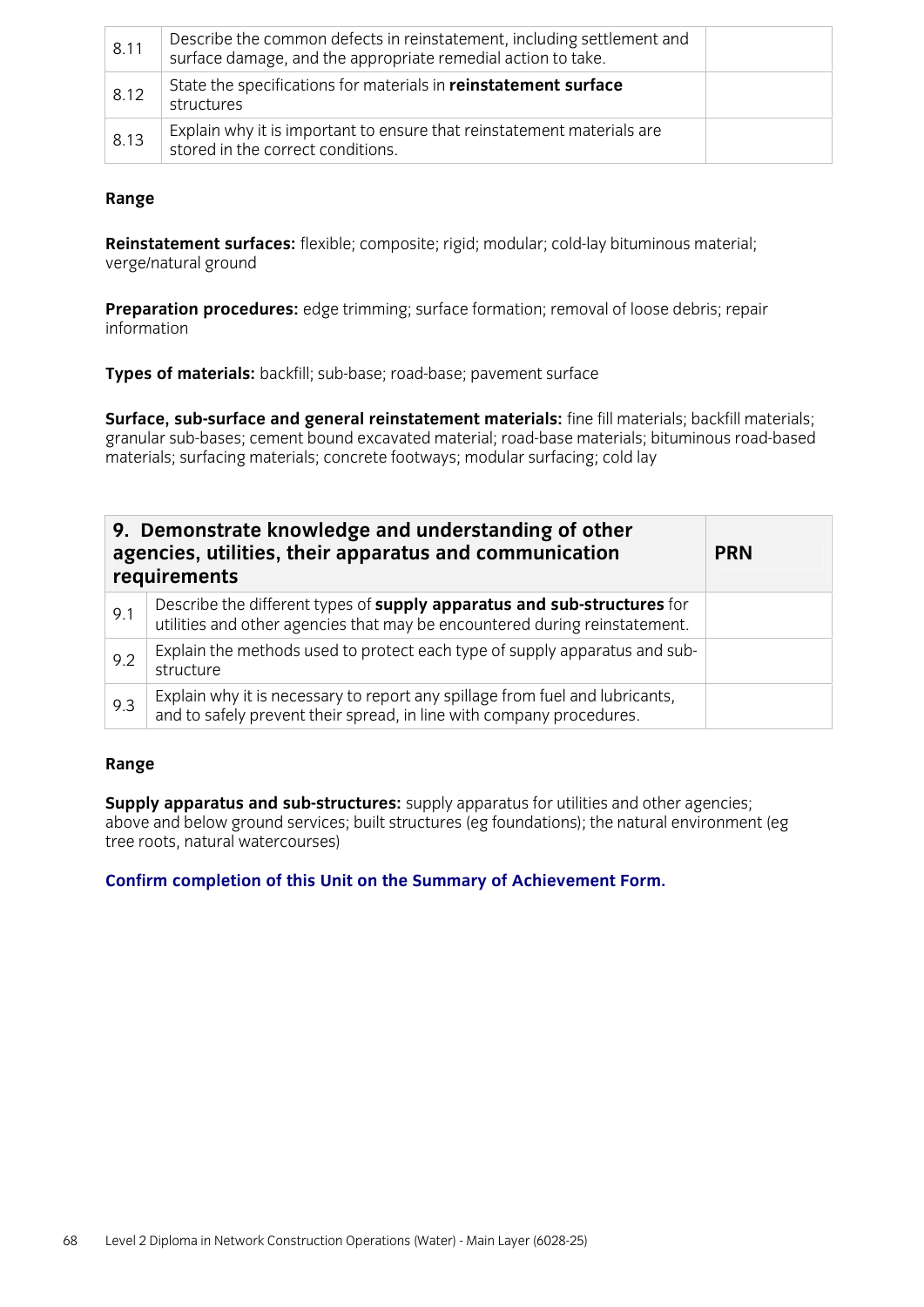## **Unit 209 Operate powered tools and equipment for routine and predictable requirements on utilities network construction**

### **Unit aim:**

This unit allows you to show that you have the skills and knowledge to operate powered tools and equipment during utilities construction operations.

You must show that you can communicate information to the relevant people and organisations throughout reinstatement activities, and must resolve or refer problems that arise during the work in line with your job responsibility. Throughout the operation, you must follow the work specification and Codes of Practice, and must maintain safe working procedures.

| Where job was done | Time taken (hours) Date |  |
|--------------------|-------------------------|--|
|                    |                         |  |
|                    |                         |  |
|                    |                         |  |
|                    |                         |  |
|                    |                         |  |
|                    |                         |  |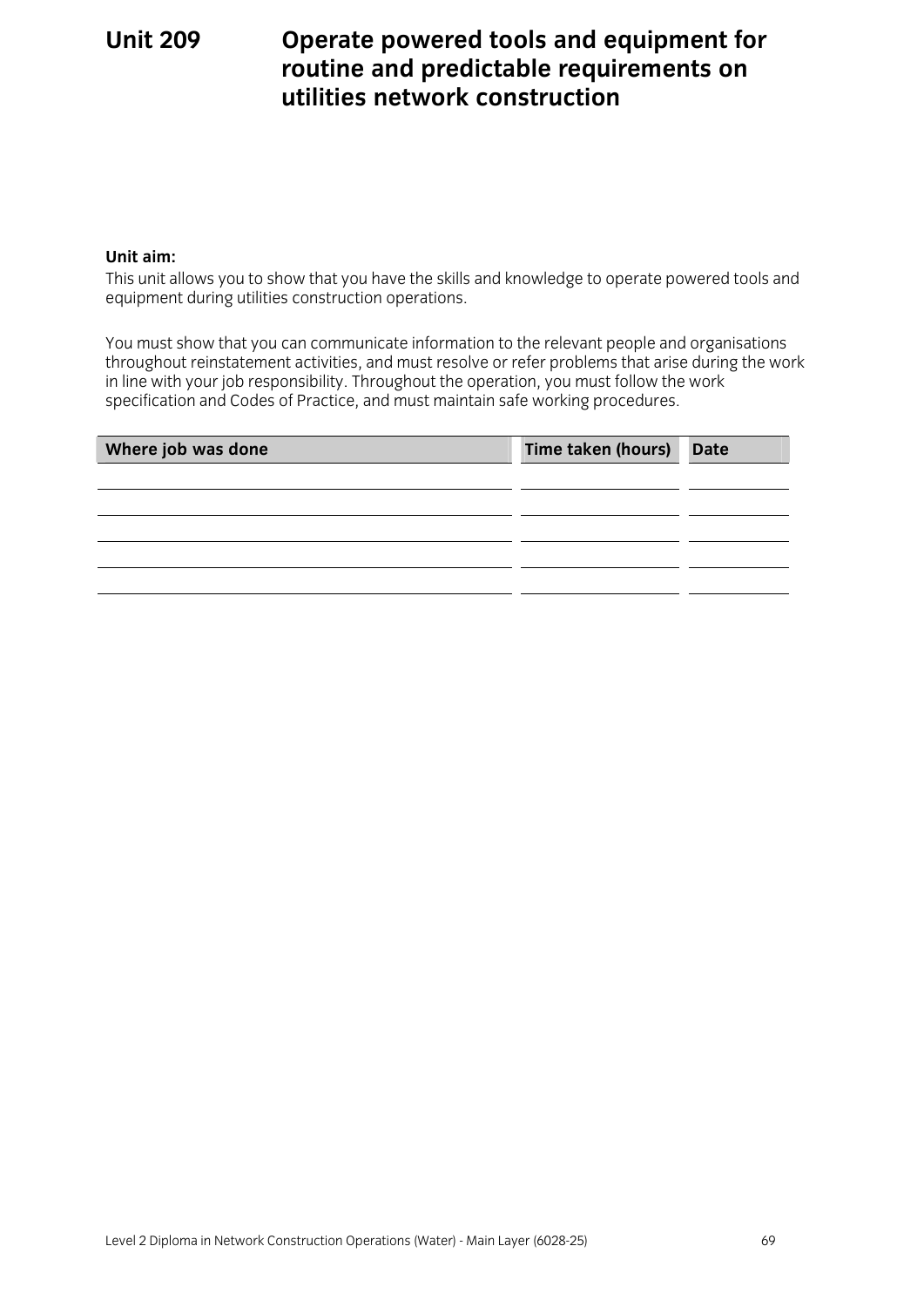# **Unit 209 Operate powered tools and equipment for routine and predictable requirements on utilities network construction**

|     | Performance evidence required                                                                                             | Portfolio Reference Number<br>(PRN) |  |  |  |  |  |
|-----|---------------------------------------------------------------------------------------------------------------------------|-------------------------------------|--|--|--|--|--|
|     | 1. Prepare powered tools and equipment for routine and predictable use                                                    |                                     |  |  |  |  |  |
| 1.1 | Use work instructions and specifications to confirm the<br>operations requiring the use of powered tools and<br>equipment |                                     |  |  |  |  |  |
| 1.2 | Carry out a site specific risk assessment, and review in<br>accordance with company procedures                            |                                     |  |  |  |  |  |
| 1.3 | Select and wear the designated personal protective<br>equipment (PPE).                                                    |                                     |  |  |  |  |  |
| 1.4 | Carry out pre-start inspections on the powered tools and<br>equipment                                                     |                                     |  |  |  |  |  |
| 1.5 | Record and report any defects of the powered tools and<br>equipment and take out of service until rectified.              |                                     |  |  |  |  |  |
| 1.6 | Confirm powered tools and equipment are safe, correct and<br>ready for use in accordance with the work requirements.      |                                     |  |  |  |  |  |
|     | Type of evidence $\rightarrow$                                                                                            |                                     |  |  |  |  |  |

**O = Observation Q = Oral Question (OQ) or Written Question & answer (WQ) S = Simulation/RWE WT = Witness testimony**

## **Range**

Powered tools and equipment: power generation (including electric, pneumatic and hydraulic); cutting and grinding; pumping; compacting; pipe jointing

Personal protective equipment (PPE): head; eyes; ears; respiratory system; hands; feet; body.

|     | Performance evidence required                                                                                                                    | Portfolio Reference Number<br>(PRN) |  |  |  |  |  |
|-----|--------------------------------------------------------------------------------------------------------------------------------------------------|-------------------------------------|--|--|--|--|--|
|     | 2. Run and operate powered tools and equipment                                                                                                   |                                     |  |  |  |  |  |
| 2.1 | Carry out start and stop procedures to confirm functions are in<br>accordance with safe control and the manufacturers' operating<br>instructions |                                     |  |  |  |  |  |
| 2.2 | Operate tools and <b>equipment</b> safely in accordance with<br>specifications                                                                   |                                     |  |  |  |  |  |
|     | Type of evidence $\rightarrow$                                                                                                                   |                                     |  |  |  |  |  |

**O = Observation Q = Oral Question (OQ) or Written Question & answer (WQ) S = Simulation/RWE WT = Witness testimony**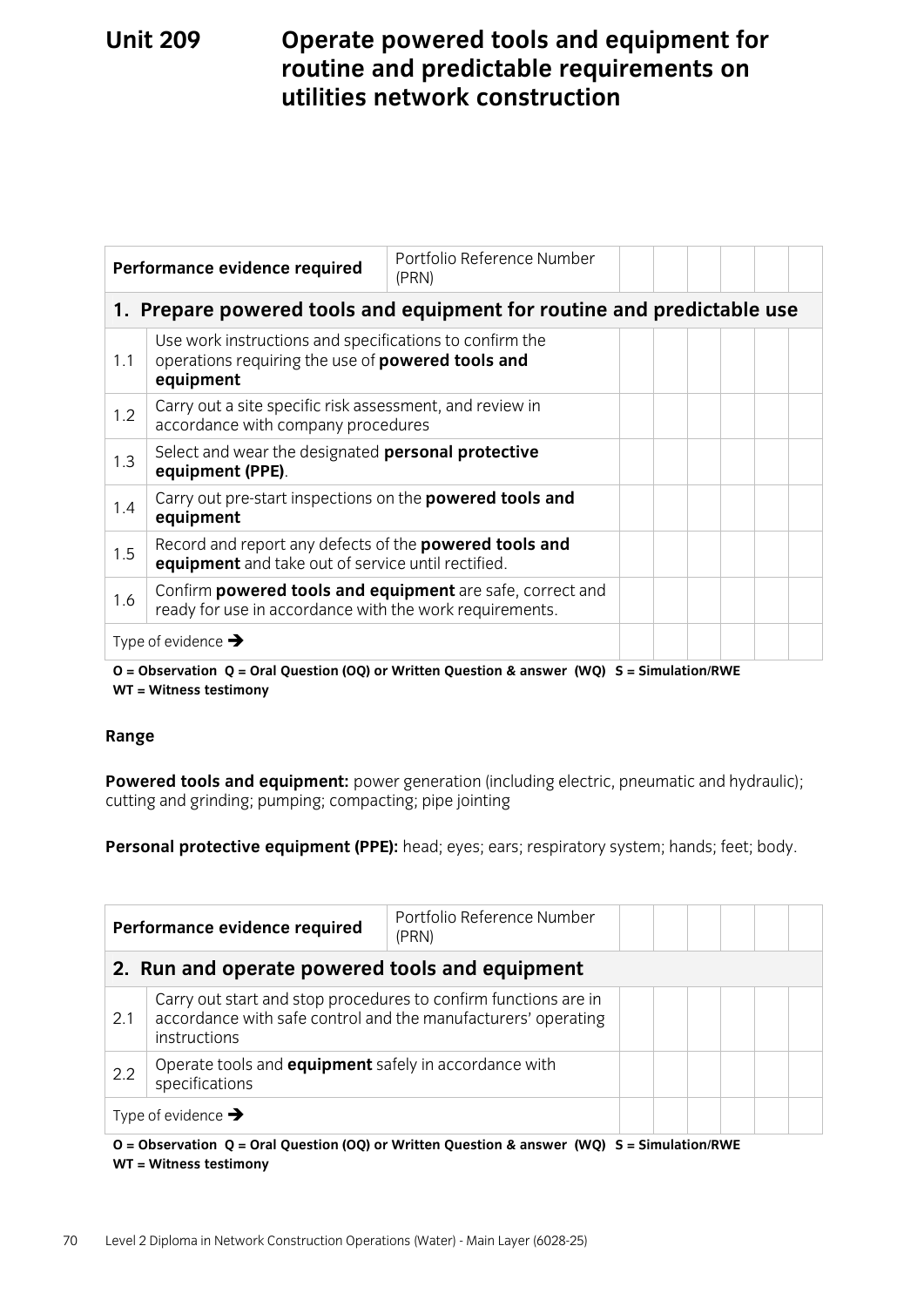**Equipment:** power generation (including electric, pneumatic and hydraulic); cutting and grinding; pumping; compacting; pipe jointing

| Performance evidence required                                                 |                                                                                            | Portfolio Reference Number<br>(PRN) |  |  |  |  |  |
|-------------------------------------------------------------------------------|--------------------------------------------------------------------------------------------|-------------------------------------|--|--|--|--|--|
| 3. Shut down and carry out post-stop checks on powered tools and<br>equipment |                                                                                            |                                     |  |  |  |  |  |
| 3.1                                                                           | Stop powered tools and equipment safely                                                    |                                     |  |  |  |  |  |
| 3.2                                                                           | Carry out post-stop checks in accordance with organisational<br>and operational procedures |                                     |  |  |  |  |  |
| 3.3                                                                           | Leave powered tools and equipment safe and secure                                          |                                     |  |  |  |  |  |
|                                                                               | Type of evidence $\rightarrow$                                                             |                                     |  |  |  |  |  |

**O = Observation Q = Oral Question (OQ) or Written Question & answer (WQ) S = Simulation/RWE WT = Witness testimony**

### **Range:**

**Powered tools and equipment:** power generation (including electric, pneumatic and hydraulic); cutting and grinding; pumping; compacting; pipe jointing

|                                | Performance evidence required                                                                                           | Portfolio Reference Number<br>(PRN) |  |  |  |  |  |  |
|--------------------------------|-------------------------------------------------------------------------------------------------------------------------|-------------------------------------|--|--|--|--|--|--|
|                                | 4. Use and communicate data and information                                                                             |                                     |  |  |  |  |  |  |
| 4.1                            | Carry out all work to approved procedures and practice and in<br>compliance with statutory and regulatory requirements. |                                     |  |  |  |  |  |  |
| 4.2                            | Carry out site-specific risk assessment, and review in<br>accordance with company procedures                            |                                     |  |  |  |  |  |  |
| 4.3                            | Record and report defects in tool and equipment performance<br>to the designated person                                 |                                     |  |  |  |  |  |  |
| 4.4                            | Record and report the need for replacement tools and<br>equipment to the designated person                              |                                     |  |  |  |  |  |  |
| 4.5                            | Check any circumstances where information appears incorrect<br>with the designated personnel                            |                                     |  |  |  |  |  |  |
| 4.6                            | Use organisational information systems to record and store<br>data and information.                                     |                                     |  |  |  |  |  |  |
| Type of evidence $\rightarrow$ |                                                                                                                         |                                     |  |  |  |  |  |  |

**O = Observation Q = Oral Question (OQ) or Written Question & answer (WQ) S = Simulation/RWE WT = Witness testimony**

### **Range**

**Equipment:** power generation (including electric, pneumatic and hydraulic); cutting and grinding; pumping; compacting; pipe jointing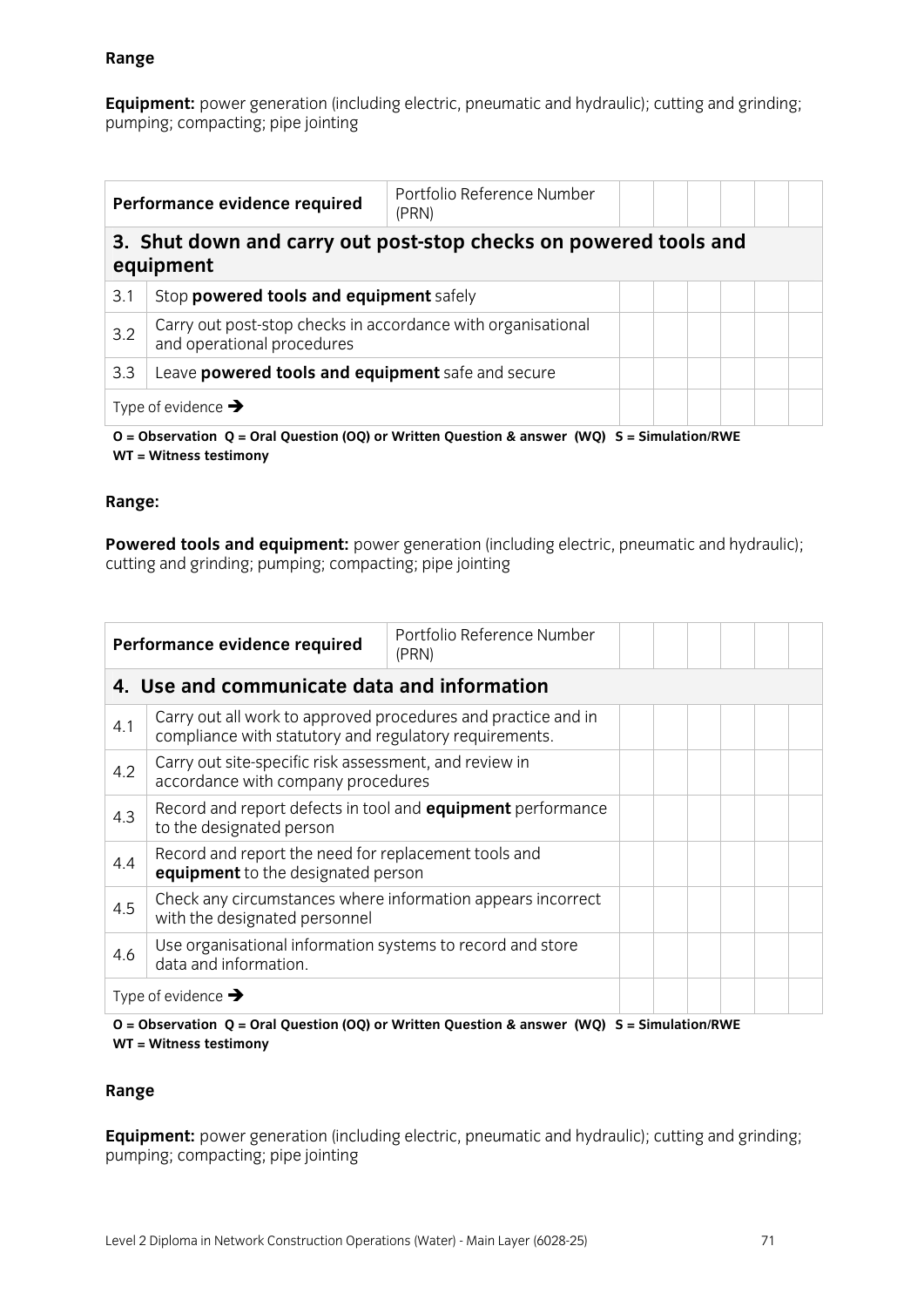|                                                                               | Performance evidence required                                                                            | Portfolio Reference Number<br>(PRN) |  |  |  |  |  |
|-------------------------------------------------------------------------------|----------------------------------------------------------------------------------------------------------|-------------------------------------|--|--|--|--|--|
| 5. Resolve problems which arise from operating powered tools and<br>equipment |                                                                                                          |                                     |  |  |  |  |  |
| 5.1                                                                           | Report any damage to tools and <b>equipment</b> to the designated<br>person                              |                                     |  |  |  |  |  |
| 5.2                                                                           | Refer problems that are outside their responsibility to the designated person using approved procedures. |                                     |  |  |  |  |  |
| Type of evidence $\rightarrow$                                                |                                                                                                          |                                     |  |  |  |  |  |

## **Range**

**Equipment:** power generation (including electric, pneumatic and hydraulic); cutting and grinding; pumping; compacting; pipe jointing

| 6. Demonstrate general knowledge and understanding for<br>utilities network construction operations | <b>PRN</b>                                                                                               |  |
|-----------------------------------------------------------------------------------------------------|----------------------------------------------------------------------------------------------------------|--|
| 6.1                                                                                                 | State the main responsibilities of the employer and employee under the<br>Health and Safety at Work Act. |  |
| 6.2                                                                                                 | State the health and safety guidance governing work in excavations                                       |  |
| 6.3                                                                                                 | Describe the safe procedures for handling hazardous materials                                            |  |
| 6.4                                                                                                 | Explain their organisational accident recording and reporting procedures                                 |  |

| 7. Demonstrate knowledge and understanding of working<br>with powered tools and equipment | <b>PRN</b>                                                                                                                                                                        |  |
|-------------------------------------------------------------------------------------------|-----------------------------------------------------------------------------------------------------------------------------------------------------------------------------------|--|
| 7.1                                                                                       | Describe the hazards posed by powered tools and equipment and<br>explain how the associated risks must be illuminated or controlled                                               |  |
| 7.2                                                                                       | Describe the full range of personal protective equipment (PPE) that<br>must be worn when operating powered tools and equipment.                                                   |  |
| 7.3                                                                                       | Describe the key features and characteristics of powered tools and<br>equipment, including the type of work for which they are suitable.                                          |  |
| 7.4                                                                                       | Outline how powered tools and equipment should be operated,<br>including:<br>starting and stopping routines<br>operation to comply with all approved procedures and<br>practices. |  |
| 7.5                                                                                       | Describe the training certificates and license requirements for operating<br>powered tools and equipment.                                                                         |  |
| 7.6                                                                                       | Outline the industry recognised practices for their specific trade<br>occupation and general construction work activities, including current<br>statutory requirements            |  |
| 7.7                                                                                       | Describe the manufacturer's recommendations for starting the<br>powered tools and equipment.                                                                                      |  |
| 7.8                                                                                       | Describe the operational safety procedures that must be observed<br>when starting and stopping powered tools and equipment.                                                       |  |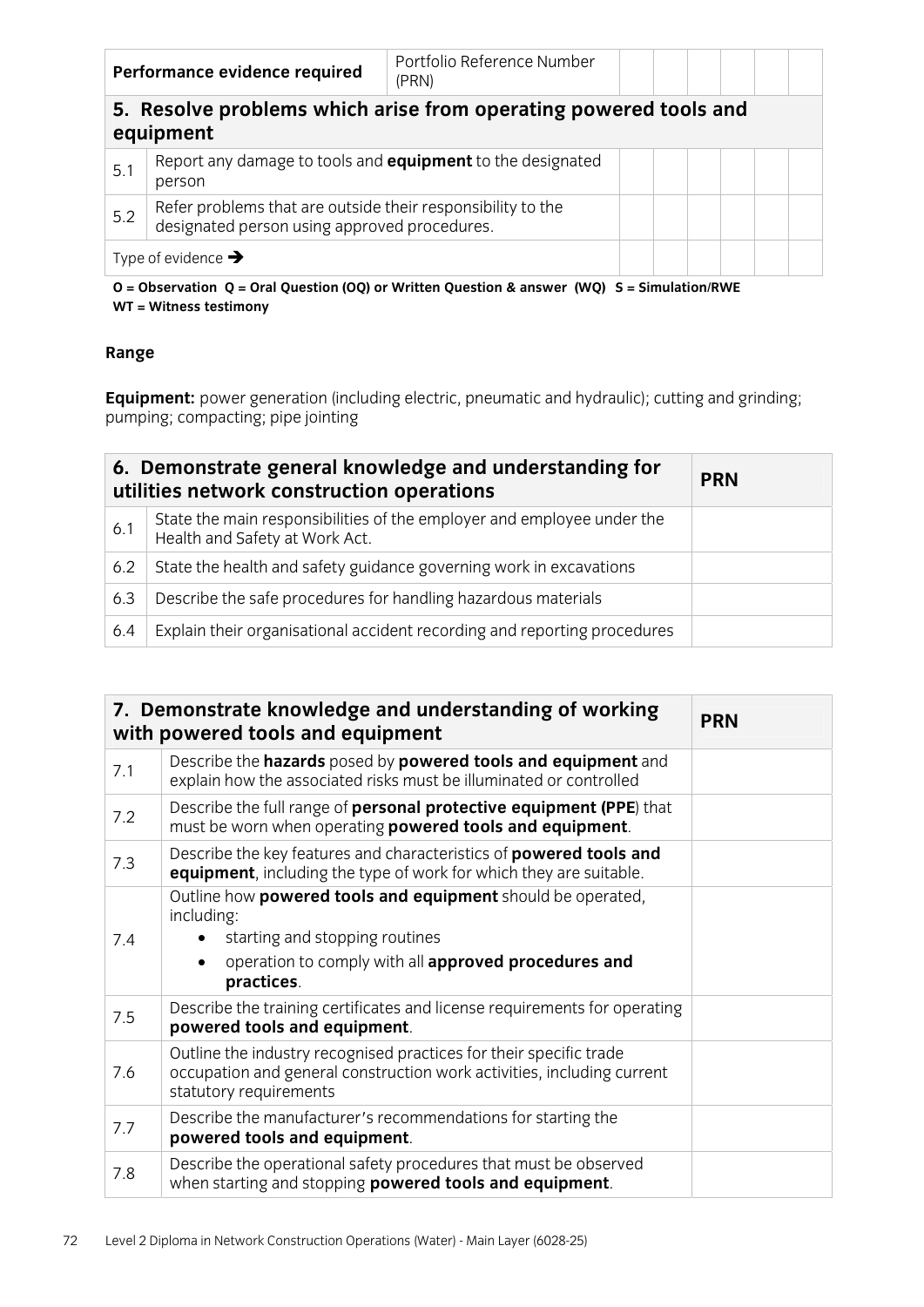| 7.9  | Describe the operational problems that can occur with the powered<br>tools and equipment being used and how these might be resolved.                                                                                 |  |
|------|----------------------------------------------------------------------------------------------------------------------------------------------------------------------------------------------------------------------|--|
| 7.10 | Describe how to report problems with and damage to <b>powered tools</b><br>and equipment.                                                                                                                            |  |
| 7.11 | Explain the importance of maintaining tools in good working order,<br>including the sharpening of cutting tools.                                                                                                     |  |
| 7.12 | Describe the routine and emergency operational procedures for the<br>powered tools and equipment being used, including manufacturer's<br>recommendations.                                                            |  |
| 7.13 | Describe the pre- and post-use maintenance checks that should be<br>carried out on powered tools and equipment, including those<br>recommended by manufacturers and in operational and organisational<br>procedures. |  |
| 7.14 | Explain why it is important to report and to prevent the spread of spilled<br>fuels and lubricants, in line with company policies.                                                                                   |  |

**Hazards:** vibration; handling; fumes; dust; moving parts; heat; electricity; fuel; substances

**Powered tools and equipment:** power generation (including electric, pneumatic and hydraulic); cutting and grinding; pumping; compacting; pipe jointing

Personal Protective Equipment (PPE): head; eyes; ears; respiratory system; hands; feet; body.

**Approved procedures and practices:** environmental; statutory; regulatory; emergency; operational; health and safety; organisational and company procedures; risk assessments; manufactures' instructions

**Confirm completion of this Unit on the Summary of Achievement Form.**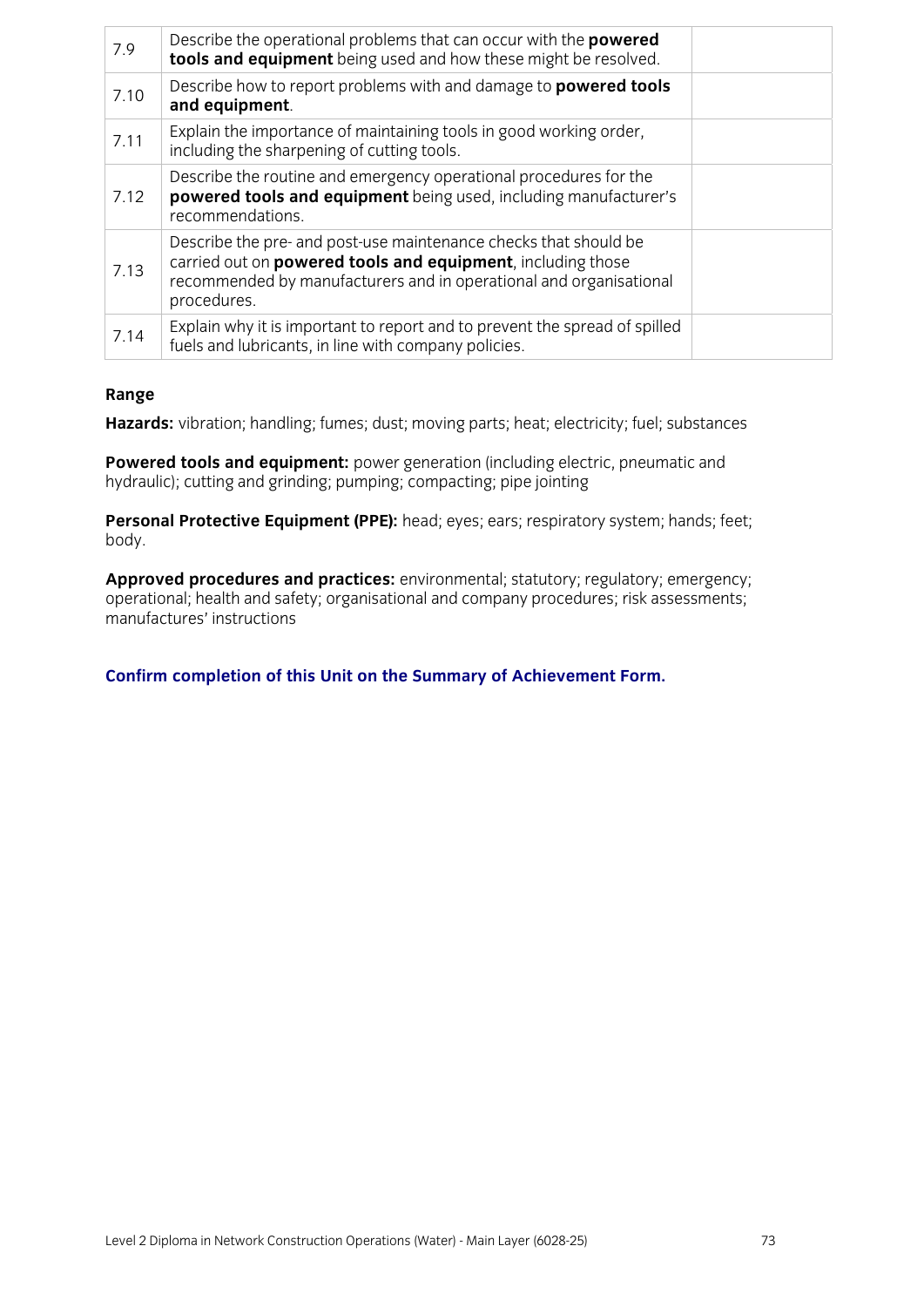# **Unit 210 Join materials by electrofusion processes on Utilities Network Construction**

#### **Unit aim:**

The purpose of this unit is to assess the competence of individuals to recognised national occupational standards. This unit is designed to assess the competence of individuals required to joint materials by electrofusion processes on Utilities Network Construction. It includes using nonautomatic and automatic techniques. The jointing process may be carried out in all weather conditions in accordance with industry standards and specifications.

| Where job was done | Time taken (hours) Date |  |
|--------------------|-------------------------|--|
|                    |                         |  |
|                    |                         |  |
|                    |                         |  |
|                    |                         |  |
|                    |                         |  |
|                    |                         |  |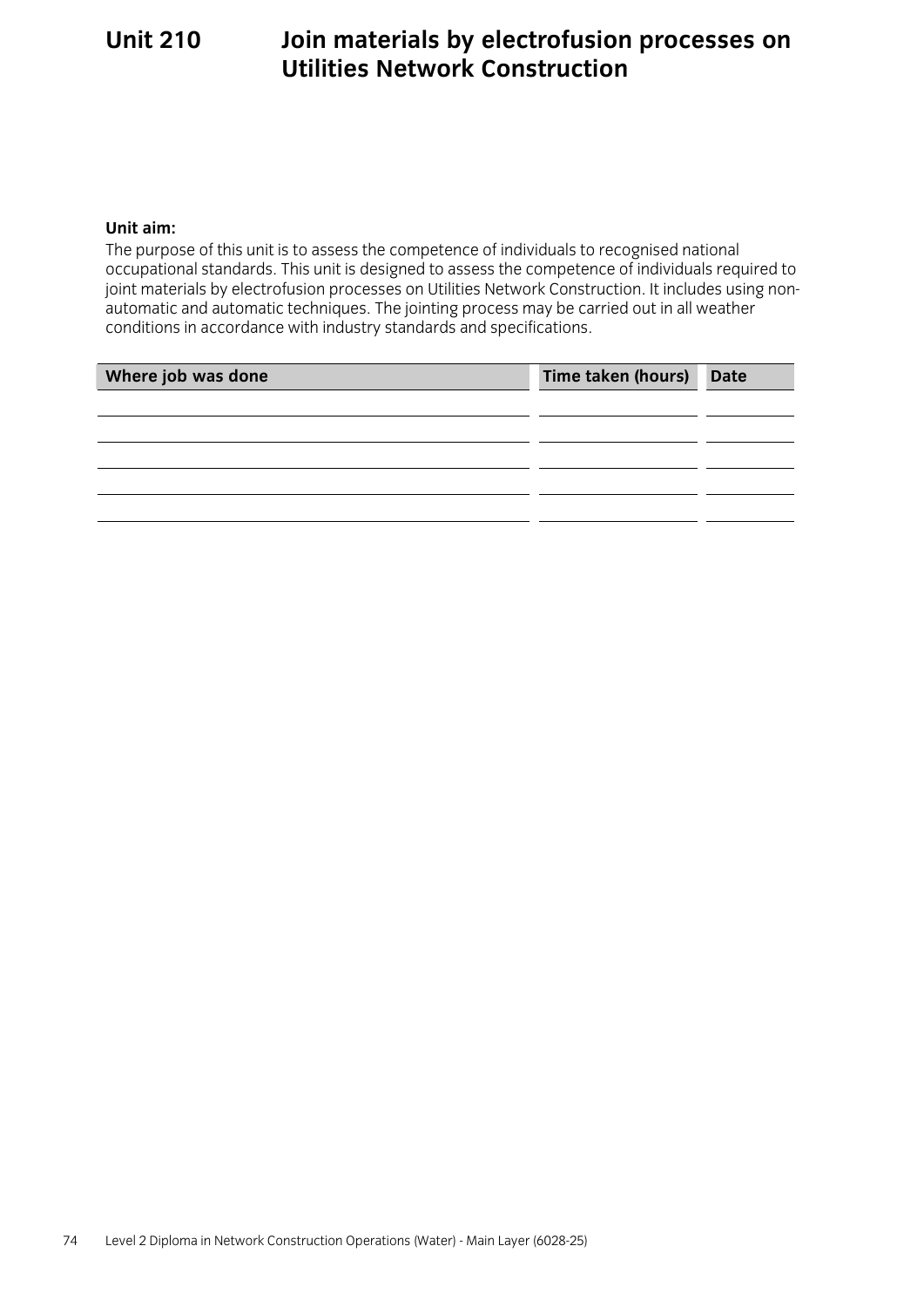# **Unit 210 Join materials by electrofusion processes on Utilities Network Construction**

|     | Performance evidence required                                                                                                                                                            | Portfolio Reference Number<br>(PRN) |  |  |  |  |
|-----|------------------------------------------------------------------------------------------------------------------------------------------------------------------------------------------|-------------------------------------|--|--|--|--|
|     | 1. Be able to make joints using electrofusion jointing techniques                                                                                                                        |                                     |  |  |  |  |
| 1.1 | Carry out site specific risk assessment, and review in<br>accordance to company procedures                                                                                               |                                     |  |  |  |  |
| 1.2 | Select and wear the designated PPE                                                                                                                                                       |                                     |  |  |  |  |
| 1.3 | Check that jointing related equipment and consumables are as<br>specified and fit for purpose                                                                                            |                                     |  |  |  |  |
| 1.4 | Use the correct electrofusion jointing technique to produce<br>joints of the required quality and confirm compliance with<br>the<br>specified standard<br>specified dimensional accuracy |                                     |  |  |  |  |
| 1.5 | Confirm that on completion of jointing activities the equipment<br>is shut down to a safe condition                                                                                      |                                     |  |  |  |  |
| 1.6 | Confirm temporary attachments, excess and waste materials<br>are dealt with promptly in line with approved and agreed<br>procedures.                                                     |                                     |  |  |  |  |
|     | Type of evidence $\rightarrow$                                                                                                                                                           |                                     |  |  |  |  |

**O = Observation Q = Oral Question (OQ) or Written Question & answer (WQ) S = Simulation/RWE WT = Witness testimony**

| Performance evidence required |                                                                                                                    | Portfolio Reference Number<br>(PRN) |  |  |  |  |  |
|-------------------------------|--------------------------------------------------------------------------------------------------------------------|-------------------------------------|--|--|--|--|--|
|                               | 2. Be able to use and communicate data and information                                                             |                                     |  |  |  |  |  |
| 2.1                           | Comply with approved procedures, practices, statutory and<br>regulatory requirements involved in the work activity |                                     |  |  |  |  |  |
| 2.2                           | Check with designated personnel any circumstances where<br>information appears incorrect                           |                                     |  |  |  |  |  |
| 2.3                           | Use organisational information systems to record and store<br>data and information.                                |                                     |  |  |  |  |  |
|                               | Type of evidence $\rightarrow$                                                                                     |                                     |  |  |  |  |  |

**O = Observation Q = Oral Question (OQ) or Written Question & answer (WQ) S = Simulation/RWE WT = Witness testimony**

### **Range**

**Designated personnel:** those people specified within work and health and safety procedures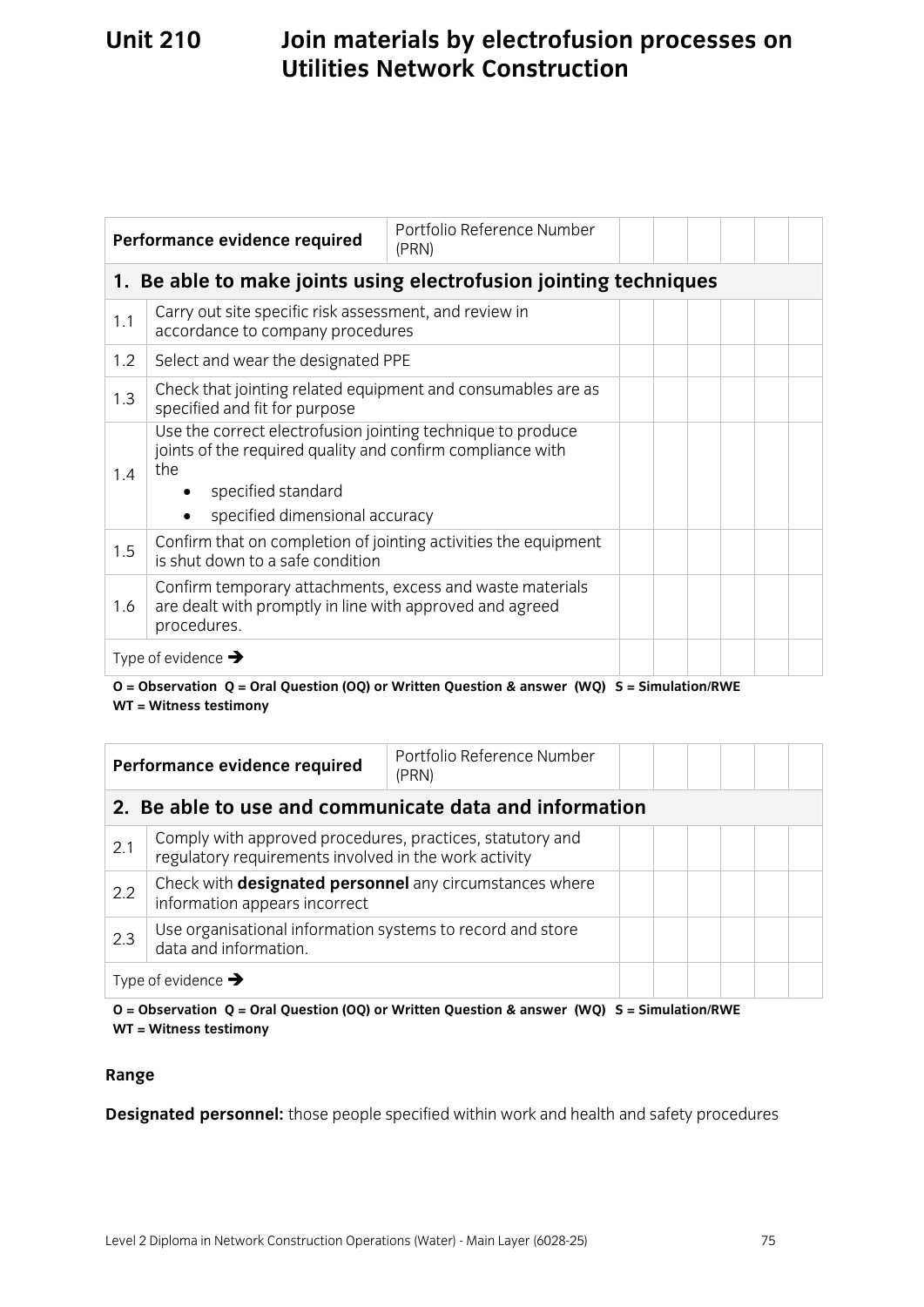| Performance evidence required |                                                                                              | Portfolio Reference Number<br>(PRN) |  |  |  |  |  |  |
|-------------------------------|----------------------------------------------------------------------------------------------|-------------------------------------|--|--|--|--|--|--|
|                               | 3. Be able to resolve problems that arise during jointing work                               |                                     |  |  |  |  |  |  |
| 3.1                           | Report to the <b>designated person</b> damage to supply apparatus                            |                                     |  |  |  |  |  |  |
| 3.2                           | Report to the designated person damage to jointing<br>equipment                              |                                     |  |  |  |  |  |  |
| 3.3                           | Report to the <b>designated person</b> matters outside the<br>responsibility of the job role |                                     |  |  |  |  |  |  |
| 3.4                           | Demonstrate how to resolve day-to-day problems within the<br>responsibility of the job role  |                                     |  |  |  |  |  |  |
| 3.5                           | Handle emergency situations when they arise                                                  |                                     |  |  |  |  |  |  |
|                               | Type of evidence $\rightarrow$                                                               |                                     |  |  |  |  |  |  |

**O = Observation Q = Oral Question (OQ) or Written Question & answer (WQ) S = Simulation/RWE WT = Witness testimony**

## **Range**

**Designated person:** Those people specified within work and health and safety procedures

|     | 4. Know Health and Safety guidance and legislation in utilities<br>network construction operations      | <b>PRN</b> |
|-----|---------------------------------------------------------------------------------------------------------|------------|
| 4.1 | State the main responsibilities of the employer and employee under the<br>Health and Safety at Work Act |            |
| 4.2 | Explain the health and safety guidance governing work in excavations                                    |            |
| 4.3 | Describe the safe procedures for handling hazardous materials                                           |            |
| 4.4 | Explain the organisational accident recording and reporting procedures                                  |            |
| 4.5 | Identify the range and use of personal protective equipment for the work                                |            |

|      | 5. Understand jointing materials by electrofusion processes<br>on utilities network construction operations                        | <b>PRN</b> |
|------|------------------------------------------------------------------------------------------------------------------------------------|------------|
| 5.1  | State the health, safety and environment legislation and environmental<br>procedures relevant to the work activities               |            |
| 5.2  | Apply the correct manual handling procedures                                                                                       |            |
| 5.3  | Explain the industry codes of practice and company procedures                                                                      |            |
| 5.4  | Interpret engineering specifications relevant to the engineering activity                                                          |            |
| 5.5  | Describe the different stages that take place during the jointing process<br>and the importance of allowing each phase to complete |            |
| 5.6  | Explain the need for pipe restraint, pipe support and pipe alignment                                                               |            |
| 5.7  | Explain the cause and effect of defects                                                                                            |            |
| 5.8  | Interpret pipe specifications                                                                                                      |            |
| 5.9  | Explain pipe compatibility                                                                                                         |            |
| 5.10 | Identify different types of pipe materials                                                                                         |            |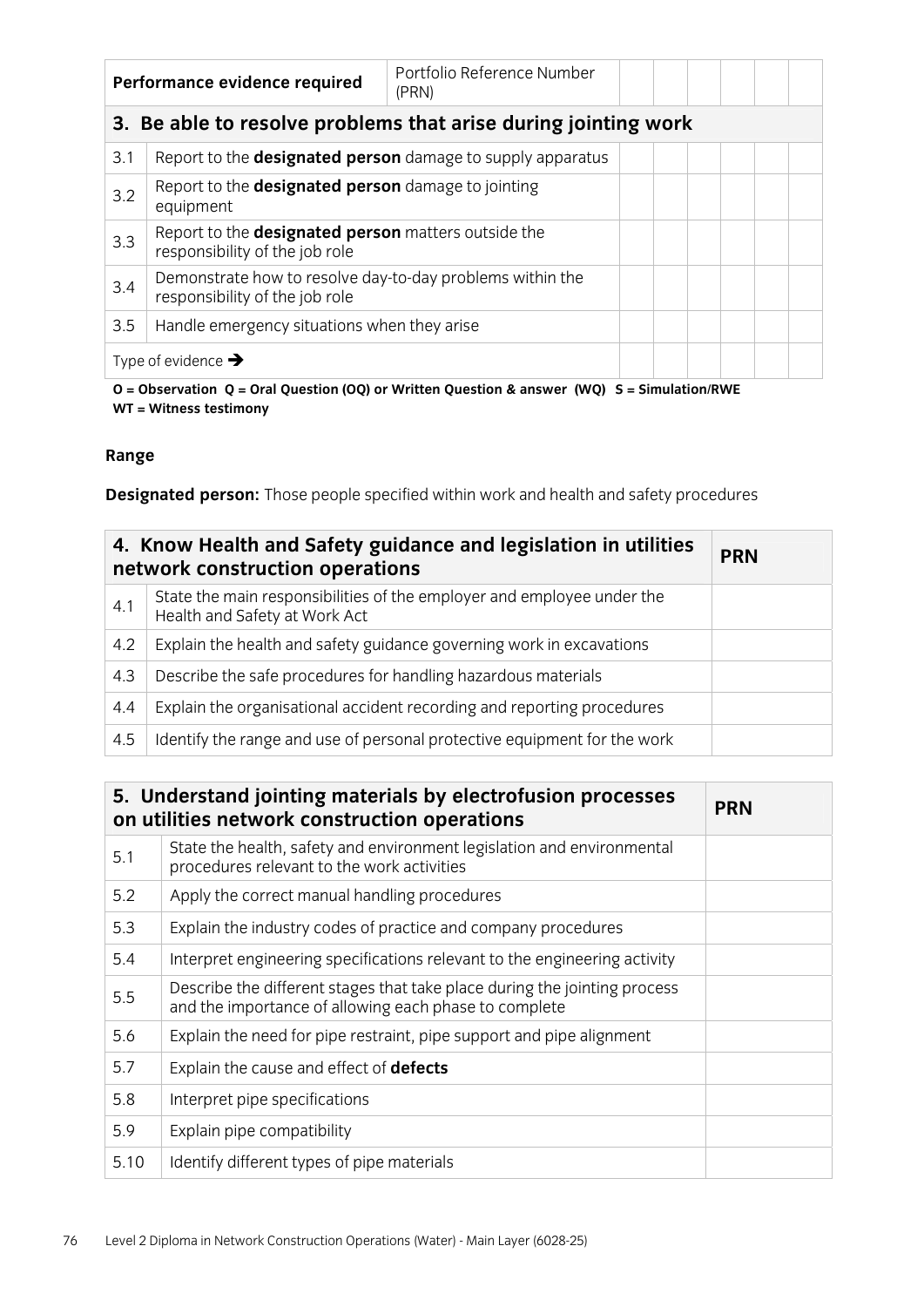| 5.11 | Describe equipment maintenance procedures                                           |  |
|------|-------------------------------------------------------------------------------------|--|
| 5.12 | Describe equipment calibration                                                      |  |
| 5.13 | State the consequences of poor equipment maintenance                                |  |
| 5.14 | Identify quality assurance procedures that can be applied in recognising<br>defects |  |
| 5.15 | Explain the correct reporting procedures                                            |  |

**Defects**: poor pipe restraint, poor pipe support, misalignment, contamination

**Confirm completion of this Unit on the Summary of Achievement Form.**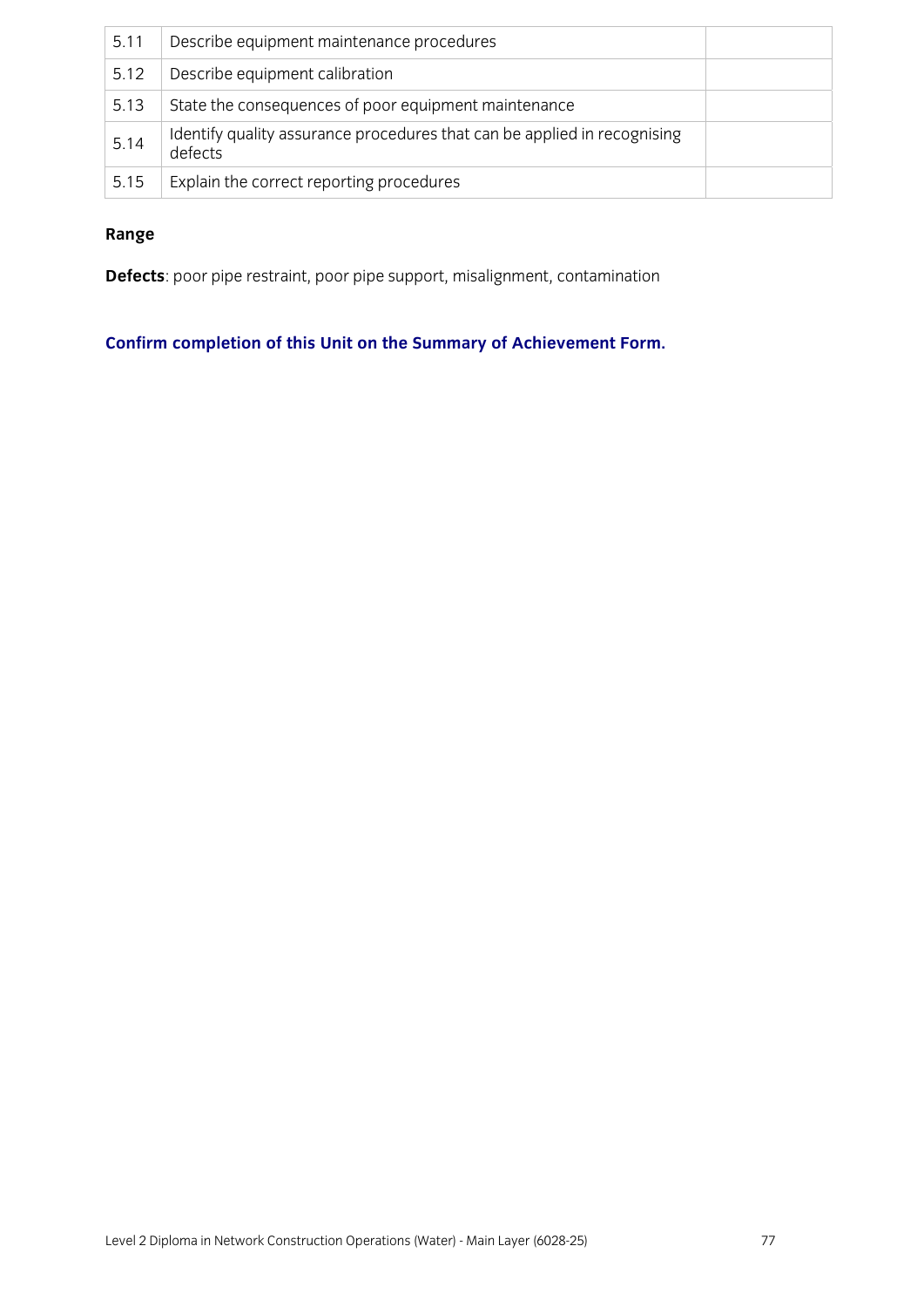# **Unit 211 Joint materials by butt fusion processes on Utilities Network Construction, up to 180mm diameter**

#### **Unit aim:**

The purpose of this unit is to assess the competence of individuals to recognised national occupational standards. This unit is designed to assess the competence of individuals required to joint materials by butt fusion processes using pipes with diameters up to and including 180mm diameter. It includes using non-automatic and automatic machines on parent materials with the same SDR rating and polymer type. The jointing process may be carried out in all weather conditions in accordance with industry standards and specifications.

| Where job was done | Time taken (hours) Date |  |
|--------------------|-------------------------|--|
|                    |                         |  |
|                    |                         |  |
|                    |                         |  |
|                    |                         |  |
|                    |                         |  |
|                    |                         |  |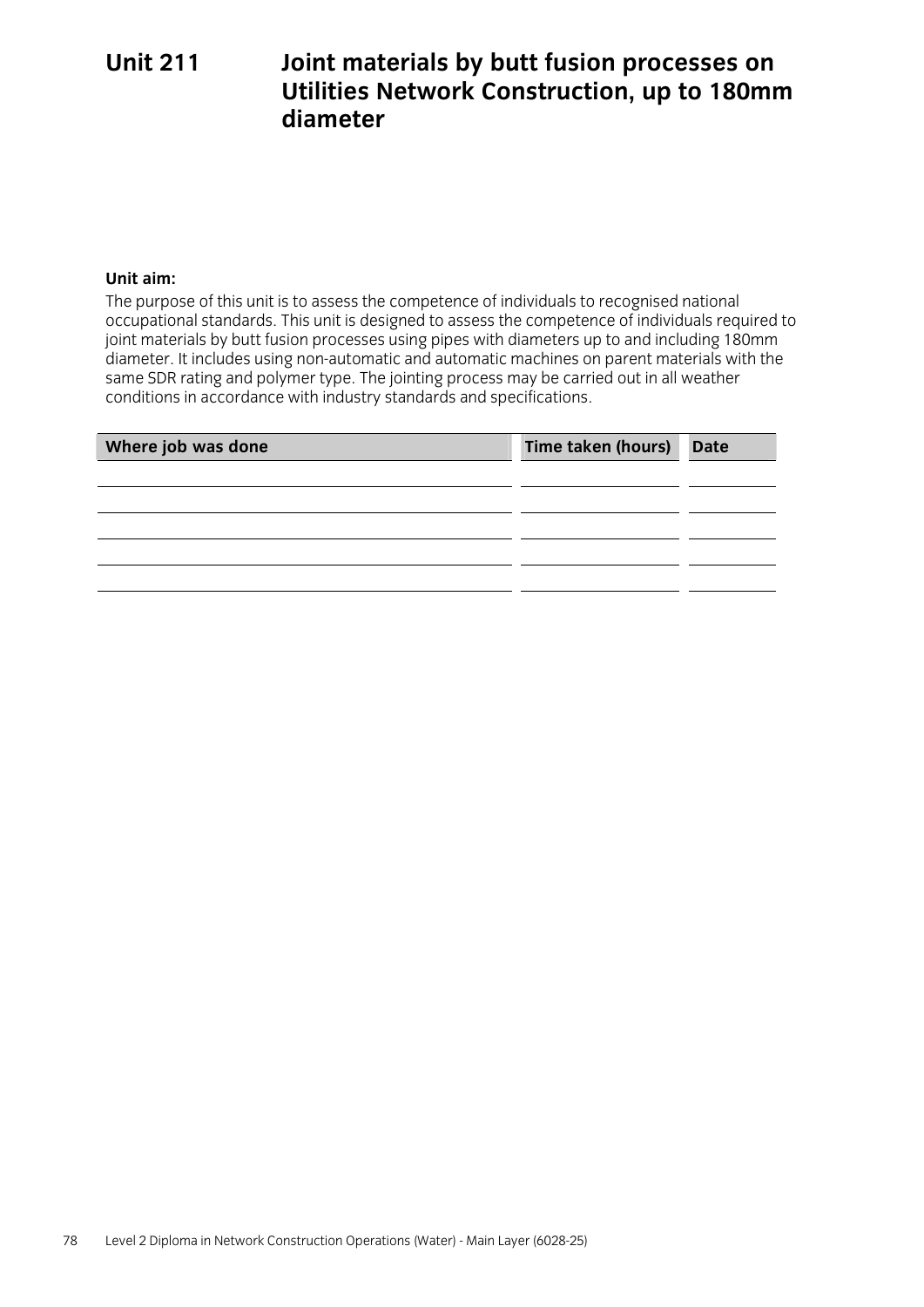# **Unit 211 Joint materials by butt fusion processes on Utilities Network Construction, up to 180mm diameter**

| Performance evidence required  |                                                                                                                       | Portfolio Reference Number<br>(PRN)                       |  |  |  |  |
|--------------------------------|-----------------------------------------------------------------------------------------------------------------------|-----------------------------------------------------------|--|--|--|--|
|                                |                                                                                                                       | 1. Be able to make joints using butt fusion techniques    |  |  |  |  |
| 1.1                            | Carry out site specific risk assessment, and review in<br>accordance with company procedures                          |                                                           |  |  |  |  |
| 1.2                            | Select and wear the designated PPE                                                                                    |                                                           |  |  |  |  |
| 1.3                            | Check that jointing and related equipment and consumables<br>are as specified and fit for purpose                     |                                                           |  |  |  |  |
| 1.4                            | Confirm there is adequate weather protection during the<br>entire jointing cycle                                      |                                                           |  |  |  |  |
| 1.5                            | Carry out and monitor the machine operations to produce<br>butt fusion joints of the required quality                 |                                                           |  |  |  |  |
| 1.6                            | Confirm compliance with<br>job instructions<br>correct preparation<br>specification<br>specified dimensional accuracy |                                                           |  |  |  |  |
| 1.7                            | assurance test on bead                                                                                                | Demonstrate how to de-bead and carry out approved quality |  |  |  |  |
| 1.8                            | Confirm joint and bead are identifiable by marking in<br>accordance with company procedures                           |                                                           |  |  |  |  |
| 1.9                            | Confirm the equipment is in a safe condition on completion of<br>jointing activities                                  |                                                           |  |  |  |  |
| 1.10                           | Handle excess and waste materials and temporary<br>attachments, in line with approved and agreed procedures.          |                                                           |  |  |  |  |
| Type of evidence $\rightarrow$ |                                                                                                                       |                                                           |  |  |  |  |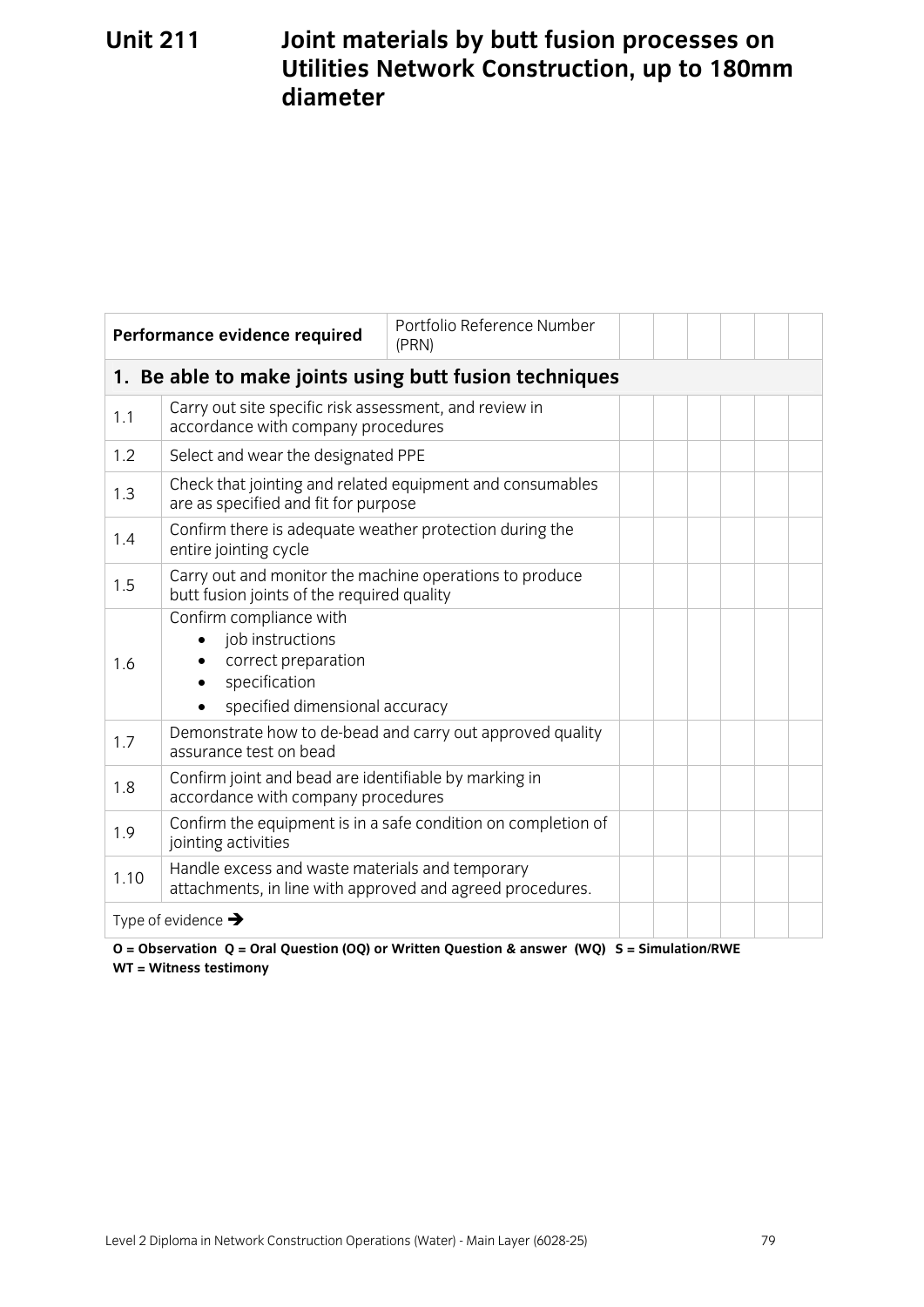| Performance evidence required |                                                                                             | Portfolio Reference Number<br>(PRN) |  |  |  |  |  |  |
|-------------------------------|---------------------------------------------------------------------------------------------|-------------------------------------|--|--|--|--|--|--|
|                               | 2. Be able to use and communicate data and information                                      |                                     |  |  |  |  |  |  |
| 2.1                           | Comply with approved procedures and practices involved in the<br>work activity              |                                     |  |  |  |  |  |  |
| 2.2                           | Confirm with designated personnel any circumstances where<br>information appears incorrect  |                                     |  |  |  |  |  |  |
| 2.3                           | Use organisational information systems to record and store<br>jointing data and information |                                     |  |  |  |  |  |  |
|                               | Type of evidence $\rightarrow$                                                              |                                     |  |  |  |  |  |  |

**O = Observation Q = Oral Question (OQ) or Written Question & answer (WQ) S = Simulation/RWE WT = Witness testimony**

### **Range**

**Designated personnel:** Those people specified within work and health and safety procedures

|     | Performance evidence required                                                                         | Portfolio Reference Number<br>(PRN) |  |  |  |  |  |  |
|-----|-------------------------------------------------------------------------------------------------------|-------------------------------------|--|--|--|--|--|--|
|     | 3. Be able to resolve problems which arise from jointing materials                                    |                                     |  |  |  |  |  |  |
| 3.1 | Report promptly to the <b>designated person</b> damage or defects<br>to tools, equipment, materials   |                                     |  |  |  |  |  |  |
| 3.2 | Report promptly to the <b>designated person</b> matters outside<br>the responsibility of the job role |                                     |  |  |  |  |  |  |
| 3.3 | Resolve day to day problems within the responsibility of the job<br>role                              |                                     |  |  |  |  |  |  |
| 3.4 | Handle emergency situations as specified in approved<br>procedures                                    |                                     |  |  |  |  |  |  |
|     | Type of evidence $\rightarrow$                                                                        |                                     |  |  |  |  |  |  |

**O = Observation Q = Oral Question (OQ) or Written Question & answer (WQ) S = Simulation/RWE WT = Witness testimony**

### **Range**

**Designated person:** Those people specified within work and health and safety procedures

|     | 4. Know Health and Safety guidance and legislation in<br>utilities network construction operations                   | <b>PRN</b> |
|-----|----------------------------------------------------------------------------------------------------------------------|------------|
| 4.1 | State the main responsibilities of the employer and employee under<br>the Health and Safety at Work Act              |            |
| 4.2 | Explain the health and safety guidance governing work in excavations                                                 |            |
| 4.3 | Describe the safe procedures for handling hazardous materials                                                        |            |
| 4.4 | Explain the organisational accident recording and reporting<br>procedures                                            |            |
| 4.5 | Identify the range and use of personal protective equipment for the<br>work                                          |            |
| 4.6 | State the health, safety and environment legislation and<br>environmental procedures relevant to the work activities |            |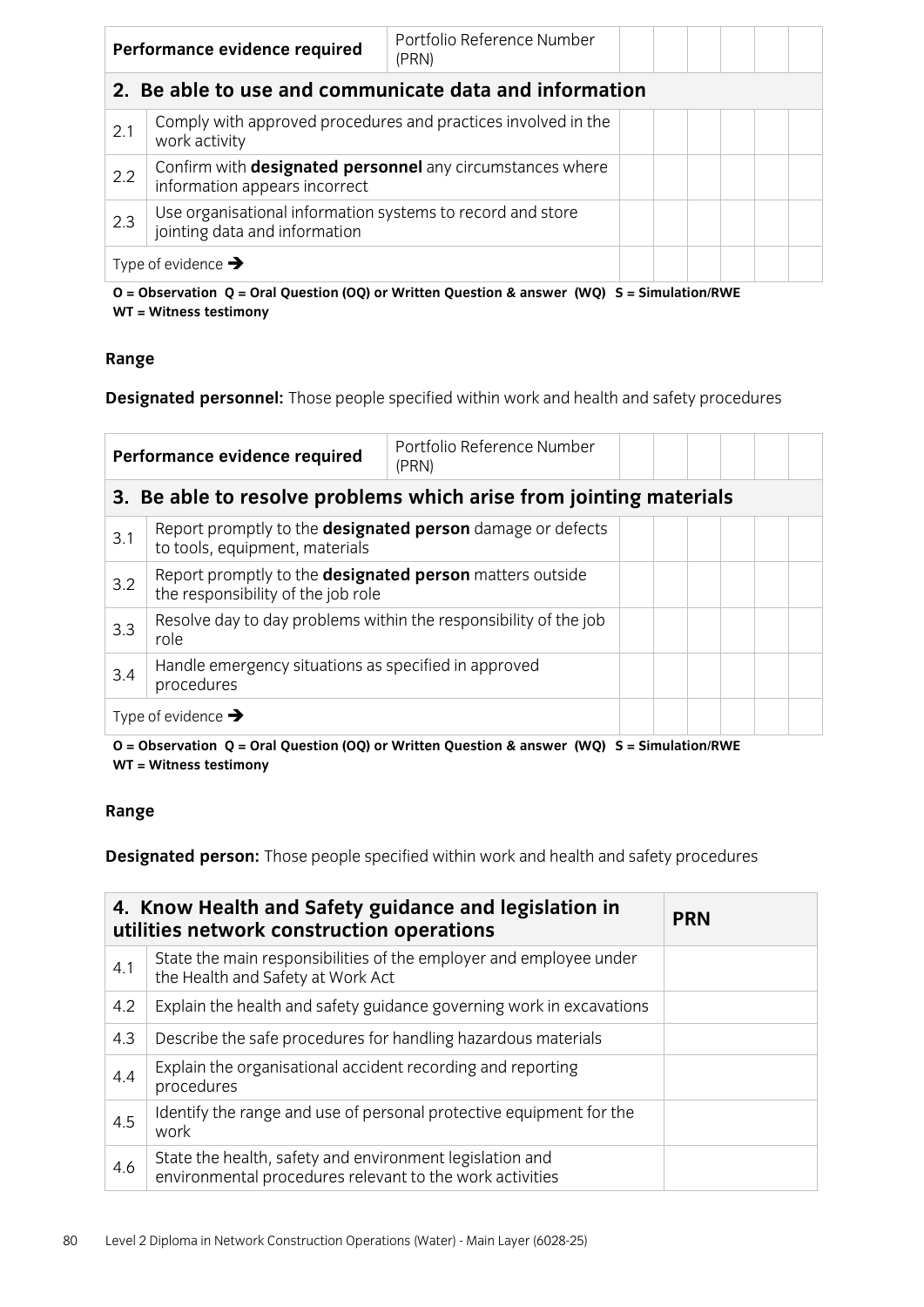|      | 5. Understand jointing materials by butt fusion processes<br>on utilities network construction, up to 180mm diameter               | <b>PRN</b> |
|------|------------------------------------------------------------------------------------------------------------------------------------|------------|
| 5.1  | Apply the correct manual handling procedures                                                                                       |            |
| 5.2  | Explain the industry codes of practice and company procedures                                                                      |            |
| 5.3  | Explain why only pipes of similar specifications can be joined<br>together                                                         |            |
| 5.4  | Interpret engineering specifications relevant to the engineering<br>activity                                                       |            |
| 5.5  | Describe the different stages that take place during the jointing<br>process and the importance of allowing each phase to complete |            |
| 5.6  | Explain the need for pipe support, alignment and the consequences<br>of poor support and mis-alignment                             |            |
| 5.7  | Explain the cause and effect of defects and contaminations                                                                         |            |
| 5.8  | Describe maintenance procedures                                                                                                    |            |
| 5.9  | Describe equipment calibration                                                                                                     |            |
| 5.10 | Outline the consequences of poor maintenance                                                                                       |            |
| 5.11 | Identify different quality assurance procedures that can be<br>applied in recognising defects                                      |            |
| 5.12 | Explain the correct reporting procedures                                                                                           |            |

**Defects and contaminations:** Split defects, inadequate bead, excessive bead, pipe specifications, compatibility, different types of materials and consumables

**Quality assurance procedures:** non-destructive and destructive testing

**Confirm completion of this Unit on the Summary of Achievement Form.**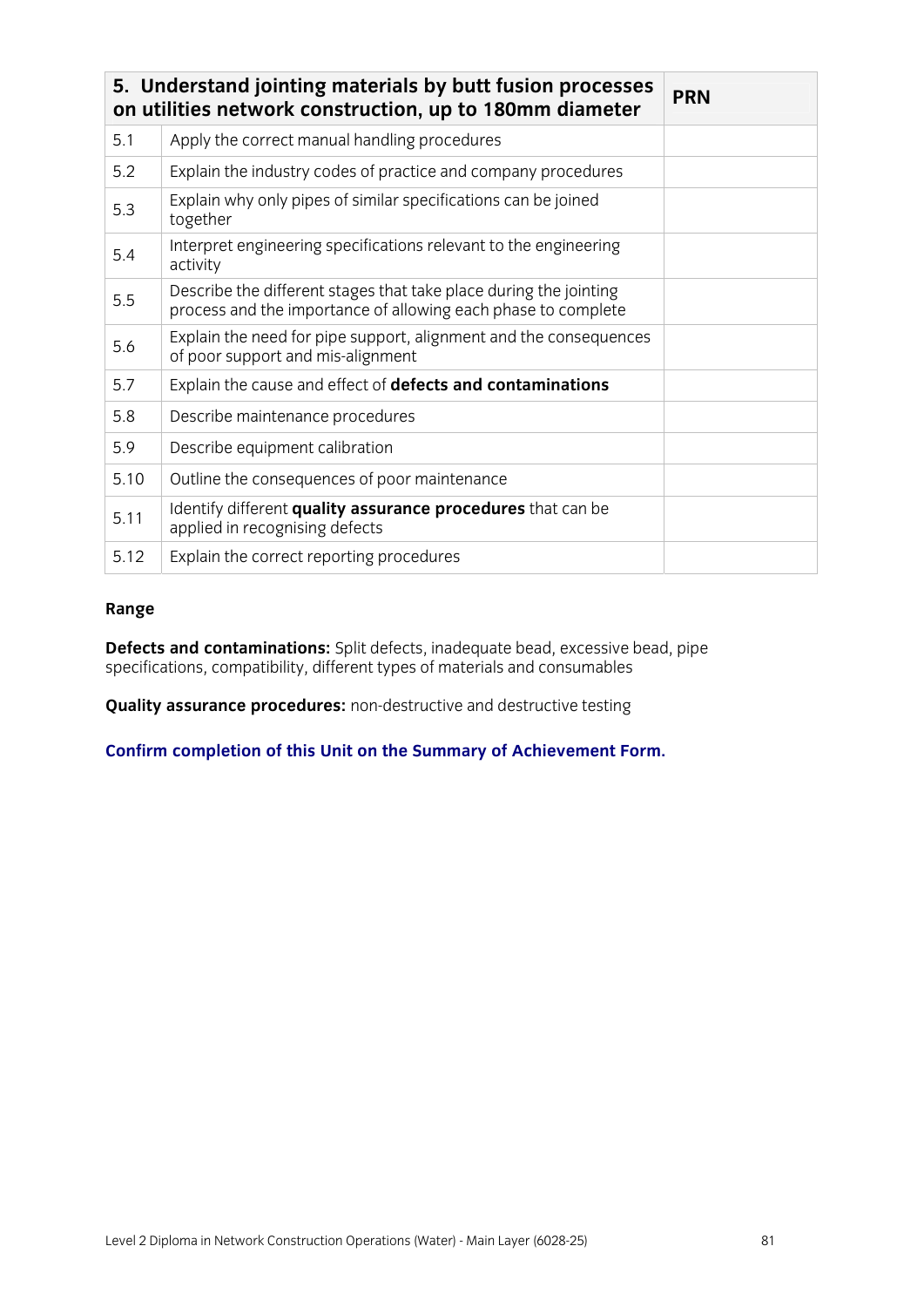# **Unit 220 Maintain a safe and secure working environment in water network construction**

#### **Unit aim:**

This unit allows you to show that you have the skills and knowledge to maintain a safe and secure working environment in water network construction.

You will be able to ensure that the working environment is safe. It involves ongoing monitoring during routine work. You must take steps to make safe any situations or working practices that are within your responsibility, and must refer any problems to the designated people who are specified in work procedures. You must be alert to, and assess, risk or hazardous conditions, security breaches, and the need to wear safety clothing. You must show that you can follow the correct procedures when emergencies arise. You must follow the work specification and relevant Codes of Practice, and must maintain safe working and hygiene procedures.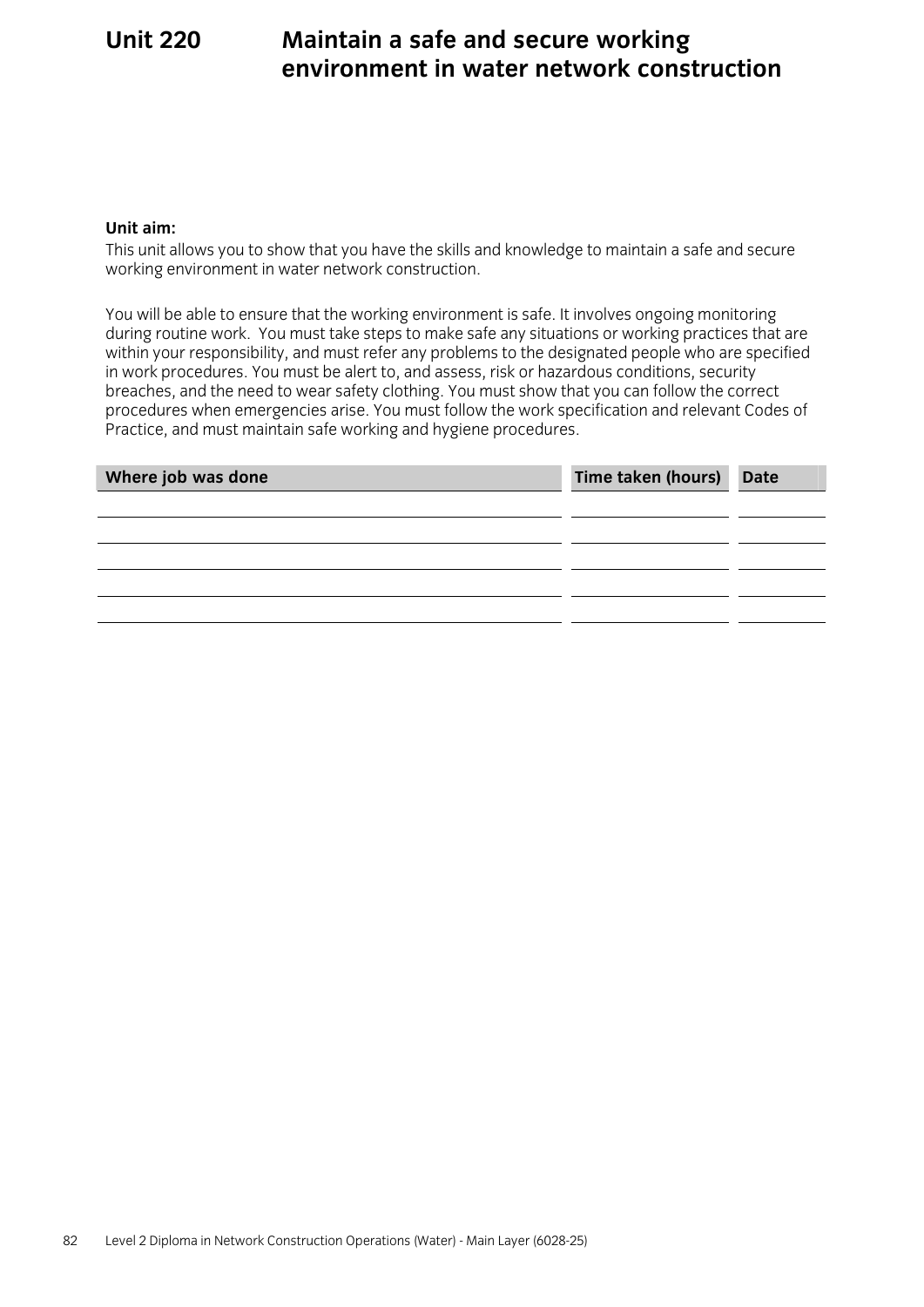# **Unit 220 Maintain a safe and secure working environment in water network construction**

|      | Performance evidence required                                                                                                     | Portfolio Reference Number<br>(PRN) |  |  |  |  |  |  |
|------|-----------------------------------------------------------------------------------------------------------------------------------|-------------------------------------|--|--|--|--|--|--|
|      | 1. Maintain the health and safety of themselves and others                                                                        |                                     |  |  |  |  |  |  |
| 1.1  | Work in a way which ensures they do not endanger or risk<br>themselves or other people                                            |                                     |  |  |  |  |  |  |
| 1.2  | Carry out site-specific assessments for their area of work and<br>review them in accordance with company procedures               |                                     |  |  |  |  |  |  |
| 1.3  | Wear the personal protective equipment (PPE) that is identified<br>in the site-specific risk assessment and in company procedures |                                     |  |  |  |  |  |  |
| 1.4  | Change working practices and other aspects of the workplace<br>that could harm themselves and other people                        |                                     |  |  |  |  |  |  |
| 1.5  | Deal with hazards and make them safe in accordance with<br>workplace policies and health and safety requirements                  |                                     |  |  |  |  |  |  |
| 1.6  | Deal promptly with accidental breakages and spillages                                                                             |                                     |  |  |  |  |  |  |
| 1.7  | Monitor condition and make sure they remain safe and deal<br>with situations that fall short of requirements                      |                                     |  |  |  |  |  |  |
| 1.8  | Make sure that work activity is carried out to safe working<br>practices and health, safety and hygiene requirements              |                                     |  |  |  |  |  |  |
| 1.9  | Monitor work activities and their potential to harm:<br>people                                                                    |                                     |  |  |  |  |  |  |
|      | the environment                                                                                                                   |                                     |  |  |  |  |  |  |
| 1.10 | Follow <b>emergency</b> procedures immediately in the event of an<br>emergency                                                    |                                     |  |  |  |  |  |  |
|      | Type of evidence $\rightarrow$                                                                                                    |                                     |  |  |  |  |  |  |

**O = Observation Q = Oral Question (OQ) or Written Question & answer (WQ) S = Simulation/RWE WT = Witness testimony**

## **Range**

**Emergency**: toxic fumes, accidents, major accidents, electrocutions, dangerous occurrences, flooding, environmental pollution, trench collapse

|     | Performance evidence required                                                                                                                | Portfolio Reference Number<br>(PRN) |  |  |  |  |  |  |
|-----|----------------------------------------------------------------------------------------------------------------------------------------------|-------------------------------------|--|--|--|--|--|--|
|     | 2. Maintain the safety and security of plant, equipment and the working<br>environment                                                       |                                     |  |  |  |  |  |  |
| 2.1 | Maintain plant, equipment and hazardous locations in line with<br>health and safety specifications and safe working and hygiene<br>practices |                                     |  |  |  |  |  |  |
| 2.2 | Maintain entrances to, and exits from, hazardous locations<br>according to site specifications                                               |                                     |  |  |  |  |  |  |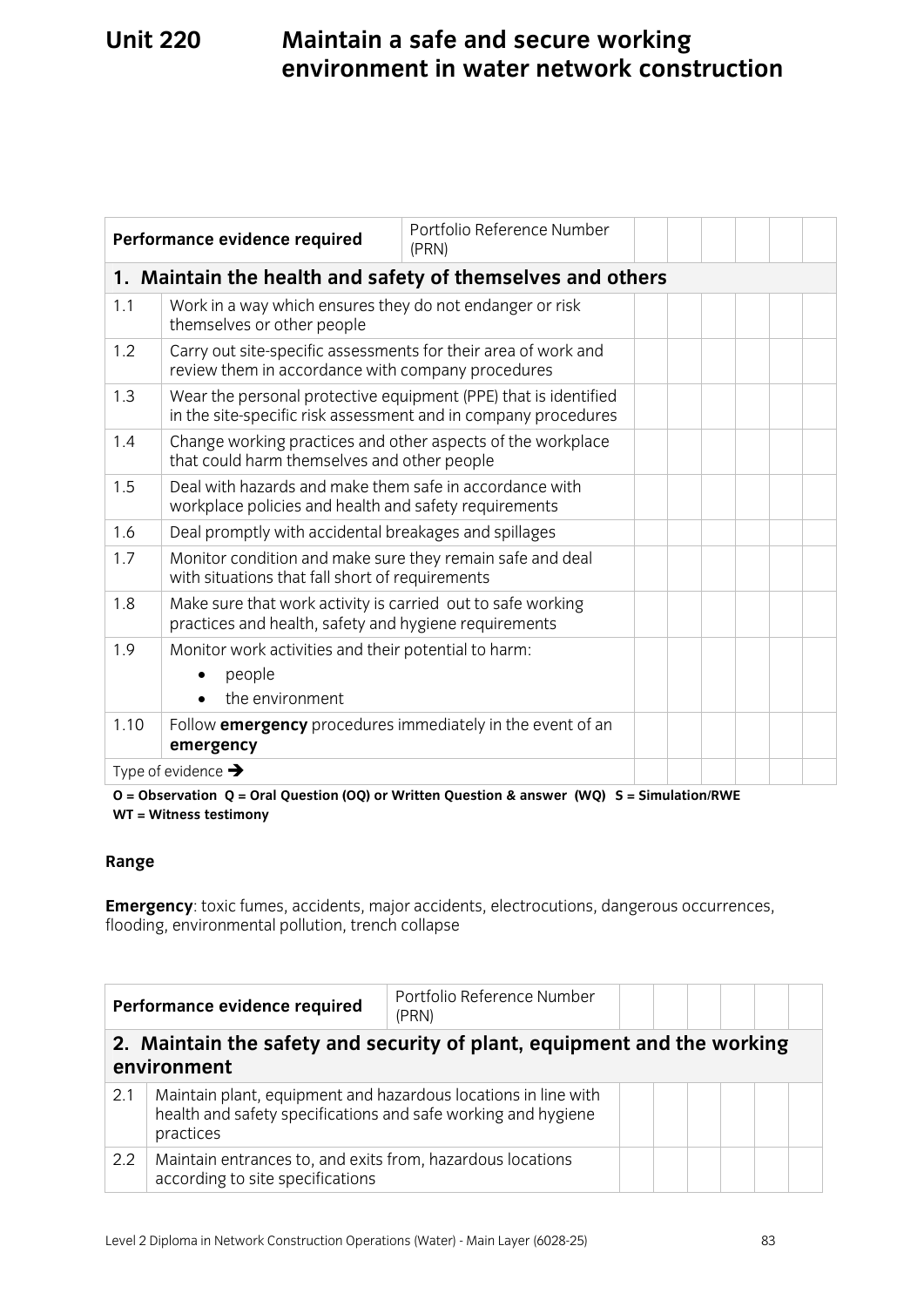| 2.3 | Maintain health and safety equipment - assembled for use in a<br>safe area - free from defects and deficiencies                                       |  |  |  |
|-----|-------------------------------------------------------------------------------------------------------------------------------------------------------|--|--|--|
| 2.4 | Deal with unauthorised personnel seen in the workplace in<br>accordance with organisational procedures                                                |  |  |  |
| 2.5 | Store and use safety clothing and Personal Protective<br>Equipment (PPE) in accordance with safe working practices and<br>organisational requirements |  |  |  |
| 2.6 | Maintain site safety by routine health and safety checks                                                                                              |  |  |  |
|     | Type of evidence $\rightarrow$                                                                                                                        |  |  |  |

**O = Observation Q = Oral Question (OQ) or Written Question & answer (WQ) S = Simulation/RWE WT = Witness testimony**

|     | Performance evidence required                                                                                                                                              | Portfolio Reference Number<br>(PRN) |  |  |  |  |  |  |  |
|-----|----------------------------------------------------------------------------------------------------------------------------------------------------------------------------|-------------------------------------|--|--|--|--|--|--|--|
|     | 3. Respond to emergencies                                                                                                                                                  |                                     |  |  |  |  |  |  |  |
| 3.1 | In the event of an <b>emergency</b> implement the designated<br>response procedures promptly and in accordance with<br>recognised safe practices and organisational policy |                                     |  |  |  |  |  |  |  |
| 3.2 | Respond to all accidents and emergencies that are within their<br>capability and responsibility and report promptly to a<br>designated person                              |                                     |  |  |  |  |  |  |  |
| 3.3 | Use <b>emergency</b> appliances in accordance with approved<br>procedures and practices                                                                                    |                                     |  |  |  |  |  |  |  |
|     | Type of evidence $\rightarrow$                                                                                                                                             |                                     |  |  |  |  |  |  |  |

**O = Observation Q = Oral Question (OQ) or Written Question & answer (WQ) S = Simulation/RWE WT = Witness testimony**

### **Range**

**Emergency**: toxic fumes, accidents, major accidents, electrocutions, dangerous occurrences, flooding, environmental pollution, trench collapse

|     | Performance evidence required                                                                                                                                       | Portfolio Reference Number<br>(PRN)                          |  |  |  |  |  |  |
|-----|---------------------------------------------------------------------------------------------------------------------------------------------------------------------|--------------------------------------------------------------|--|--|--|--|--|--|
|     | 4. Use and communicate data and information                                                                                                                         |                                                              |  |  |  |  |  |  |
| 4.1 | Follow all lone working procedures where they are working<br>alone                                                                                                  |                                                              |  |  |  |  |  |  |
| 4.2 | Report promptly, to the designated people, unsafe plant,<br>equipment and hazardous locations outside their area of<br>responsibility                               |                                                              |  |  |  |  |  |  |
| 4.3 | designated people                                                                                                                                                   | Report high risk hazards outside their responsibility to the |  |  |  |  |  |  |
| 4.4 | Report <b>emergencies</b> immediately to the designated people                                                                                                      |                                                              |  |  |  |  |  |  |
| 4.5 | Report situations that emerge from visual inspections or<br>monitoring data which have the potential to escalate and pose<br>risk to people                         |                                                              |  |  |  |  |  |  |
| 4.6 | Report breaches of <b>security</b> immediately to a designated<br>person                                                                                            |                                                              |  |  |  |  |  |  |
| 4.7 | Keep accurate and up-to-date records on routine matters and<br>emergencies to confirm to health and safety specifications and<br>safe working and hygiene practices |                                                              |  |  |  |  |  |  |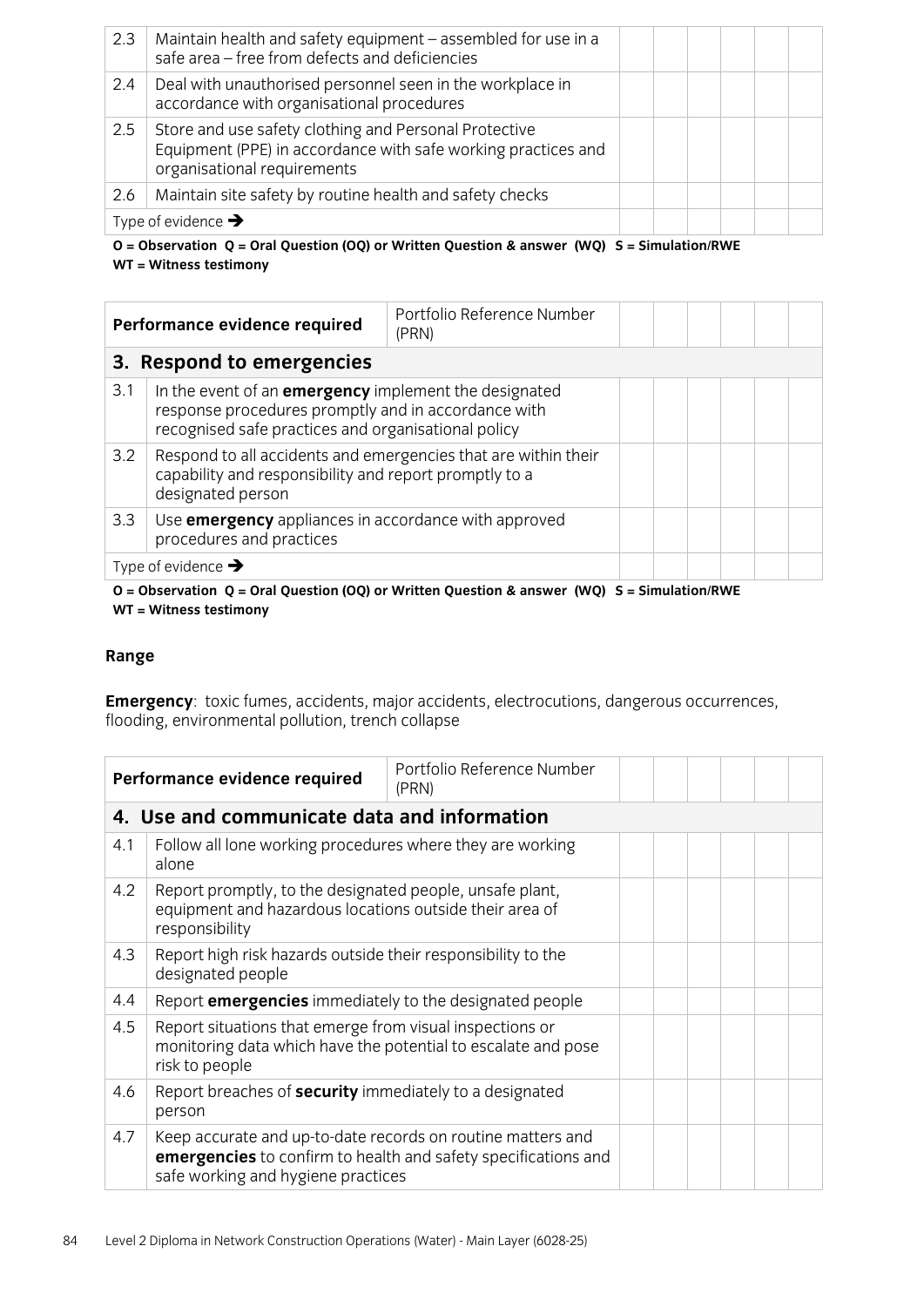| 4.8 | Maintain audit trails of records for quality assurance purposes |  |  |  |
|-----|-----------------------------------------------------------------|--|--|--|
|     | Type of evidence $\rightarrow$                                  |  |  |  |
|     |                                                                 |  |  |  |

**O = Observation Q = Oral Question (OQ) or Written Question & answer (WQ) S = Simulation/RWE WT = Witness testimony**

### **Range**

**Emergency**: toxic fumes, accidents, major accidents, electrocutions, dangerous occurrences, flooding, environmental pollution, trench collapse

**Security**: Personnel, property, the surrounding environment, the operational area, plant and environment

|     | Performance evidence required                                                                                                                   | Portfolio Reference Number<br>(PRN) |  |  |  |  |  |  |  |
|-----|-------------------------------------------------------------------------------------------------------------------------------------------------|-------------------------------------|--|--|--|--|--|--|--|
|     | 5. Resolve problems which could affect health and safety                                                                                        |                                     |  |  |  |  |  |  |  |
| 5.1 | Make safe and restore plant, equipment and hazardous<br>locations to health and safety specifications and safe working<br>and hygiene practices |                                     |  |  |  |  |  |  |  |
| 5.2 | Deal with unsafe behaviour in accordance with the<br>responsibilities of the job role and workplace procedures                                  |                                     |  |  |  |  |  |  |  |
| 5.3 | Resolve day-to-day problems within their responsibility                                                                                         |                                     |  |  |  |  |  |  |  |
| 5.4 | Refer matters outside their responsibility to the designated<br>people                                                                          |                                     |  |  |  |  |  |  |  |
|     | Type of evidence $\rightarrow$                                                                                                                  |                                     |  |  |  |  |  |  |  |

| 6. Demonstrate general knowledge and understanding for<br>utilities network construction operations |                                                                                                         |  |  |  |
|-----------------------------------------------------------------------------------------------------|---------------------------------------------------------------------------------------------------------|--|--|--|
| 6.1                                                                                                 | State the main responsibilities of the employer and employee under the<br>Health and Safety at Work Act |  |  |  |
| 6.2                                                                                                 | State the health and safety guidance governing work in excavations                                      |  |  |  |
| 6.3                                                                                                 | Describe the safe procedures for handling hazardous materials                                           |  |  |  |
| 6.4                                                                                                 | Explain their organisational accident recording and reporting procedures                                |  |  |  |
| 6.5                                                                                                 | List the range and use of personal protective equipment (PPE) for the work                              |  |  |  |

|     | 7. Demonstrate knowledge of legislation, regulations,<br>procedures and company policies relating to health and safety | <b>PRN</b> |
|-----|------------------------------------------------------------------------------------------------------------------------|------------|
| 7.1 | Outline their duties for health and safety as defined by:                                                              |            |
|     | any specific legislation covering the job role                                                                         |            |
|     | specific responsibilities and scope in their job description                                                           |            |
| 7.2 | Outline the workplace policies and health and safety requirements for dealing<br>with potential risks                  |            |
| 7.3 | Outline the procedures to be followed in the event of an emergency                                                     |            |
| 7.4 | Outline the information that is provided to other people relating to health,                                           |            |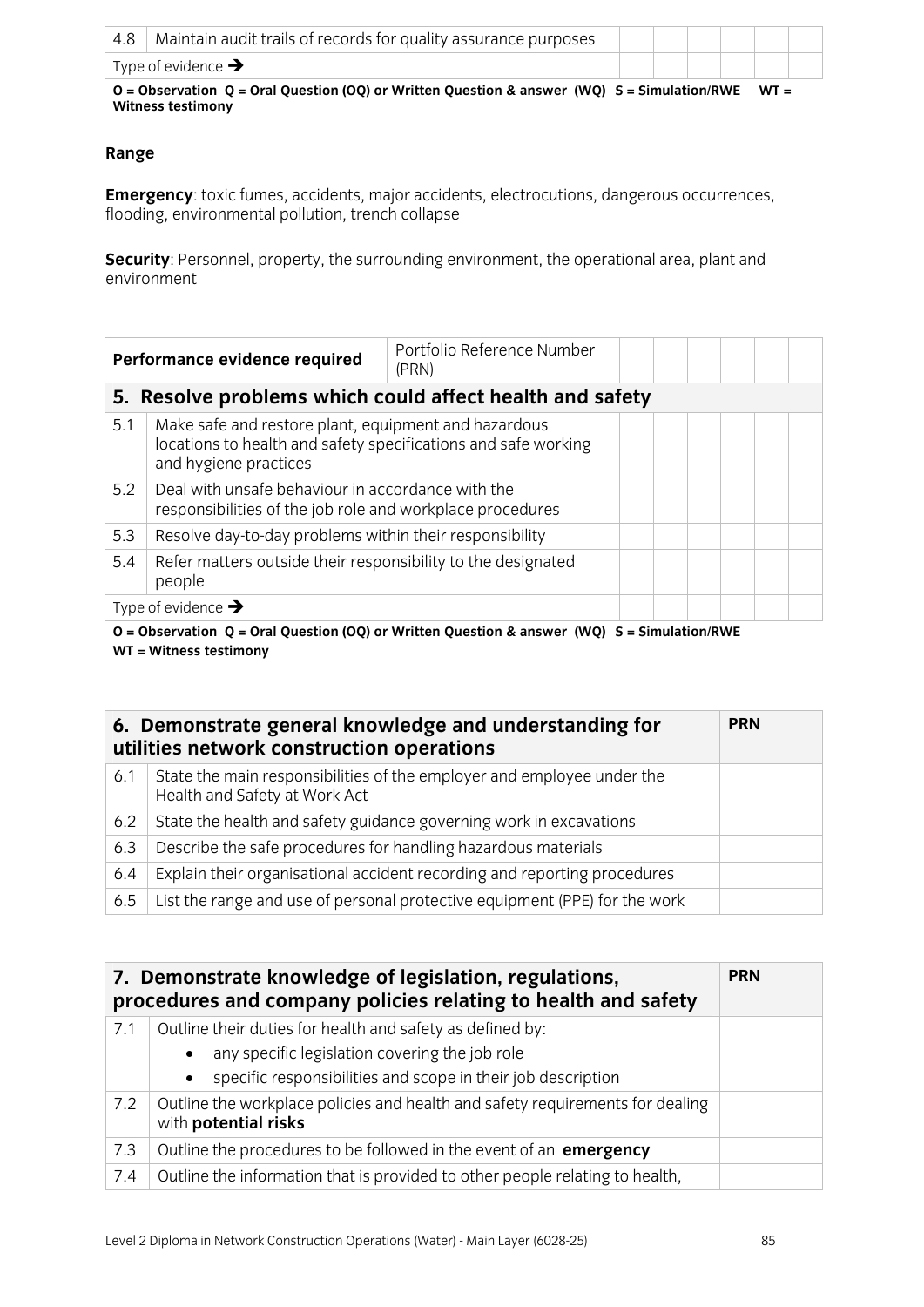|     | safety and hygiene                                                                                    |  |
|-----|-------------------------------------------------------------------------------------------------------|--|
| 7.5 | Outline the organisations confidentiality policies                                                    |  |
| 7.6 | Outline the workplace policies and health and safety requirements for dealing<br>with potential risks |  |

**Potential risks:** restrictions to access and egress, misuse of tools and equipment, faulty equipment, hazardous substances, interference with and from adjacent activities, obstructions and exposed apparatus, structures and services, flooding, wet or uneven surfaces, biological (infection), atmospheres – toxic, oxygen deficient and explosive

**Emergency**: toxic fumes, accidents, major accidents, electrocutions, dangerous occurrences, flooding, environmental pollution, trench collapse

| 8. Demonstrate knowledge and understanding of the principles<br>and application of risk assessment |                                                                                                                           |  |
|----------------------------------------------------------------------------------------------------|---------------------------------------------------------------------------------------------------------------------------|--|
| 8.1                                                                                                | Explain when to carry out health and safety checks                                                                        |  |
| 8.2                                                                                                | Describe how to carry out and review site-specific risk assessments                                                       |  |
| 8.3                                                                                                | Explain the importance of remaining alert to the presence of hazards in the<br>whole workplace                            |  |
| 8.4                                                                                                | Describe the hazards that may exist in their own workplace and how to<br>assess them                                      |  |
| 8.5                                                                                                | Describe how work activities can turn a relatively safe excavation into a<br>confined space, and the implications of this |  |
| 8.6                                                                                                | Describe those aspects of the workplace that could harm themselves or<br>others                                           |  |

#### **9. Demonstrate knowledge and understanding of maintaining the safety and security of plant, equipment and the working environment PRN**

| 9.1  | Outline the requirements of heath and safety specifications and safe working<br>and hygiene practices for plant, equipment and the working environment   |  |
|------|----------------------------------------------------------------------------------------------------------------------------------------------------------|--|
| 9.2  | Explain how to restore plant, equipment and hazardous locations to confirm to<br>health and safety specifications and safe working and hygiene practices |  |
| 9.3  | Outline the site specifications for entrances to, and exits from, hazardous<br>locations                                                                 |  |
| 9.4  | Describe typical and unusual defects and deficiencies with health and safety<br>equipment                                                                |  |
| 9.5  | Explain the procedures to follow when dealing with confined spaces                                                                                       |  |
| 9.6  | Describe the dangers associated with working in a confined space                                                                                         |  |
| 9.7  | Outline the monitoring procedures for work that is carried out in a hazardous<br>area                                                                    |  |
| 9.8  | Outline the workplace requirements and guidance on precautions to be taken                                                                               |  |
| 9.9  | Describe safe working practices                                                                                                                          |  |
| 9.10 | Explain how to identify and deal with unsafe behaviour                                                                                                   |  |
| 9.11 | Describe the requirements of the organisation for the safe storage and use of<br>safety clothing and equipment (PPE)                                     |  |
|      |                                                                                                                                                          |  |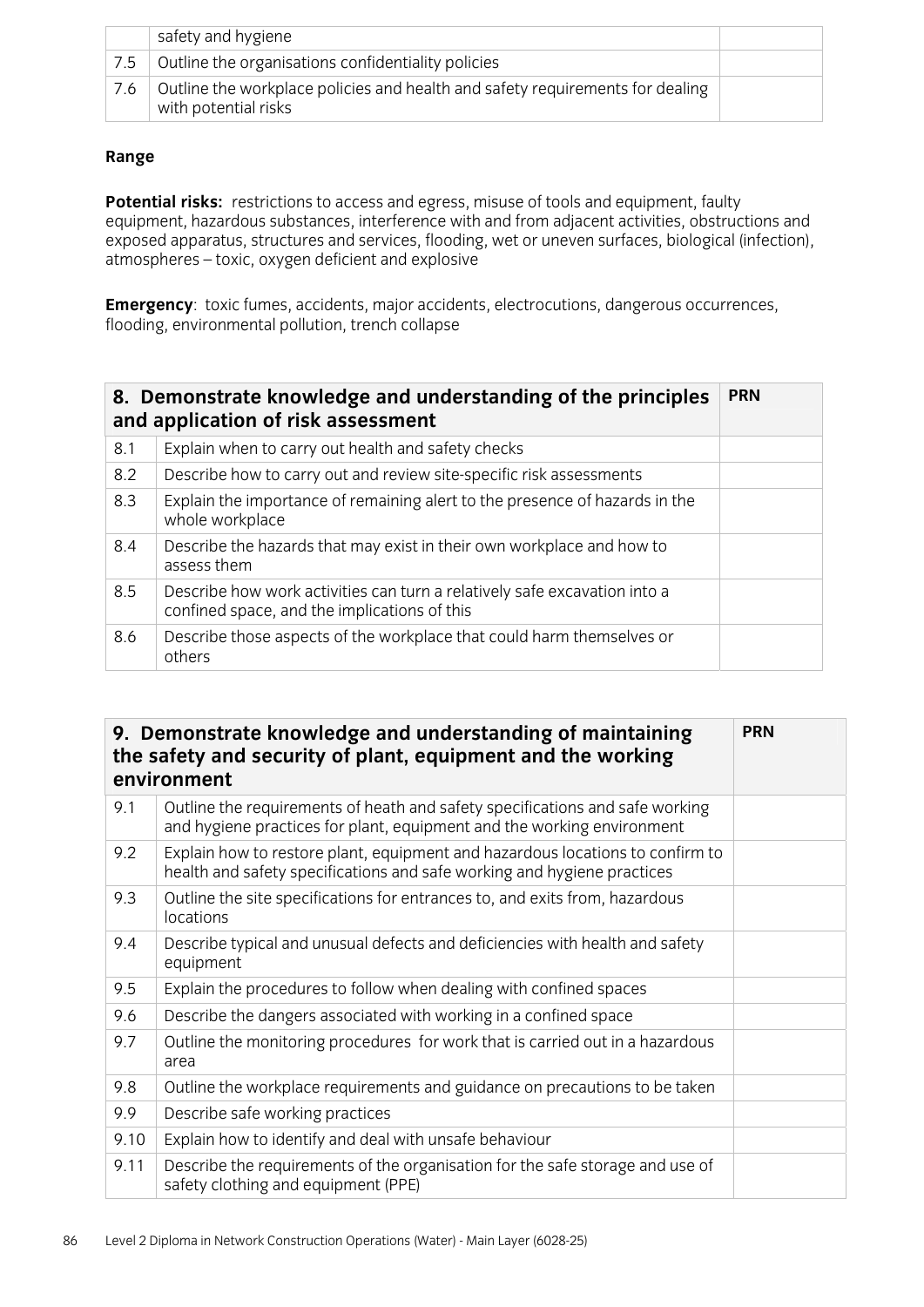| 10. Demonstrate knowledge and understanding of roles and<br>responsibilities in maintaining safety |                                                                                          | <b>PRN</b> |
|----------------------------------------------------------------------------------------------------|------------------------------------------------------------------------------------------|------------|
| 10.1                                                                                               | Describe the roles and responsibilities of those involved in maintaining safety          |            |
| 10.2                                                                                               | Describe their responsibility for correcting risks within the scope of their job<br>role |            |
| 10.3                                                                                               | Describe the procedures for dealing with risks that they cannot correct                  |            |
| 10.4                                                                                               | Explain the importance of dealing with, or promptly reporting risks                      |            |
| 10.5                                                                                               | Describe how to resolve misunderstandings                                                |            |

|       | 11. Demonstrate knowledge and understanding of the use and<br>storage of information                                  |  |  |
|-------|-----------------------------------------------------------------------------------------------------------------------|--|--|
| 11.1  | Explain the importance of checking information received for accuracy,<br>validity and meaning                         |  |  |
| 11.2  | Explain why it is important to interpret instructions accurately                                                      |  |  |
| 11.3  | Explain how to recognise information that is inaccurate                                                               |  |  |
| 11.4  | Describe how and when to record verbal, written and computerised<br>information                                       |  |  |
| 11.5  | Describe how and when to produce data in text, tabular and graphical<br>formats                                       |  |  |
| 11.6  | Describe how to interpret data from text, tabular and graphical formats                                               |  |  |
| 11.7  | Explain how to use the required data storage systems                                                                  |  |  |
| 11.8  | Explain why it is important to store information and documentation in the<br>correct location                         |  |  |
| 11.9  | Outline the organisational requirements for storing information and<br>documentation                                  |  |  |
| 11.10 | Explain the use of information during water network construction, including:                                          |  |  |
|       | what types of information are used<br>$\bullet$                                                                       |  |  |
|       | the sources that they use in their role<br>$\bullet$                                                                  |  |  |
|       | how the information is used                                                                                           |  |  |
|       | the implications of its use<br>$\bullet$                                                                              |  |  |
| 11.11 | Explain the importance of providing accurate information in a fit-for-purpose<br>format, within identified timescales |  |  |
| 11.12 | Explain the purpose of data audit trails, and how to use and maintain them                                            |  |  |

# **Confirm completion of this Unit on the Summary of Achievement Form on page.**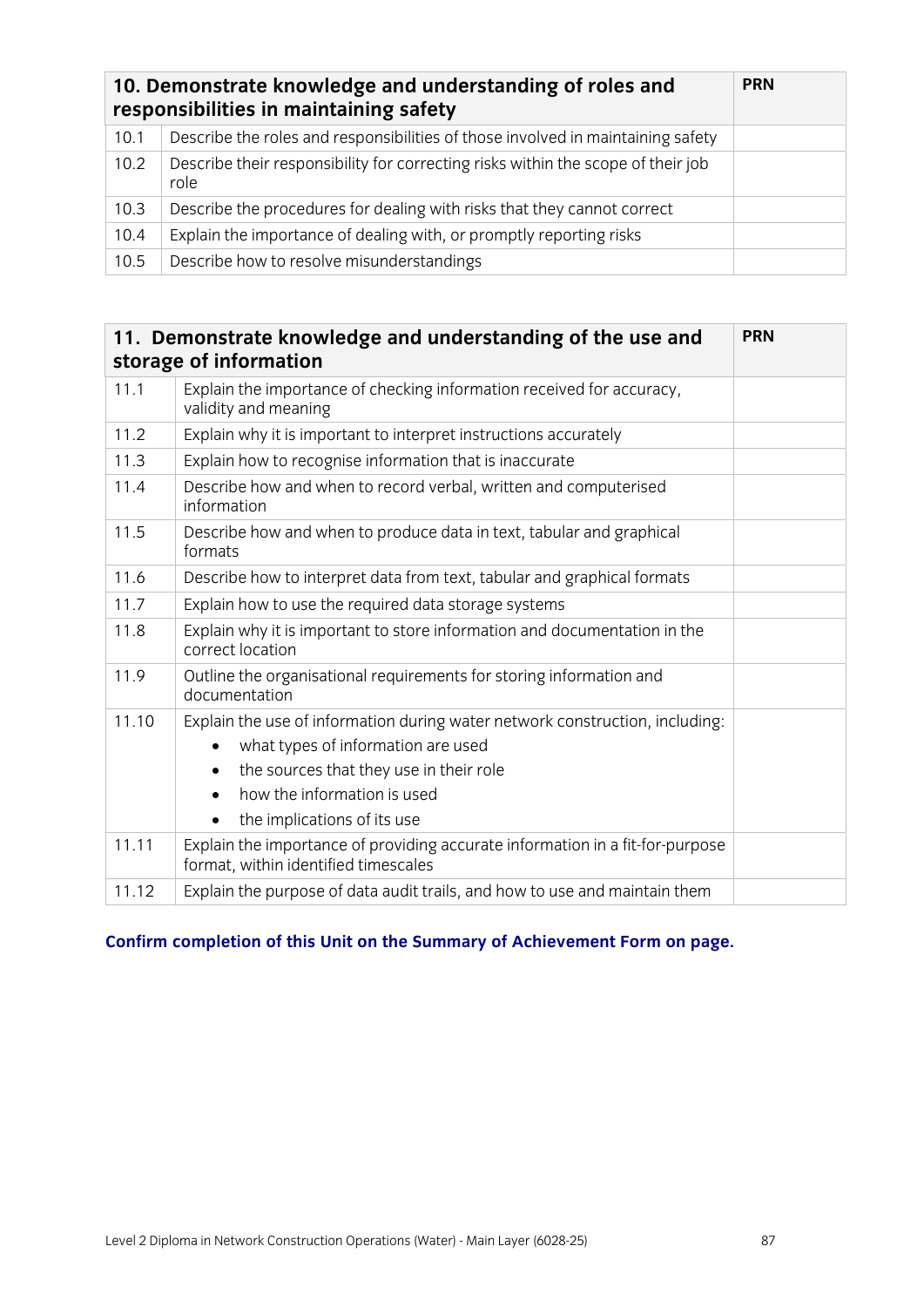# **Unit 221 Joint materials by butt fusion processes above 315mm for utilities network construction**

### **Unit aim:**

This unit allows you to show that you have the skills and knowledge to carry out butt fusion jointing on polyethylene pipes with a diameter of more than 315 mm (300 mm nominal bore).

You must show that you can make butt fusion joints, using non-automatic and automatic machines, on parent materials with the same SDR rating and polymer type. You must be able to carry out butt fusion jointing in all weather conditions, according to industry standards and specifications.

You must show that you can communicate information to the relevant people and organisations throughout the operation, and must resolve or refer problems that arise during the work in line with your responsibility.

| Where job was done | Time taken (hours) Date |  |
|--------------------|-------------------------|--|
|                    |                         |  |
|                    |                         |  |
|                    |                         |  |
|                    |                         |  |
|                    |                         |  |
|                    |                         |  |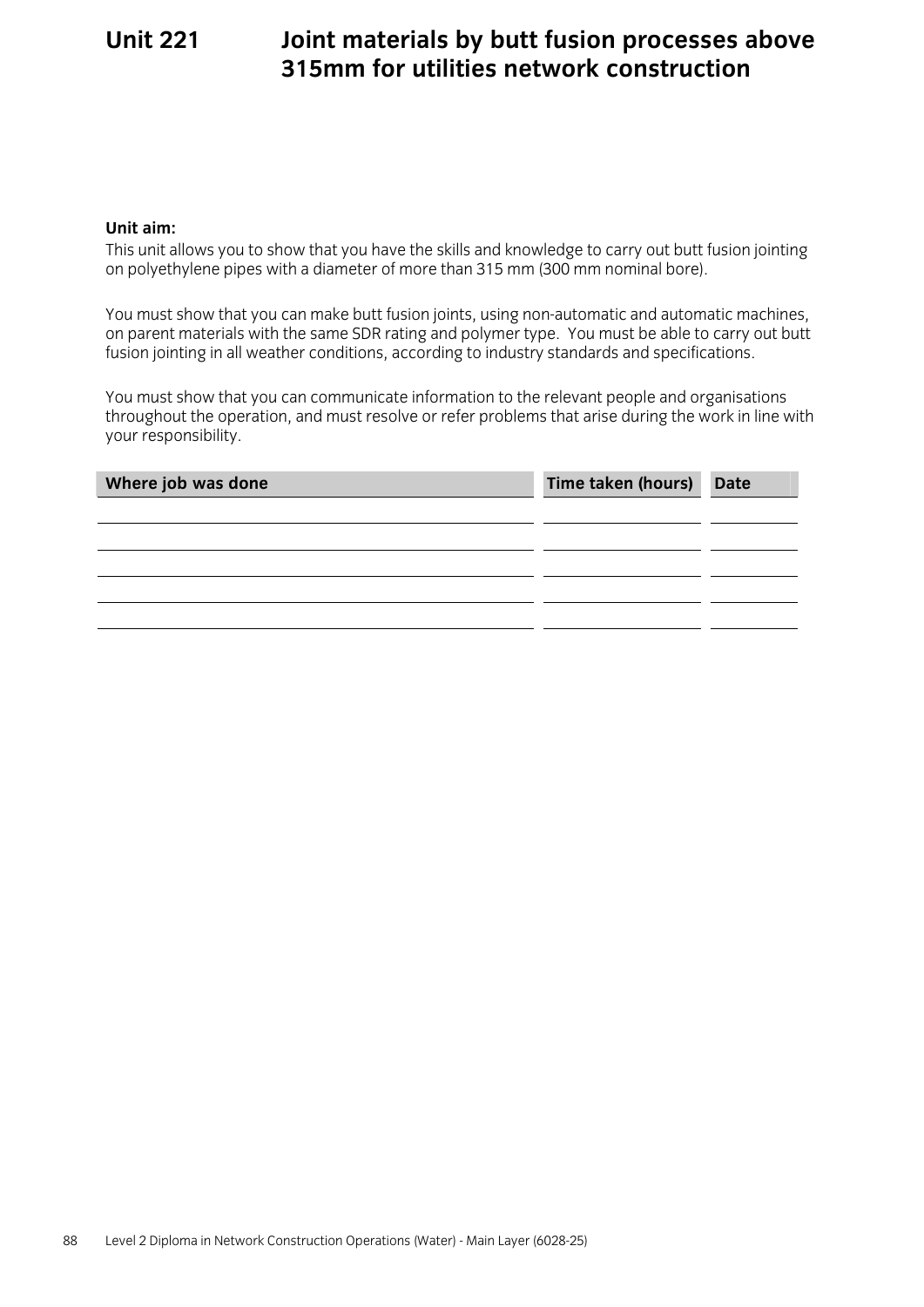# **Unit 221 Joint materials by butt fusion processes above 315mm for utilities network construction**

|      | Performance evidence required                                                                                                                    | Portfolio Reference Number<br>(PRN) |  |  |  |  |  |  |
|------|--------------------------------------------------------------------------------------------------------------------------------------------------|-------------------------------------|--|--|--|--|--|--|
|      | 1. Make joints using butt fusion techniques on pipe with diameter over<br>315mm                                                                  |                                     |  |  |  |  |  |  |
| 1.1  | Work safely and ensure compliance with health, safety,<br>environment and other regulations and guidelines                                       |                                     |  |  |  |  |  |  |
| 1.2  | Carry out a site-specific risk assessment, and review it in<br>accordance with company procedures                                                |                                     |  |  |  |  |  |  |
| 1.3  | Select and wear the designated personal protective equipment<br>(PPE)                                                                            |                                     |  |  |  |  |  |  |
| 1.4  | Follow the job instructions and procedures accurately to<br>prepare and make joints                                                              |                                     |  |  |  |  |  |  |
| 1.5  | Check and confirm that joint preparation:<br>complies with the specification<br>$\bullet$                                                        |                                     |  |  |  |  |  |  |
| 1.6  | meets quality requirements<br>$\bullet$<br>Check that the jointing and related equipment and consumables<br>are as specified and fit for purpose |                                     |  |  |  |  |  |  |
| 1.7  | Provide adequate weather protection during the entire jointing<br>cycle                                                                          |                                     |  |  |  |  |  |  |
| 1.8  | Carry out and monitor the machine operations in line with<br>specifications and job instructions                                                 |                                     |  |  |  |  |  |  |
| 1.9  | Make butt joints of the required quality and specified<br>dimensional accuracy                                                                   |                                     |  |  |  |  |  |  |
| 1.10 | De-bead and carry out the approved quality assurance test on<br>the bead                                                                         |                                     |  |  |  |  |  |  |
| 1.11 | Mark the joint and bead in line with company procedures to<br>ensure that they are identifiable                                                  |                                     |  |  |  |  |  |  |
| 1.12 | Shut down the equipment to a safe condition on completion of<br>jointing activities                                                              |                                     |  |  |  |  |  |  |
| 1.13 | Deal promptly with excess and waste materials and temporary<br>attachments, in line with approved and agreed procedures                          |                                     |  |  |  |  |  |  |
|      | Type of evidence $\rightarrow$                                                                                                                   |                                     |  |  |  |  |  |  |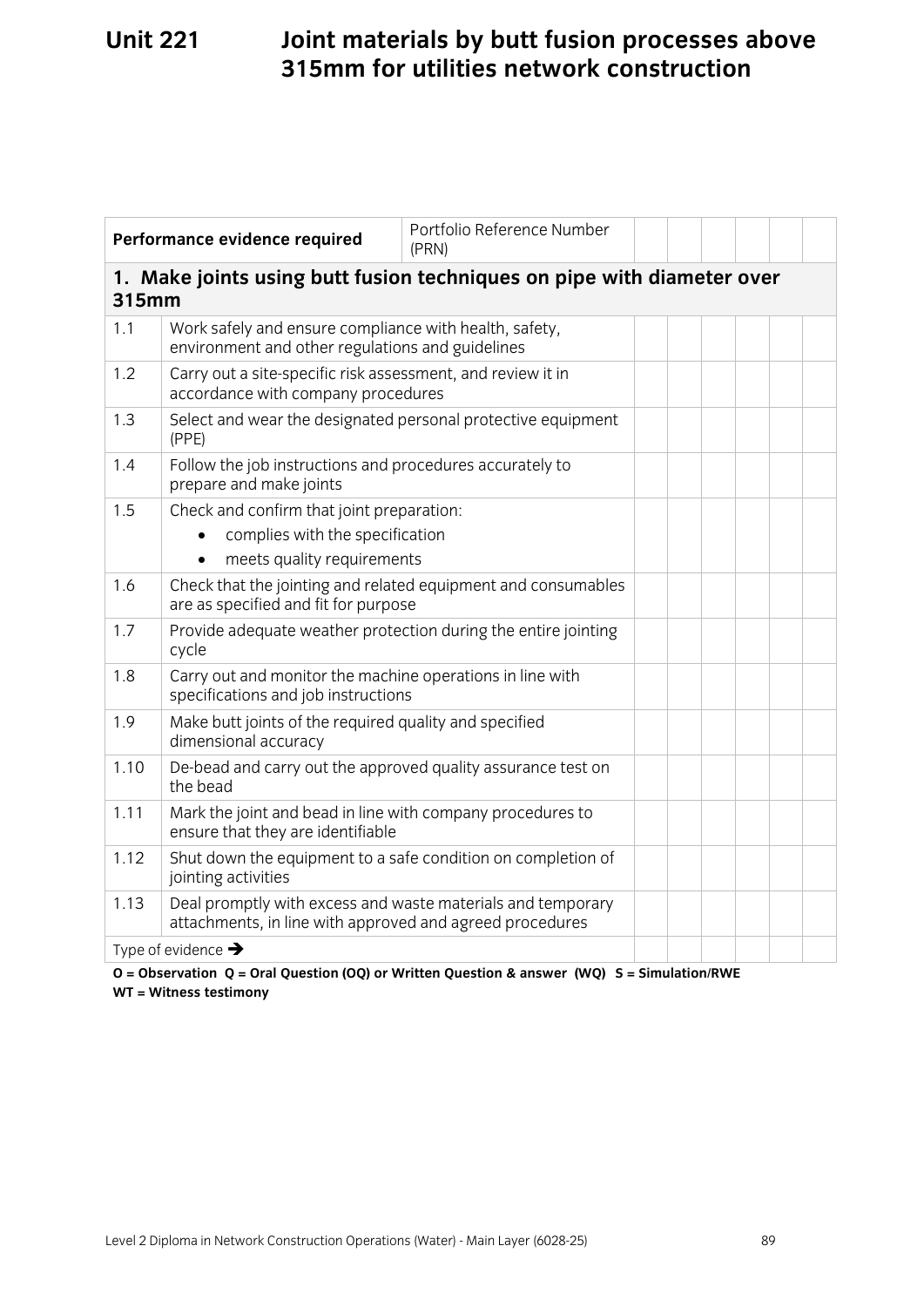| Performance evidence required                                                                                                  |                                                                                          | Portfolio Reference Number<br>(PRN) |  |  |  |  |
|--------------------------------------------------------------------------------------------------------------------------------|------------------------------------------------------------------------------------------|-------------------------------------|--|--|--|--|
|                                                                                                                                | 2. Use and communicate data and information                                              |                                     |  |  |  |  |
| 2.1<br>Follow all approved procedures and practices and statutory<br>and regulatory requirements involved in the work activity |                                                                                          |                                     |  |  |  |  |
| 2.2                                                                                                                            | Check with designated personnel any circumstances where<br>information appears incorrect |                                     |  |  |  |  |
| 2.3                                                                                                                            | Use organisational information systems to record and store<br>data and information       |                                     |  |  |  |  |
| 2.4                                                                                                                            | Follow all lone working procedures when working alone                                    |                                     |  |  |  |  |
|                                                                                                                                | Type of evidence $\rightarrow$                                                           |                                     |  |  |  |  |

**O = Observation Q = Oral Question (OQ) or Written Question & answer (WQ) S = Simulation/RWE WT = Witness testimony**

## **Range**

**Approved procedures and practices**: environmental, statutory, regulatory, emergency, operational, health and safety, organisational and company procedures, risk assessments, lifting and handling

|                                                        | Performance evidence required                                                                             | Portfolio Reference Number<br>(PRN) |  |  |  |  |  |
|--------------------------------------------------------|-----------------------------------------------------------------------------------------------------------|-------------------------------------|--|--|--|--|--|
|                                                        | 3. Resolve problems which could arise from jointing materials                                             |                                     |  |  |  |  |  |
| 3.1                                                    | Report damage to tools, equipment or materials promptly to<br>the designated person                       |                                     |  |  |  |  |  |
| 3.2                                                    | Resolve day-to-day problems within their responsibility                                                   |                                     |  |  |  |  |  |
| 3.3                                                    | Refer matters that are outside their responsibility to the<br>designated people using approved procedures |                                     |  |  |  |  |  |
| Deal with emergency situations where they arise<br>3.4 |                                                                                                           |                                     |  |  |  |  |  |
|                                                        | Type of evidence $\rightarrow$                                                                            |                                     |  |  |  |  |  |

|     | 4. Demonstrate general knowledge and understanding for<br>utilities network construction operations     | <b>PRN</b> |
|-----|---------------------------------------------------------------------------------------------------------|------------|
| 4.1 | State the main responsibilities of the employer and employee under the<br>Health and Safety at Work Act |            |
| 4.2 | State the Health and Safety guidance governing work in excavations                                      |            |
| 4.3 | Describe the safe procedures for handling hazardous materials                                           |            |
| 4.4 | Explain their organisation accident recording and reporting procedures                                  |            |
| 4.5 | State the range and use of personal protective equipment required for the<br>work                       |            |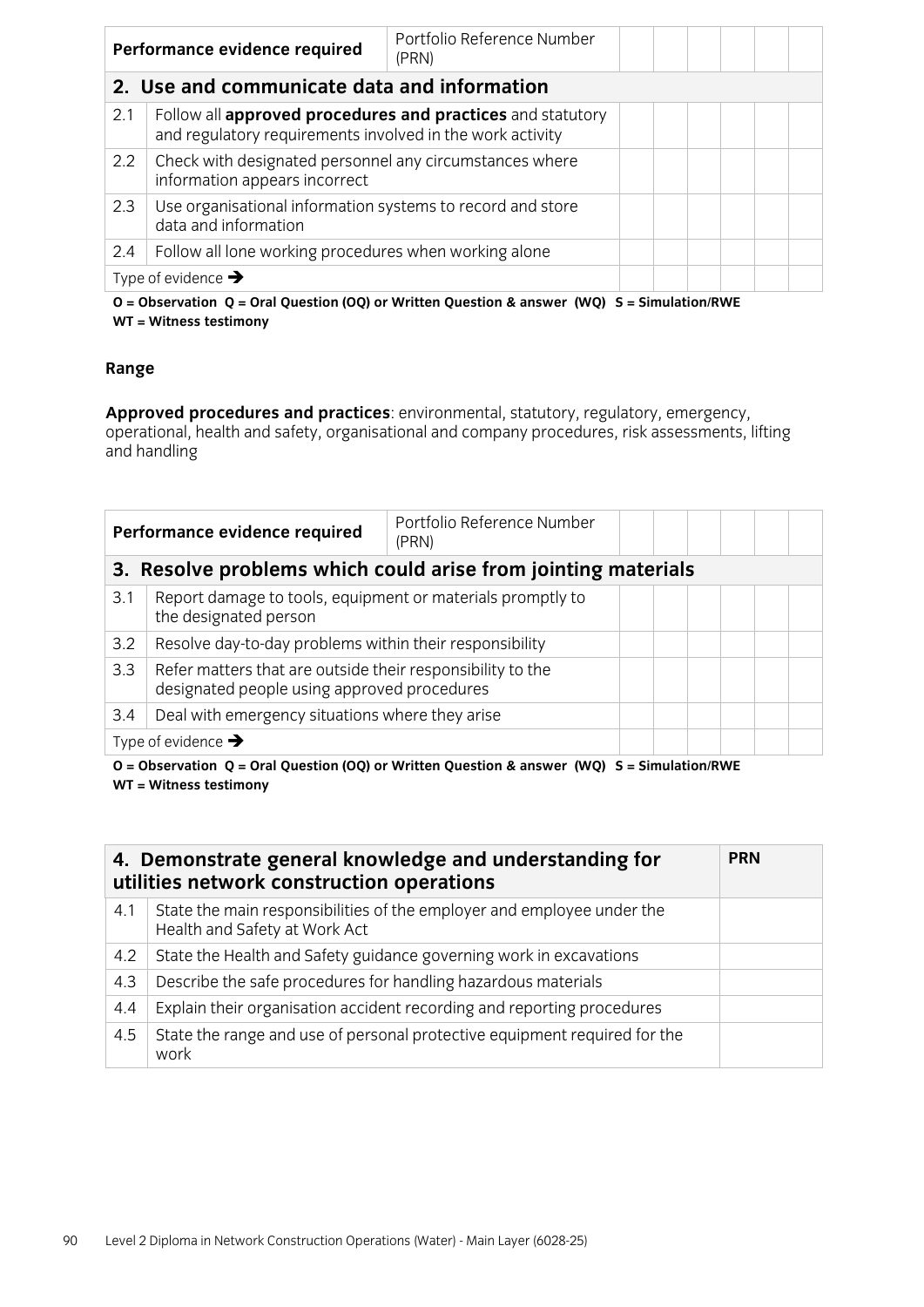|                       | 5. Demonstrate knowledge and understanding of butt fusion<br>jointing                                                   | <b>PRN</b> |
|-----------------------|-------------------------------------------------------------------------------------------------------------------------|------------|
| 5.1                   | State the health, safety and environment legislation and environmental<br>procedures that relate to the work activities |            |
| 5.2                   | Describe the correct manual handling procedures to be used during butt<br>fusion jointing                               |            |
| 5.3                   | Outline the industry codes of practice and company procedures relating to<br>butt fusion jointing                       |            |
| 5.4                   | Explain why only pipes of similar specifications can be joined together                                                 |            |
| 5.5                   | Explain how to interpret engineering specifications that are relevant to the<br>jointing activity                       |            |
| 5.6                   | Describe the different stages that take place during the butt fusion jointing<br>process                                |            |
| 5.7                   | Explain the importance of allowing each stage of the butt fusion process to<br>complete                                 |            |
| 5.8                   | Explain why pipe support and alignment are needed                                                                       |            |
| 5.9                   | Describe the consequences of poor pipe support and misalignment                                                         |            |
| 5.1                   | Explain the causes and effects of defects and contamination, including:                                                 |            |
| $\overline{0}$        | misalignment split defects<br>$\bullet$                                                                                 |            |
|                       | inadequate bead<br>٠                                                                                                    |            |
|                       | excessive bead<br>$\bullet$                                                                                             |            |
|                       | pipe specifications<br>$\bullet$                                                                                        |            |
|                       | compatibility<br>٠                                                                                                      |            |
|                       | different types of materials and consumables                                                                            |            |
| 5.1<br>1              | Describe the maintenance procedures that must be followed for butt fusion<br>activities                                 |            |
| 5.1<br>$\overline{2}$ | Describe how equipment must be calibrated for butt fusion activities                                                    |            |
| 5.1<br>3              | Describe the consequences of poor maintenance                                                                           |            |
| 5.1<br>$\overline{4}$ | Describe the different quality assurance procedures that can be applied to<br>recognise jointing defects, including:    |            |
|                       | destructive testing                                                                                                     |            |
|                       | non-destructive testing                                                                                                 |            |
| 5.1<br>5              | Outline the correct reporting procedures used for butt fusion activities                                                |            |

# **Confirm completion of this Unit on the Summary of Achievement Form on page.**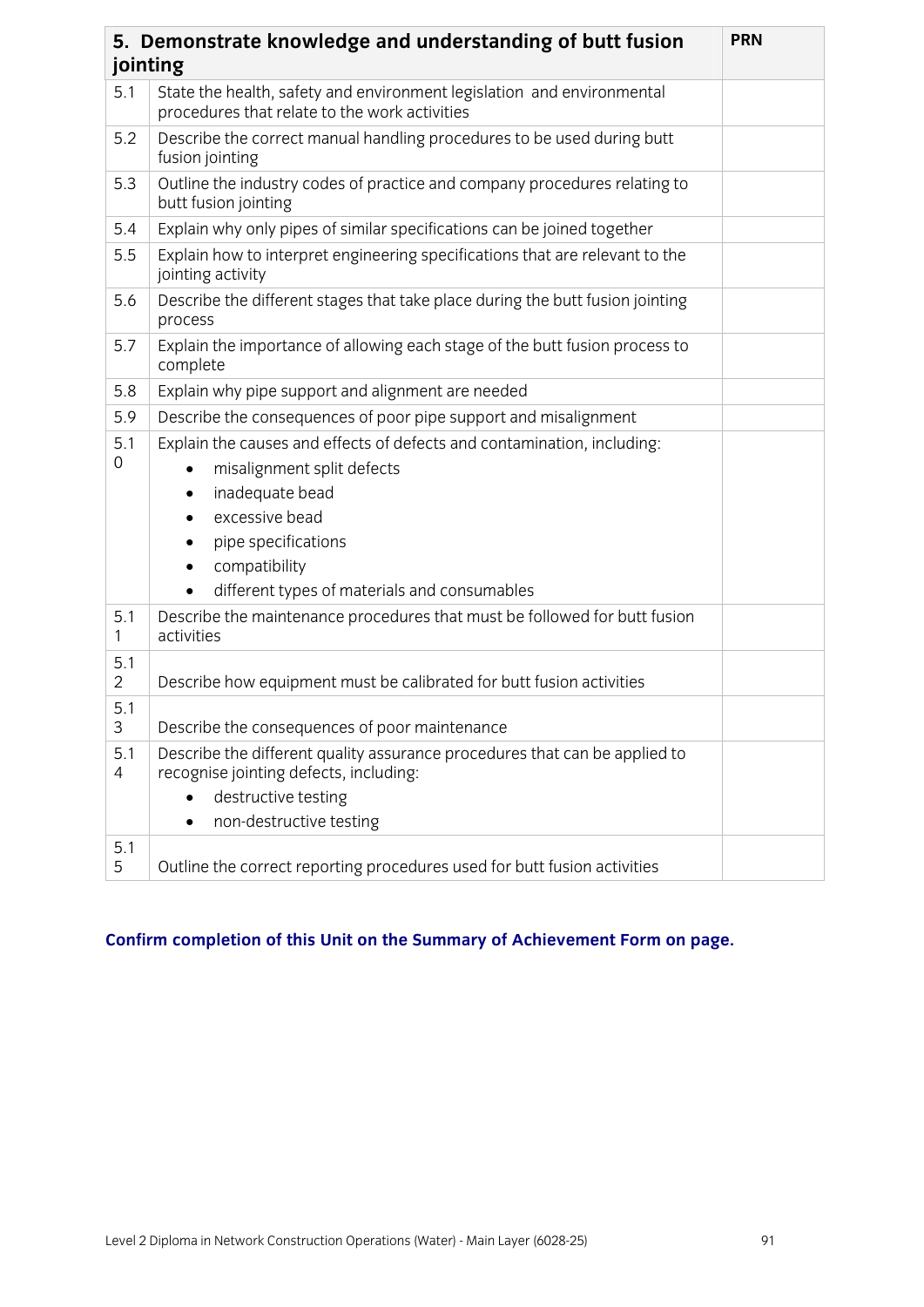# **Unit 222 Joint materials by butt fusion processes between 180mm and 315mm for utilities network construction**

#### **Unit aim:**

This unit allows you to show that you have the skills and knowledge to carry out butt fusion jointing on polyethylene pips with a diameter of between 180mm and 315 mm (150mm 300mm nominal bore).

You must show that you can make butt fusion joints, using non automatic and automatic machines, on parent materials with the same SDR rating and polymer type. You must be able to carry out butt fusion jointing in all weather conditions, according to industry standards and specifications. You must show that you can communicate information to the relevant people and organisations throughout the operation and must resolve or refer problems that arise during jointing in line with your job responsibilities.

| Where job was done | Time taken (hours) Date |  |
|--------------------|-------------------------|--|
|                    |                         |  |
|                    |                         |  |
|                    |                         |  |
|                    |                         |  |
|                    |                         |  |
|                    |                         |  |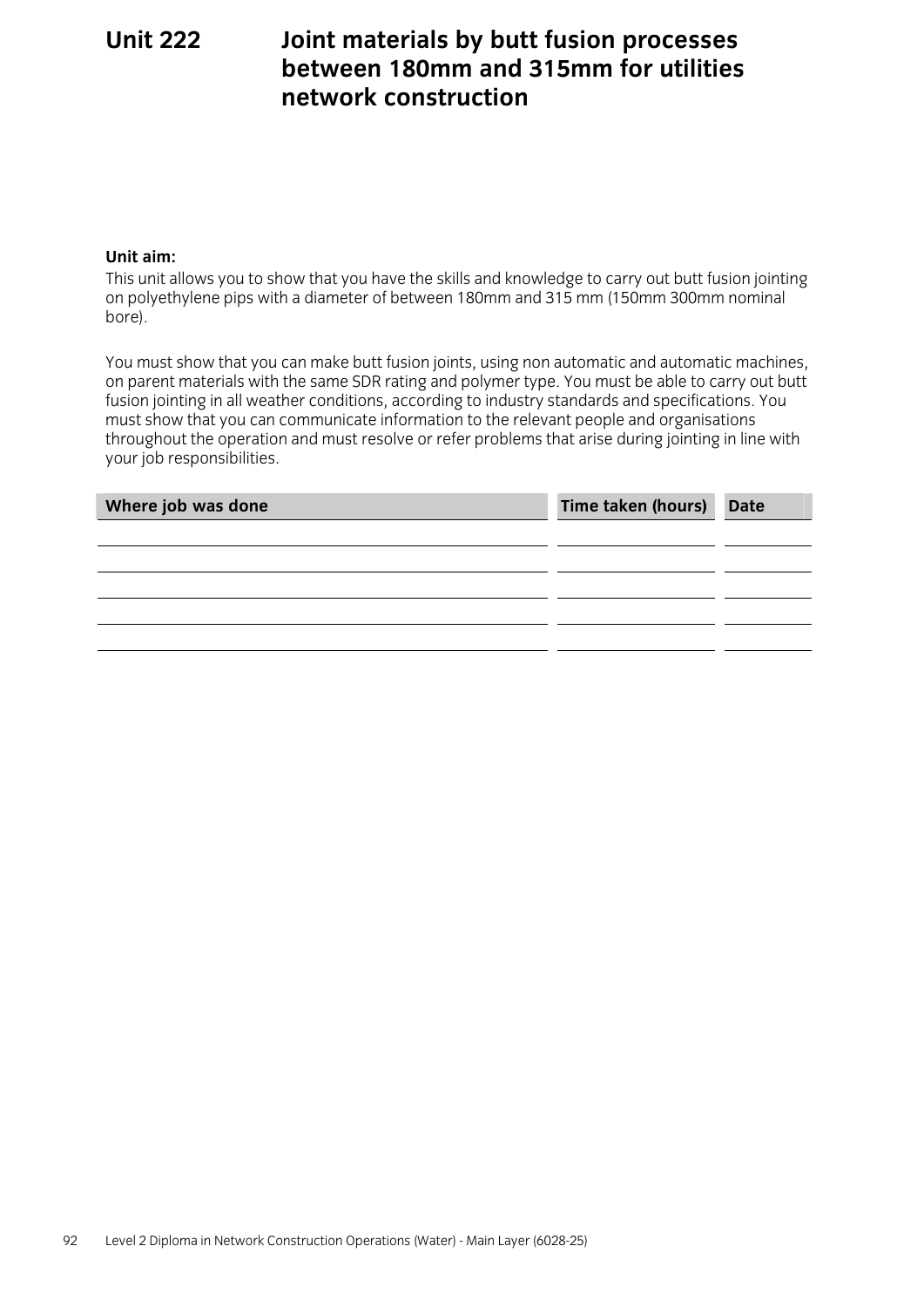# **Unit 222 Joint materials by butt fusion processes between 180mm and 315mm for utilities network construction**

|                                                                             | Performance evidence required                                                                                                    | Portfolio Reference Number<br>(PRN) |  |  |  |  |  |
|-----------------------------------------------------------------------------|----------------------------------------------------------------------------------------------------------------------------------|-------------------------------------|--|--|--|--|--|
| 1. Make butt fusion joints on pipe with diameter between 180mm and<br>315mm |                                                                                                                                  |                                     |  |  |  |  |  |
| 1.1                                                                         | Work safely and ensure compliance with health, safety,<br>environment and other regulations and guidelines                       |                                     |  |  |  |  |  |
| 1.2                                                                         | Carry out a site-specific risk assessment, and review it in<br>accordance with company procedures                                |                                     |  |  |  |  |  |
| 1.3                                                                         | Select and wear the designated Personal Protective Equipment<br>(PPE)                                                            |                                     |  |  |  |  |  |
| 1.4                                                                         | Follow the job instructions and procedures accurately to<br>prepare and make joints                                              |                                     |  |  |  |  |  |
| 1.5                                                                         | Check and confirm that joint preparation:<br>complies with specification<br>$\bullet$<br>meets quality requirements<br>$\bullet$ |                                     |  |  |  |  |  |
| 1.6                                                                         | Check that the jointing and related equipment and consumables<br>are as specified and fit for purpose                            |                                     |  |  |  |  |  |
| 1.7                                                                         | Provide adequate weather protection during the entire jointing<br>cycle                                                          |                                     |  |  |  |  |  |
| 1.8                                                                         | Carry out and monitor the machine operations in line with<br>specifications and job instructions                                 |                                     |  |  |  |  |  |
| 1.9                                                                         | Make butt joints of the required quality and specified<br>dimensional accuracy                                                   |                                     |  |  |  |  |  |
| 1.10                                                                        | De-bead and carry out the approved quality assurance test on<br>the bead                                                         |                                     |  |  |  |  |  |
| 1.11                                                                        | Mark the joint and bead in line with company procedures to<br>ensure that they are identifiable                                  |                                     |  |  |  |  |  |
| 1.12                                                                        | Shut down the equipment to a safe condition on completion of<br>jointing activities                                              |                                     |  |  |  |  |  |
| 1.13                                                                        | Deal promptly with excess and waste materials and temporary<br>attachments, in line with approved and agreed procedures          |                                     |  |  |  |  |  |
| Type of evidence $\rightarrow$                                              |                                                                                                                                  |                                     |  |  |  |  |  |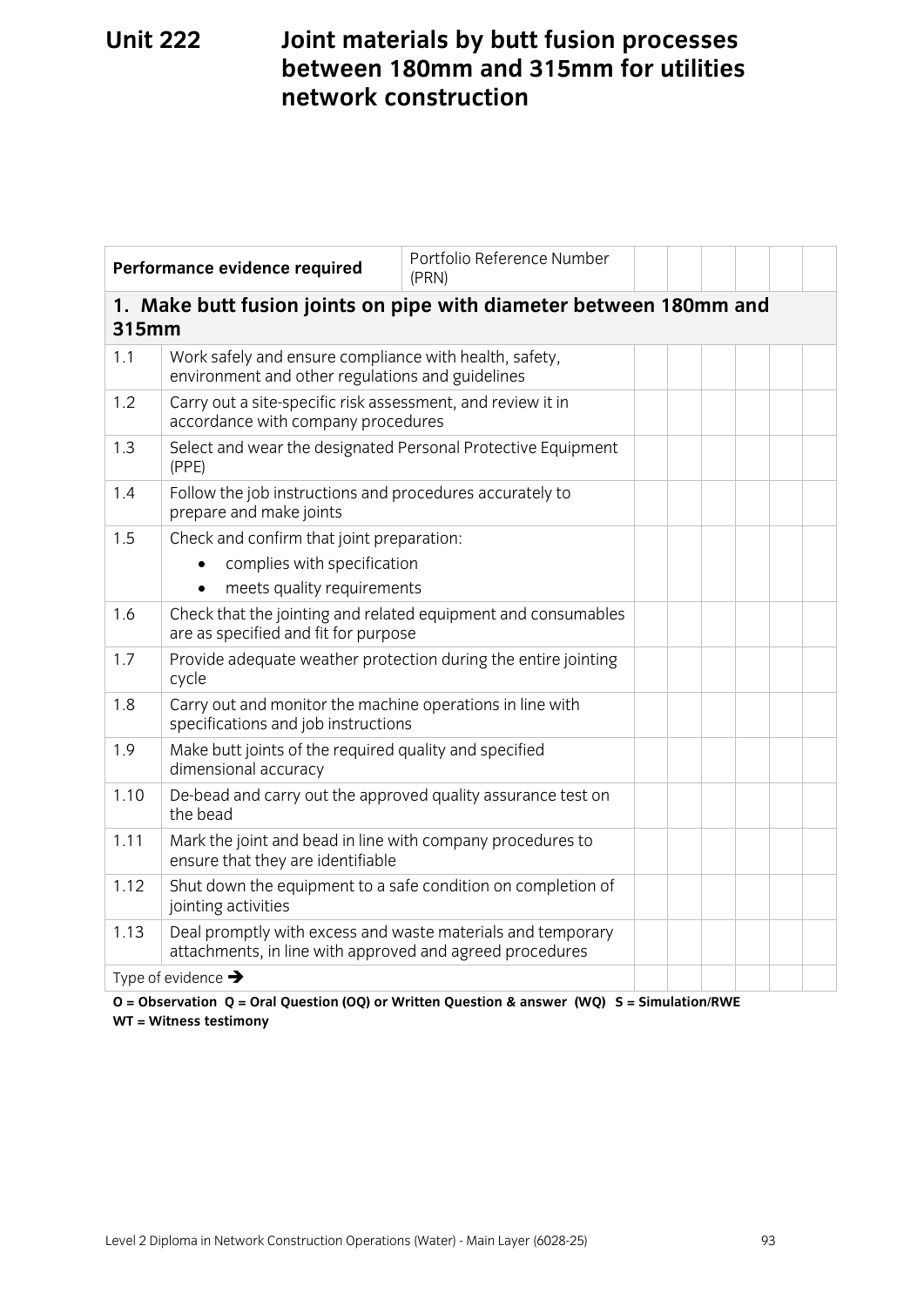| Performance evidence required  |                                                                                                                                | Portfolio Reference Number<br>(PRN) |  |  |  |  |
|--------------------------------|--------------------------------------------------------------------------------------------------------------------------------|-------------------------------------|--|--|--|--|
|                                | 2. Use and communicate data and information                                                                                    |                                     |  |  |  |  |
| 2.1                            | Follow all <b>approved procedures and practices</b> and statutory<br>and regulatory requirements involved in the work activity |                                     |  |  |  |  |
| 2.2                            | Check with designated personnel any circumstances where<br>information appears incorrect                                       |                                     |  |  |  |  |
| 2.3                            | Use organisational information systems to record and store<br>data and information                                             |                                     |  |  |  |  |
| 2.4                            | Follow all lone working procedures when working alone                                                                          |                                     |  |  |  |  |
| Type of evidence $\rightarrow$ |                                                                                                                                |                                     |  |  |  |  |

**O = Observation Q = Oral Question (OQ) or Written Question & answer (WQ) S = Simulation/RWE WT = Witness testimony**

## **Range**

**Approved procedures and practices**: environmental, statutory, regulatory, emergency, operational, health and safety, organisational and company procedures, risk assessments, lifting and handling

|                                | Performance evidence required                                                       | Portfolio Reference Number<br>(PRN)                                                                       |  |  |  |  |  |  |
|--------------------------------|-------------------------------------------------------------------------------------|-----------------------------------------------------------------------------------------------------------|--|--|--|--|--|--|
|                                | 3. Resolve problems which could arise from jointing materials                       |                                                                                                           |  |  |  |  |  |  |
| 3.1                            | Report damage to tools, equipment or materials promptly to<br>the designated person |                                                                                                           |  |  |  |  |  |  |
| 3.2                            | Resolve day-to-day problems within their responsibility                             |                                                                                                           |  |  |  |  |  |  |
| 3.3                            |                                                                                     | Refer matters that are outside their responsibility to the<br>designated people using approved procedures |  |  |  |  |  |  |
| 3.4                            | Deal with emergency situations where they arise                                     |                                                                                                           |  |  |  |  |  |  |
| Type of evidence $\rightarrow$ |                                                                                     |                                                                                                           |  |  |  |  |  |  |

|     | 4. Demonstrate general knowledge and understanding for<br>utilities network construction operations     | <b>PRN</b> |
|-----|---------------------------------------------------------------------------------------------------------|------------|
| 4.1 | State the main responsibilities of the employer and employee under the<br>Health and Safety at Work Act |            |
| 4.2 | State the health and safety guidance governing work in excavations                                      |            |
| 4.3 | Describe the safe procedures for handling hazardous materials                                           |            |
| 4.4 | Explain their organisational accident recording and reporting procedures                                |            |
| 4.5 | State the range and use of personal protective equipment required for the<br>work                       |            |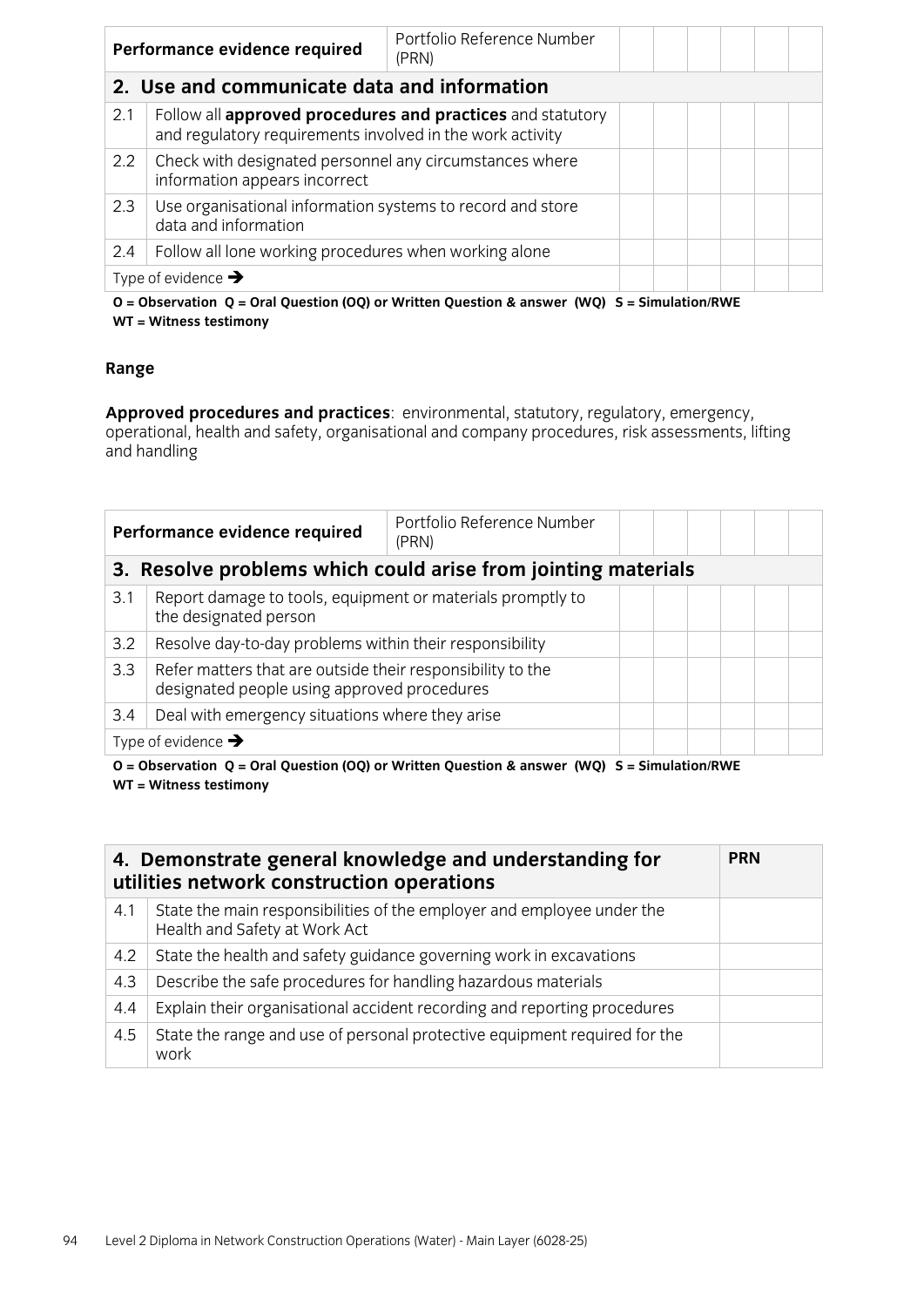|                       | 5. Demonstrate knowledge and understanding of butt fusion<br>jointing                                                   | <b>PRN</b> |
|-----------------------|-------------------------------------------------------------------------------------------------------------------------|------------|
| 5.1                   | State the health, safety and environment legislation and environmental<br>procedures that relate to the work activities |            |
| 5.2                   | Describe the correct manual handling procedures to be used during butt<br>fusion jointing                               |            |
| 5.3                   | Outline the industry codes of practice and company procedures relating to<br>butt fusion jointing                       |            |
| 5.4                   | Explain why only pipes of similar specifications can be joined together                                                 |            |
| 5.5                   | Explain how to interpret engineering specifications that are relevant to the<br>jointing activity                       |            |
| 5.6                   | Describe the different stages that take place during the butt fusion jointing<br>process                                |            |
| 5.7                   | Explain the importance of allowing each stage of the butt fusion process to<br>complete                                 |            |
| 5.8                   | Explain why pipe support and alignment are needed                                                                       |            |
| 5.9                   | Describe the consequences of poor pipe support and misalignment                                                         |            |
| 5.1                   | Explain the causes and effects of defects and contamination:                                                            |            |
| $\overline{0}$        | misalignment split defects<br>$\bullet$                                                                                 |            |
|                       | inadequate bead<br>٠                                                                                                    |            |
|                       | excessive bead<br>$\bullet$                                                                                             |            |
|                       | pipe specifications<br>٠                                                                                                |            |
|                       | compatibility<br>٠                                                                                                      |            |
|                       | different types of materials and consumables                                                                            |            |
| 5.1<br>1              | Describe the maintenance procedures that must be followed for butt fusion<br>activities                                 |            |
| 5.1<br>$\overline{2}$ | Describe how equipment must be calibrated for butt fusion activities                                                    |            |
| 5.1<br>3              | Describe the consequences of poor maintenance                                                                           |            |
| 5.1<br>$\overline{4}$ | Describe the different quality assurance procedures that can be applied to<br>recognise jointing defects, including:    |            |
|                       | destructive testing                                                                                                     |            |
|                       | non-destructive testing                                                                                                 |            |
| 5.1<br>5              | Outline the correct reporting procedures used for butt fusion activities                                                |            |

# **Confirm completion of this Unit on the Summary of Achievement Form on page.**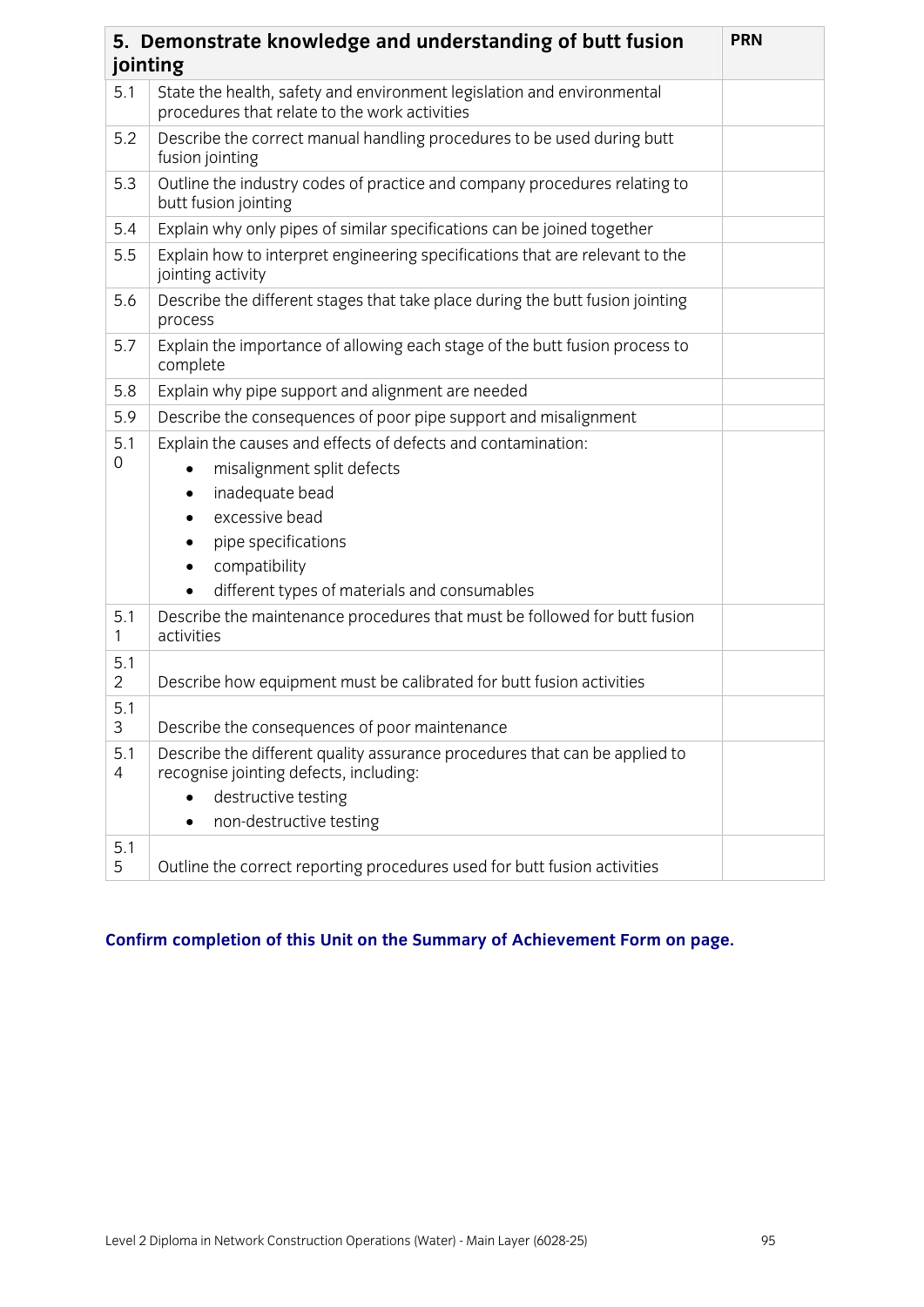# **Unit 223 Joint materials by mechanical means on water network construction**

### **Unit aim:**

This unit allows you to show that you have the skills and knowledge to assemble pipes and fittings for water network construction operations, using mechanical joints.

You will be able to use a variety of assembly methods and techniques, including cutting and mechanical jointing on metallic materials. You will also be able to cover transition jointing between metallic and polyethylene materials using mechanical fittings. You must also show that you can communicate information to the relevant people and organisations throughout mechanical joining activities, and must resolve or refer problems that arise during the work in line with your job responsibility. Throughout the operation, you must follow the work specification and Codes of Practice, and must maintain safe working and hygiene procedures.

| Where job was done | Time taken (hours) Date |  |
|--------------------|-------------------------|--|
|                    |                         |  |
|                    |                         |  |
|                    |                         |  |
|                    |                         |  |
|                    |                         |  |
|                    |                         |  |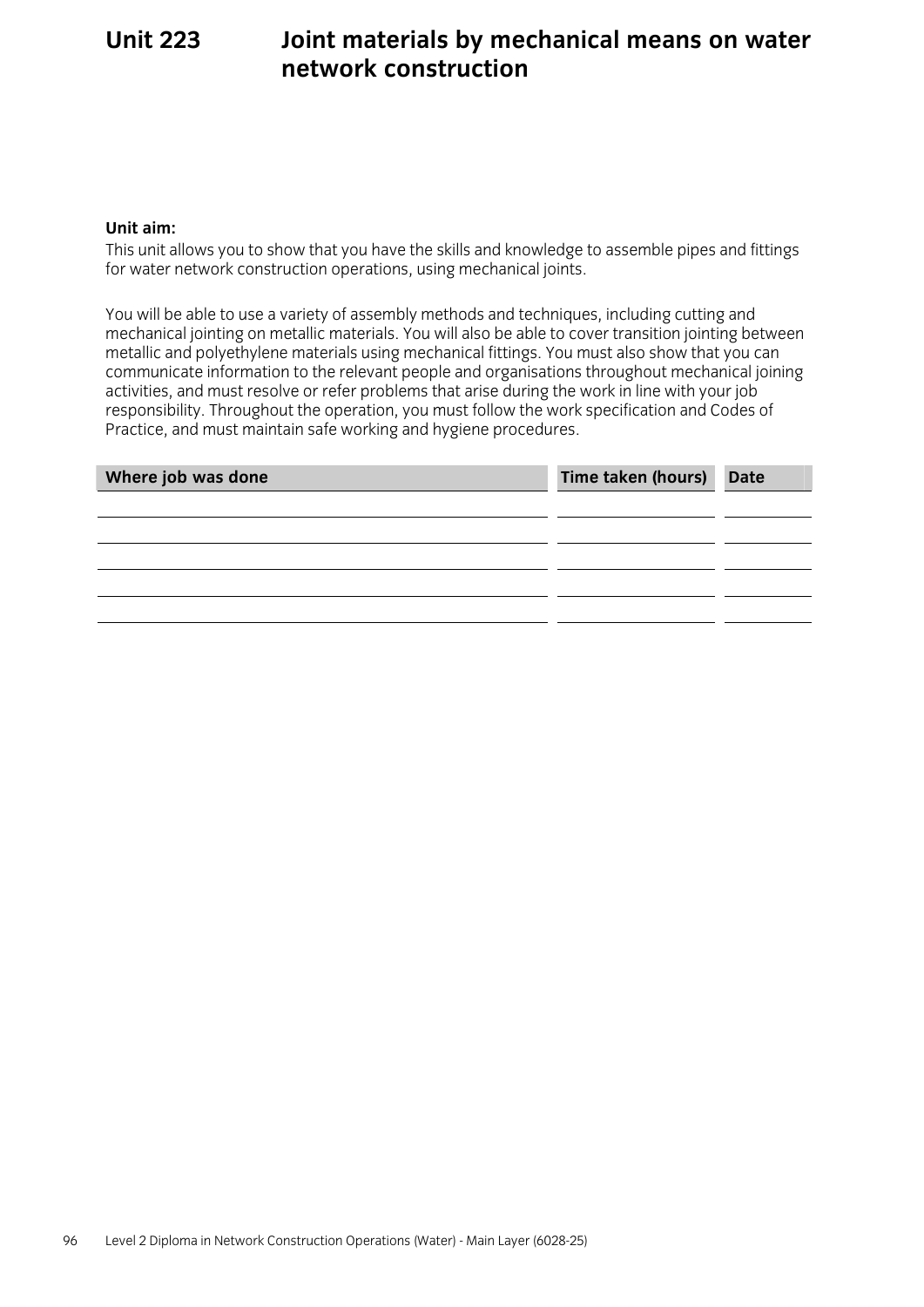# **Unit 223 Joint materials by mechanical means on water network construction**

| Performance evidence required  |                                                                                                                                           | Portfolio Reference Number<br>(PRN) |  |  |  |  |
|--------------------------------|-------------------------------------------------------------------------------------------------------------------------------------------|-------------------------------------|--|--|--|--|
|                                | 1. Joint materials by assembling                                                                                                          |                                     |  |  |  |  |
| 1.1                            | Work safely at all times in accordance with health, safety and<br>environment requirements and legislation                                |                                     |  |  |  |  |
| 1.2                            | Carry out a site-specific risk assessment, and review in<br>accordance with company procedures                                            |                                     |  |  |  |  |
| 1.3                            | Select and wear the appropriate Personal Protective<br>Equipment (PPE)                                                                    |                                     |  |  |  |  |
| 1.4                            | Assemble and position the joint components using and<br>following assembly drawing and work instructions                                  |                                     |  |  |  |  |
| 1.5                            | Ensure that the joint components to be assembled meet the<br>manufacturer's specifications and operating and performance<br>standards     |                                     |  |  |  |  |
| 1.6                            | Secure the joint components using connectors and securing<br>devices in accordance with component specifications and work<br>instructions |                                     |  |  |  |  |
| 1.7                            | Check to make sure that the finished joint assembly is complete<br>and meets its operating requirements                                   |                                     |  |  |  |  |
| 1.8                            | Carry out work in accordance with company procedures                                                                                      |                                     |  |  |  |  |
| Type of evidence $\rightarrow$ |                                                                                                                                           |                                     |  |  |  |  |

**O = Observation Q = Oral Question (OQ) or Written Question & answer (WQ) S = Simulation/RWE WT = Witness testimony**

### **Range**

**Joint**: flanged, flexible, metallic pipes, non-metallic pipes

|     | Performance evidence required                                                          | Portfolio Reference Number<br>(PRN) |  |  |  |  |  |  |
|-----|----------------------------------------------------------------------------------------|-------------------------------------|--|--|--|--|--|--|
|     | 2. Use and communicate data and information                                            |                                     |  |  |  |  |  |  |
| 2.1 | Follow all approved procedures and practices involved in the<br>work activity          |                                     |  |  |  |  |  |  |
| 2.2 | Check with designated personnel any circumstances where<br>information appears correct |                                     |  |  |  |  |  |  |
| 2.3 | Use organisational information systems to record and store<br>data and information     |                                     |  |  |  |  |  |  |
| 2.4 | Follow all lone working procedures when working alone                                  |                                     |  |  |  |  |  |  |
|     | Type of evidence $\rightarrow$                                                         |                                     |  |  |  |  |  |  |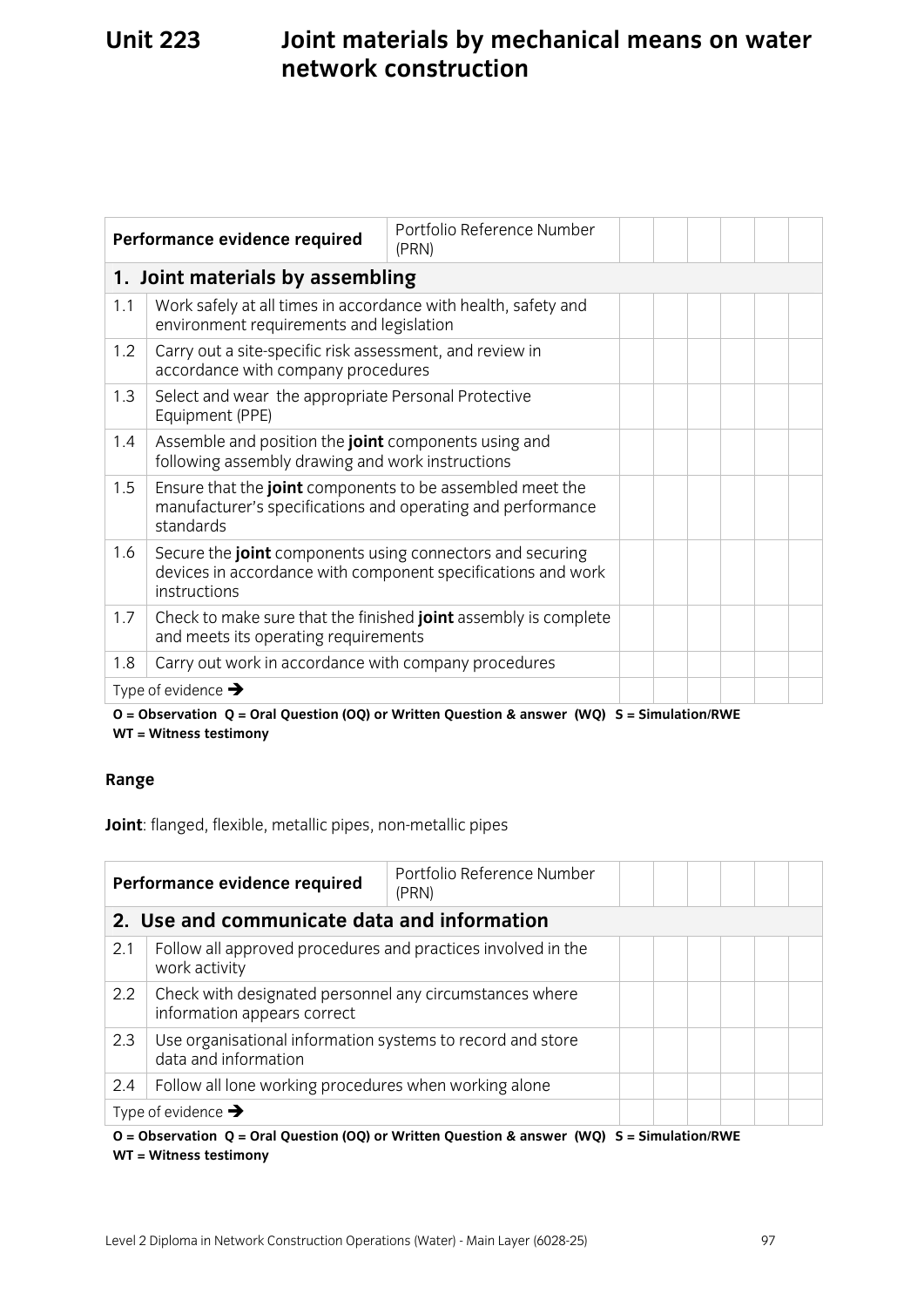|                                | Performance evidence required                                                                     | Portfolio Reference Number<br>(PRN) |  |  |  |  |  |  |
|--------------------------------|---------------------------------------------------------------------------------------------------|-------------------------------------|--|--|--|--|--|--|
|                                | 3. Resolve problems which arise when performing jointing activities                               |                                     |  |  |  |  |  |  |
| 3.1                            | Deal with problems within the limits of their responsibility                                      |                                     |  |  |  |  |  |  |
| 3.2                            | Report problems that are outside the responsibility of their job<br>role to the designated person |                                     |  |  |  |  |  |  |
| Type of evidence $\rightarrow$ |                                                                                                   |                                     |  |  |  |  |  |  |

**O = Observation Q = Oral Question (OQ) or Written Question & answer (WQ) S = Simulation/RWE WT = Witness testimony**

| 4. Demonstrate general knowledge and understanding for<br>utilities network construction operations |                                                                                                         |  |
|-----------------------------------------------------------------------------------------------------|---------------------------------------------------------------------------------------------------------|--|
| 4.1                                                                                                 | State the main responsibilities of the employer and employee under the<br>Health and Safety at Work Act |  |
| 4.2                                                                                                 | State the health and safety guidance governing work in excavations                                      |  |
| 4.3                                                                                                 | Describe the safe procedures for handling hazardous materials                                           |  |
| 4.4                                                                                                 | Explain their organisational accident recording and reporting procedures                                |  |
| 4.5                                                                                                 | List the range and use of personal protective equipment for the work                                    |  |

|      | 5. Demonstrate knowledge and understanding of jointing<br>materials by mechanical means                                                                    |  |  |  |  |
|------|------------------------------------------------------------------------------------------------------------------------------------------------------------|--|--|--|--|
| 5.1  | Outline the requirements of legislation, environmental procedures, Codes<br>of Practice and company procedures relevant to the specific work<br>activities |  |  |  |  |
| 5.2  | Explain how to read and interpret basic drawings and specifications as<br>specified in industry standards                                                  |  |  |  |  |
| 5.3  | Describe the basic methods and techniques for assembling and jointing<br>components                                                                        |  |  |  |  |
| 5.4  | Explain the purpose of quality control procedures                                                                                                          |  |  |  |  |
| 5.5  | Describe how to read and interpret quality control procedures                                                                                              |  |  |  |  |
| 5.6  | Describe the handling equipment and procedures which should be used<br>and followed for designated work activities                                         |  |  |  |  |
| 5.7  | Explain how to select preparation techniques for simple designated jointing<br>activities                                                                  |  |  |  |  |
| 5.8  | Describe the tools and equipment that are required to carry out pipe<br>jointing                                                                           |  |  |  |  |
| 5.9  | Explain why it is important to look after tools and equipment                                                                                              |  |  |  |  |
| 5.10 | Describe typical problems that can occur during pipe jointing activities and<br>explain possible remedial activities                                       |  |  |  |  |

### **Range**

**Specific work activities**: manual handling, the provision and use of equipment, hygiene and health checks, working with or near hazardous materials, personal protection, accident reporting, working in excavations

### **Confirm completion of this Unit on the Summary of Achievement Form on page.**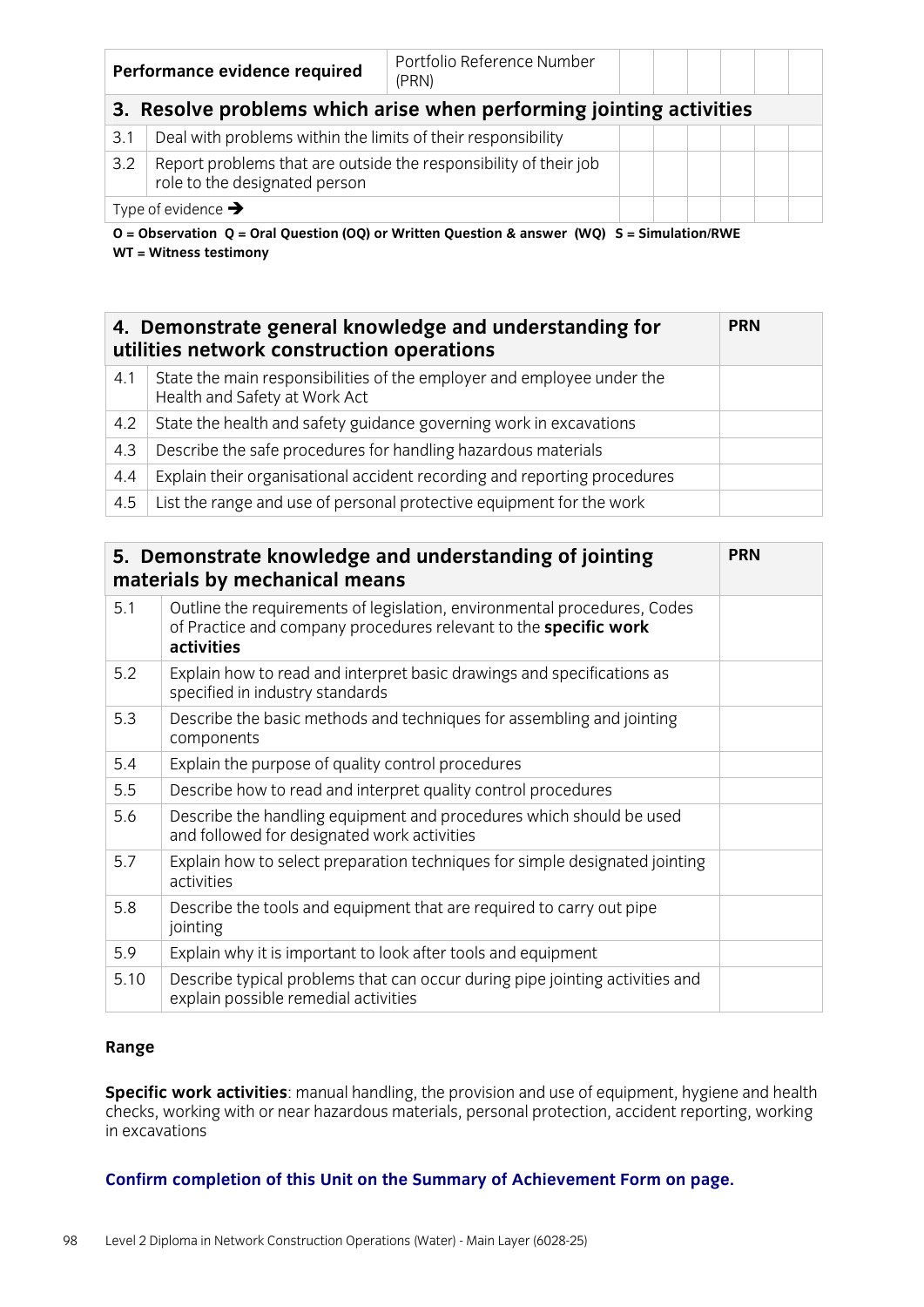# **Unit 225 Install water mains up to 150mm nominal bore or 180mm polyethylene**

#### **Unit aim:**

This unit allows you to show that you have the skills and knowledge to install water mains up to 150mm nominal bore (180mm PE).

You will be able to interpret technical information and specifications and prepare the resources necessary to install the system, and must install the various components required in line with the specification and relevant company procedures. You must record and report information about the job to the relevant people, and must resolve or refer problems that arise during the work in line with your job responsibility. Throughout the operation, you must follow the work specification and Codes of Practice, and must maintain safe working and hygiene procedures.

| Where job was done | Time taken (hours) Date |  |
|--------------------|-------------------------|--|
|                    |                         |  |
|                    |                         |  |
|                    |                         |  |
|                    |                         |  |
|                    |                         |  |
|                    |                         |  |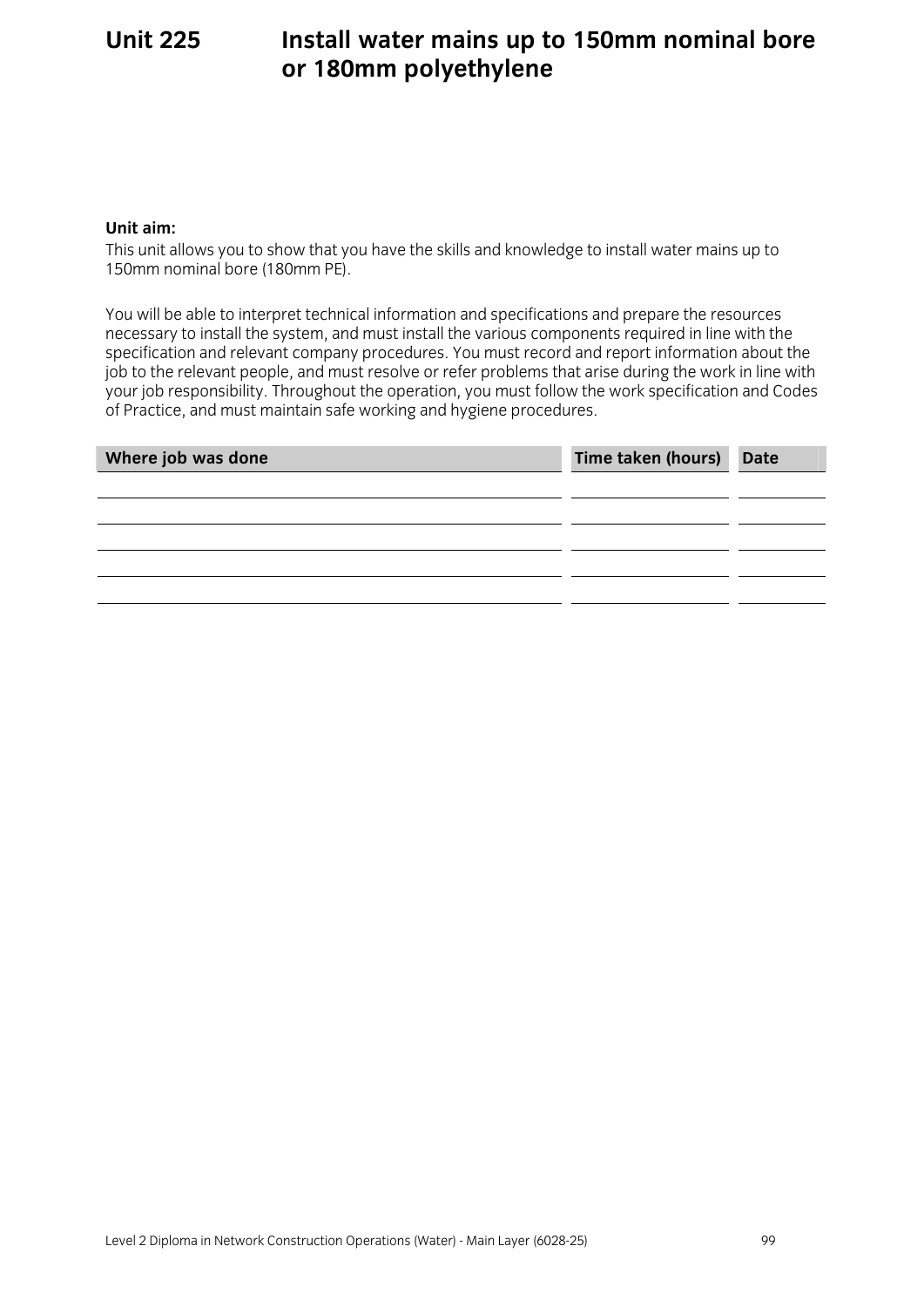# **Unit 225 Install water mains up to 150mm nominal bore or 180mm polyethylene**

|                                                                                                                                              | Performance evidence required                                                                                             | Portfolio Reference Number<br>(PRN) |  |  |  |  |  |
|----------------------------------------------------------------------------------------------------------------------------------------------|---------------------------------------------------------------------------------------------------------------------------|-------------------------------------|--|--|--|--|--|
|                                                                                                                                              | 1. Interpret technical information for installing water mains                                                             |                                     |  |  |  |  |  |
| Use drawings, records, work documents, manuals and technical<br>1.1<br>specifications to provide work details for component<br>installations |                                                                                                                           |                                     |  |  |  |  |  |
| 1.2                                                                                                                                          | Use the <b>technical information</b> to confirm dimensions, lengths,<br>widths and quantities required                    |                                     |  |  |  |  |  |
| 1.3                                                                                                                                          | Use the technical information to determine the positions of<br>utilities plant, services, buildings, kerbs and boundaries |                                     |  |  |  |  |  |
| 1.4                                                                                                                                          | Where discrepancies occur, ensure that necessary corrections<br>are made or communicated to those who need to know        |                                     |  |  |  |  |  |
|                                                                                                                                              | Type of evidence $\rightarrow$                                                                                            |                                     |  |  |  |  |  |

**O = Observation Q = Oral Question (OQ) or Written Question & answer (WQ) S = Simulation/RWE WT = Witness testimony**

### **Range**

**Component:** pipe:  $-$  coil and stick, joints, valves and hydrants

**Technical information**: job progress, discrepancies or deficiencies, work instructions, problems outside own responsibility, requirements for mains shut downs

|                  | Performance evidence required                                                                                          | Portfolio Reference Number<br>(PRN) |  |  |  |  |  |  |
|------------------|------------------------------------------------------------------------------------------------------------------------|-------------------------------------|--|--|--|--|--|--|
|                  | 2. Select water main components and resources for installation of the<br>system                                        |                                     |  |  |  |  |  |  |
| 2.1              | Select the <b>components</b> in accordance with work and quality<br>specifications                                     |                                     |  |  |  |  |  |  |
| $2.2\phantom{0}$ | Ensure <b>components</b> are in good condition and are fit for<br>purpose                                              |                                     |  |  |  |  |  |  |
| 2.3              | Follow procedures to ensure that defective, non-matching or<br>sub-standard components are replaced                    |                                     |  |  |  |  |  |  |
| $2.4^{\circ}$    | Ensure that sufficient quantities of suitable tools, plant and<br>equipment are available, checked and fit for purpose |                                     |  |  |  |  |  |  |
| 2.5              | Ensure there is sufficient competent labour to carry out the<br>work effectively and safely                            |                                     |  |  |  |  |  |  |
| 2.6              | Deal promptly and effectively with actual and predicted<br>changes to the planned use of the resources                 |                                     |  |  |  |  |  |  |
|                  | Type of evidence $\rightarrow$                                                                                         |                                     |  |  |  |  |  |  |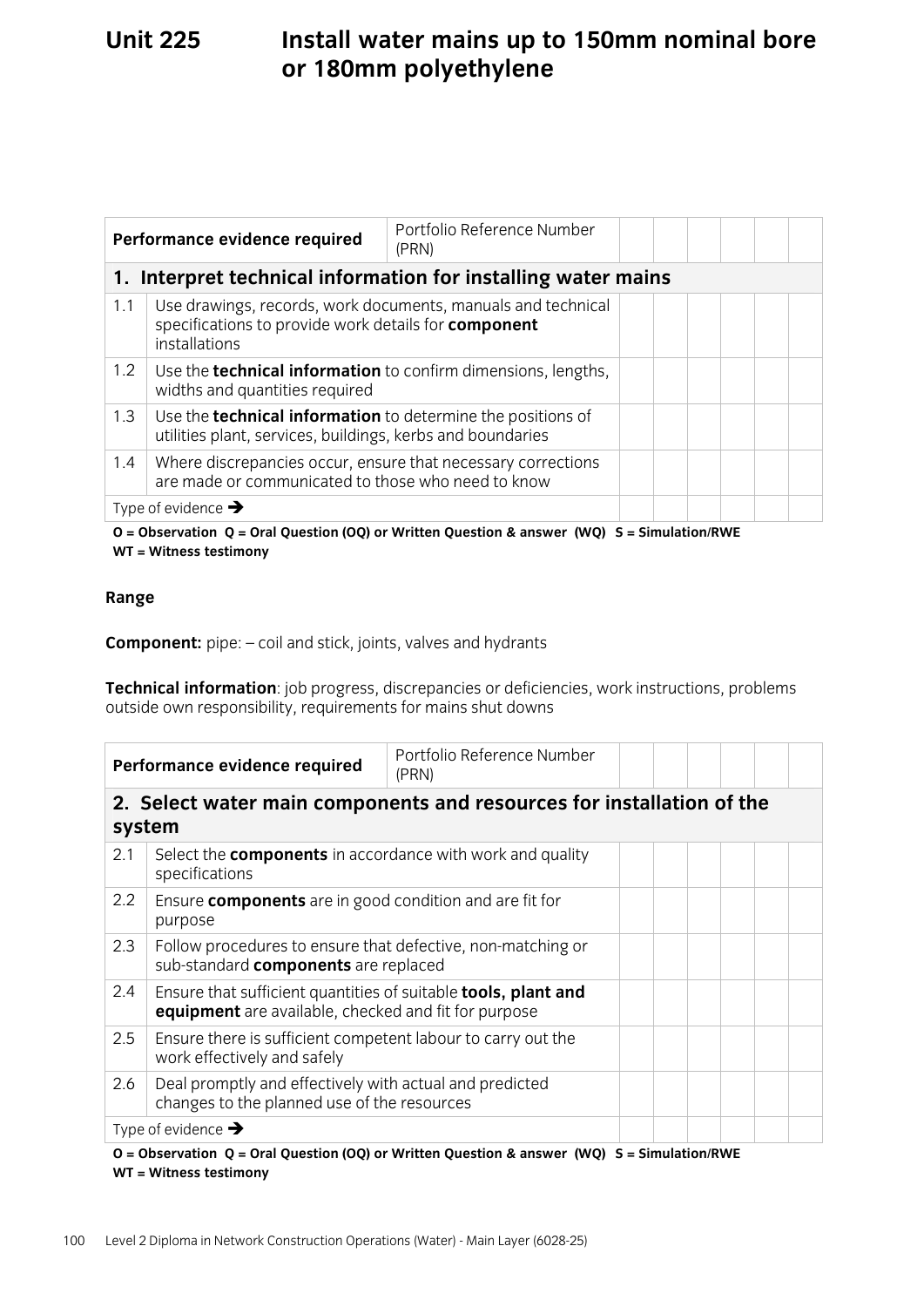**Component:** pipe: – coil and stick, joints, valves and hydrants

### **Tools, plant and equipment**: pipe cutting, pipe jointing, pumping

|      | Performance evidence required                                                                                                 | Portfolio Reference Number<br>(PRN) |  |  |  |  |  |
|------|-------------------------------------------------------------------------------------------------------------------------------|-------------------------------------|--|--|--|--|--|
|      | 3. Install components of the water main                                                                                       |                                     |  |  |  |  |  |
| 3.1  | Determine the mains installation method to be used                                                                            |                                     |  |  |  |  |  |
| 3.2  | Carry out a site-specific risk assessment and review in<br>accordance with company policy                                     |                                     |  |  |  |  |  |
| 3.3  | Select and wear the designated personal protective equipment<br>(PPE)                                                         |                                     |  |  |  |  |  |
| 3.4  | Check and confirm the condition of the excavation conforms<br>with instructions and specifications                            |                                     |  |  |  |  |  |
| 3.5  | Select, prepare and operate installation equipment in<br>accordance with the specification and manufacturer's<br>instructions |                                     |  |  |  |  |  |
| 3.6  | Position components in accordance with the specification                                                                      |                                     |  |  |  |  |  |
| 3.7  | Assemble components to industry standards using<br>appropriate jointing techniques                                            |                                     |  |  |  |  |  |
| 3.8  | Take adequate precautions to prevent damage to<br>components, tools and equipment during installation                         |                                     |  |  |  |  |  |
| 3.9  | Protect installed assets and other utilities using appropriate<br>protective techniques                                       |                                     |  |  |  |  |  |
| 3.10 | Make connections to the existing water main using<br>appropriate connection techniques                                        |                                     |  |  |  |  |  |
| 3.11 | Complete the connection in the specified time frame                                                                           |                                     |  |  |  |  |  |
| 3.12 | Check the quality of the installation and confirm compliance<br>with the specified standard                                   |                                     |  |  |  |  |  |
| 3.13 | Install all chambers covers and associated ancillary items in<br>accordance with specifications                               |                                     |  |  |  |  |  |
| 3.14 | Maintain the security and safety of the site, job and third parties<br>at all times                                           |                                     |  |  |  |  |  |
| 3.15 | Ensure safe working procedures are followed throughout the<br>work activities                                                 |                                     |  |  |  |  |  |
|      | Type of evidence $\rightarrow$                                                                                                |                                     |  |  |  |  |  |

**O = Observation Q = Oral Question (OQ) or Written Question & answer (WQ) S = Simulation/RWE WT = Witness testimony**

#### **Range**

**Component:** pipe: – coil and stick, joints, valves and hydrants

**Jointing techniques**: mechanical flexible, mechanical flanged, butt fusion, electrofusion

**Protective techniques**: using particular types of backfill materials, support, thrust protection, rerouting activities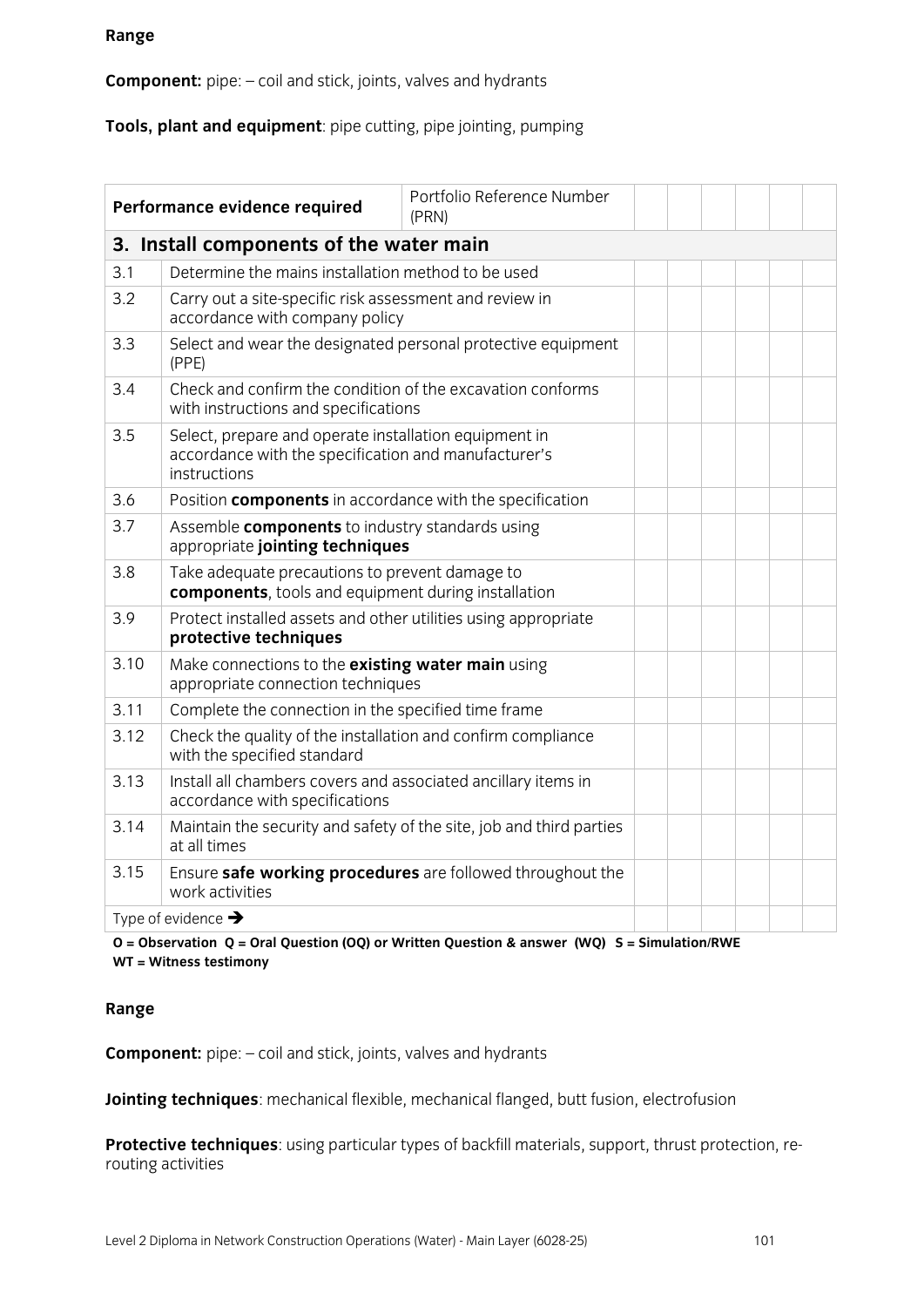### **Existing water main**: polyethylene (PE), iron, UPVC, asbestos cement

**Safe working procedures**: risk assessment, site safety and security, lone working, personal protection, working in excavations, working at height, provision and use of tools and equipment, permit to work systems, hygiene procedures, hazardous materials, accident reporting, lifting and handling

|     | Performance evidence required                                                                                 | Portfolio Reference Number<br>(PRN) |  |  |  |  |
|-----|---------------------------------------------------------------------------------------------------------------|-------------------------------------|--|--|--|--|
|     | 4. Use and communicate data and information                                                                   |                                     |  |  |  |  |
| 4.1 | Provide technical information using appropriate verbal and<br>written communication techniques                |                                     |  |  |  |  |
| 4.2 | Ensure recipients have received and understood the<br>information                                             |                                     |  |  |  |  |
| 4.3 | Report any inaccuracies in the technical information sources<br>used to the designated person                 |                                     |  |  |  |  |
| 4.4 | Complete work documentation accurately and record it in the<br>specified place or pass to a designated person |                                     |  |  |  |  |
| 4.5 | Follow the correct procedures if working on a 'Permit to Work'<br>activity                                    |                                     |  |  |  |  |
|     | Type of evidence $\rightarrow$                                                                                |                                     |  |  |  |  |

#### **O = Observation Q = Oral Question (OQ) or Written Question & answer (WQ) S = Simulation/RWE WT = Witness testimony**

#### **Range**

**Technical information**: job progress, discrepancies or deficiencies, work instructions, problems outside own responsibility, requirements for mains shut downs

**Communication techniques**: written, spoken face-to-face, spoken via telephone

|                                                                                    | Performance evidence required                                                             | Portfolio Reference Number<br>(PRN) |  |  |  |  |  |
|------------------------------------------------------------------------------------|-------------------------------------------------------------------------------------------|-------------------------------------|--|--|--|--|--|
| 5. Resolve problems that arise from technical information and installation<br>work |                                                                                           |                                     |  |  |  |  |  |
| 5.1                                                                                | Report any damage or defects to tools, equipment or materials<br>to the designated person |                                     |  |  |  |  |  |
| 5.2                                                                                | Report work which is incomplete and not to schedule to the<br>designated person           |                                     |  |  |  |  |  |
| 5.3                                                                                | Refer problems and conditions outside their responsibility to<br>the designated person    |                                     |  |  |  |  |  |
|                                                                                    | Type of evidence $\rightarrow$                                                            |                                     |  |  |  |  |  |

|     | 6. Demonstrate general knowledge and understanding for<br>utilities network construction operations     | <b>PRN</b> |
|-----|---------------------------------------------------------------------------------------------------------|------------|
| 6.1 | State the main responsibilities of the employer and employee under the<br>Health and Safety at Work Act |            |
| 6.2 | State the health and safety guidance governing work in excavations                                      |            |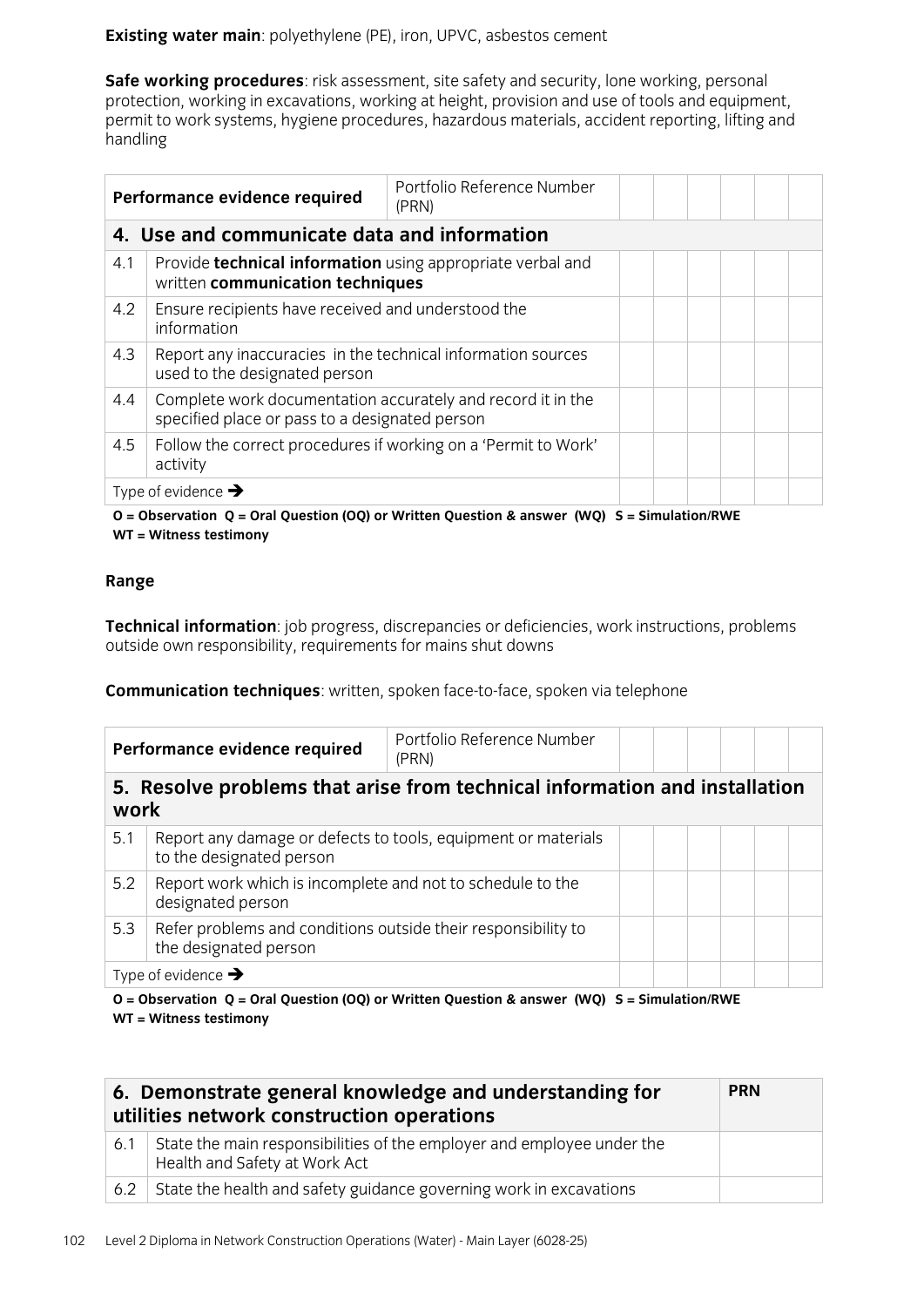| 6.3 Describe the safe procedures for handling hazardous materials            |  |
|------------------------------------------------------------------------------|--|
| 6.4 Explain their organisational accident recording and reporting procedures |  |
| 6.5 List the range and use of personal protective equipment for the work     |  |

|      | 7. Demonstrate knowledge and understanding of installing<br>water mains                                                                   | <b>PRN</b> |
|------|-------------------------------------------------------------------------------------------------------------------------------------------|------------|
| 7.1  | Explain the importance of carrying out on-site risk assessments and<br>implementing safe systems of work and the need for constant review |            |
| 7.2  | Explain the importance of understanding and implementing a safe system of<br>work (SSOW) document when working in excavations             |            |
| 7.3  | Outline the organisation's policy and procedures for meeting relevant<br>statutory requirements, regulations and Codes of Practice        |            |
| 7.4  | Describe the factors that affect the suitability of excavations, and how to<br>confirm that an excavation is suitable                     |            |
| 7.5  | Describe situations where particular authorisations are required before<br>undertaking work                                               |            |
| 7.6  | Explain the implications of not obtaining the required authorisations before<br>undertaking work                                          |            |
| 7.7  | Explain the potential dangers of working in trenches and holes                                                                            |            |
| 7.8  | Outline the main responsibilities of employers and employees under the<br>current working at height regulations                           |            |
| 7.9  | Explain the dangers of taking actions that can create confined spaces risks in<br>excavations                                             |            |
| 7.10 | Describe the implications of using incorrect plant, tools, materials and system<br>components                                             |            |
| 7.11 | State the actions to be taken where plant, tools, materials and system<br>components fail to meet required specification                  |            |
| 7.12 | Describe situations where main installation can go wrong and suitable actions<br>available to rectify them                                |            |
| 7.13 | Describe how to access information from reference documents, Regulations<br>and Codes of Practice                                         |            |
| 7.14 | Describe the range of actions to be taken if work cannot proceed to schedule                                                              |            |
| 7.15 | Explain how to determine appropriate safe remedial action if work cannot<br>proceed                                                       |            |
| 7.16 | Describe the types and causes of disruption that can occur when installing<br>water mains, and how to avoid them                          |            |
| 7.17 | Describe the dangers of using inadequate handling and lifting procedures                                                                  |            |
| 7.18 | Describe the types and signs of defect likely to be encountered when<br>installing water mains                                            |            |
| 7.19 | Explain how to determine the correct, and safe, action to take to resolve<br>defects encountered during installation of water mains       |            |
| 7.20 | Explain the importance of compliance with current industry standards                                                                      |            |

**Component:** pipe:  $-$  coil and stick, joints, valves and hydrants

# **Confirm completion of this Unit on the Summary of Achievement Form on page.**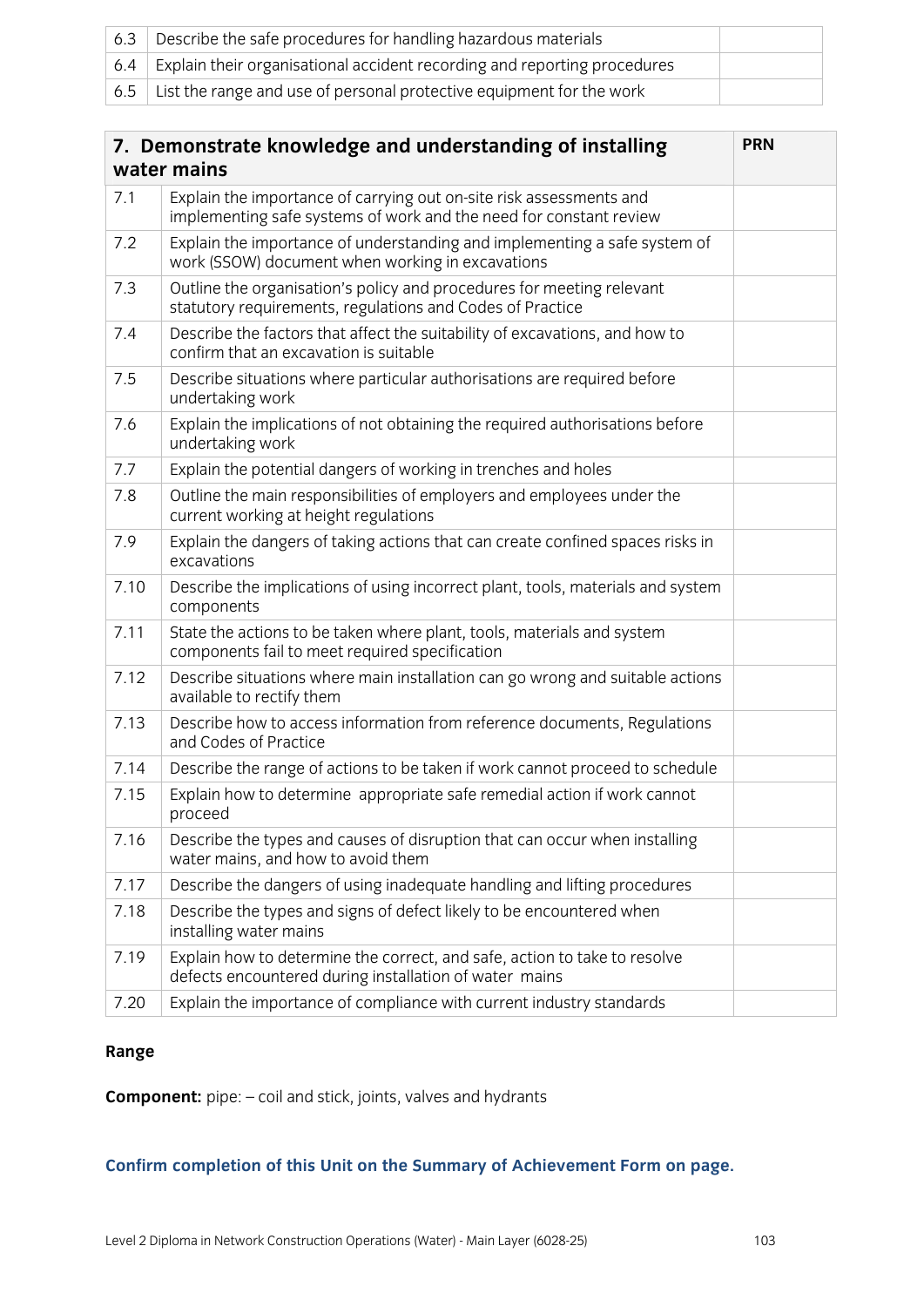# **Unit 226 Install water mains from 150mm-300mm nominal bore or 180mm-315mm polyethylene**

#### **Unit aim:**

This unit allows you to show that you have the skills and knowledge to install water mains using pipes with diameters of 150-300mm nominal bore (180-315mm PE).

You will be able to interpret technical information and specifications and prepare the resources necessary to install the system, and must install the various components required in line with the specification and relevant company procedures. You must record and report information about the job to the relevant people, and must resolve or refer problems that arise during the work in line with your job responsibility. Throughout the operation, you must follow the work specification and Codes of Practice, and must maintain safe working and hygiene procedures.

| Time taken (hours) Date |
|-------------------------|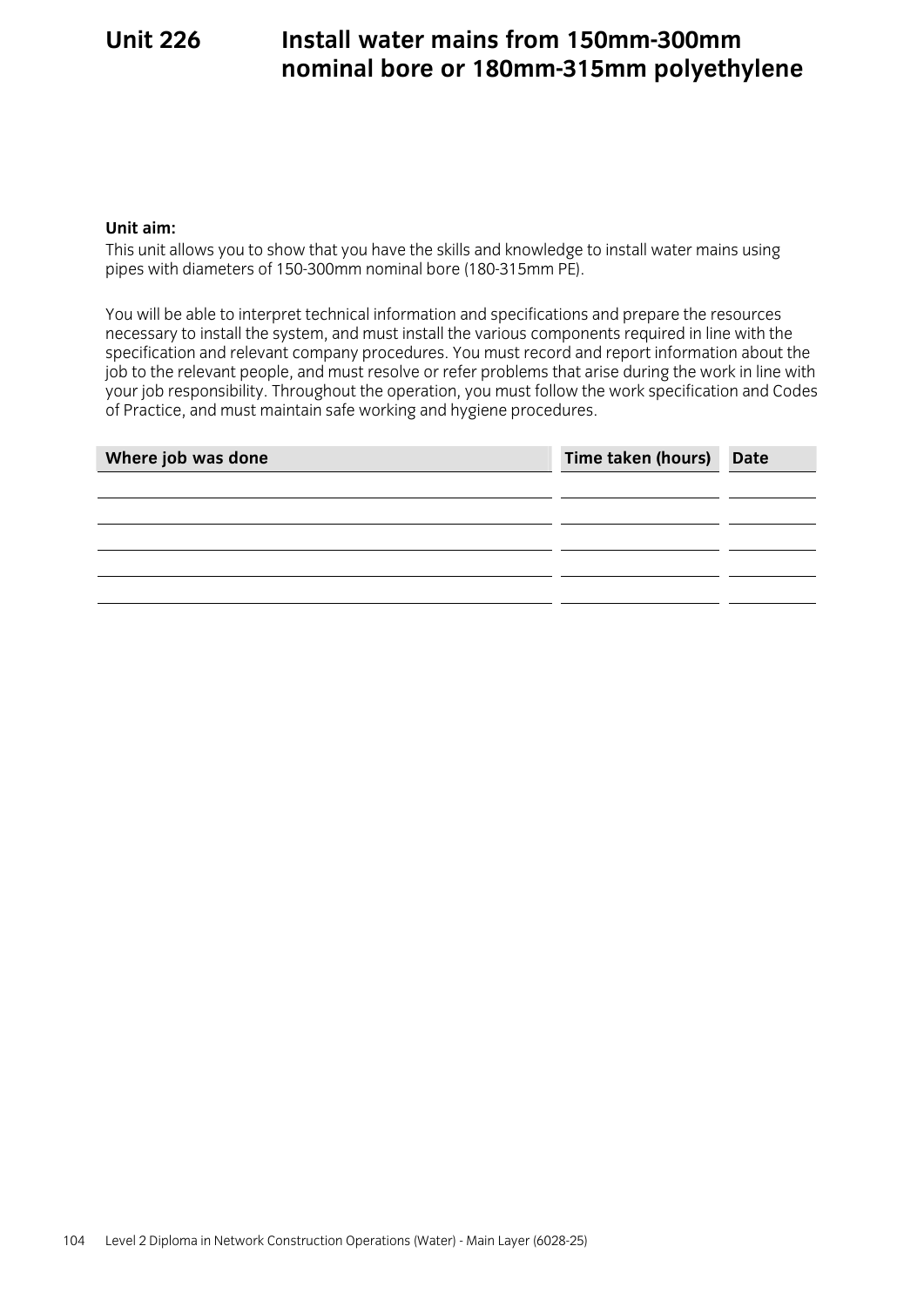# **Unit 226 Install water mains from 150mm-300mm nominal bore or 180mm-315mm polyethylene**

|     | Performance evidence required                                                                                                        | Portfolio Reference Number<br>(PRN) |  |  |  |  |
|-----|--------------------------------------------------------------------------------------------------------------------------------------|-------------------------------------|--|--|--|--|
|     | 1. Interpret technical information for installing water mains                                                                        |                                     |  |  |  |  |
| 1.1 | Use drawings, records, work documents, manuals and technical<br>specifications to provide work details for component<br>installation |                                     |  |  |  |  |
| 1.2 | Use the <b>technical information</b> to confirm dimensions, lengths.<br>Widths and quantities required                               |                                     |  |  |  |  |
| 1.3 | Use the <b>technical information</b> to determine the positions of<br>utilities plant, services, buildings, kerbs and boundaries     |                                     |  |  |  |  |
| 1.4 | Where discrepancies occur, ensure that necessary corrections<br>are made or communicated to those who need to know                   |                                     |  |  |  |  |
|     | Type of evidence $\rightarrow$                                                                                                       |                                     |  |  |  |  |

**O = Observation Q = Oral Question (OQ) or Written Question & answer (WQ) S = Simulation/RWE WT = Witness testimony**

#### **Range**

**Component**: pipe, joints, valves and hydrants

**Technical information**: job progress, discrepancies or deficiencies, work instructions, problems outside own responsibilities, requirements for mains shut downs

|     | Performance evidence required                                                                                          | Portfolio Reference Number<br>(PRN) |  |  |  |  |  |
|-----|------------------------------------------------------------------------------------------------------------------------|-------------------------------------|--|--|--|--|--|
|     | 2. Select water main components and resources for installation of the<br>system                                        |                                     |  |  |  |  |  |
| 2.1 | Select the <b>components</b> in accordance with work and quality<br>specifications                                     |                                     |  |  |  |  |  |
| 2.2 | Ensure components are in good condition and are fit for<br>purpose                                                     |                                     |  |  |  |  |  |
| 2.3 | Follow procedures to ensure that defective, non-matching or<br>sub-standard components are replaced                    |                                     |  |  |  |  |  |
| 2.4 | Ensure that sufficient quantities of suitable tools, plant and<br>equipment are available, checked and fit for purpose |                                     |  |  |  |  |  |
| 2.5 | Ensure there is sufficient competent labour to carry out the<br>work effectively and safely                            |                                     |  |  |  |  |  |
| 2.6 | Deal promptly and effectively with actual and predicted<br>changes to the planned use of the resources                 |                                     |  |  |  |  |  |
|     | Type of evidence $\rightarrow$                                                                                         |                                     |  |  |  |  |  |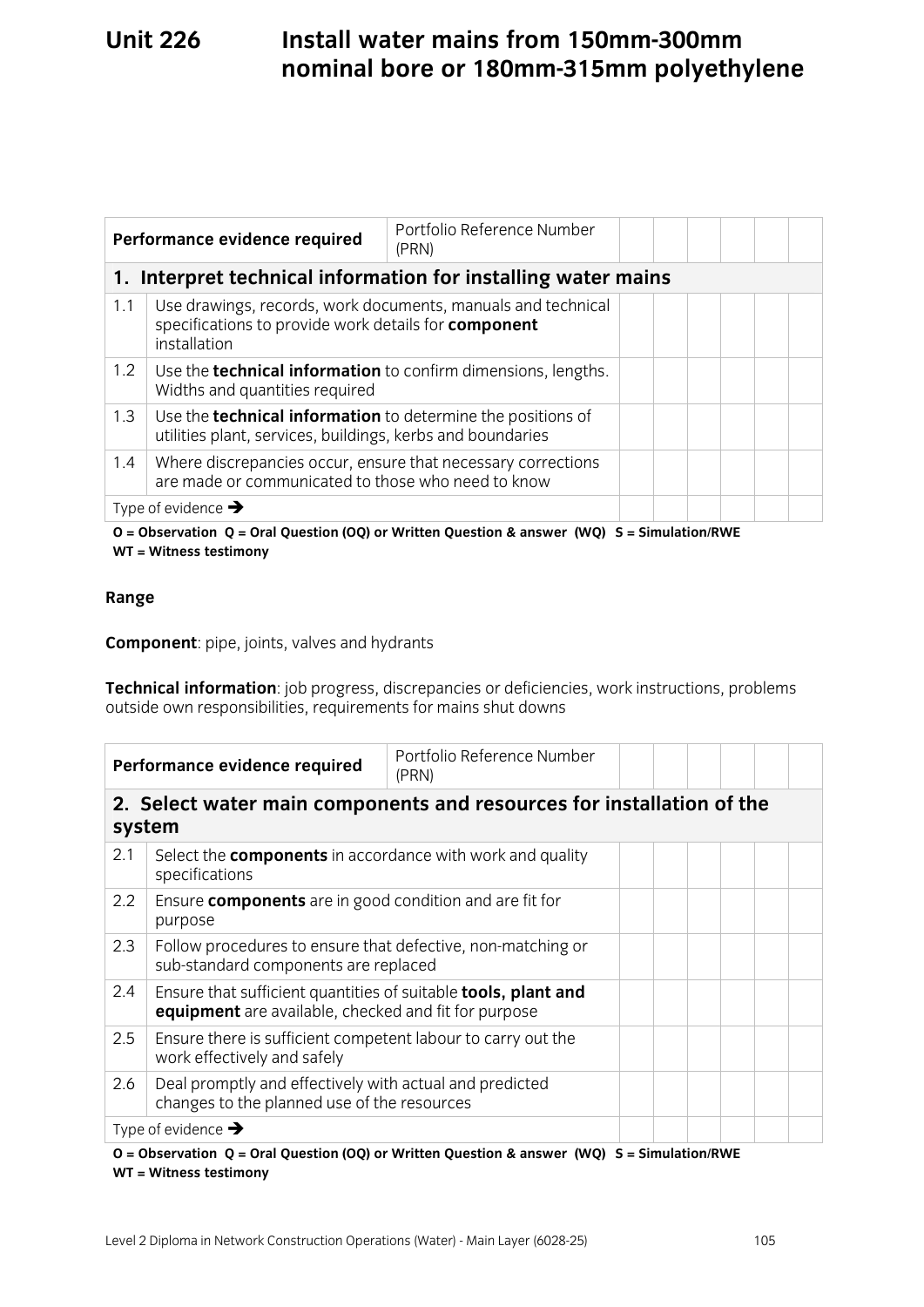**Component**: pipe, joints, valves and hydrants

**Tools, plant and equipment**: pipe cutting, pipe jointing, pumping, lifting, pipes and fittings

|      | Portfolio Reference Number<br>Performance evidence required<br>(PRN)                                                          |  |  |  |
|------|-------------------------------------------------------------------------------------------------------------------------------|--|--|--|
|      | 3. Install components of the water main                                                                                       |  |  |  |
| 3.1  | Determine the mains installation method to be used                                                                            |  |  |  |
| 3.2  | Carry out a site-specific risk assessment and review in<br>accordance with company policy                                     |  |  |  |
| 3.3  | Select and wear the designated Personal Protective Equipment<br>(PPE)                                                         |  |  |  |
| 3.4  | Check and confirm the condition of the excavation conforms<br>with instructions and specifications                            |  |  |  |
| 3.5  | Where lifting machinery is involved, ensure a safe system of<br>work is in place and communicated                             |  |  |  |
| 3.6  | Select, prepare and operate installation equipment in<br>accordance with the specification and manufacturer's<br>instructions |  |  |  |
| 3.7  | Position components in accordance with the specification                                                                      |  |  |  |
| 3.8  | Assemble components to industry standards using<br>appropriate jointing techniques                                            |  |  |  |
| 3.9  | Take adequate precautions to prevent damage to<br>components, tools and equipment during installation                         |  |  |  |
| 3.10 | Protect installed assets and other utilities using appropriate<br>protective techniques                                       |  |  |  |
| 3.11 | Make connection to the existing water main using<br>appropriate connection techniques                                         |  |  |  |
| 3.12 | Complete the connection in the specified time frame                                                                           |  |  |  |
| 3.13 | Check the quality of the installation and confirm compliance<br>with the specified standard                                   |  |  |  |
| 3.14 | Install all chambers covers and associated ancillary items in<br>accordance with specifications                               |  |  |  |
| 3.15 | Maintain the security and safety of the site, job and third parties<br>at all times                                           |  |  |  |
| 3.16 | Ensure safe working procedures are followed throughout the<br>work activities                                                 |  |  |  |
|      | Type of evidence $\rightarrow$                                                                                                |  |  |  |

**O = Observation Q = Oral Question (OQ) or Written Question & answer (WQ) S = Simulation/RWE WT = Witness testimony**

### **Range**

**Component**: pipe, joints, valves and hydrants

**Jointing techniques**: mechanical flexible, mechanical flanged, butt fusion, electrofusion, push fit.

**Protective techniques**: using particular types of backfill materials, support, thrust protection, rerouting activities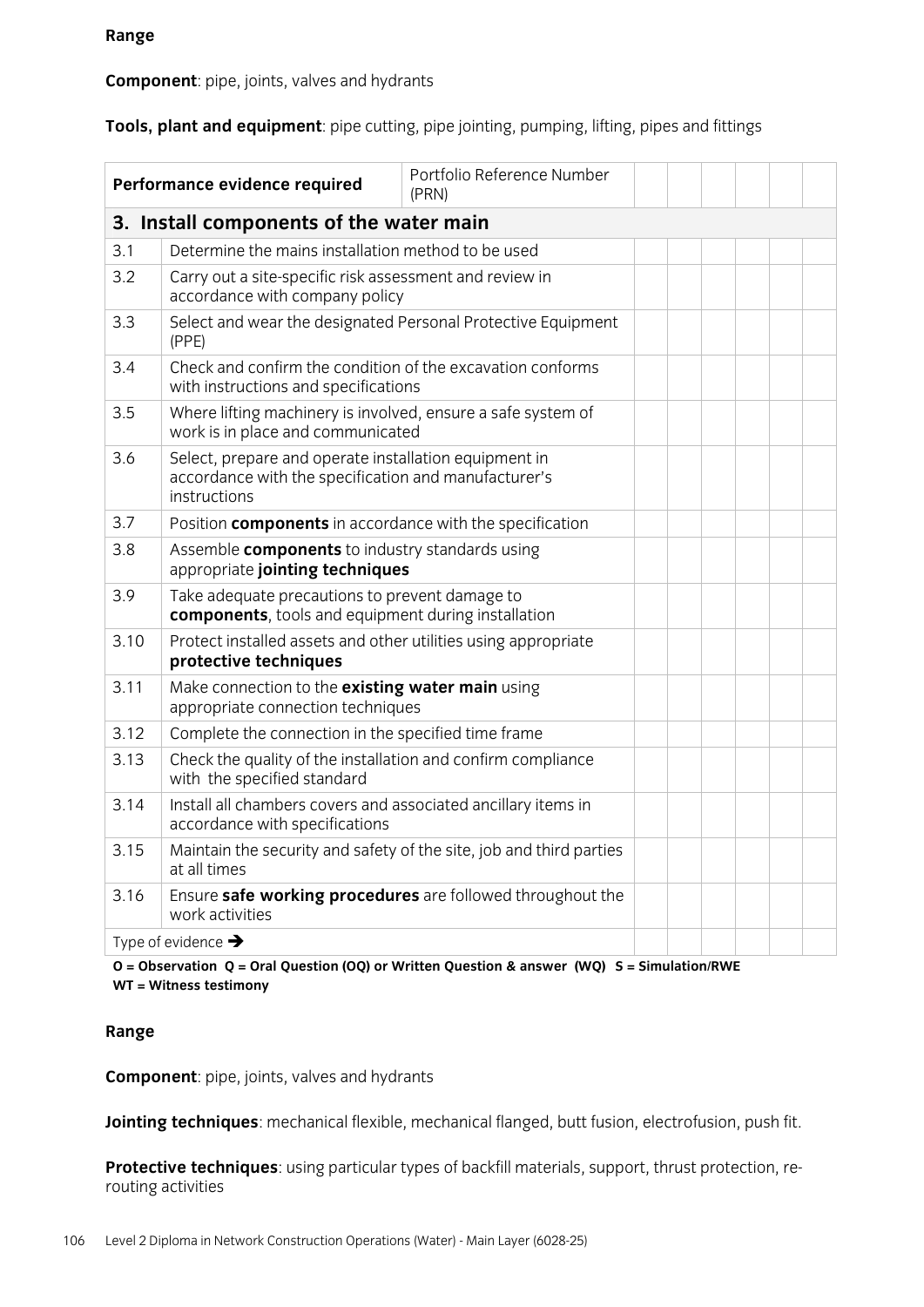### **Existing water main**: iron, UPVC, asbestos cement

**Safe working procedures**: risk assessment, site safety and security, lone working, personal protection, working in excavations, working at height, provision and use of tools and equipment, permit to work systems, hygiene procedures, hazardous materials, accident reporting, lifting and handling

| Performance evidence required               |                                                                                                               | Portfolio Reference Number<br>(PRN) |  |  |  |  |  |  |
|---------------------------------------------|---------------------------------------------------------------------------------------------------------------|-------------------------------------|--|--|--|--|--|--|
| 4. Use and communicate data and information |                                                                                                               |                                     |  |  |  |  |  |  |
| 4.1                                         | Provide technical information using appropriate verbal and<br>written communication techniques                |                                     |  |  |  |  |  |  |
| 4.2                                         | Ensure recipients have received and understood the<br>information                                             |                                     |  |  |  |  |  |  |
| 4.3                                         | Report any inaccuracies in the <b>technical information</b> sources<br>used to the designated person          |                                     |  |  |  |  |  |  |
| 4.4                                         | Complete work documentation accurately and record it in the<br>specified place or pass to a designated person |                                     |  |  |  |  |  |  |
| 4.5                                         | Follow the correct procedures if working on a 'Permit to Work'<br>activity                                    |                                     |  |  |  |  |  |  |
| Type of evidence $\rightarrow$              |                                                                                                               |                                     |  |  |  |  |  |  |

**O = Observation Q = Oral Question (OQ) or Written Question & answer (WQ) S = Simulation/RWE WT = Witness testimony**

#### **Range**

**Technical information**: job progress, discrepancies or deficiencies, work instructions, problems outside own responsibilities, requirements for mains shut downs

**Communication techniques**: written, spoken face to face, spoken via telephone hand signals

|                                                                            | Performance evidence required                                                              | Portfolio Reference Number<br>(PRN) |  |  |  |  |  |
|----------------------------------------------------------------------------|--------------------------------------------------------------------------------------------|-------------------------------------|--|--|--|--|--|
| 5. Resolve problems that arise from technical information and installation |                                                                                            |                                     |  |  |  |  |  |
| 5.1                                                                        | Report any damage or defects to tools, equipment and<br>materials to the designated person |                                     |  |  |  |  |  |
| 5.2                                                                        | Report work which is incomplete and not to schedule to the<br>designated person            |                                     |  |  |  |  |  |
| 5.3                                                                        | Refer problems and conditions outside their responsibility to<br>the designated person     |                                     |  |  |  |  |  |
| Type of evidence $\rightarrow$                                             |                                                                                            |                                     |  |  |  |  |  |

| 6. Demonstrate general knowledge and understanding for<br>utilities network construction operations |                                                                                                         | <b>PRN</b> |
|-----------------------------------------------------------------------------------------------------|---------------------------------------------------------------------------------------------------------|------------|
| 6.1                                                                                                 | State the main responsibilities of the employer and employee under the<br>Health and Safety at Work Act |            |
| 6.2                                                                                                 | State the health and safety guidance governing work in excavations                                      |            |
| 6.3                                                                                                 | Describe the safe procedures for handling hazardous materials                                           |            |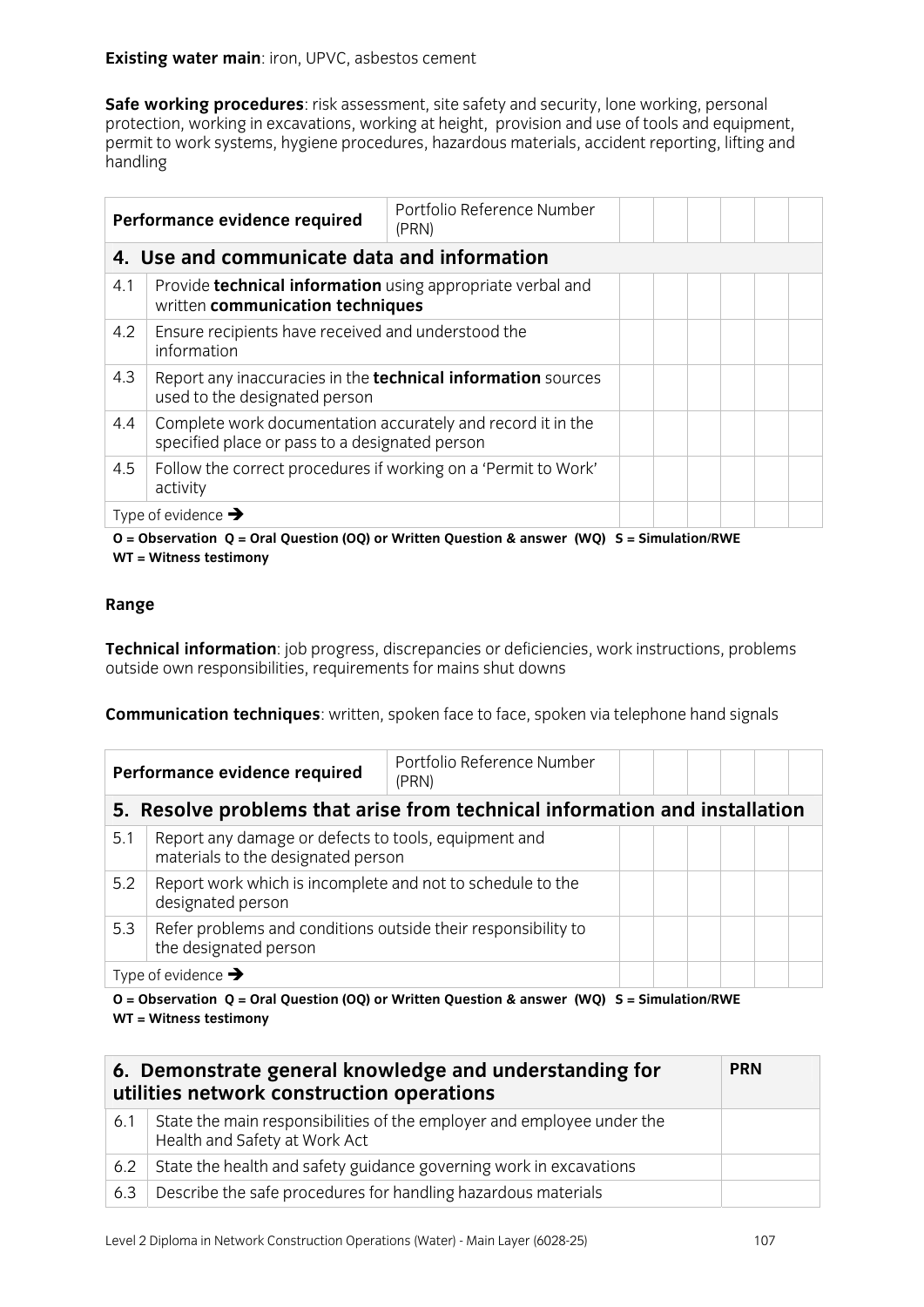| $\mid$ 6.4 Explain their organisational accidents recording and reporting procedures |  |
|--------------------------------------------------------------------------------------|--|
| $\mid$ 6.5   List the range and use of personal protective equipment for the work    |  |

| 7. Demonstrate knowledge and understanding of installing<br>water mains |                                                                                                                                           |  |
|-------------------------------------------------------------------------|-------------------------------------------------------------------------------------------------------------------------------------------|--|
| 7.1                                                                     | Explain the importance of carrying out on-site risk assessments and<br>implementing safe systems of work and the need for constant review |  |
| 7.2                                                                     | Explain the importance of understanding and implementing a Safe System<br>Of Work (SSOW) document when working in excavations             |  |
| 7.3                                                                     | Outline the organisations policy and procedures for meeting relevant<br>statutory requirements, regulations and Codes of Practice         |  |
| 7.4                                                                     | Describe the factors that affect the suitability of excavations, and how to<br>confirm that and excavation is suitable                    |  |
| 7.5                                                                     | Describe situations where particular authorisations are required before<br>undertaking work                                               |  |
| 7.6                                                                     | Explain the implications of not obtaining the required authorisation before<br>undertaking work                                           |  |
| 7.7                                                                     | Explain the potential dangers of working in trenches and holes                                                                            |  |
| 7.8                                                                     | Outline the main responsibilities of the employer and employees under the<br>current working at height regulations                        |  |
| 7.9                                                                     | Explain the dangers of taking actions that can create confined spaces risks<br>in excavations                                             |  |
| 7.10                                                                    | Describe the implications of using incorrect plant, tools, materials and<br>system components                                             |  |
| 7.11                                                                    | State the actions to be taken where plant, tools, materials and system<br>components fail to meet required specifications                 |  |
| 7.12                                                                    | Describe situations where mains installation can go wrong and suitable<br>actions available to rectify them                               |  |
| 7.13                                                                    | Describe how to access information from reference documents, Regulations<br>and Codes of Practice                                         |  |
| 7.14                                                                    | Describe the range of actions to be taken if work cannot proceed to<br>schedule                                                           |  |
| 7.15                                                                    | Explain how to determine appropriate safe remedial action if work cannot<br>proceed                                                       |  |
| 7.16                                                                    | Describe the types and causes of disruption that can occur when installing<br>water mains, and how to avoid them                          |  |
| 7.17                                                                    | Describe the dangers of using inadequate handling and lifting procedures                                                                  |  |
| 7.18                                                                    | Describe the types and signs of defect likely to be encountered when<br>installing water mains                                            |  |
| 7.19                                                                    | Explain how to determine the correct, and safe, action to take to resolve<br>defects encountered during installation of water mains       |  |
| 7.20                                                                    | Explain the importance of compliance with current industry standards                                                                      |  |

**Component**: pipe, joints, valves and hydrants

## **Confirm completion of this Unit on the Summary of Achievement Form on page.**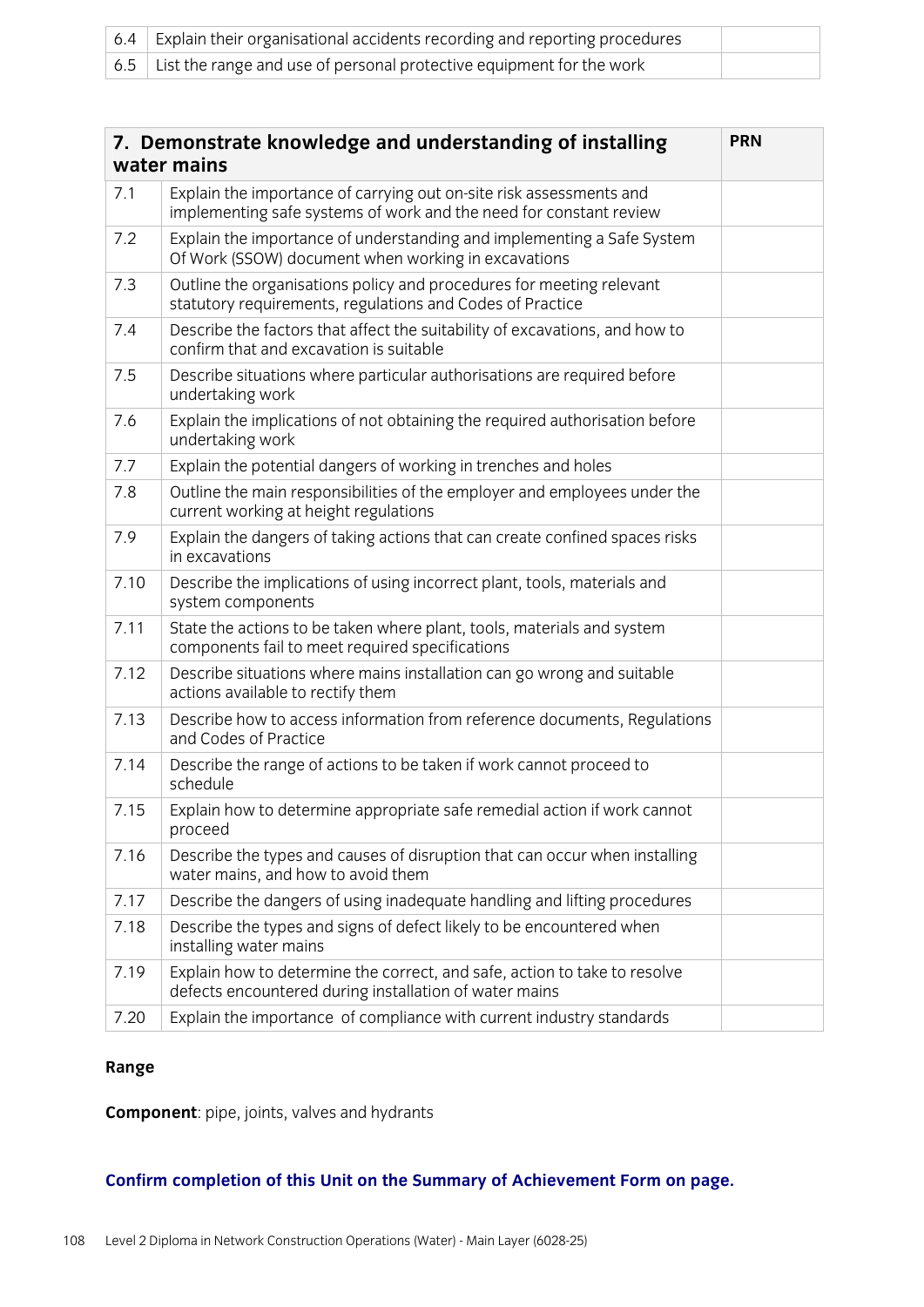# **Unit 227 Install water mains above 300mm nominal bore or 315mm polyethylene**

#### **Unit aim:**

This unit allows you to show that you have the skills and knowledge to install water mains using pipes above 300mm nominal bore (315mm PE).

You will be able to interpret technical information and specifications and prepare the resources necessary to install the system, and must install the various components required in line with the specification and relevant company procedures. You must record and report information about the job to the relevant people, and must resolve or refer problems that arise during the work in line with your job responsibility. Throughout the operation, you must follow the work specification and Codes of Practice, and must maintain safe working and hygiene procedures.

| Where job was done | Time taken (hours) Date |  |
|--------------------|-------------------------|--|
|                    |                         |  |
|                    |                         |  |
|                    |                         |  |
|                    |                         |  |
|                    |                         |  |
|                    |                         |  |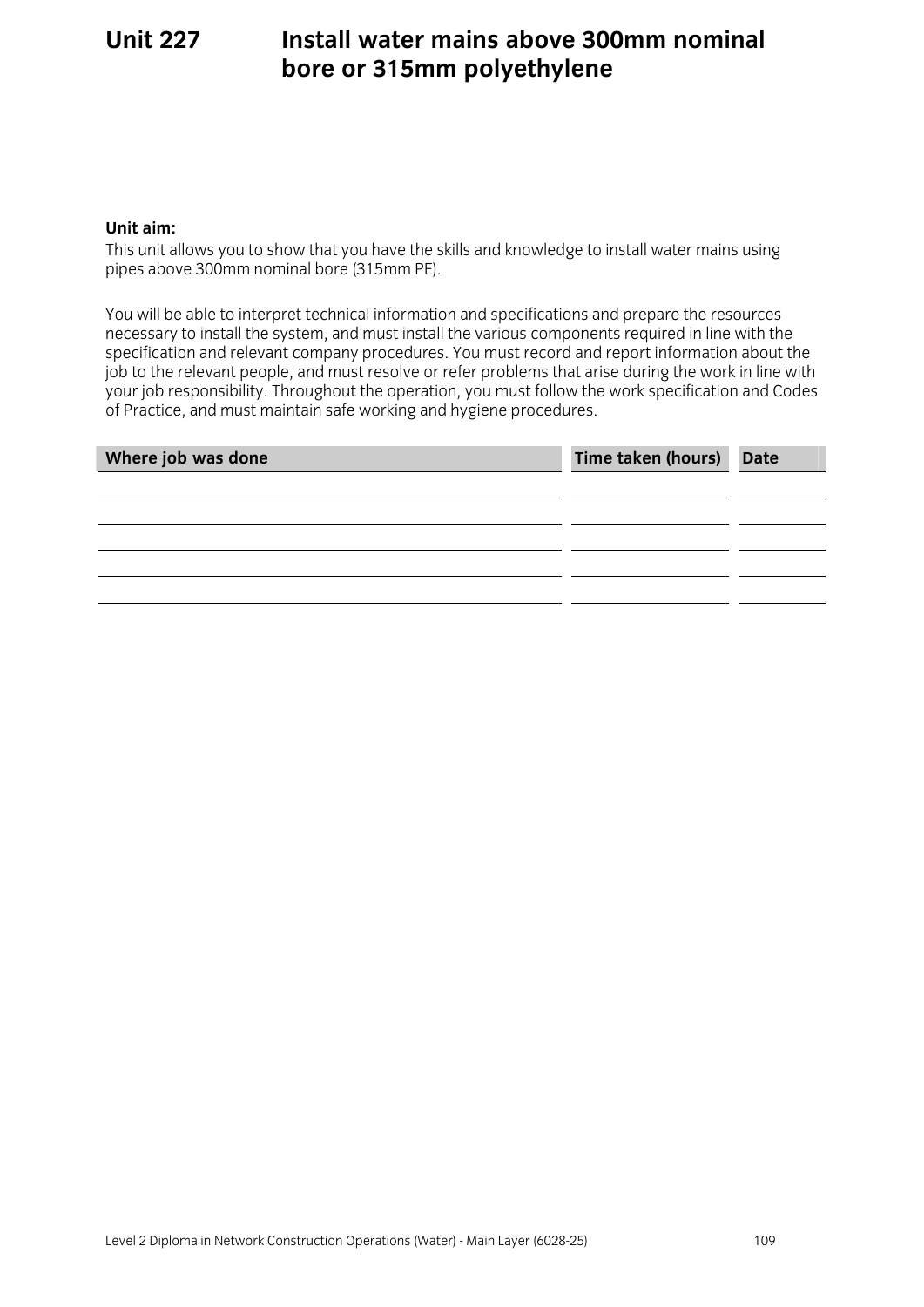# **Unit 227 Install water mains above 300mm nominal bore or 315mm polyethylene**

|                                                                                                                                             | Performance evidence required                                                                                                    | Portfolio Reference Number<br>(PRN) |  |  |  |  |
|---------------------------------------------------------------------------------------------------------------------------------------------|----------------------------------------------------------------------------------------------------------------------------------|-------------------------------------|--|--|--|--|
|                                                                                                                                             | 1. Interpret technical information for installing water mains                                                                    |                                     |  |  |  |  |
| Use drawings, records, work documents, manuals and technical<br>1.1<br>specifications to provide work details for component<br>installation |                                                                                                                                  |                                     |  |  |  |  |
| 1.2                                                                                                                                         | Use the <b>technical information</b> to confirm dimensions, lengths.<br>Widths and quantities required                           |                                     |  |  |  |  |
| 1.3                                                                                                                                         | Use the <b>technical information</b> to determine the positions of<br>utilities plant, services, buildings, kerbs and boundaries |                                     |  |  |  |  |
| 1.4                                                                                                                                         | Where discrepancies occur, ensure that necessary corrections<br>are made or communicated to those who need to know               |                                     |  |  |  |  |
|                                                                                                                                             | Type of evidence $\rightarrow$                                                                                                   |                                     |  |  |  |  |

**O = Observation Q = Oral Question (OQ) or Written Question & answer (WQ) S = Simulation/RWE WT = Witness testimony**

#### **Range**

**Component**: pipe, joints, valves and hydrants

**Technical information**: job progress, discrepancies or deficiencies, work instructions, problems outside own responsibilities, requirements for mains shut downs

|     | Performance evidence required                                                                                          | Portfolio Reference Number<br>(PRN) |  |  |  |  |  |  |
|-----|------------------------------------------------------------------------------------------------------------------------|-------------------------------------|--|--|--|--|--|--|
|     | 2. Select water main components and resources for installation of the<br>system                                        |                                     |  |  |  |  |  |  |
| 2.1 | Select the <b>components</b> in accordance with work and quality<br>specifications                                     |                                     |  |  |  |  |  |  |
| 2.2 | Ensure components are in good condition and are fit for<br>purpose                                                     |                                     |  |  |  |  |  |  |
| 2.3 | Follow procedures to ensure that defective, non-matching or<br>sub-standard components are replaced                    |                                     |  |  |  |  |  |  |
| 2.4 | Ensure that sufficient quantities of suitable tools, plant and<br>equipment are available, checked and fit for purpose |                                     |  |  |  |  |  |  |
| 2.5 | Ensure there is sufficient competent labour to carry out the<br>work effectively and safely                            |                                     |  |  |  |  |  |  |
| 2.6 | Deal promptly and effectively with actual and predicted<br>changes to the planned use of the resources                 |                                     |  |  |  |  |  |  |
|     | Type of evidence $\rightarrow$                                                                                         |                                     |  |  |  |  |  |  |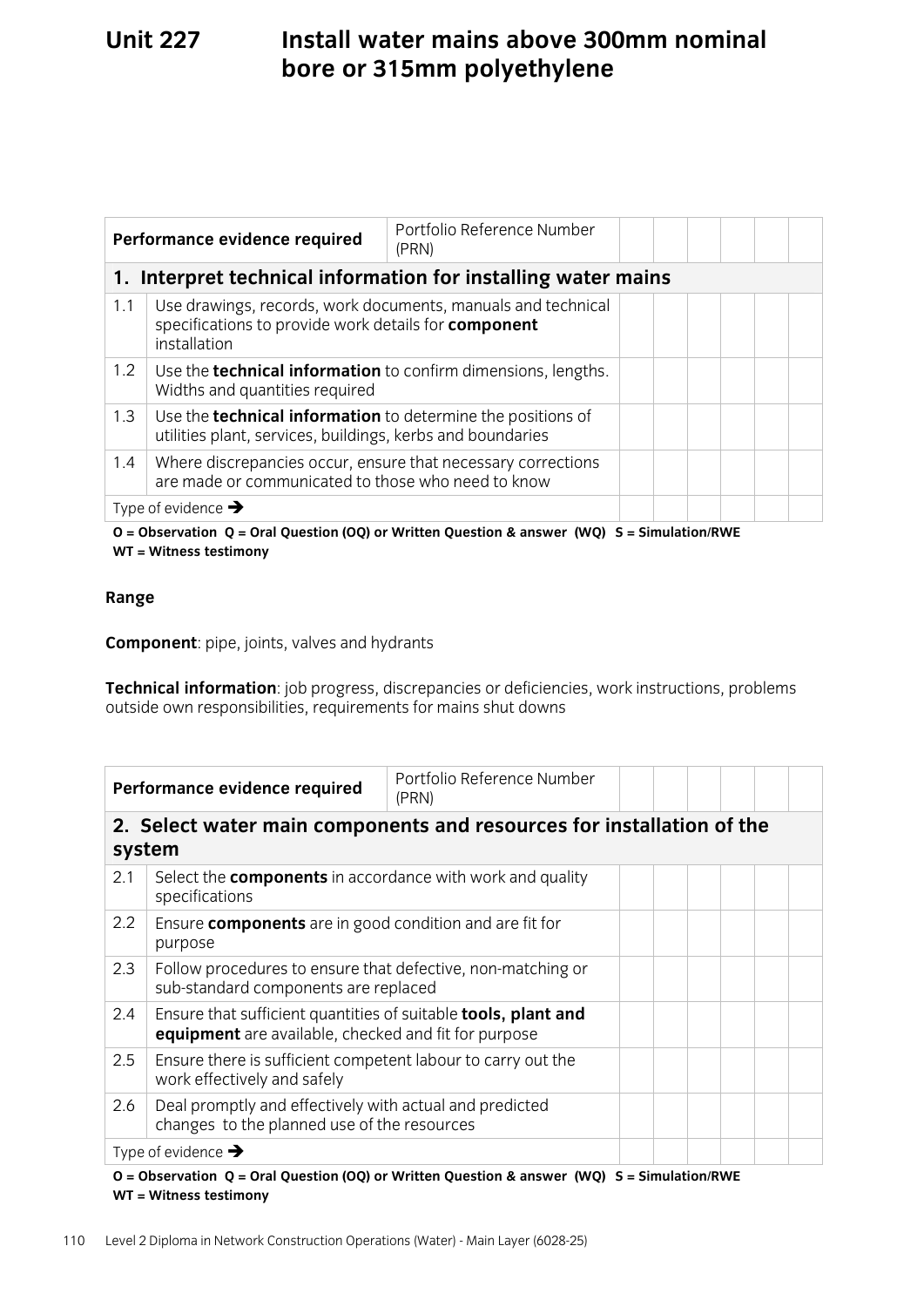**Component**: pipe, joints, valves and hydrants

**Tools, plant and equipment**: pipe cutting, pipe jointing, pumping, lifting, pipes and fittings

|      | Portfolio Reference Number<br>Performance evidence required<br>(PRN)                                                          |  |  |  |  |  |
|------|-------------------------------------------------------------------------------------------------------------------------------|--|--|--|--|--|
|      | 3. Install components of the water main                                                                                       |  |  |  |  |  |
| 3.1  | Determine the mains installation method to be used                                                                            |  |  |  |  |  |
| 3.2  | Carry out a site-specific risk assessment and review in<br>accordance with company policy                                     |  |  |  |  |  |
| 3.3  | Select and wear the designated Personal Protective Equipment<br>(PPE)                                                         |  |  |  |  |  |
| 3.4  | Check and confirm the condition of the excavation conforms<br>with instructions and specifications                            |  |  |  |  |  |
| 3.5  | Where lifting machinery is involved, ensure a safe system of<br>work is in place and communicated                             |  |  |  |  |  |
| 3.6  | Select, prepare and operate installation equipment in<br>accordance with the specification and manufacturer's<br>instructions |  |  |  |  |  |
| 3.7  | Position components in accordance with the specification                                                                      |  |  |  |  |  |
| 3.8  | Assemble components to industry standards using<br>appropriate jointing techniques                                            |  |  |  |  |  |
| 3.9  | Take adequate precautions to prevent damage to<br>components, tools and equipment during installation                         |  |  |  |  |  |
| 3.10 | Protect installed assets and other utilities using appropriate<br>protective techniques                                       |  |  |  |  |  |
| 3.11 | Make connection to the existing water main using<br>appropriate connection techniques                                         |  |  |  |  |  |
| 3.12 | Complete the connection in the specified time frame                                                                           |  |  |  |  |  |
| 3.13 | Check the quality of the installation and confirm compliance<br>with the specified standard                                   |  |  |  |  |  |
| 3.14 | Install all chambers covers and associated ancillary items in<br>accordance with specifications                               |  |  |  |  |  |
| 3.15 | Maintain the security and safety of the site, job and third parties<br>at all times                                           |  |  |  |  |  |
| 3.16 | Ensure safe working procedures are followed throughout the<br>work activities                                                 |  |  |  |  |  |
|      | Type of evidence $\rightarrow$                                                                                                |  |  |  |  |  |

**O = Observation Q = Oral Question (OQ) or Written Question & answer (WQ) S = Simulation/RWE WT = Witness testimony**

#### **Range**

**Component**: pipe, joints, valves and hydrants

**Jointing techniques**: mechanical flexible, mechanical flanged, butt fusion, electrofusion, push fit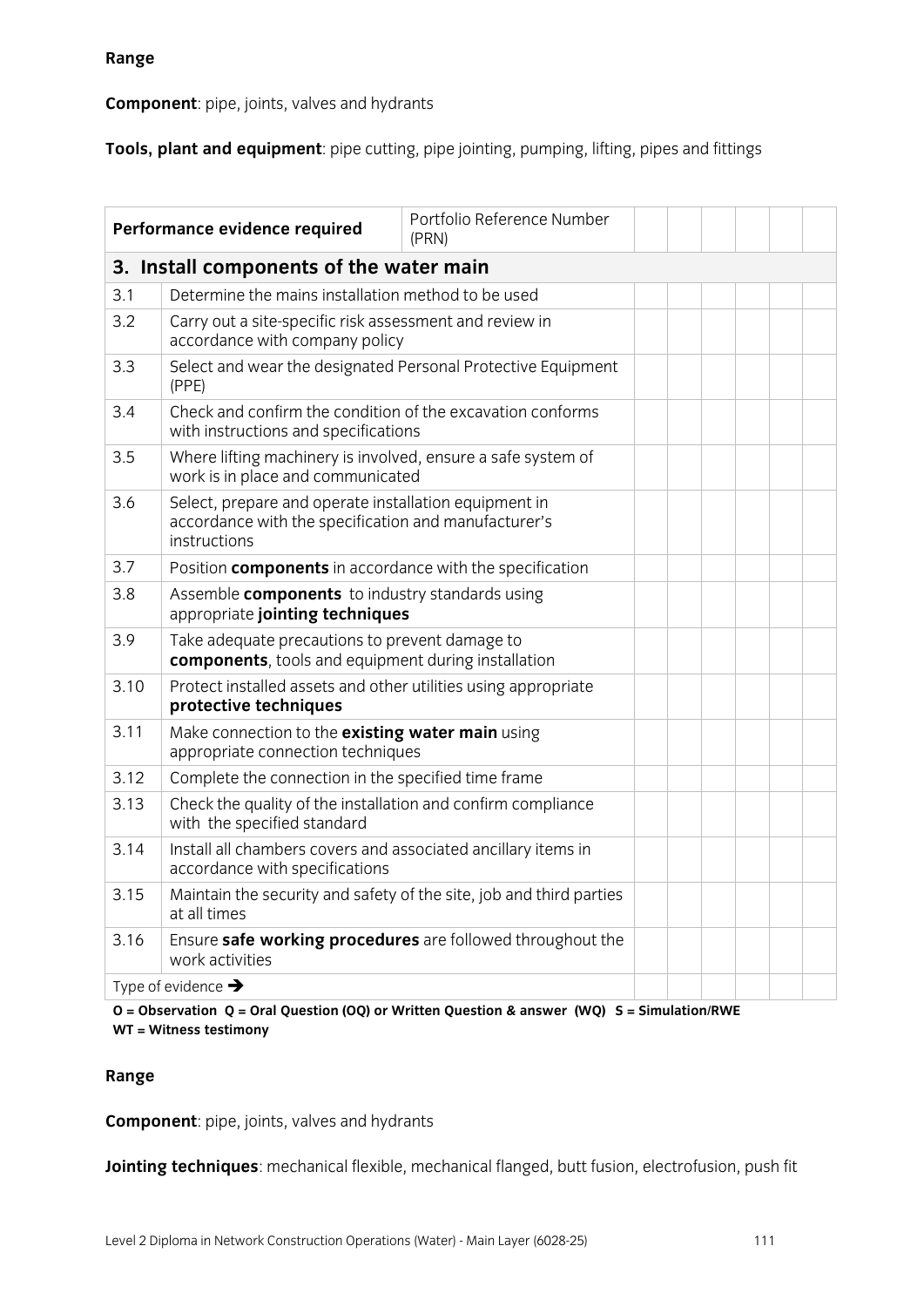**Protective techniques**: using particular types of backfill materials, support, thrust protection, rerouting activities

#### **Existing water main**: iron, UPVC, asbestos cement

**Safe working procedures**: risk assessment, site safety and security, lone working, personal protection, working in excavations, working at height, provision and use of tools and equipment, permit to work systems, hygiene procedures, hazardous materials, accident reporting, lifting and handling

|     | Performance evidence required                                                                                                                           | Portfolio Reference Number<br>(PRN) |  |  |  |  |  |
|-----|---------------------------------------------------------------------------------------------------------------------------------------------------------|-------------------------------------|--|--|--|--|--|
|     | 4. Use and communicate data and information                                                                                                             |                                     |  |  |  |  |  |
| 4.1 | Provide technical information using communication<br>techniques that are appropriate to the type of information<br>provided and the way it will be used |                                     |  |  |  |  |  |
| 4.2 | Use appropriate communication techniques on site where<br>noise and visibility may be compromised                                                       |                                     |  |  |  |  |  |
| 4.3 | Ensure recipients have received and understood the technical<br>information                                                                             |                                     |  |  |  |  |  |
| 4.4 | Report any inaccuracies in the technical information sources<br>used to the designated person                                                           |                                     |  |  |  |  |  |
| 4.5 | Complete work documentation accurately and record it in the<br>specified place or pass to a designated person                                           |                                     |  |  |  |  |  |
| 4.6 | Follow the correct procedures if working on a 'Permit to Work'<br>activity                                                                              |                                     |  |  |  |  |  |
|     | Type of evidence $\rightarrow$                                                                                                                          |                                     |  |  |  |  |  |

**O = Observation Q = Oral Question (OQ) or Written Question & answer (WQ) S = Simulation/RWE WT = Witness testimony**

#### **Range**

**Technical information**: job progress, discrepancies or deficiencies, work instructions, problems outside own responsibilities, requirements for mains shut downs

**Communication techniques**: written, spoken face to face, spoken via telephone hand signals.

|     | Performance evidence required                                                              | Portfolio Reference Number<br>(PRN) |  |  |  |  |  |  |
|-----|--------------------------------------------------------------------------------------------|-------------------------------------|--|--|--|--|--|--|
|     | 5. Resolve problems that arise from technical information and installation<br>work         |                                     |  |  |  |  |  |  |
| 5.1 | Report any damage or defects to tools, equipment and<br>materials to the designated person |                                     |  |  |  |  |  |  |
| 5.2 | Report work which is incomplete and not to schedule to the<br>designated person            |                                     |  |  |  |  |  |  |
| 5.3 | Refer problems and conditions outside their responsibility to<br>the designated person     |                                     |  |  |  |  |  |  |
|     | Type of evidence $\rightarrow$                                                             |                                     |  |  |  |  |  |  |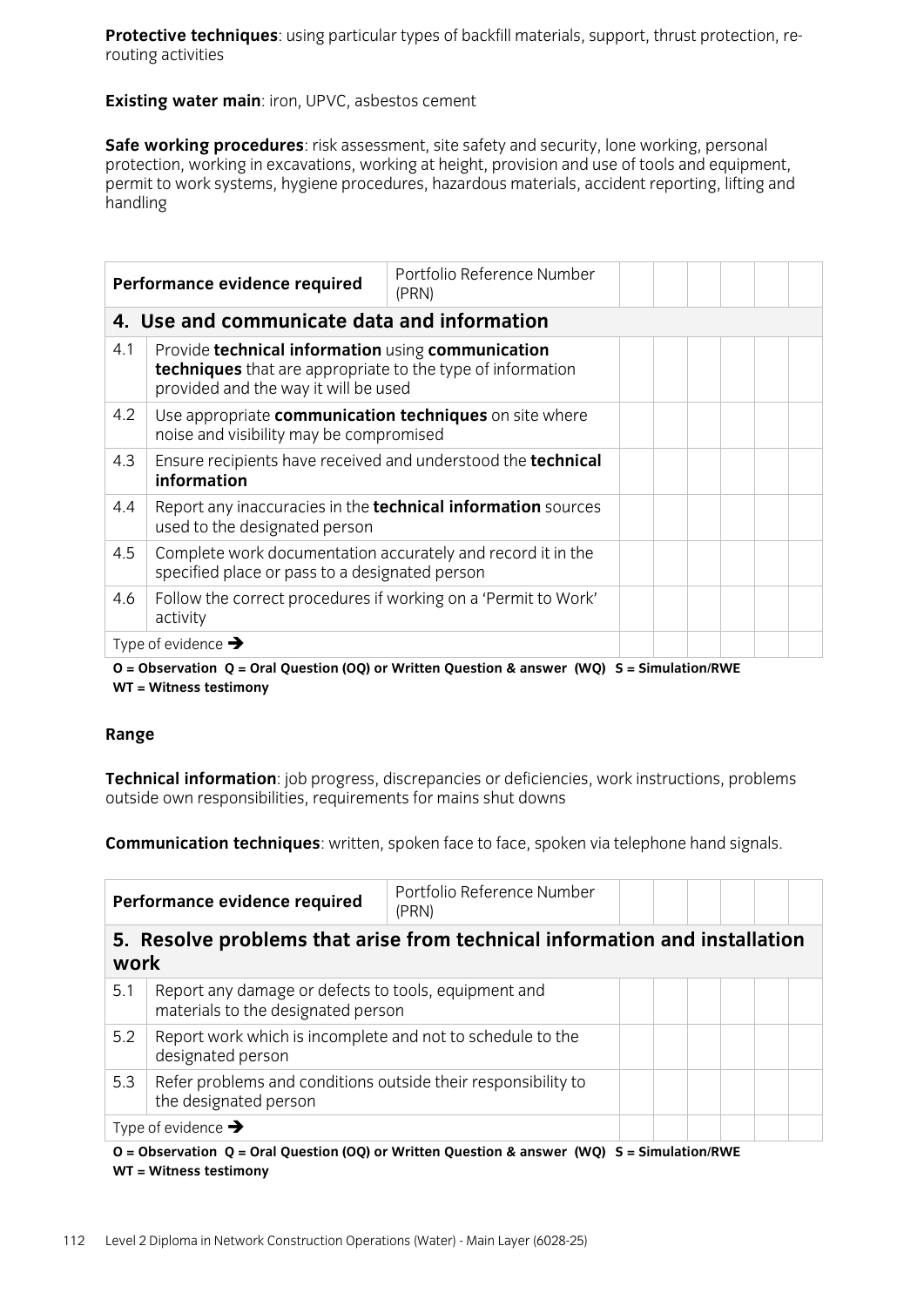|     | 6. Demonstrate general knowledge and understanding for<br>utilities network construction operations     | <b>PRN</b> |
|-----|---------------------------------------------------------------------------------------------------------|------------|
| 6.1 | State the main responsibilities of the employer and employee under the Health<br>and Safety at Work Act |            |
| 6.2 | State the health and safety guidance governing work in excavations                                      |            |
| 6.3 | Describe the safe procedures for handling hazardous materials                                           |            |
| 6.4 | Explain their organisational accidents recording and reporting procedures                               |            |
| 6.5 | List the range and use of personal protective equipment for the work                                    |            |

|                       | 7. Demonstrate knowledge and understanding of installing<br>water mains                                                                   | <b>PRN</b> |
|-----------------------|-------------------------------------------------------------------------------------------------------------------------------------------|------------|
| 7.1                   | Explain the importance of carrying out on-site risk assessments and<br>implementing safe systems of work and the need for constant review |            |
| 7.2                   | Explain the importance of understanding and implementing a Safe System Of<br>Work (SSOW) document when working in excavations             |            |
| 7.3                   | Outline the organisations policy and procedures for meeting relevant statutory<br>requirements, regulations and Codes of Practice         |            |
| 7.4                   | Describe the factors that affect the suitability of excavations, and how to<br>confirm that and excavation is suitable                    |            |
| 7.5                   | Describe situations where particular authorisations are required before<br>undertaking work                                               |            |
| 7.6                   | Explain the implications of not obtaining the required authorisation before<br>undertaking work                                           |            |
| 7.7                   | Explain the potential dangers of working in trenches and holes                                                                            |            |
| 7.8                   | Outline the main responsibilities of the employer and employees under the<br>current working at height regulations                        |            |
| 7.9                   | Explain the dangers of taking actions that can create confined spaces risks in<br>excavations                                             |            |
| 7.1<br>0              | Describe the implications of using incorrect plant, tools, materials and system<br>components                                             |            |
| 7.1<br>$\mathbf{1}$   | State the actions to be taken where plant, tools, materials and system<br>components fail to meet required specifications                 |            |
| 7.1<br>$\overline{2}$ | Describe situations where mains installation can go wrong and suitable actions<br>available to rectify them                               |            |
| 7.1<br>3              | Describe how to access information from reference documents, Regulations<br>and Codes of Practice                                         |            |
| 7.1<br>$\overline{4}$ | Describe the range of actions to be taken if work cannot proceed to schedule                                                              |            |
| 7.1<br>5              | Explain how to determine appropriate safe remedial action if work cannot<br>proceed                                                       |            |
| 7.1<br>6              | Describe the types and causes of disruption that can occur when installing<br>water mains, and how to avoid them                          |            |
| 7.1                   |                                                                                                                                           |            |
| 7                     | Describe the dangers of using inadequate handling and lifting procedures                                                                  |            |
| 7.1<br>8              | Describe the types and signs of defect likely to be encountered when installing<br>water mains                                            |            |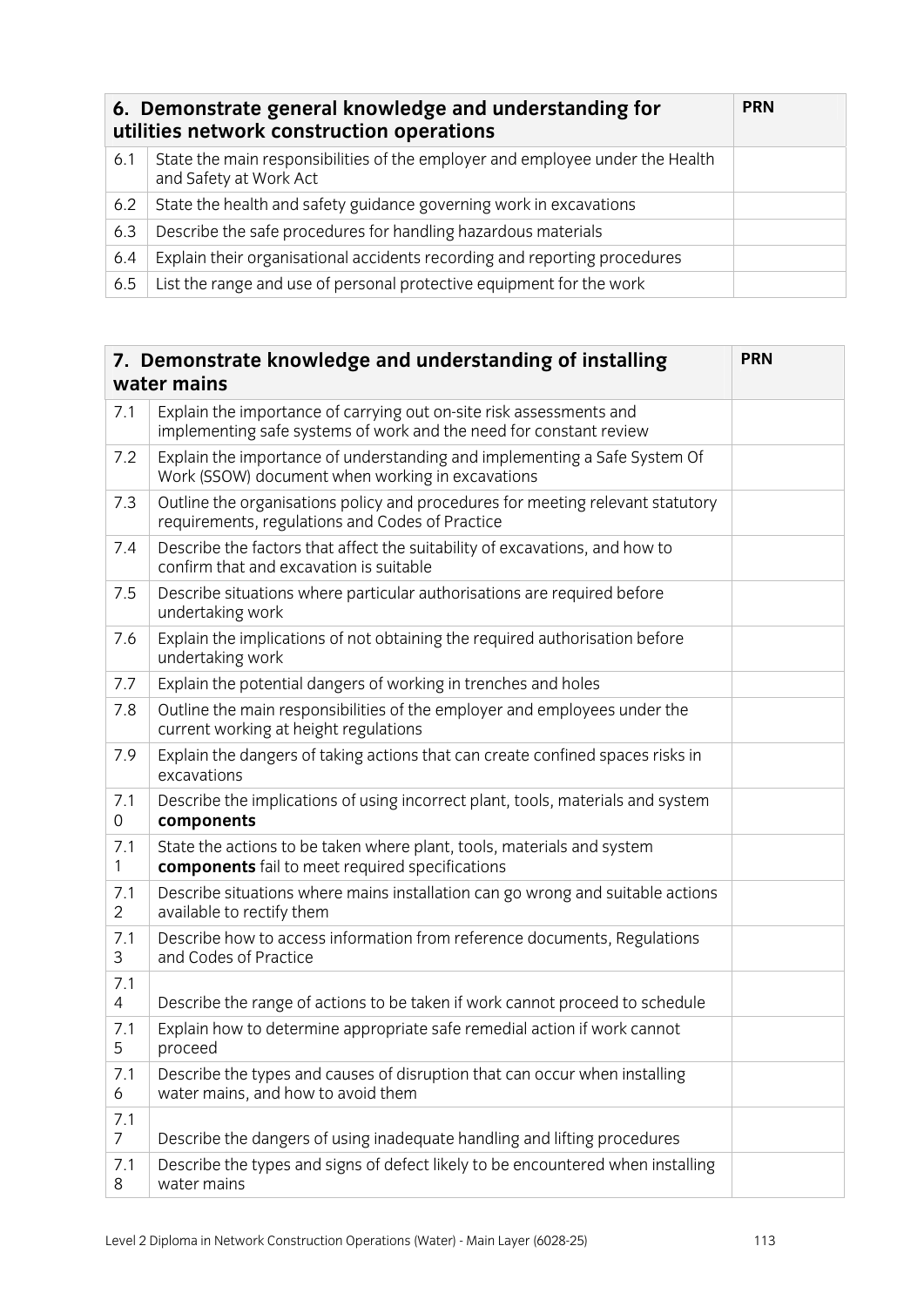| Explain how to determine the correct, and safe, action to take to resolve<br>defects encountered during installation of water mains |  |
|-------------------------------------------------------------------------------------------------------------------------------------|--|
| Explain the importance of compliance with current industry standards                                                                |  |

### **Range**

**Component**: pipe, joints, valves and hydrants

**Confirm completion of this Unit on the Summary of Achievement Form on page.**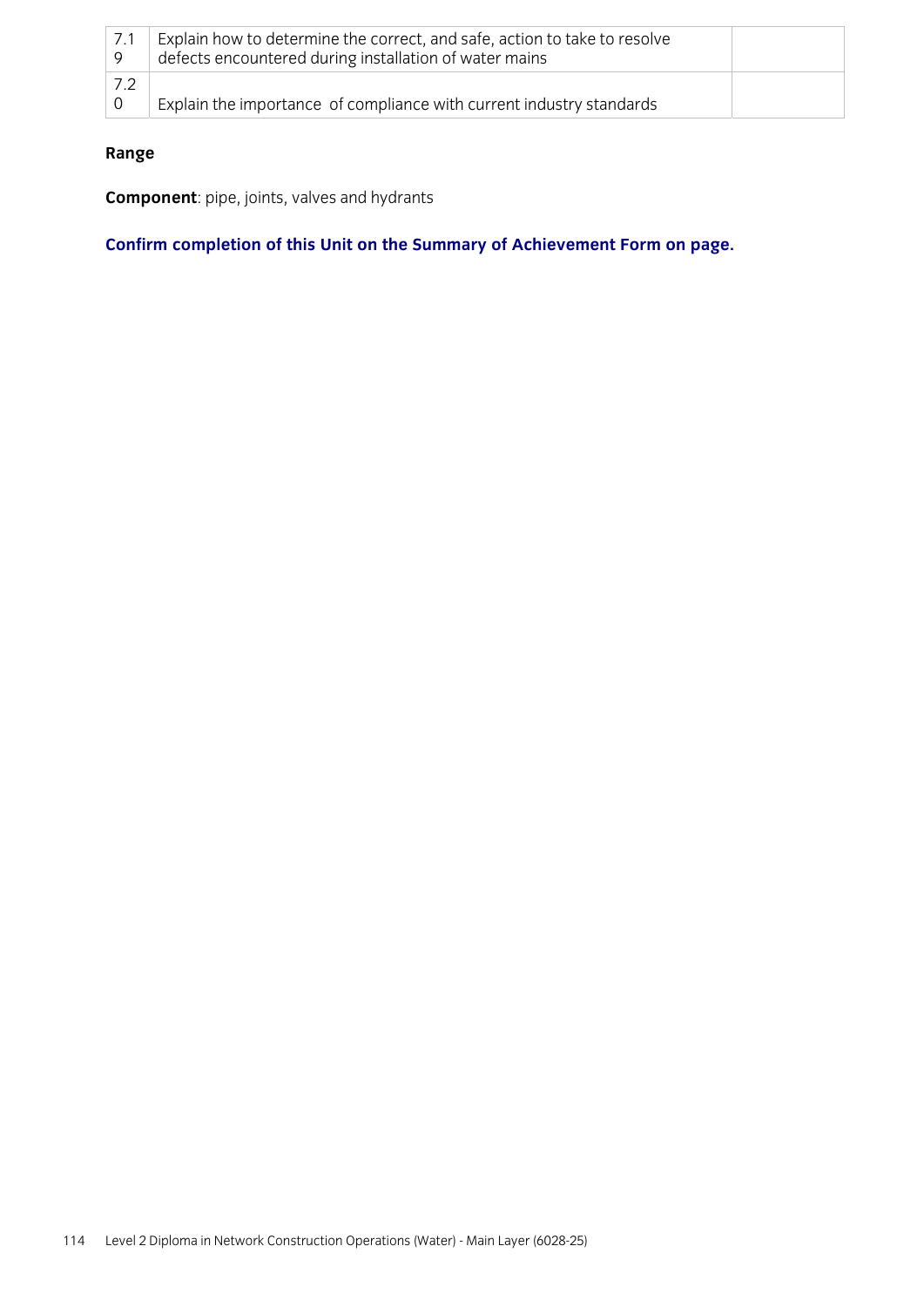## **Unit 228 Conduct pressure and soundness testing of water network engineering products or assets**

#### **Unit aim:**

This unit allows you to show that you have the skills and knowledge to remove excess air from the system, pressure test and flush mains or services in line with industry standards and requirements.

You will be able to ensure that tests are conducted and recorded in line with the quality assurance requirements of the organisation. You must understand and apply the safety requirements needed to carry out test activities and procedures. You must record and report information about testing activities to the relevant people, and must resolve or refer problems that arise during the work in line with your job responsibility. Throughout the operation, you must follow the work specification, and must maintain safe working procedures.

| Where job was done | Time taken (hours) Date |  |
|--------------------|-------------------------|--|
|                    |                         |  |
|                    |                         |  |
|                    |                         |  |
|                    |                         |  |
|                    |                         |  |
|                    |                         |  |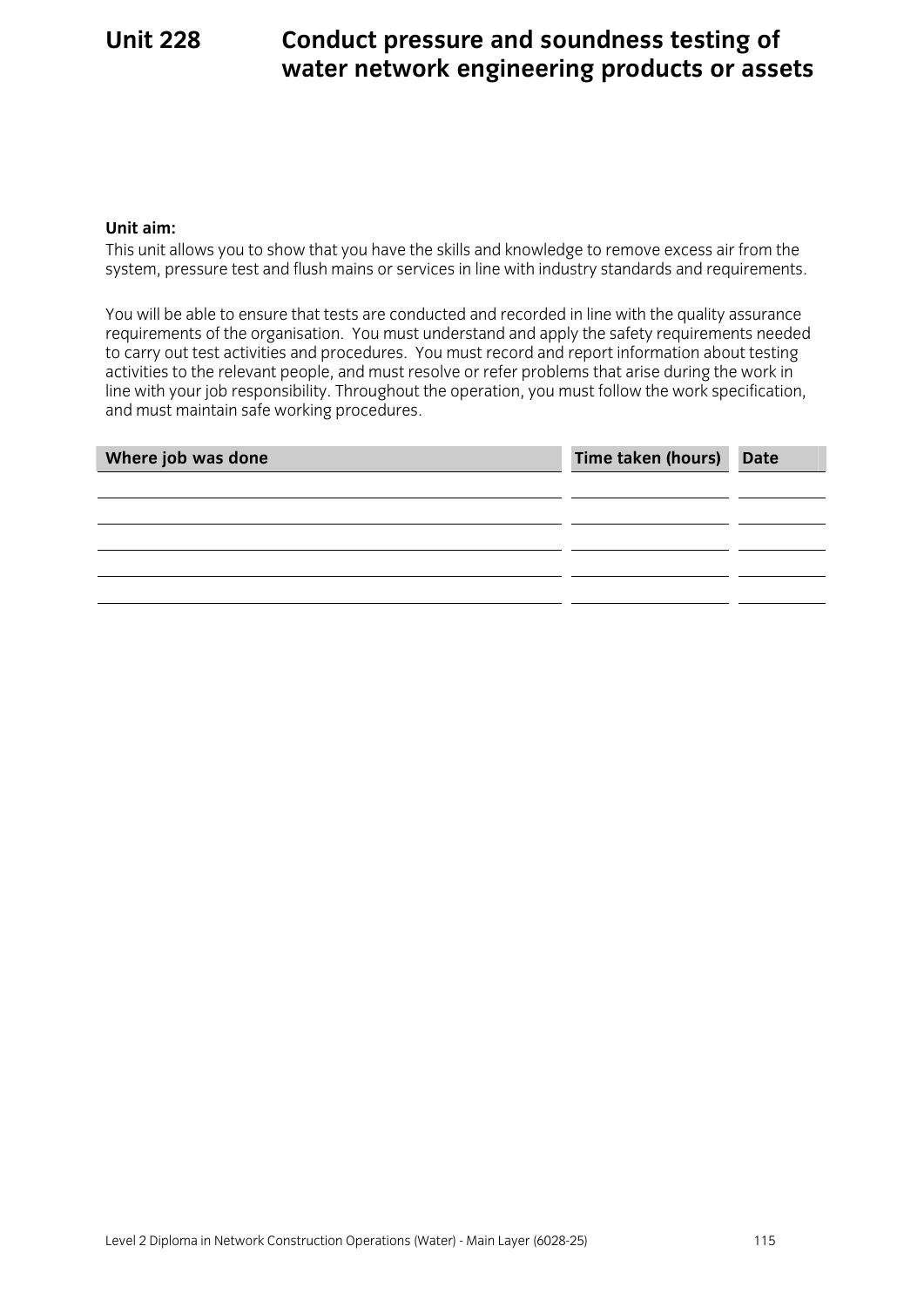# **Unit 228 Conduct pressure and soundness testing of water network engineering products or assets**

|      | Performance evidence required                                                                                              | Portfolio Reference Number<br>(PRN) |  |  |  |  |  |
|------|----------------------------------------------------------------------------------------------------------------------------|-------------------------------------|--|--|--|--|--|
|      | 1. Perform pressure testing activities                                                                                     |                                     |  |  |  |  |  |
| 1.1  | Work safely in accordance with health and safety and<br>environment regulations and legislation                            |                                     |  |  |  |  |  |
| 1.2  | Carry out a site-specific risk assessment, and review it in<br>accordance with company procedures                          |                                     |  |  |  |  |  |
| 1.3  | Select and wear the designated Personal Protective Equipment<br>(PPE)                                                      |                                     |  |  |  |  |  |
| 1.4  | Use all tools and equipment for pressure testing in accordance<br>with work instructions and manufacturer's specifications |                                     |  |  |  |  |  |
| 1.5  | Remove excess air from the system, and ensure that the system<br>to be tested is isolated                                  |                                     |  |  |  |  |  |
| 1.6  | Set up the equipment and carry out pressure testing<br>appropriate to the type of pipe material concerned                  |                                     |  |  |  |  |  |
| 1.7  | Flush in line with work instructions                                                                                       |                                     |  |  |  |  |  |
| 1.8  | Record and review test results to establish that the soundness<br>of the system against the performance parameters         |                                     |  |  |  |  |  |
| 1.9  | Confirm that the equipment is functioning in line with system<br>operating requirements and parameters                     |                                     |  |  |  |  |  |
| 1.10 | Dispose of waste products in accordance with environmental<br>standards                                                    |                                     |  |  |  |  |  |
| 1.11 | Carry out all work to agreed timescales, and in line with<br>company procedures and safe working and hygiene practices     |                                     |  |  |  |  |  |
|      | Type of evidence $\rightarrow$                                                                                             |                                     |  |  |  |  |  |

**O = Observation Q = Oral Question (OQ) or Written Question & answer (WQ) S = Simulation/RWE WT = Witness testimony**

|                                                                                                                                          | Performance evidence required                                                                                                            | Portfolio Reference Number<br>(PRN) |  |  |  |
|------------------------------------------------------------------------------------------------------------------------------------------|------------------------------------------------------------------------------------------------------------------------------------------|-------------------------------------|--|--|--|
|                                                                                                                                          | 2. Use and communicate data and information                                                                                              |                                     |  |  |  |
| Follow drawings, plans and specifications for the testing,<br>2.1<br>pressure testing and flushing of engineering products and<br>assets |                                                                                                                                          |                                     |  |  |  |
| 2.2                                                                                                                                      | Follow all approved procedures and practices and statutory and<br>regulatory requirements involved in test work activity                 |                                     |  |  |  |
| 2.3                                                                                                                                      | Record the results of test activity using required reporting<br>systems and documentation to meet company procedures and<br>requirements |                                     |  |  |  |
|                                                                                                                                          | Type of evidence $\rightarrow$                                                                                                           |                                     |  |  |  |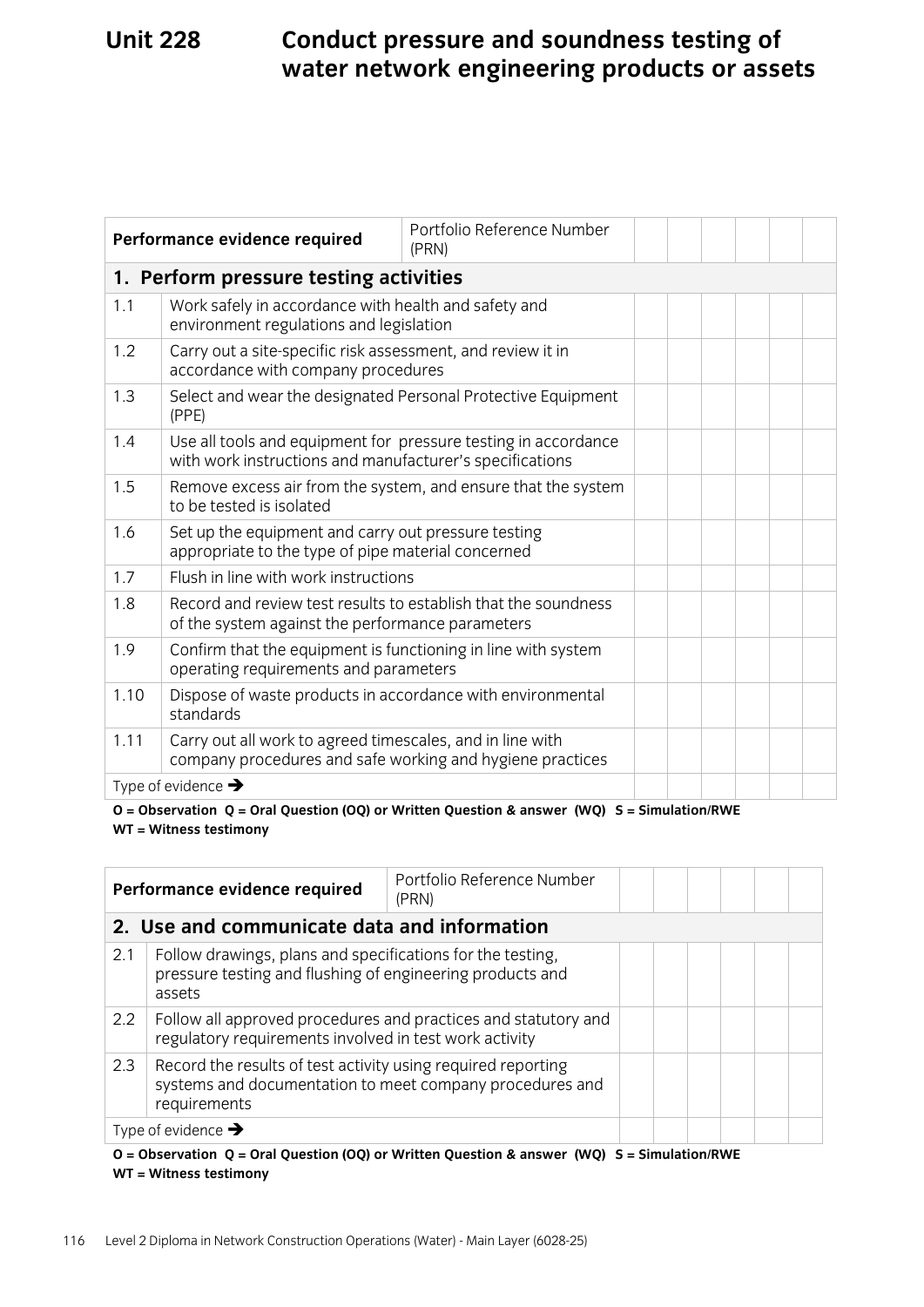| Performance evidence required |                                                                                                                  | Portfolio Reference Number<br>(PRN) |  |  |  |  |
|-------------------------------|------------------------------------------------------------------------------------------------------------------|-------------------------------------|--|--|--|--|
|                               | 3. Resolve problems which arise when performing test activities                                                  |                                     |  |  |  |  |
| 3.1                           | Report damage or defects to test equipment to the designated<br>person                                           |                                     |  |  |  |  |
| 3.2                           | Deal promptly and effectively with problems within their control<br>and report those that cannot be solved       |                                     |  |  |  |  |
| 3.3                           | Refer problems and conditions outside their responsibility to<br>the designated person using approved procedures |                                     |  |  |  |  |
| 3.4                           | Deal with any emergencies that may arise                                                                         |                                     |  |  |  |  |
|                               | Type of evidence $\rightarrow$                                                                                   |                                     |  |  |  |  |

| 4. Demonstrate general knowledge and understanding for<br>utilities network construction operations | <b>PRN</b>                                                                                              |  |
|-----------------------------------------------------------------------------------------------------|---------------------------------------------------------------------------------------------------------|--|
| 4.1                                                                                                 | State the main responsibilities of the employer and employee under the Health<br>and Safety at Work Act |  |
| 4.2                                                                                                 | State the health and safety guidance governing work in excavations                                      |  |
| 4.3                                                                                                 | Describe the main procedures for handling hazardous materials                                           |  |
| 4.4                                                                                                 | Explain the organisational accident recording and reporting procedures                                  |  |
| 4.5                                                                                                 | List the range and use of personal protective equipment for the work                                    |  |

|      | 5. Demonstrate knowledge and understanding of conducting<br>specified testing of water engineering products or assets                         | <b>PRN</b> |
|------|-----------------------------------------------------------------------------------------------------------------------------------------------|------------|
| 5.1  | Describe how to carry out testing activities safely and in accordance with all<br>legal and procedural requirements                           |            |
| 5.2  | Explain how to interpret drawings, plans and specifications for different test<br>activities and procedures                                   |            |
| 5.3  | Describe the lines and procedures for reporting problems associated with<br>testing activities, including:<br>standard industry documentation |            |
|      | relevant company procedures<br>$\bullet$                                                                                                      |            |
| 5.4  | Describe the different types of pressure tests and how they are carried out<br>depending on the pipe materials concerned                      |            |
| 5.5  | Describe how to carry out pre-use checks and set up pressure testing<br>equipment                                                             |            |
| 5.6  | Explain the actions required when faults or problems occur with pressure<br>testing equipment or the test itself                              |            |
| 5.7  | Explain how the results of the test are recorded and interpreted                                                                              |            |
| 5.8  | Explain how air can enter pipe systems and the methods of removing it                                                                         |            |
| 5.9  | Explain the calibration requirements for pressure testing equipment                                                                           |            |
| 5.10 | Explain the criteria for passing or failing a pressure test and the follow-up<br>actions required in either case                              |            |
| 5.11 | Explain the <b>consequence of test failure</b> and the likely remedial activities                                                             |            |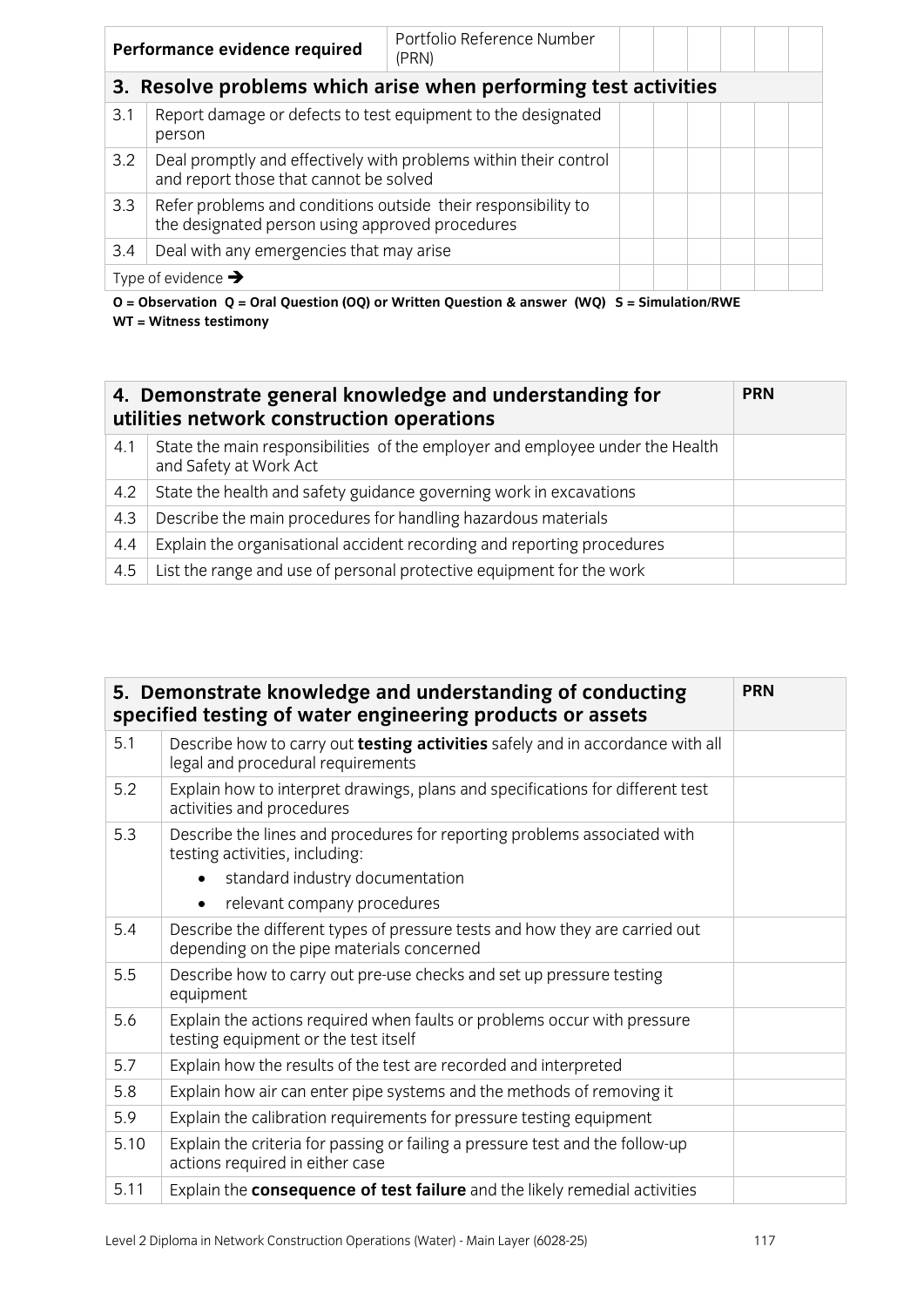| 5.12 | Explain the consequence of mechanical failures during testing due to the<br>pressure ranges |  |
|------|---------------------------------------------------------------------------------------------|--|
| 5.13 | Describe the procedures to follow and documentation to be used to record<br>test results    |  |

#### **Range**

**Testing activities**: personal protection, working in excavations, handling hazardous materials, provision and use of work equipment, accidental reporting

**Consequences of test failure**: the environment, operations, cost, time

**Confirm completion of this Unit on the Summary of Achievement Form on page.**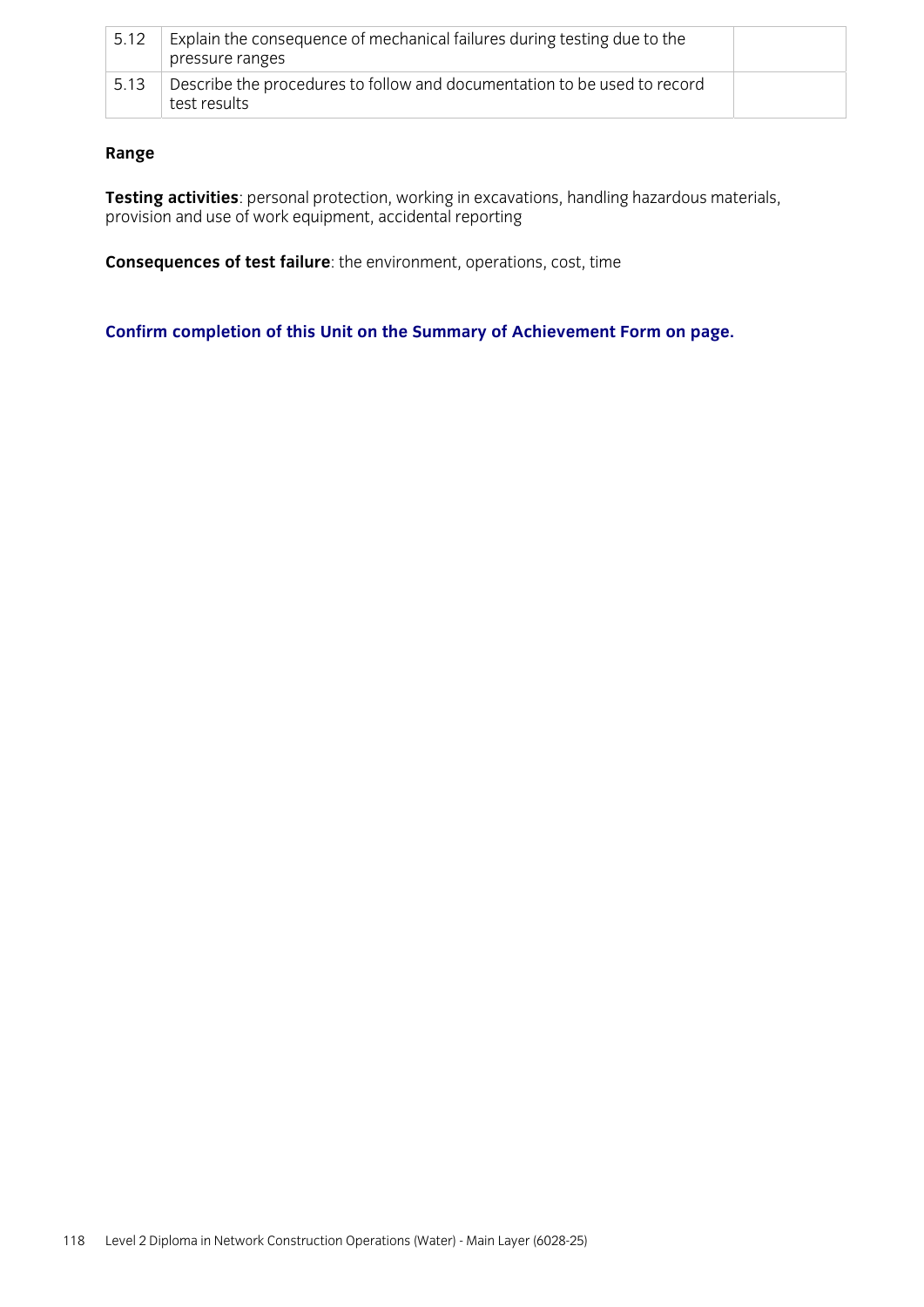### **Unit 229 Restore water network components to operational condition by repair**

#### **Unit aim:**

This unit allows you to show that you have the skills and knowledge to carry out repairs to components, including the replacement of a short section of main, and fitting external mechanical fittings, both temporary and permanent, on water mains or services.

You must also show that you can communicate information to the relevant people and organisations throughout jointing operations, and that you can resolve or refer problems that arise during the work in line with your job responsibility. Appropriate hygiene procedures must be followed at all times, and the work must be undertaken in line with Codes of Practice, relevant legislation and regulations, and company procedures.

| Where job was done | Time taken (hours) Date |  |
|--------------------|-------------------------|--|
|                    |                         |  |
|                    |                         |  |
|                    |                         |  |
|                    |                         |  |
|                    |                         |  |
|                    |                         |  |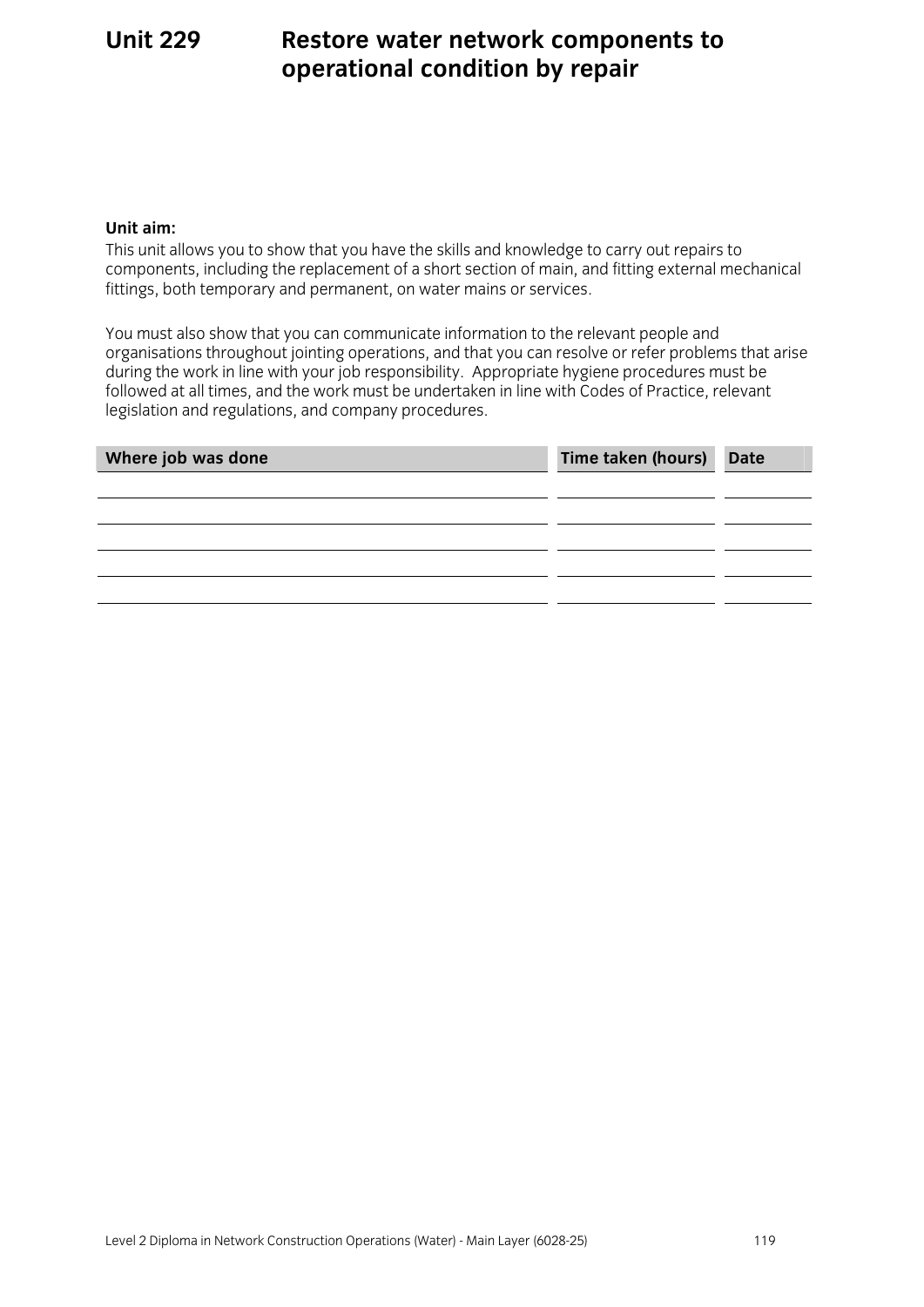## **Unit 229 Restore water network components to operational condition by repair**

| Portfolio Reference Number<br>Performance evidence required<br>(PRN) |                                                                                                               |  |  |  |  |  |  |
|----------------------------------------------------------------------|---------------------------------------------------------------------------------------------------------------|--|--|--|--|--|--|
|                                                                      | 1. Restore components to operational condition                                                                |  |  |  |  |  |  |
| 1.1                                                                  | Work in accordance with health, safety, environment and<br>hygiene regulations and legislation and procedures |  |  |  |  |  |  |
| 1.2                                                                  | Carry out a site specific risk assessment, and review it in<br>accordance with company procedures             |  |  |  |  |  |  |
| 1.3                                                                  | Select and wear the designated Personal Protective Equipment<br>(PPE)                                         |  |  |  |  |  |  |
| 1.4                                                                  | Prepare components for repair                                                                                 |  |  |  |  |  |  |
| 1.5                                                                  | Repair components in line with relevant specifications and<br>work instructions                               |  |  |  |  |  |  |
| 1.6                                                                  | Carry out the repairs to agreed timescales using approved<br>materials and components                         |  |  |  |  |  |  |
| 1.7                                                                  | Ensure that repaired components meet the specified<br>operating conditions and parameters                     |  |  |  |  |  |  |
| 1.8                                                                  | Carry out all work in accordance with company procedures                                                      |  |  |  |  |  |  |
|                                                                      | Type of evidence $\rightarrow$                                                                                |  |  |  |  |  |  |
|                                                                      |                                                                                                               |  |  |  |  |  |  |

**O = Observation Q = Oral Question (OQ) or Written Question & answer (WQ) S = Simulation/RWE WT = Witness testimony**

#### **Range**

**Legislation and procedures**: working in deep excavations, personal protection, working with or near hazardous substances, lifting and handling, water supply hygiene, recording and reporting accidents

**Components**: metallic, non-metallic, all ancillary pipes and fittings, taps and valves

| Performance evidence required               |                                                                                  | Portfolio Reference Number<br>(PRN) |  |  |  |  |  |
|---------------------------------------------|----------------------------------------------------------------------------------|-------------------------------------|--|--|--|--|--|
| 2. Use and communicate data and information |                                                                                  |                                     |  |  |  |  |  |
| 2.1                                         | Produce accurate and complete records of all repair work<br>carried out          |                                     |  |  |  |  |  |
| $2.2^{\circ}$                               | Communicate information in a way that meets the requirements<br>of the recipient |                                     |  |  |  |  |  |
| Type of evidence $\rightarrow$              |                                                                                  |                                     |  |  |  |  |  |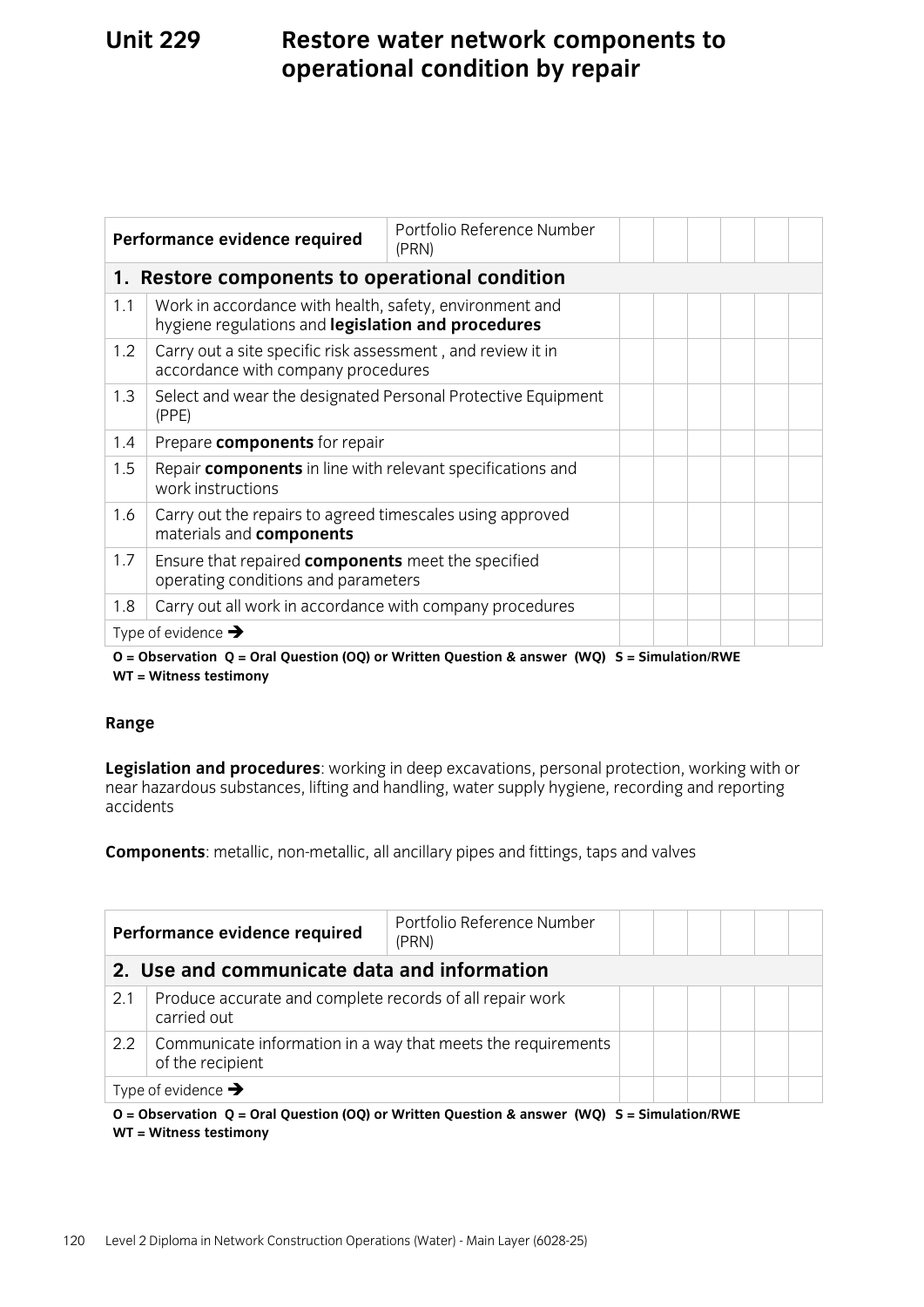| Portfolio Reference Number<br>Performance evidence required<br>(PRN)                  |                                                                                                                           |  |  |  |  |  |
|---------------------------------------------------------------------------------------|---------------------------------------------------------------------------------------------------------------------------|--|--|--|--|--|
| 3. Resolve problems which arise when restoring components to<br>operational condition |                                                                                                                           |  |  |  |  |  |
| 3.1                                                                                   | Deal promptly and effectively with problems within their control<br>and report those that cannot be solved                |  |  |  |  |  |
| 3.2                                                                                   | Refer problems and conditions outside the responsibility of the<br>job to the designated person using approved procedures |  |  |  |  |  |
| 3.3                                                                                   | Deal with any emergencies that may arise when restoring<br>components to operational condition                            |  |  |  |  |  |
|                                                                                       | Type of evidence $\rightarrow$                                                                                            |  |  |  |  |  |

**O = Observation Q = Oral Question (OQ) or Written Question & answer (WQ) S = Simulation/RWE WT = Witness testimony**

#### **Range**

**Components**: metallic, non-metallic, all ancillary pipes and fittings, taps and valves

|     | 4. Demonstrate general knowledge and understanding for<br>utilities network construction operations     | <b>PRN</b> |
|-----|---------------------------------------------------------------------------------------------------------|------------|
| 4.1 | State the main responsibilities of the employer and employee under the<br>Health and Safety at Work Act |            |
| 4.2 | State the health and safety guidance governing work in excavations                                      |            |
| 4.3 | Describe the safe procedures for handling hazardous materials                                           |            |
| 4.4 | Explain their organisational accident recording and reporting procedures                                |            |
| 4.5 | List the range and use of personal protective equipment for the work                                    |            |

| 5. Demonstrate knowledge and understanding of restoring<br>components to operational condition |                                                                                                                                                                                                                    |  |
|------------------------------------------------------------------------------------------------|--------------------------------------------------------------------------------------------------------------------------------------------------------------------------------------------------------------------|--|
| 5.1                                                                                            | Outline the health, safety and environment legislation and environmental<br>procedures that apply to restoring components to operational condition,<br>including Codes of Practice and relevant company procedures |  |
| 5.2                                                                                            | Explain the importance of following all hygiene procedures                                                                                                                                                         |  |
| 5.3                                                                                            | Describe how to select the repair technique to use for the specification of the<br>component to be repaired                                                                                                        |  |
| 5.4                                                                                            | Describe the various <b>components</b> that are in use on the water network                                                                                                                                        |  |
| 5.5                                                                                            | Describe the types of tools and equipment to be used when restoring<br>components to operational condition by repair                                                                                               |  |
| 5.6                                                                                            | Describe the care and control procedures to be used to ensure compliance<br>with hygiene regulations                                                                                                               |  |
| 5.7                                                                                            | State the different types of records and documentation that are used to<br>record maintenance activities                                                                                                           |  |

#### **Range**

**Components**: metallic, non-metallic, all ancillary pipes and fittings, taps and valves

#### **Confirm completion of this Unit on the Summary of Achievement Form on page.**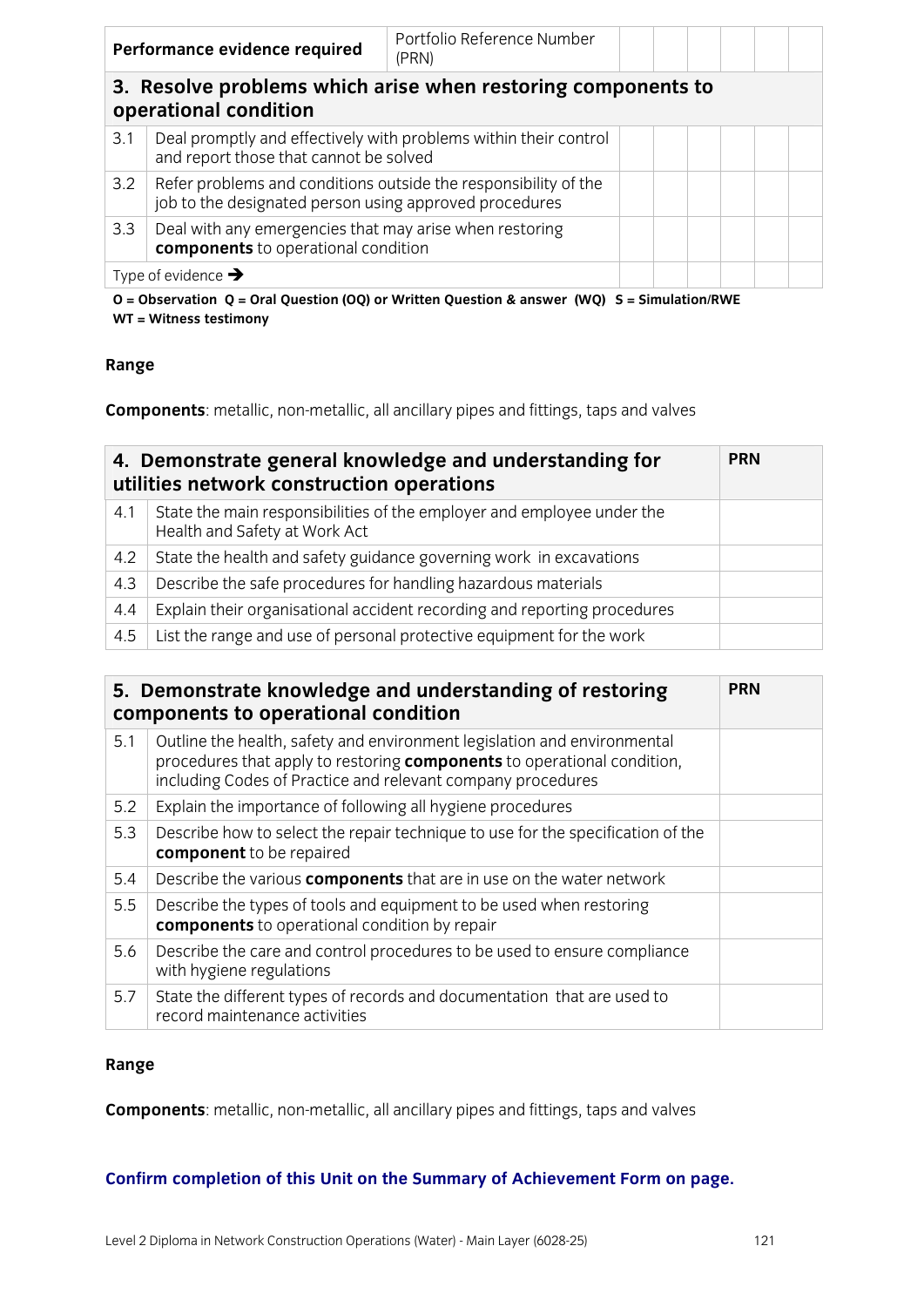#### **Health and Safety**

All City & Guilds centres have to make sure that they provide a safe and healthy environment for training, including induction and assessment. City & Guilds external verifiers check this when they visit assessment centres.

You are responsible for making sure that you understand, and comply with, the Health and Safety practice and policies in the workplace where you will be assessed. Your assessment may be stopped if you do not comply, and your assessor will explain the problem to you. You may need to retake your assessment at a later date.

#### **Equal Opportunities**

Your centre will have an equal opportunities policy. Your centre will explain this to you during your induction, and may give you a copy of the policy.

City & Guilds equal opportunities policy is available from our website **[www.cityandguilds.com](http://www.cityandguilds.com/)**, City & Guilds Customer Relations Team or your centre.

#### **Access to assessment**

City & Guilds NVQs are open to all candidates, whatever their gender, race, creed, age or special needs. Some candidates may need extra help with their assessment, for example, a person with a visual impairment may need a reader.

If you think you will need alternative assessment arrangements because you have special needs, you should discuss this with your centre during your induction, and record this on your assessment plan. City & Guilds will allow centres to make alternative arrangements for you if you are eligible and if the NVQ allows for this. This must be agreed before you start your NVQ.

City & Guilds guidance and regulations document *Access to assessment and qualifications* is available on the City & Guilds website **[www.cityandguilds.com](http://www.cityandguilds.com/)**, from the City & Guilds Customer Relations Team or your centre.

#### **Complaints and appeals**

Centres must have a policy and procedure to deal with any complaints you may have. You may feel you have not been assessed fairly, or may want to appeal against an assessment decision if you do not agree with your assessor.

These procedures will be explained during induction and you will be provided with information about the Quality Assurance Co-ordinator within your centre who is responsible for this.

Most complaints and appeals can be resolved within the centre, but if you follow the centre procedure and are still not satisfied you can complain to City & Guilds.

Our complaints policy is on our website **[www.cityandguilds.com](http://www.cityandguilds.com/)** or is available from the City & Guilds Customer Relations Team or your centre.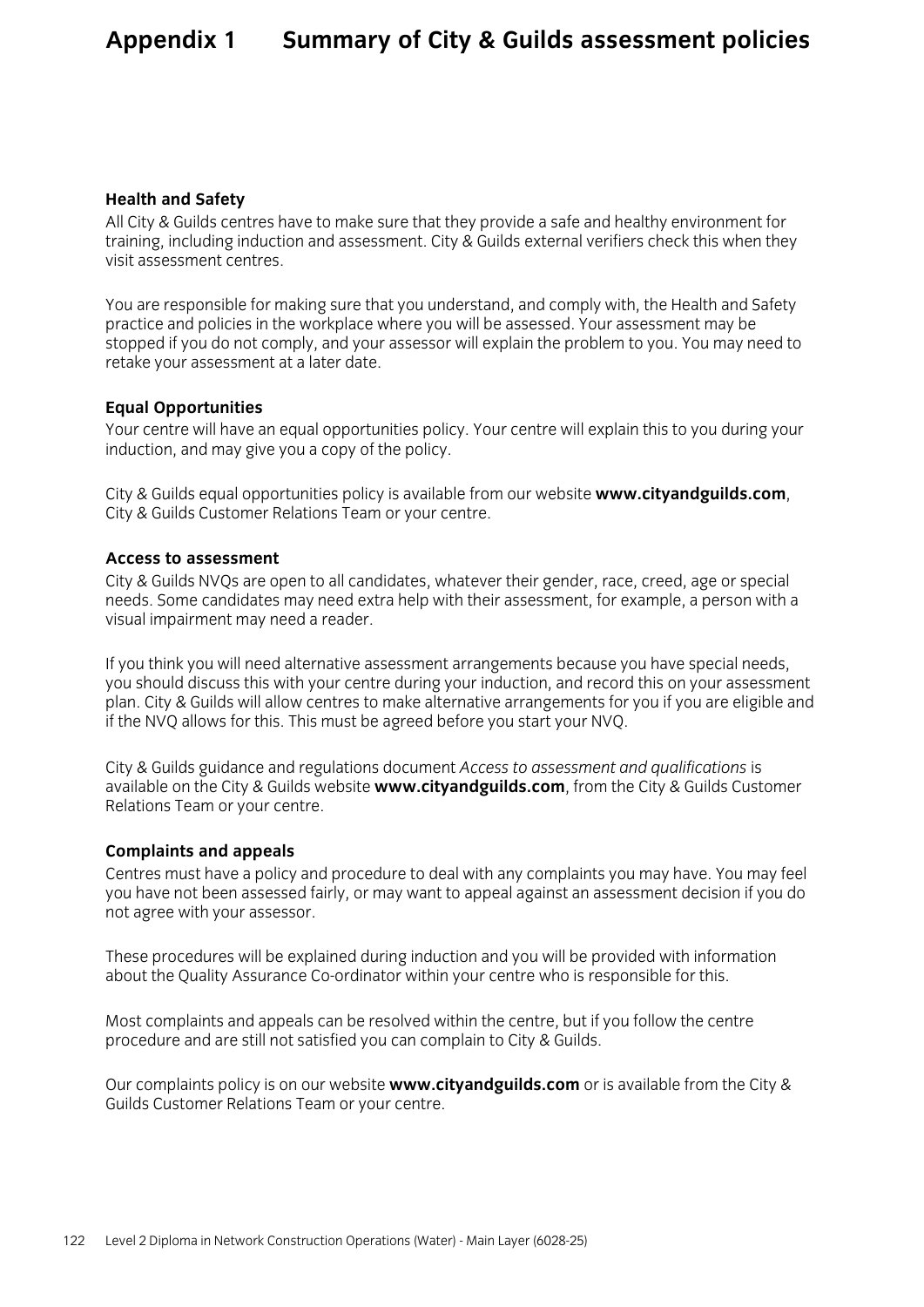# **Useful contacts**

| <b>UK learners</b><br><b>General qualification information</b>                           | T: +44 (0)844 543 0033<br>E: learnersupport@cityandguilds.com |
|------------------------------------------------------------------------------------------|---------------------------------------------------------------|
| <b>International learners</b>                                                            | $T: +44(0)8445430033$                                         |
| General qualification information                                                        | F: +44 (0)20 7294 2413                                        |
|                                                                                          | E: intcg@cityandguilds.com                                    |
| <b>Centres</b>                                                                           | $T: +44(0)8445430000$                                         |
| Exam entries, Registrations/enrolment,                                                   | $F: +44(0)2072942413$                                         |
| Certificates, Invoices, Missing or late exam<br>materials, Nominal roll reports, Results | E: centresupport@cityandguilds.com                            |
| <b>Single subject qualifications</b>                                                     | $T: +44(0)8445430000$                                         |
| Exam entries, Results, Certification, Missing or                                         | $F: +44(0)2072942413$                                         |
| late exam materials, Incorrect exam papers,                                              | F: +44 (0)20 7294 2404 (BB forms)                             |
| Forms request (BB, results entry), Exam date<br>and time change                          | E: singlesubjects@cityandguilds.com                           |
| <b>International awards</b>                                                              | $T: +44(0)8445430000$                                         |
| Results, Entries, Enrolments, Invoices, Missing                                          | $F: +44(0)2072942413$                                         |
| or late exam materials, Nominal roll reports                                             | E: intops@cityandguilds.com                                   |
| <b>Walled Garden</b>                                                                     | $T: +44(0)8445430000$                                         |
| Re-issue of password or username, Technical                                              | $F: +44(0)2072942413$                                         |
| problems, Entries, Results, GOLA, Navigation,<br>User/menu option, Problems              | E: walledgarden@cityandguilds.com                             |
| Employer                                                                                 | $T: +44(0)1215038993$                                         |
| Employer solutions, Mapping, Accreditation,<br>Development Skills, Consultancy           | E: business_unit@cityandguilds.com                            |
| <b>Publications</b>                                                                      | $T: +44(0)8445430000$                                         |
| Logbooks, Centre documents, Forms, Free<br>literature                                    | $F: +44(0)2072942413$                                         |

**If you have a complaint, or any suggestions for improvement about any of the services that City & Guilds provides, email: feedbackandcomplaints@cityandguilds.com**